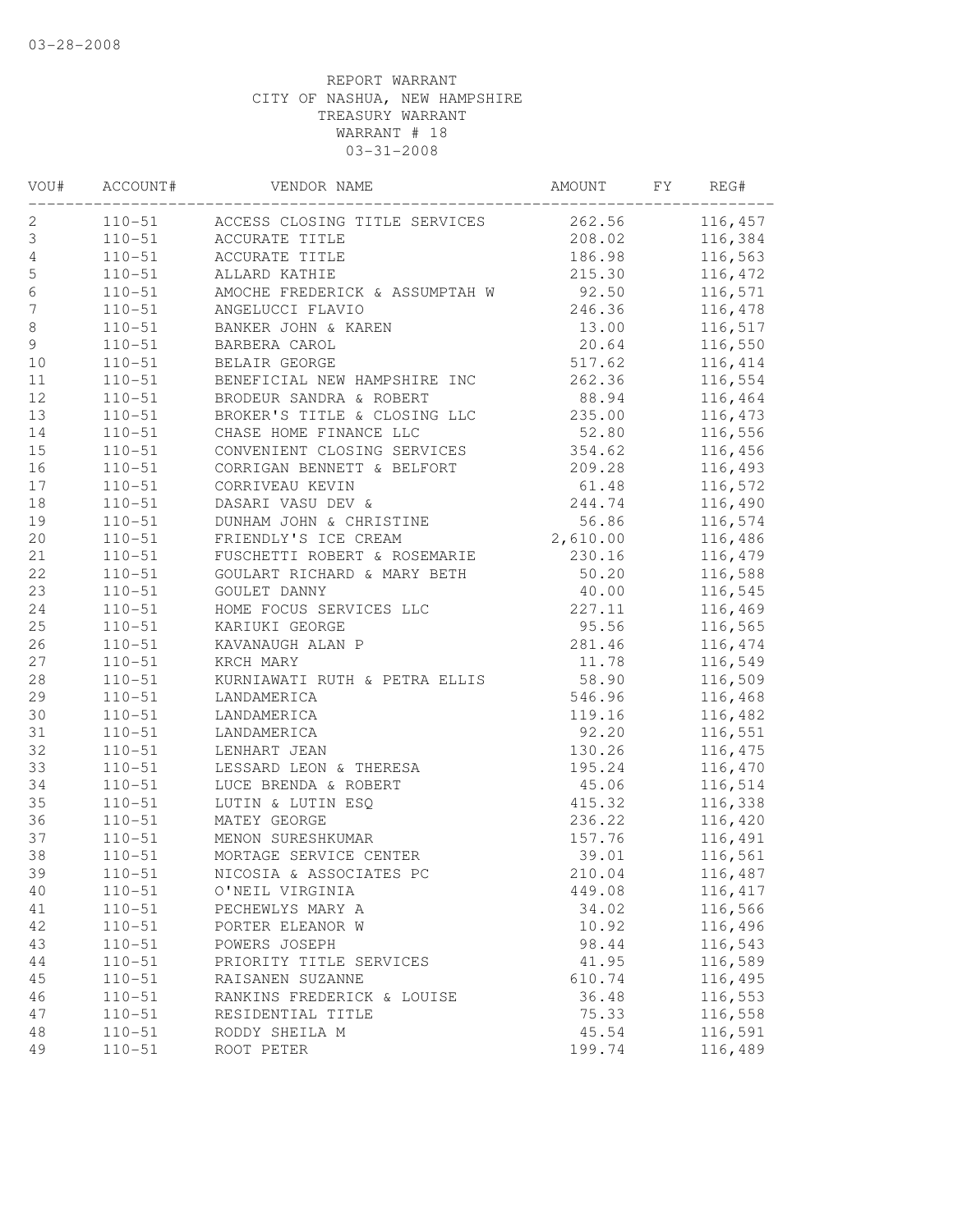| VOU#  | ACCOUNT#   | VENDOR NAME                                    | <b>AMOUNT</b>    | FY | REG#                      |
|-------|------------|------------------------------------------------|------------------|----|---------------------------|
| 50    | $110 - 51$ | SABATELLA THOMAS                               | 88.82            |    | 116,569                   |
| 51    | $110 - 51$ | SAN MAN JOHNNY & KITTY HO LAM                  | 125.66           |    | 116,471                   |
| 52    | $110 - 51$ | SKM TITLE & CLOSING SERVICES                   | 162.08           |    | 116,488                   |
| 53    | $110 - 51$ | SWEENEY CLOSING                                | 556.44           |    | 116,382                   |
| 54    | $110 - 51$ | SWEENEY TITLE VENTURES LLC                     | 268.54           |    | 116,408                   |
| 55    | $110 - 51$ | TEBBETTS CATHRYN M                             | 12.64            |    | 116,502                   |
| 56    | $110 - 51$ | TREMBLAY JODILEE                               | 19.58            |    | 116,552                   |
| 57    | $110 - 51$ | TRIANGLE CREDIT UNION                          | 10.00            |    | 116,511                   |
| 58    | $110 - 51$ | TURMEL RANDY                                   | 58.38            |    | 116,546                   |
| 59    | $110 - 51$ | VERRIER PAULINE                                | 246.98           |    | 116,416                   |
| 60    | $110 - 51$ | VIGEANT LEONARD A                              | 54.58            |    | 116,476                   |
| 61    | $110 - 51$ | WIESER LAW PLLC                                | 52.78            |    | 116,568                   |
| TOTAL | $110 - 51$ | PROPERTY TAX RECEIVABLE 2007                   |                  |    | 12,380.18                 |
|       |            |                                                |                  |    |                           |
| 62    | $214 - BD$ | FEDERAL RESERVE BANK OF CLEVEL                 | 300.00<br>450.00 |    | 116,210<br>116,211        |
| 63    | $214 - BD$ | FEDERAL RESERVE BANK OF CLEVEL                 |                  |    |                           |
| TOTAL |            | 214-BD BONDS DEDUCTION                         |                  |    | 750.00                    |
| 64    |            | 214-BH ANTHEM BLUE CROSS BLUE SHIELD 80,316.08 |                  |    | 472                       |
| 65    | $214 - BH$ | ANTHEM BLUE CROSS BLUE SHIELD                  | 18,344.12        |    | 487                       |
| TOTAL | $214 - BH$ | BLUE/CROSS HMO- CITY                           |                  |    | 98,660.20                 |
| 66    |            | 214-C ANTHEM BLUE CROSS BLUE SHIELD            | 1,166.95         |    | 472                       |
| 67    | $214-C$    | ANTHEM BLUE CROSS BLUE SHIELD                  | 1,097.80         |    | 487                       |
| TOTAL | $214-C$    | B/C B/S J PLAN-DED SCHOOL                      |                  |    | 2,264.75                  |
| 68    | $214-DC$   | BIANCHI ROBERT                                 | 208.00           |    | 116,331                   |
| 69    | $214-DC$   | COSTANTINI SHELLEY                             | 76.93            |    | 116,268                   |
| 70    | $214-DC$   | DANEAU PAULA                                   | 1,703.00         |    | 116,224                   |
| 71    | $214-DC$   | DAVIDSON PATRICIA                              | 340.00           |    | 116,447                   |
| 72    | $214-DC$   | MENARD PAUL                                    | 192.31           |    | 116,409                   |
| 73    | $214-DC$   | PERAULT DAVID                                  | 576.96           |    | 116,333                   |
| 74    | $214-DC$   | WINKLEMANN DEAN                                | 250.00           |    | 116,448                   |
|       |            | TOTAL 214-DC DEPENDENT CARE DEDUCTION          |                  |    | 3,347.20                  |
| 75    |            | 214-FS BENEFIT STRATEGIES INC                  | 37,949.89        |    | 476                       |
| TOTAL |            | 214-FS FLEXIBLE SPENDING ACCOUNT -             |                  |    | ------------<br>37,949.89 |
| 76    |            | 214-H NORTHEAST DELTA                          | 147.64           |    | 474                       |
| 77    | $214 - H$  | NORTHEAST DELTA                                | 147.64           |    | 490                       |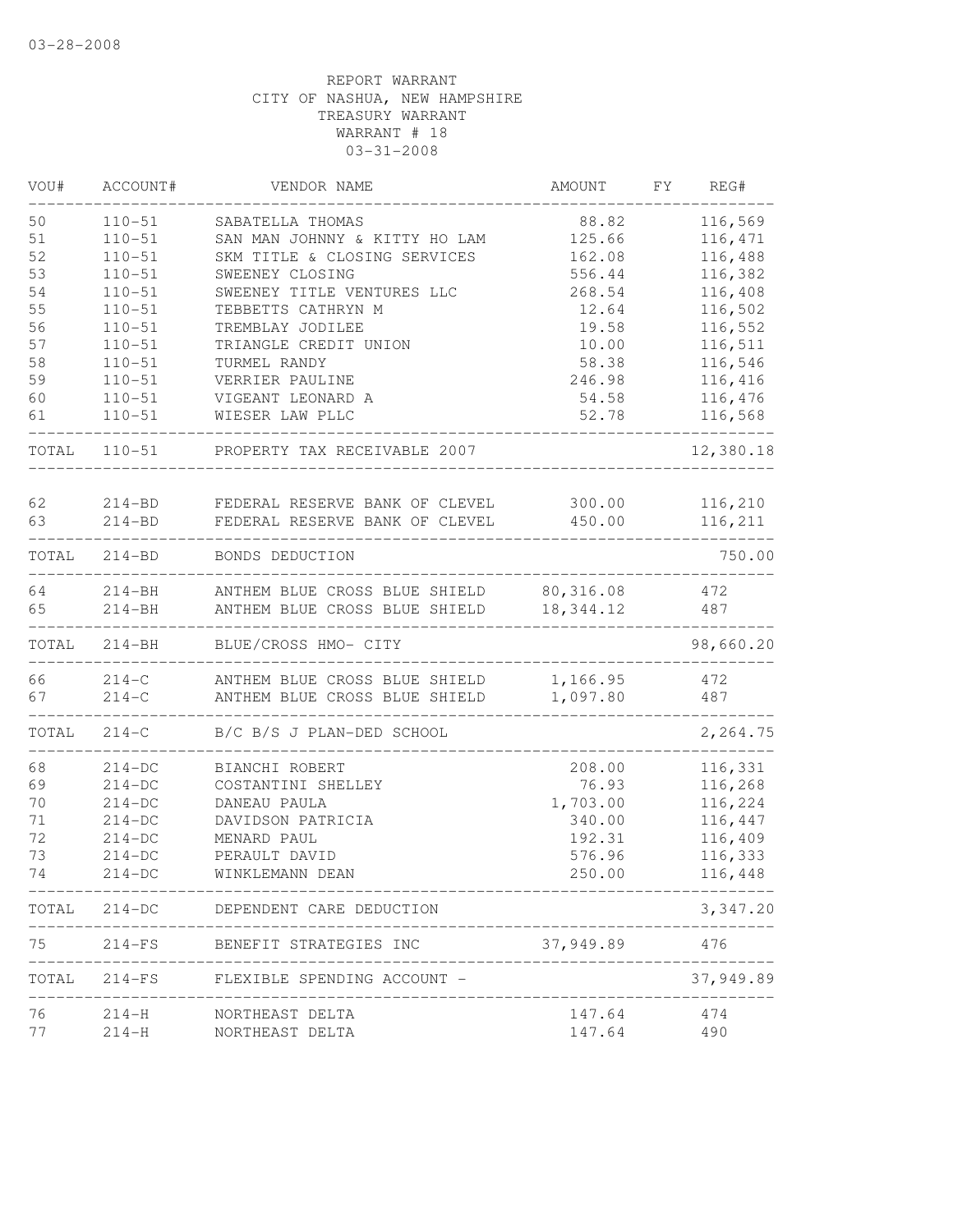| VOU#                       | ACCOUNT#                                                           | VENDOR NAME                                                                            | AMOUNT                                                       | FΥ | REG#                            |
|----------------------------|--------------------------------------------------------------------|----------------------------------------------------------------------------------------|--------------------------------------------------------------|----|---------------------------------|
| TOTAL                      | $214 - H$                                                          | N.E.DELTA-SCHOOL                                                                       |                                                              |    | 295.28                          |
| 78                         | $214-HC$                                                           | HARVARD PILGRIM HEALTH CARE                                                            | 4,317.98                                                     |    | 475                             |
| TOTAL                      | $214-HC$                                                           | HARVARD COM HP                                                                         |                                                              |    | 4,317.98                        |
| 79<br>80                   | $214 - HJ$<br>$214 - HJ$                                           | ANTHEM BLUE CROSS BLUE SHIELD<br>ANTHEM BLUE CROSS BLUE SHIELD                         | 35, 144.75<br>23,819.57                                      |    | 472<br>487                      |
| TOTAL                      | $214 - HJ$                                                         | BC/BS J PLAN DED-CITY                                                                  |                                                              |    | 58,964.32                       |
| 81                         | $214 - J$                                                          | ITT HARTFORD                                                                           | 4,594.65                                                     |    | 477                             |
| TOTAL                      | $214 - J$                                                          | OPT LIFE SCHOOL                                                                        |                                                              |    | 4,594.65                        |
| 82                         | $214 - K$                                                          | PROTECTIVE LIFE INSURANCE COMP                                                         | 97.00                                                        |    | 480                             |
| TOTAL                      | $214 - K$                                                          | KEMPER TERM LIFE INSURANCE                                                             |                                                              |    | 97.00                           |
| 83<br>84                   | $214-P$<br>$214-P$                                                 | NORTHEAST DELTA<br>NORTHEAST DELTA                                                     | 3,292.16<br>3,292.16                                         |    | 474<br>490                      |
| TOTAL                      | $214-P$                                                            | NORTHEAST DELTA DEDUCTION                                                              |                                                              |    | 6,584.32                        |
| 85<br>86                   | $214 - PO$<br>$214 - PO$                                           | ANTHEM BLUE CROSS BLUE SHIELD<br>ANTHEM BLUE CROSS BLUE SHIELD                         | 31, 471.73<br>4,218.54                                       |    | 472<br>487                      |
| TOTAL                      | $214 - PO$                                                         | BC/BS POINT OF SERV- CITY                                                              |                                                              |    | 35,690.27                       |
| 87                         | $214 - TD$                                                         | NORTHEAST DELTA                                                                        | 18,765.88                                                    |    | 474                             |
| TOTAL                      | $214 - TD$                                                         | TEACHER DENTAL                                                                         |                                                              |    | 18,765.88                       |
| 88<br>TOTAL                | $214 - TK$<br>214-TK                                               | ITT HARTFORD<br>OPTIONAL LIFE DEDUCTION                                                | 6,300.02                                                     |    | 477<br>6,300.02                 |
| 89                         | $214 - W$                                                          | BOSTON MUTUAL LIFE INSURANCE                                                           | 16,300.43                                                    |    | 478                             |
|                            | ----------------                                                   | TOTAL 214-W WHOLE LIFE DEDUCTION                                                       |                                                              |    | 16,300.43                       |
| 90<br>91<br>92<br>93<br>94 | $255 - 00$<br>$255 - 00$<br>$255 - 00$<br>$255 - 00$<br>$255 - 00$ | STATE OF NH-MV<br>STATE OF NH-MV<br>STATE OF NH-MV<br>STATE OF NH-MV<br>STATE OF NH-MV | 10,615.85<br>12,894.30<br>9,982.95<br>13,297.10<br>13,753.70 |    | 469<br>479<br>482<br>483<br>484 |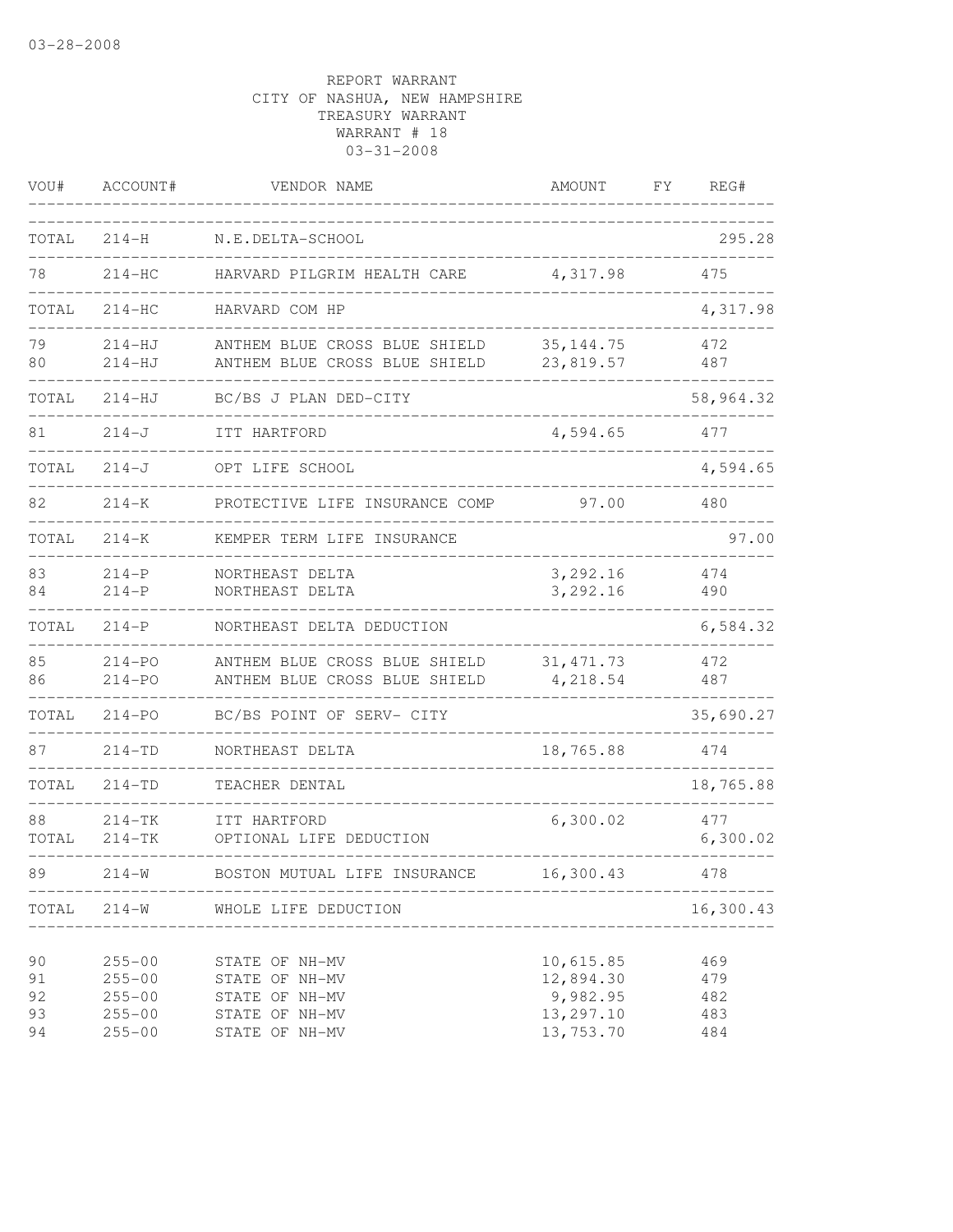| VOU#           | ACCOUNT#                               | VENDOR NAME                                        | AMOUNT                             | FY. | REG#              |
|----------------|----------------------------------------|----------------------------------------------------|------------------------------------|-----|-------------------|
| 95<br>96<br>97 | $255 - 00$<br>$255 - 00$<br>$255 - 00$ | STATE OF NH-MV<br>STATE OF NH-MV<br>STATE OF NH-MV | 22,813.15<br>7,967.90<br>28,864.80 |     | 486<br>491<br>493 |
| 98             | $255 - 00$                             | STATE OF NH-MV                                     | 17,000.60                          |     | 494               |
| TOTAL          | $255 - 00$                             | STATE MVR                                          |                                    |     | 137, 190.35       |
| 201,21         | $288 - 00$                             | MACROBIE HEATHER                                   | 125.00                             |     | 116,761           |
| TOTAL          | $288 - 00$                             | SCHOOL SUSPENSE ACCOUNT                            |                                    |     | 125.00            |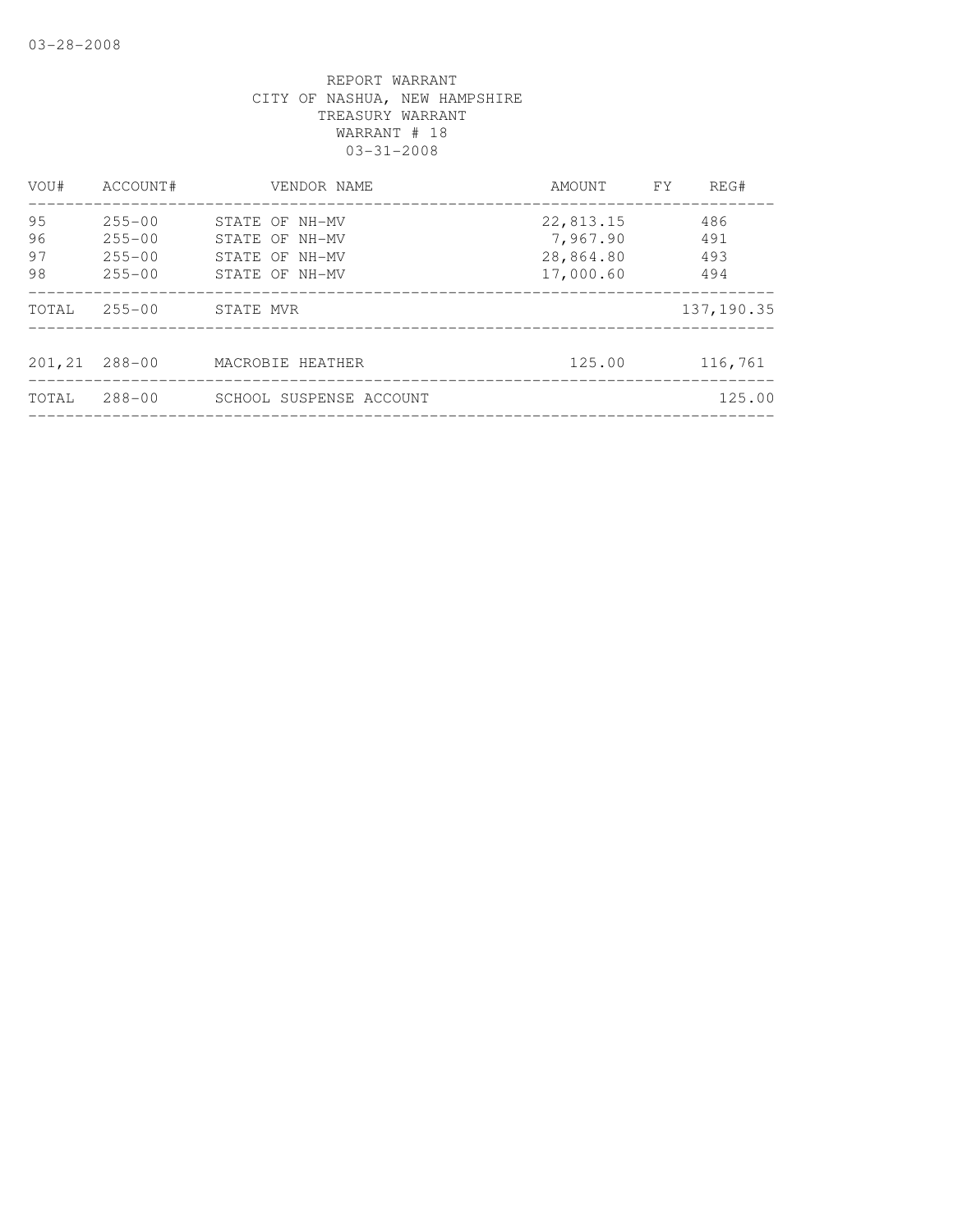| VOU#      | ACCOUNT#      | VENDOR NAME                                 | AMOUNT         | FY | REG#               |
|-----------|---------------|---------------------------------------------|----------------|----|--------------------|
| 99 7      | 305-59100     | ANDERSON CECIL                              | 100.00         |    | 116,442            |
| 100       | 305-59100     | JEYNES COMPANY/MIKE JEYNES                  | 200.00         |    | 116,322            |
| 101       | 305-59100     | MCLEAN JIM                                  | 50.00          |    | 116,421            |
| 102       | 305-59100     | O'NEIL TIM                                  | 100.00         |    | 116,422            |
| 103       | 305-59100     | SANCHEZ ANTONIO                             | 162.50         |    | 116,439            |
| 104       | 305-59100     | WALLENT FRANK J                             | 50.00          |    | 116,297            |
| 105       | $305 - 64030$ | DELL MARKETING LP                           | 5,005.96       |    | 116,313            |
| 106       | $305 - 91025$ | JOHNSON PETER N                             | 71.71          |    | 116,467            |
| TOTAL 305 |               | SRF - CIVIC & COMM ACTIVITIES               |                |    | 5,740.17           |
|           |               | 201,216 3053-49050 BARNES & NOBLE INC       | 518.00         |    | 116,214            |
| TOTAL     | 305           | NHS ACADEMY OF FINANCE                      |                |    | 518.00             |
|           |               |                                             |                |    |                    |
| 107       |               | 308-83012 ANTHEM BLUE CROSS BLUE SHIELD     | 139,266.08 487 |    |                    |
| 108       | 308-83013     | ANTHEM BLUE CROSS BLUE SHIELD 90,612.64 472 |                |    |                    |
| 109       | 308-83013     | ANTHEM BLUE CROSS BLUE SHIELD               | 280,901.34     |    | 487                |
| 110       | 308-83016     | HARVARD PILGRIM HEALTH CARE                 | 12,795.78      |    | 475                |
| 111       | 308-83016     | HARVARD PILGRIM HEALTH CARE                 | 44,788.99      |    | 488                |
| 112       | 308-83017     | HARVARD PILGRIM HEALTH CARE                 | 21,000.94      |    | 475                |
| 113       | 308-83017     | HARVARD PILGRIM HEALTH CARE                 | 40,005.19      |    | 488                |
| 114       | 308-83018     | ANTHEM BLUE CROSS BLUE SHIELD               | 8,181.30       |    | 472                |
| 115       | 308-83018     | ANTHEM BLUE CROSS BLUE SHIELD               | 36,845.18      |    | 487                |
| 116       | 308-83019     | ANTHEM BLUE CROSS BLUE SHIELD               | 60, 571.48     |    | 472                |
| 117       | 308-83019     | ANTHEM BLUE CROSS BLUE SHIELD               | 47,064.00      |    | 487                |
| 118       | 308-83020     | NORTHEAST DELTA                             | 4,350.35       |    | 474                |
| 119       | 308-83020     | NORTHEAST DELTA                             | 22,825.20      |    | 490                |
| 120       | 308-83021     | NORTHEAST DELTA                             | 2,726.23       |    | 474                |
| 121       | 308-83021     | NORTHEAST DELTA                             | 6,603.87       |    | 490                |
| 122       | 308-83022     | NORTHEAST DELTA                             | 102,702.04     |    | 474                |
| 123       | 308-83028     | BENEFIT STRATEGIES INC                      | 3,276.00       |    | 492                |
| 124       | 308-83030     | ITT HARTFORD                                | 9,497.65       |    | 477                |
| 124       | 308-83031     | ITT HARTFORD                                | 15, 112.84     |    | 477                |
| 125       | 308-83053     | ADVANCED INFURY TREATMENT CTR               | 370.00         |    | 116,483            |
| 126       | 308-83053     | SO NH REGIONAL MEDICAL CENTER               | 499.11         |    | 116,480            |
| 127       | 308-83054     | APPLE SERVICES NASHUA                       | 1,885.00       |    | 116,283            |
| 128       | 308-83054     | DARTMOUTH-HITCHCOCK CLINIC                  | 1,286.00       |    | 116,567            |
| 129       | 308-83054     | EXCEL ORTHOPEDIC SPECIALISTS                | 425.00         |    | 116,465            |
| 130       | 308-83054     | FOUR SEASONS ORTHOPAEDIC CTR                | 11,163.00      |    | 116,534            |
| 131       | 308-83054     | GRANITE STATE ANESTHESIOLOGIST              | 1,925.00       |    | 116,258            |
| 132       | 308-83054     | GREATER NASHUA EMERGENCY PHYS               | 138.00         |    | 116,503            |
| 133       | 308-83054     | LINASTAS DAVID DR<br>W/C                    |                |    | 116,615            |
| 134       | 308-83054     | PARZYCH JOSEPH                              | 732.00         |    |                    |
| 135       | 308-83054     | POLLARD PAUL                                | 90.01          |    | 116,449<br>116,515 |
|           |               |                                             | 127.18         |    |                    |
| 136       | 308-83054     | SO NH REGIONAL MEDICAL CENTER               | 16,702.70      |    | 116,480            |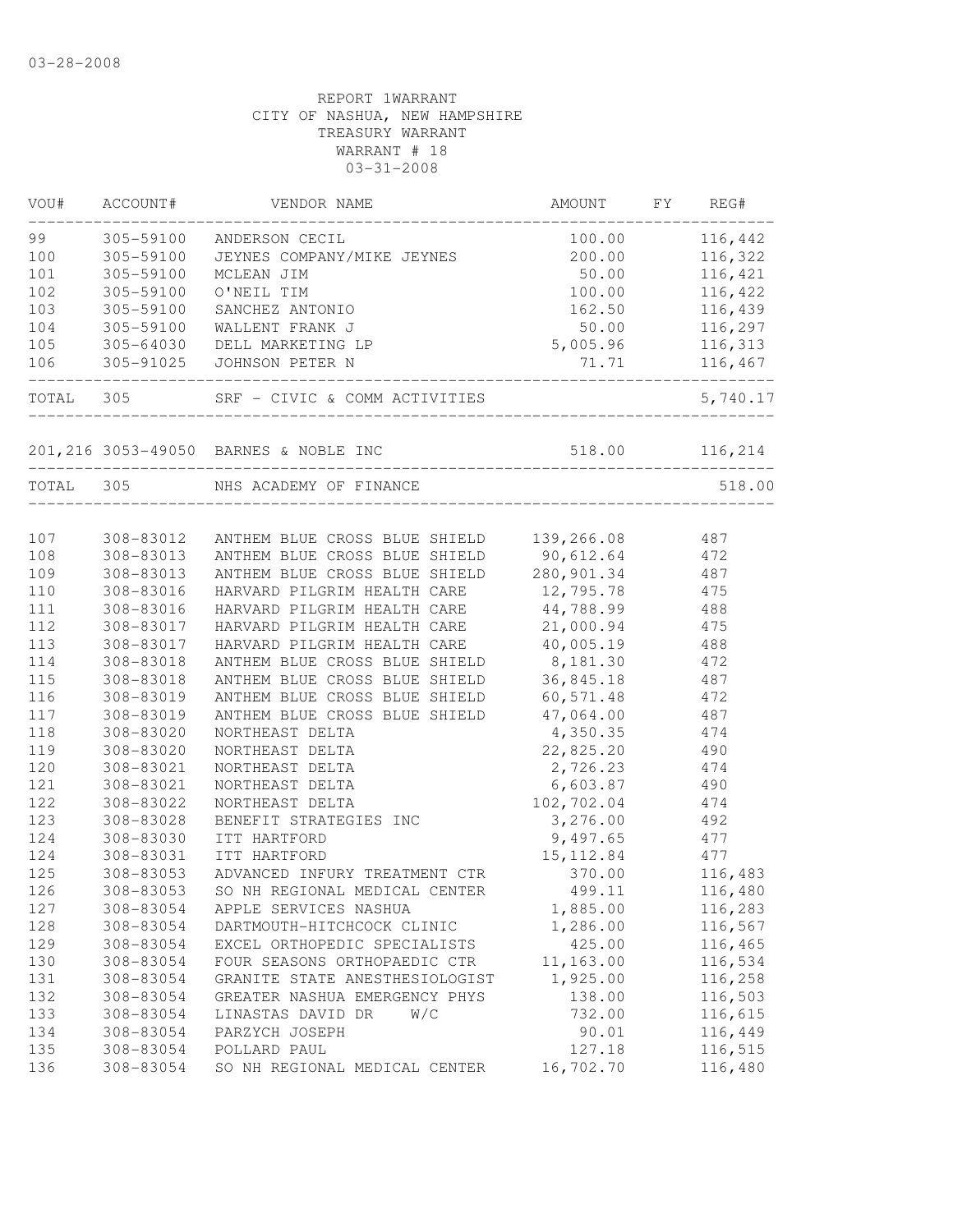| VOU#      | ACCOUNT#            | VENDOR NAME                    | AMOUNT    | FY | REG#         |
|-----------|---------------------|--------------------------------|-----------|----|--------------|
| 137       | 308-83054           | ST JOSEPH BUSINESS & HEALTH    | 92.00     |    | 116,349      |
| 138       | 308-83054           | ST JOSEPH'S HOSPITAL W/C       | 1,291.75  |    | 116,279      |
| 139       | 308-83054           | THIRD PARTY SOLUTIONS<br>W/C   | 571.27    |    | 116,512      |
| 140       | 308-83054           | TORTORELLO NARISA              | 185.98    |    | 116,451      |
| 141       | 308-83054           | WINCHESTER ANESTHESIA ASSOCIAT | 990.00    |    | 116,466      |
| 142       | 308-83054           | YMCA OF GREATER NASHUA         | 247.00    |    | 116,518      |
| 143       | 308-83055           | CROWDES GAIL                   | 201.00    |    | 116,579      |
| 144       | 308-83055           | KENNEBEC VALLEY OB/GYN         | 200.00    |    | 116,581      |
| 145       | 308-83056           | HSM ELECTRONIC PROTECTION SERV | 143.58    |    | 116,922      |
| 146       | 308-83057           | <b>NHAA</b>                    | 60.00     |    | 116,891      |
| 147       | 308-83063           | JENNINGS EXCAVATION INC        | 350.00    |    | 116,249      |
| 148       | 308-83063           | K LEE INC                      | 5,485.69  |    | 116,398      |
| 149       | 308-83064           | PSNH                           | 481.40    |    | 116,925      |
| 150       | 308-83070           | TREASURER STATE OF NH<br>W/C   | 350.00    |    | 116,913      |
| 151       | 308-83077           | AMERICAN STOP LOSS             | 44,936.12 |    | 489          |
|           |                     |                                |           |    |              |
| TOTAL 308 |                     | SRF - INSURANCE                |           |    | 1,040,055.89 |
|           |                     |                                |           |    |              |
|           | 201, 217 3086-49050 | SOCIAL STUDIES SCHOOL SERVICE  | 175.78    |    | 116,330      |
|           | 3086-83006          | ANTHEM BLUE CROSS BLUE SHIELD  | 1,459.34  |    | 472          |
|           | 3086-83009          | NORTHEAST DELTA                | 134.65    |    | 474          |
|           | 3086-83031          | ITT HARTFORD                   | 20.16     |    | 477          |
|           | 201, 218 3086-91040 | COTE RICHARD                   | 44.19     |    | 116,630      |
| TOTAL 308 |                     | JAVITS GRANT PROGRAM           |           |    | 1,834.12     |
|           |                     |                                |           |    |              |
|           | 201,219 3097-44005  | ACE PRINTING COMPANY           | 420.00    |    | 116,521      |
|           | 201, 220 3097-49075 | CENTRAL PAPER PRODUCTS CO      | 7,877.67  |    | 116,808      |
|           | 201, 221 3097-49075 | CLEAN SOURCE                   | 230.80    |    | 116,747      |
|           | 201, 222 3097-49085 | ALL RIGHT PROVISIONS, INC.     | 1,193.76  |    | 116,740      |
|           | 201, 223 3097-49085 | CARGILL KITCHEN SOLUTIONS      | 914.65    |    | 116,767      |
|           | 201, 224 3097-49085 | COCA COLA                      | 4,491.00  |    | 116,653      |
|           | 201, 225 3097-49085 | COSTA FRUIT & PRODUCE CO INC   | 17,569.02 |    | 116,821      |
|           | 201, 225 3097-49085 | COSTA FRUIT & PRODUCE CO INC   | 33,526.44 |    | 116,822      |
|           | 201, 226 3097-49085 | FANTINI BAKING CO., INC.       | 3,342.39  |    | 116,718      |
|           | 201, 226 3097-49085 | FANTINI BAKING CO., INC.       | 2,074.20  |    | 116,719      |
|           | 201, 227 3097-49085 | GARELICK FARMS-LYNN            | 27,962.43 |    | 116,446      |
|           | 201, 228 3097-49085 | GILL'S PIZZA CO.               | 3,758.85  |    | 116,706      |
|           | 201, 229 3097-49085 | M SAUNDERS INC                 | 7,401.60  |    | 116,692      |
|           | 201, 229 3097-49085 | M SAUNDERS INC                 | 2,019.71  |    | 116,693      |
|           | 201,230 3097-49085  | MCKEE FOODS CORP               | 1,223.04  |    | 116,363      |
|           | 201, 231 3097-49085 | NARDONE BROS. BAKING CO. INC   | 301.73    |    | 116,762      |
|           | 201, 232 3097-49085 | NEW ENGLAND ICE CREAM          | 4,094.79  |    | 116,715      |
|           | 201, 233 3097-49085 | ORIGINAL CRISPY PIZZA CRUST CO | 3,554.00  |    | 116,392      |
|           | 201, 234 3097-64335 | NORTHEAST FOOD SVC EQUIPMENT & | 825.30    |    | 116,267      |
|           | 201, 235 3097-707   | LOGAN ANN                      | 20.00     |    | 116,749      |
|           |                     |                                |           |    |              |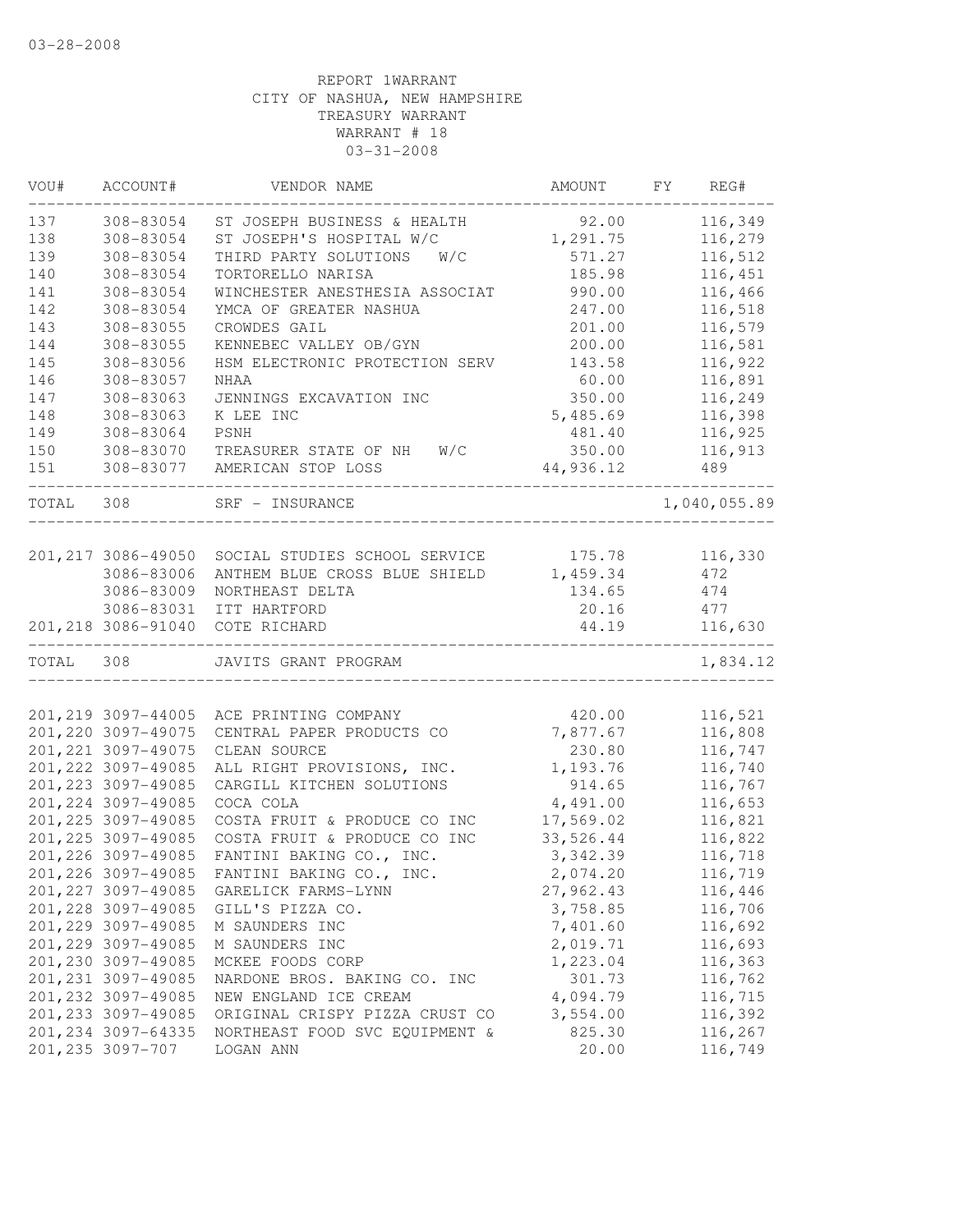| WOU#  | ACCOUNT#            | VENDOR NAME                        | AMOUNT    | FY | REG#        |
|-------|---------------------|------------------------------------|-----------|----|-------------|
|       | 201,236 3097-74092  | AFFILIATED HVAC SERVICES LLC       | 725.50    |    | 116,666     |
|       | 201, 237 3097-74092 | GOOD MORNING SALES INC             | 82.50     |    | 116,611     |
|       | 201, 238 3097-74092 | VEND-UCATION                       | 125.00    |    | 116,744     |
|       | 3097-83006          | ANTHEM BLUE CROSS BLUE SHIELD      | 21,080.14 |    | 472         |
|       | 3097-83006          | HARVARD PILGRIM HEALTH CARE        | 7,674.00  |    | 475         |
|       | 3097-83009          | NORTHEAST DELTA                    | 1,500.21  |    | 474         |
|       | 3097-83031          | ITT HARTFORD                       | 114.80    |    | 477         |
|       | 201,239 3097-91005  | RALPH PAULE                        | 23.23     |    | 116,628     |
| TOTAL | 309                 | SRF - FOOD SERVICES                |           |    | 154, 126.76 |
|       |                     |                                    |           |    |             |
|       | 201, 240 3117-64192 | STAPLES BUSINESS ADVANTAGE         | 940.77    |    | 116,505     |
|       | 201, 241 3117-78007 | MACMULKIN CHEVROLET INC<br>W/C     | 54.90     |    | 116,507     |
|       | 201, 242 3117-94010 | WESTERVELT GEOFFREY                | 962.50    |    | 116,658     |
| TOTAL | 311                 | DRIVER'S EDUCATION                 |           |    | 1,958.17    |
|       |                     |                                    |           |    |             |
| 159   | 312-43005           | PRINTGRAPHICS OF MAINE             | 797.50    |    | 470         |
| 160   | $312 - 705$         | CALLAHAN SHELAGH                   | 200.00    |    | 116,583     |
| 161   | $312 - 705$         | D & R TOWING INC                   | 300.00    |    | 116,788     |
| 162   | $312 - 705$         | TILDEN AUTOMOTIVE & TRUCK CTRS     | 75.00     |    | 116,432     |
| 163   | 312-78007           | GOODYEAR AUTO SERVICE CENTER       | 336.88    |    | 116,217     |
| 164   | 312-78007           | MAC MULKIN CHEVROLET INC           | 127.03    |    | 116,790     |
| 165   | 312-78007           | NORTHERN FOREIGN CAR PARTS INC     | 298.08    |    | 116,823     |
| 166   | 312-78007           | QUIRK GM PARTS DEPOT               | 238.18    |    | 116,441     |
| 167   | 312-78007           | ROBBINS AUTO PARTS INC             | 86.98     |    | 116,401     |
| 168   | 312-78007           | TOWERS MOTOR PARTS CORP            | 35.83     |    | 116,547     |
| TOTAL | 312                 | SRF - FINANCIAL SERVICES           |           |    | 2,495.48    |
|       | 3245-83006          | ANTHEM BLUE CROSS BLUE SHIELD      | 536.05    |    | 472         |
| TOTAL | 324                 | YOUTH SAFE HAVEN-PAL               |           |    | 536.05      |
|       |                     |                                    |           |    |             |
|       |                     | 201,243 3249-53102 BARTON DAVID    | 150.00    |    | 116,828     |
|       |                     | 201,244 3249-64192 PC MALL GOV INC | 531.18    |    | 116,659     |
| TOTAL | 324                 | LAEP - WAIT TRAINING               |           |    | 681.18      |
| 170   | 331-01430           |                                    | 295.26    |    |             |
|       |                     | NEXTEL COMMUNICATIONS              | 43.31     |    | 116,881     |
| 171   | 331-309             | CITY OF NASHUA                     |           |    | 116,829     |
| 172   | $331 - 309$         | LAUREANO'S                         | 185.24    |    | 116,907     |
| 173   | 331-31050           | VERIZON WIRELESS                   | 134.96    |    | 116,899     |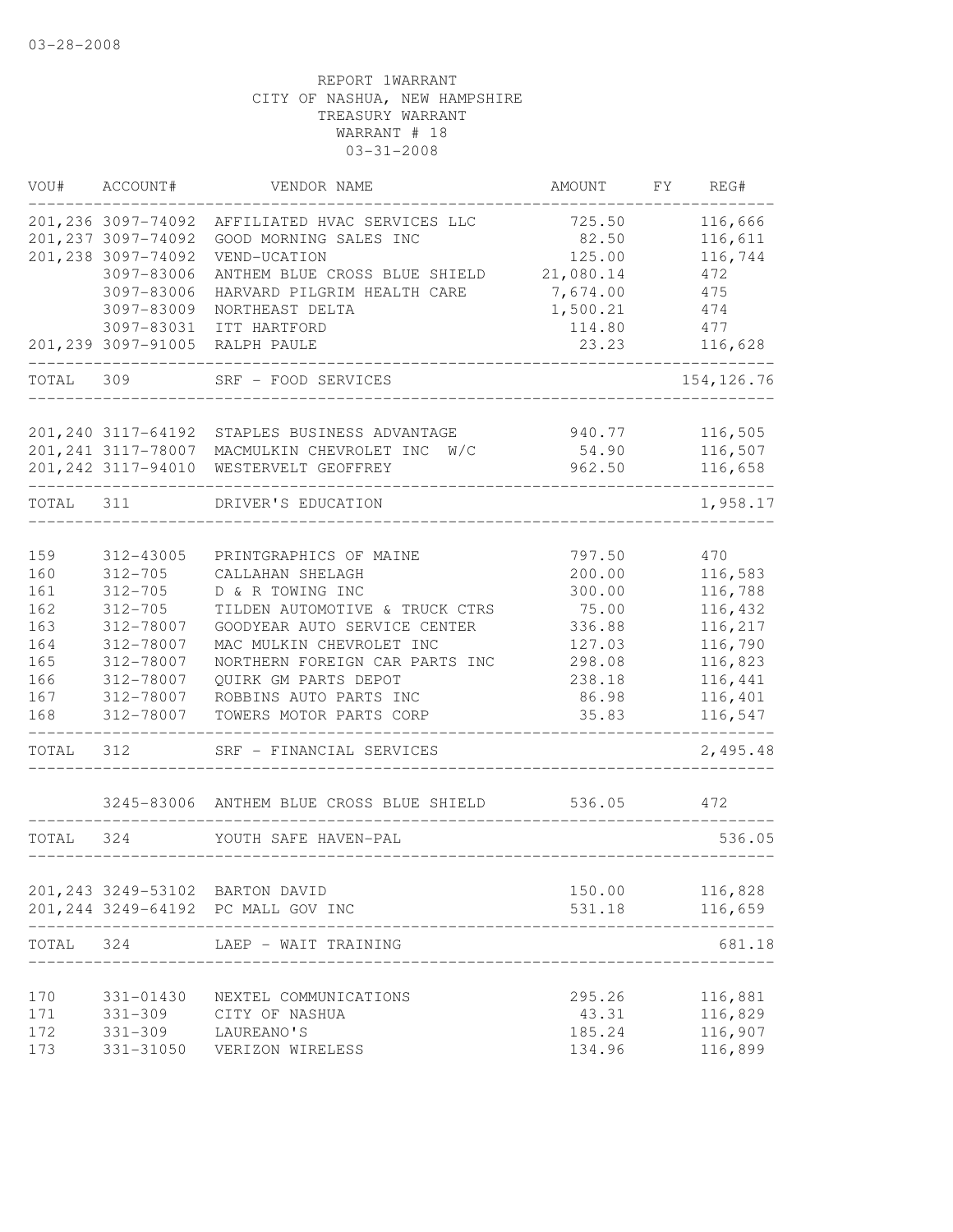| VOU#       | ACCOUNT#                                                                                                                          | VENDOR NAME                                                                                                                              | AMOUNT FY REG#                                              |                                                               |
|------------|-----------------------------------------------------------------------------------------------------------------------------------|------------------------------------------------------------------------------------------------------------------------------------------|-------------------------------------------------------------|---------------------------------------------------------------|
|            | 174 331-59100 COMCAST                                                                                                             | _________________________________                                                                                                        |                                                             | 107.00 116,894                                                |
| TOTAL      | 331                                                                                                                               | SRF - POLICE DEPARTMENT<br>_______________________                                                                                       |                                                             | 765.77                                                        |
|            |                                                                                                                                   | 201, 245 3318-53102 ADULT LEARNING CENTER                                                                                                | 1,730.00                                                    | 116,582                                                       |
| TOTAL 331  |                                                                                                                                   | TITLE I SCHL IMPR-FES                                                                                                                    |                                                             | 1,730.00                                                      |
|            |                                                                                                                                   | 201,246 3328-49075 HAMM LINDA<br>201, 247 3328-49075 PROLMAN MARGARET<br>201,248 3328-53102 DORSKY NANCY                                 | 100.00<br>52.56<br>700.00                                   | 116,672<br>116,678<br>116,668                                 |
| TOTAL 332  |                                                                                                                                   | TITLE I SCHL IMPRV LEDGE ST                                                                                                              |                                                             | 852.56                                                        |
|            |                                                                                                                                   | 201, 249 3338-49075 FIRST STUDENT INC                                                                                                    |                                                             | 66.93 116,663                                                 |
| TOTAL 333  |                                                                                                                                   | TITLE I SCHL IMPRV MT PLEASANT                                                                                                           |                                                             | 66.93                                                         |
|            | 201,250 3358-49075<br>201, 251 3358-49075<br>3358-83006<br>3358-83009<br>3358-83031<br>201, 252 3358-91040<br>201, 253 3358-91040 | MOREHOUSE LINDA<br>PIKE STEPHANIE<br>ANTHEM BLUE CROSS BLUE SHIELD<br>NORTHEAST DELTA<br>ITT HARTFORD<br>BEAN, CYNTHIA<br>PIKE STEPHANIE | 9.61<br>65.29<br>536.05<br>42.67<br>42.84<br>59.55<br>39.35 | 116,641<br>116,752<br>472<br>474<br>477<br>116,827<br>116,752 |
|            | TOTAL 335                                                                                                                         | TITLE IB READ 1ST MT PLEASANT                                                                                                            |                                                             | 795.36                                                        |
| 179        |                                                                                                                                   | 178 341-41015 STAPLES BUSINESS ADVANTAGE<br>341-53018 GRANOK ALEXANDER MD FACP                                                           | 143.05<br>600.00                                            | 116,614<br>116,295                                            |
| TOTAL 341  |                                                                                                                                   | SRF - COMMUNITY SERVICES                                                                                                                 | ____________________________________                        | 743.05                                                        |
| 180<br>181 | 342-91025<br>342-91025                                                                                                            | BISSELL NANCY<br>WENDT BETTY                                                                                                             | 27.27<br>63.61                                              | 116,587<br>116,595                                            |
| TOTAL      | 342                                                                                                                               | SRF - COMMUNITY HEALTH                                                                                                                   |                                                             | 90.88                                                         |
|            | 201, 254 3438-53109<br>201, 255 3438-53109                                                                                        | BEDF<br>REMMETTER JENNIFER GRACE                                                                                                         | 7,500.00<br>496.02                                          | 116,830<br>116,750                                            |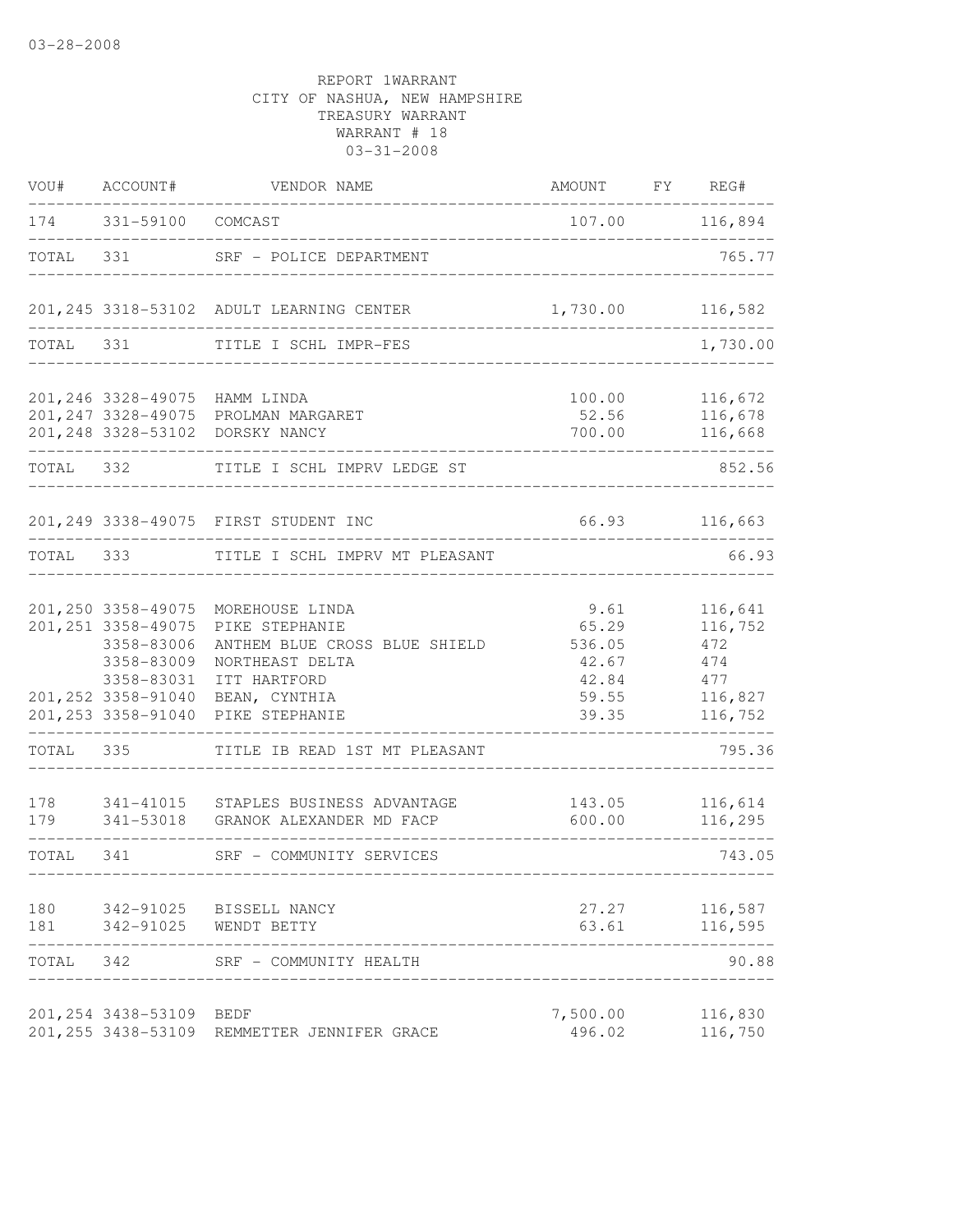| VOU# ACCOUNT#                     | VENDOR NAME                                                      | AMOUNT                      | FY REG#            |
|-----------------------------------|------------------------------------------------------------------|-----------------------------|--------------------|
|                                   | TOTAL 343 TITLE IV 21ST CENT QUAL.STAFF                          | __________________________  | 7,996.02           |
|                                   | 201,256 3440-49075 AC MOORE INC                                  | 169.10                      | 116,676            |
| 201, 257 3440-49075               | BOOTHBY KAILIE                                                   | 3.99                        | 116,765            |
| 201, 258 3440-49075               | COGSWELL CATHERINE                                               | 217.08                      | 116,671            |
| 201,259 3440-49075                | CROWELL LINDA                                                    | 123.79                      | 116,710            |
| 201,260 3440-49075                | GARELICK FARMS-LYNN                                              | 230.06                      | 116,446            |
| 201, 261 3440-49075               | J & A HANDY CRAFTS INC                                           | 65.76                       | 116,766            |
| 201, 262 3440-49075               | KRUGER ERIKA                                                     | 26.95                       | 116,768            |
| 201, 263 3440-49075               | MARKET BASKET                                                    | 382.79                      | 116,388            |
| 201, 264 3440-49075               | PETTY CASH                                                       | 21.94                       | 116,831            |
| 201, 265 3440-49075               | SAM'S CLUB                                                       | 769.35                      | 116,936            |
| 201,266 3440-53103                | BOYS & GIRLS CLUB OF GREATER N 2,900.00                          |                             | 116,273            |
|                                   | 201,267 3440-55020 FIRST STUDENT INC                             | 412.33                      | 116,663            |
|                                   | 201,268 3440-705 LUCE BRENDA                                     | 20.00                       | 116,773            |
| TOTAL 344                         | AFTER SCHOOL PROGRAM<br>-------------------                      |                             | 5,343.14           |
|                                   |                                                                  |                             |                    |
|                                   | 201,269 3448-53111 NASHUA ADULT LEARNING CENTER 6,910.50 116,221 |                             |                    |
| 3448-83006                        | ANTHEM BLUE CROSS BLUE SHIELD<br>NORTHEAST DELTA                 | 1,447.05<br>42.67           | 472<br>474         |
| 3448-83009                        |                                                                  |                             | 477                |
|                                   | 3448-83031 ITT HARTFORD<br>201, 270 3448-91040 ALMEIDA SUSAN     | 2.80<br>317.64              | 116,673            |
|                                   | 201, 271 3448-91040 CEPAITIS JOHN                                | 371.45                      | 116,634            |
| _________________________________ | TOTAL 344 TITLE IV SDF 21ST CENTURY                              | ___________________________ | 9,092.11           |
|                                   |                                                                  |                             |                    |
| 201, 272 3468-49075               | COPY SHOP                                                        | 165.10                      | 116,340            |
| 201, 273 3468-49075               | OUELLETTE MARTHA                                                 | 87.11                       | 116,698            |
| 201, 274 3468-49075               | STAPLES BUSINESS ADVANTAGE                                       | 294.02                      | 116,505            |
| 201, 275 3468-53102               | INTERNATIONAL CENTER FOR LEADE                                   | 6,936.72                    | 116,691            |
| 201, 276 3468-91040               | ASCD                                                             | 2,232.00                    | 116,236            |
| 201, 277 3468-91040               | FREEMAN WALTER<br>201,278 3468-91040 JAQUITH SCOTT               | 177.30<br>189.98            | 116,778<br>116,780 |
|                                   |                                                                  |                             |                    |
|                                   | TOTAL 346 SMALLER LEARNING COMMUNITY                             |                             | 10,082.23          |
|                                   | 3508-83006 ANTHEM BLUE CROSS BLUE SHIELD                         | 5,905.30                    | 472                |
|                                   | 3508-83006 HARVARD PILGRIM HEALTH CARE                           | 1,438.88                    | 475                |
|                                   | 3508-83009 NORTHEAST DELTA                                       | 1,135.89                    | 474                |
| 3508-83031                        | ITT HARTFORD                                                     | 155.12                      | 477                |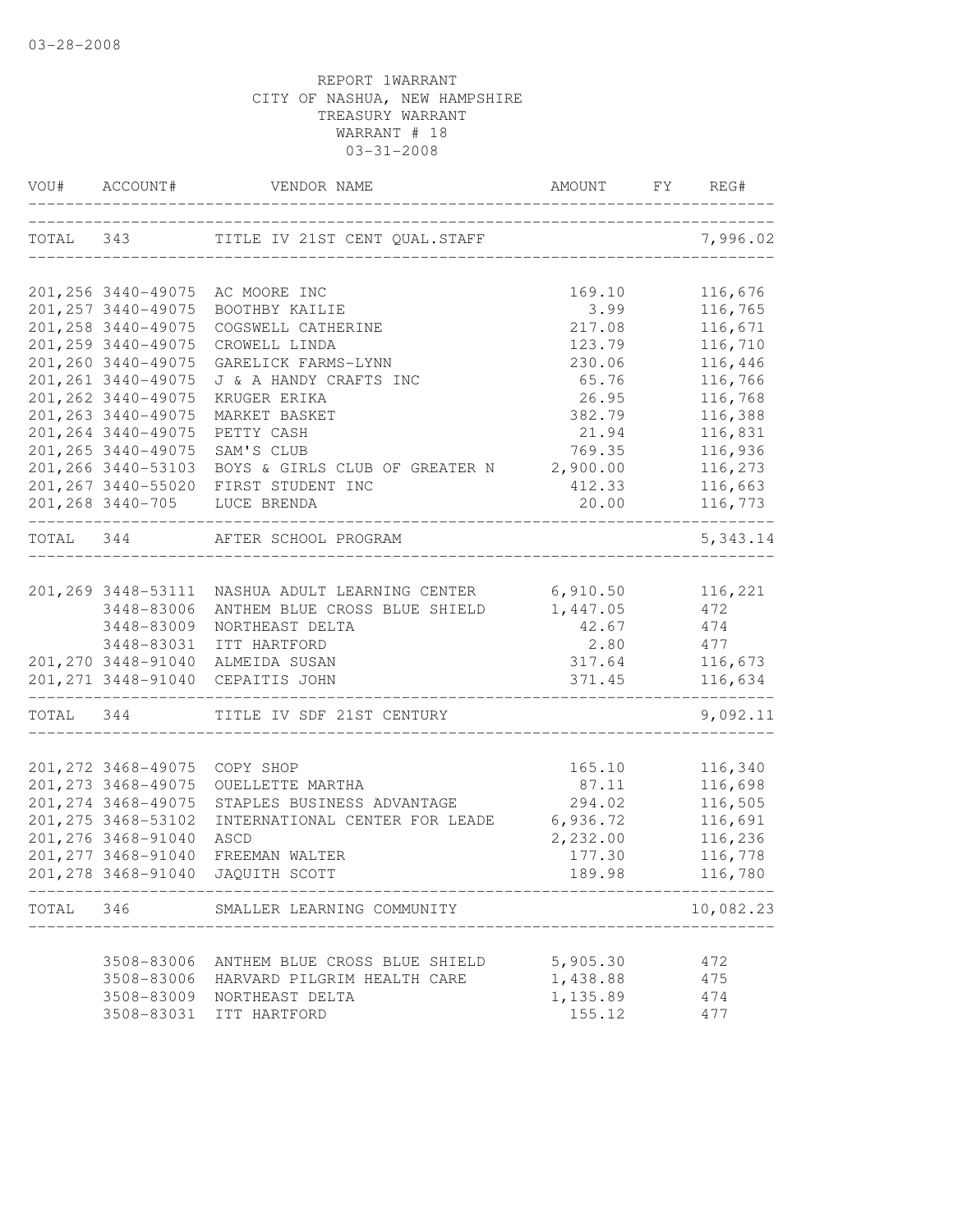| ------------------------------<br>TOTAL 350<br>TITLE 11A TEACHER QUALITY<br>____________________________<br>201,279 3528-64192 DESTEK GROUP INC<br>3, 441.35 116, 244<br>TOTAL 352 BAILEY PROJECT ELL-TECH GRANT<br>201,280 3558-49075 CUTLER MARY E<br>52.99<br>116,635<br>201, 281 3558-49075<br>116,639<br>74.98<br>TURNER PAMELA<br>3558-83009<br>NORTHEAST DELTA<br>122.90<br>474<br>3558-83031<br>ITT HARTFORD<br>17.64<br>477<br>49.45<br>201, 282 3558-91040 HEALEY CHARLES<br>116,661<br>39.37 116,643<br>201,283 3558-91040 LUMBRA VIRGINIA<br>------------------------------<br>TOTAL 355<br>TITLE IB READING 1ST FES<br>191 373-53025 LOAN PACKAGING LLC<br>560.00 116,431<br>560.00<br>TOTAL 373<br>SRF - ECONOMIC DEVELOPMENT<br>192<br>374-07258<br>836.64<br>116,423<br>CORP FOR NATIONAL & COMMUNITY<br>193<br>116,908<br>374-07620<br>NATL ASSOC OF LEAD & HEALTHY<br>395.00<br>194<br>374-09031<br>LOOMIS FARGO & CO<br>188.97<br>116,336<br>195<br>374-09031<br>TRANSIT MANAGEMENT OF NASHUA<br>485<br>236.85<br>196<br>374-09031<br>TRANSIT MANAGEMENT OF NASHUA<br>163.80<br>495<br>197<br>374-09061<br>ARAMARK UNIFORM SERVICES<br>161.88<br>116,324<br>1,352.81<br>198<br>374-09071<br>116,286<br>EXXONMOBIL OIL CORP<br>199<br>26, 258.75<br>116,861<br>374-09071<br>SHATTUCK MALONE OIL CO<br>200<br>374-09081<br>116,260<br>MICHELIN NORTH AMERICA INC<br>276.00<br>201<br>374-09091<br>AUTOFAIR FORD INC<br>475.82<br>116,745<br>202<br>374-09091<br><b>BALDWIN FILTERS</b><br>345.48<br>116,312<br>203<br>374-09091<br>CUMMINS NORTHEAST INC<br>1,634.10<br>116,573<br>204<br>374-09091<br>2,435.82<br>116,494<br>GILLIG CORP<br>205<br>HOME DEPOT CREDIT SERVICES<br>374-09091<br>62.42<br>116,874<br>206<br>374-09091<br>23.82<br>116,356<br>NORTHERN BUS SALES INC<br>207<br>374-09091<br>2,208.82<br>116,802<br>SUBURBAN AUTO & TRUCK PARTS IN<br>208<br>374-09104<br>184.46<br>116,910<br>PUBLIC SERVICE OF NH<br>209<br>374-09124<br>PENNICHUCK WATER<br>81.51<br>116,879<br>210<br>374-09133<br>IDEARC MEDIA CORP<br>74.35<br>116,921<br>211<br>374-09133<br>VERIZON<br>427.92<br>116,884<br>212<br>19,606.97<br>374-09201<br>485<br>TRANSIT MANAGEMENT OF NASHUA<br>213<br>374-09201<br>19,215.04<br>495<br>TRANSIT MANAGEMENT OF NASHUA<br>214<br>374-09208<br>TRANSIT MANAGEMENT OF NASHUA<br>1.95<br>485 |     | VOU# ACCOUNT# | VENDOR NAME                  | AMOUNT FY REG# |           |
|--------------------------------------------------------------------------------------------------------------------------------------------------------------------------------------------------------------------------------------------------------------------------------------------------------------------------------------------------------------------------------------------------------------------------------------------------------------------------------------------------------------------------------------------------------------------------------------------------------------------------------------------------------------------------------------------------------------------------------------------------------------------------------------------------------------------------------------------------------------------------------------------------------------------------------------------------------------------------------------------------------------------------------------------------------------------------------------------------------------------------------------------------------------------------------------------------------------------------------------------------------------------------------------------------------------------------------------------------------------------------------------------------------------------------------------------------------------------------------------------------------------------------------------------------------------------------------------------------------------------------------------------------------------------------------------------------------------------------------------------------------------------------------------------------------------------------------------------------------------------------------------------------------------------------------------------------------------------------------------------------------------------------------------------------------------------------------------------------------------------------------------------------------------------------------------------------------------------------------------------------------------------------------------------------------------------------------------------------|-----|---------------|------------------------------|----------------|-----------|
|                                                                                                                                                                                                                                                                                                                                                                                                                                                                                                                                                                                                                                                                                                                                                                                                                                                                                                                                                                                                                                                                                                                                                                                                                                                                                                                                                                                                                                                                                                                                                                                                                                                                                                                                                                                                                                                                                                                                                                                                                                                                                                                                                                                                                                                                                                                                                  |     |               |                              |                | 8,635.19  |
|                                                                                                                                                                                                                                                                                                                                                                                                                                                                                                                                                                                                                                                                                                                                                                                                                                                                                                                                                                                                                                                                                                                                                                                                                                                                                                                                                                                                                                                                                                                                                                                                                                                                                                                                                                                                                                                                                                                                                                                                                                                                                                                                                                                                                                                                                                                                                  |     |               |                              |                |           |
|                                                                                                                                                                                                                                                                                                                                                                                                                                                                                                                                                                                                                                                                                                                                                                                                                                                                                                                                                                                                                                                                                                                                                                                                                                                                                                                                                                                                                                                                                                                                                                                                                                                                                                                                                                                                                                                                                                                                                                                                                                                                                                                                                                                                                                                                                                                                                  |     |               |                              |                | 3, 441.35 |
|                                                                                                                                                                                                                                                                                                                                                                                                                                                                                                                                                                                                                                                                                                                                                                                                                                                                                                                                                                                                                                                                                                                                                                                                                                                                                                                                                                                                                                                                                                                                                                                                                                                                                                                                                                                                                                                                                                                                                                                                                                                                                                                                                                                                                                                                                                                                                  |     |               |                              |                |           |
|                                                                                                                                                                                                                                                                                                                                                                                                                                                                                                                                                                                                                                                                                                                                                                                                                                                                                                                                                                                                                                                                                                                                                                                                                                                                                                                                                                                                                                                                                                                                                                                                                                                                                                                                                                                                                                                                                                                                                                                                                                                                                                                                                                                                                                                                                                                                                  |     |               |                              |                |           |
|                                                                                                                                                                                                                                                                                                                                                                                                                                                                                                                                                                                                                                                                                                                                                                                                                                                                                                                                                                                                                                                                                                                                                                                                                                                                                                                                                                                                                                                                                                                                                                                                                                                                                                                                                                                                                                                                                                                                                                                                                                                                                                                                                                                                                                                                                                                                                  |     |               |                              |                |           |
|                                                                                                                                                                                                                                                                                                                                                                                                                                                                                                                                                                                                                                                                                                                                                                                                                                                                                                                                                                                                                                                                                                                                                                                                                                                                                                                                                                                                                                                                                                                                                                                                                                                                                                                                                                                                                                                                                                                                                                                                                                                                                                                                                                                                                                                                                                                                                  |     |               |                              |                |           |
|                                                                                                                                                                                                                                                                                                                                                                                                                                                                                                                                                                                                                                                                                                                                                                                                                                                                                                                                                                                                                                                                                                                                                                                                                                                                                                                                                                                                                                                                                                                                                                                                                                                                                                                                                                                                                                                                                                                                                                                                                                                                                                                                                                                                                                                                                                                                                  |     |               |                              |                |           |
|                                                                                                                                                                                                                                                                                                                                                                                                                                                                                                                                                                                                                                                                                                                                                                                                                                                                                                                                                                                                                                                                                                                                                                                                                                                                                                                                                                                                                                                                                                                                                                                                                                                                                                                                                                                                                                                                                                                                                                                                                                                                                                                                                                                                                                                                                                                                                  |     |               |                              |                |           |
|                                                                                                                                                                                                                                                                                                                                                                                                                                                                                                                                                                                                                                                                                                                                                                                                                                                                                                                                                                                                                                                                                                                                                                                                                                                                                                                                                                                                                                                                                                                                                                                                                                                                                                                                                                                                                                                                                                                                                                                                                                                                                                                                                                                                                                                                                                                                                  |     |               |                              |                |           |
|                                                                                                                                                                                                                                                                                                                                                                                                                                                                                                                                                                                                                                                                                                                                                                                                                                                                                                                                                                                                                                                                                                                                                                                                                                                                                                                                                                                                                                                                                                                                                                                                                                                                                                                                                                                                                                                                                                                                                                                                                                                                                                                                                                                                                                                                                                                                                  |     |               |                              |                | 357.33    |
|                                                                                                                                                                                                                                                                                                                                                                                                                                                                                                                                                                                                                                                                                                                                                                                                                                                                                                                                                                                                                                                                                                                                                                                                                                                                                                                                                                                                                                                                                                                                                                                                                                                                                                                                                                                                                                                                                                                                                                                                                                                                                                                                                                                                                                                                                                                                                  |     |               |                              |                |           |
|                                                                                                                                                                                                                                                                                                                                                                                                                                                                                                                                                                                                                                                                                                                                                                                                                                                                                                                                                                                                                                                                                                                                                                                                                                                                                                                                                                                                                                                                                                                                                                                                                                                                                                                                                                                                                                                                                                                                                                                                                                                                                                                                                                                                                                                                                                                                                  |     |               |                              |                |           |
|                                                                                                                                                                                                                                                                                                                                                                                                                                                                                                                                                                                                                                                                                                                                                                                                                                                                                                                                                                                                                                                                                                                                                                                                                                                                                                                                                                                                                                                                                                                                                                                                                                                                                                                                                                                                                                                                                                                                                                                                                                                                                                                                                                                                                                                                                                                                                  |     |               |                              |                |           |
|                                                                                                                                                                                                                                                                                                                                                                                                                                                                                                                                                                                                                                                                                                                                                                                                                                                                                                                                                                                                                                                                                                                                                                                                                                                                                                                                                                                                                                                                                                                                                                                                                                                                                                                                                                                                                                                                                                                                                                                                                                                                                                                                                                                                                                                                                                                                                  |     |               |                              |                |           |
|                                                                                                                                                                                                                                                                                                                                                                                                                                                                                                                                                                                                                                                                                                                                                                                                                                                                                                                                                                                                                                                                                                                                                                                                                                                                                                                                                                                                                                                                                                                                                                                                                                                                                                                                                                                                                                                                                                                                                                                                                                                                                                                                                                                                                                                                                                                                                  |     |               |                              |                |           |
|                                                                                                                                                                                                                                                                                                                                                                                                                                                                                                                                                                                                                                                                                                                                                                                                                                                                                                                                                                                                                                                                                                                                                                                                                                                                                                                                                                                                                                                                                                                                                                                                                                                                                                                                                                                                                                                                                                                                                                                                                                                                                                                                                                                                                                                                                                                                                  |     |               |                              |                |           |
|                                                                                                                                                                                                                                                                                                                                                                                                                                                                                                                                                                                                                                                                                                                                                                                                                                                                                                                                                                                                                                                                                                                                                                                                                                                                                                                                                                                                                                                                                                                                                                                                                                                                                                                                                                                                                                                                                                                                                                                                                                                                                                                                                                                                                                                                                                                                                  |     |               |                              |                |           |
|                                                                                                                                                                                                                                                                                                                                                                                                                                                                                                                                                                                                                                                                                                                                                                                                                                                                                                                                                                                                                                                                                                                                                                                                                                                                                                                                                                                                                                                                                                                                                                                                                                                                                                                                                                                                                                                                                                                                                                                                                                                                                                                                                                                                                                                                                                                                                  |     |               |                              |                |           |
|                                                                                                                                                                                                                                                                                                                                                                                                                                                                                                                                                                                                                                                                                                                                                                                                                                                                                                                                                                                                                                                                                                                                                                                                                                                                                                                                                                                                                                                                                                                                                                                                                                                                                                                                                                                                                                                                                                                                                                                                                                                                                                                                                                                                                                                                                                                                                  |     |               |                              |                |           |
|                                                                                                                                                                                                                                                                                                                                                                                                                                                                                                                                                                                                                                                                                                                                                                                                                                                                                                                                                                                                                                                                                                                                                                                                                                                                                                                                                                                                                                                                                                                                                                                                                                                                                                                                                                                                                                                                                                                                                                                                                                                                                                                                                                                                                                                                                                                                                  |     |               |                              |                |           |
|                                                                                                                                                                                                                                                                                                                                                                                                                                                                                                                                                                                                                                                                                                                                                                                                                                                                                                                                                                                                                                                                                                                                                                                                                                                                                                                                                                                                                                                                                                                                                                                                                                                                                                                                                                                                                                                                                                                                                                                                                                                                                                                                                                                                                                                                                                                                                  |     |               |                              |                |           |
|                                                                                                                                                                                                                                                                                                                                                                                                                                                                                                                                                                                                                                                                                                                                                                                                                                                                                                                                                                                                                                                                                                                                                                                                                                                                                                                                                                                                                                                                                                                                                                                                                                                                                                                                                                                                                                                                                                                                                                                                                                                                                                                                                                                                                                                                                                                                                  |     |               |                              |                |           |
|                                                                                                                                                                                                                                                                                                                                                                                                                                                                                                                                                                                                                                                                                                                                                                                                                                                                                                                                                                                                                                                                                                                                                                                                                                                                                                                                                                                                                                                                                                                                                                                                                                                                                                                                                                                                                                                                                                                                                                                                                                                                                                                                                                                                                                                                                                                                                  |     |               |                              |                |           |
|                                                                                                                                                                                                                                                                                                                                                                                                                                                                                                                                                                                                                                                                                                                                                                                                                                                                                                                                                                                                                                                                                                                                                                                                                                                                                                                                                                                                                                                                                                                                                                                                                                                                                                                                                                                                                                                                                                                                                                                                                                                                                                                                                                                                                                                                                                                                                  |     |               |                              |                |           |
|                                                                                                                                                                                                                                                                                                                                                                                                                                                                                                                                                                                                                                                                                                                                                                                                                                                                                                                                                                                                                                                                                                                                                                                                                                                                                                                                                                                                                                                                                                                                                                                                                                                                                                                                                                                                                                                                                                                                                                                                                                                                                                                                                                                                                                                                                                                                                  |     |               |                              |                |           |
|                                                                                                                                                                                                                                                                                                                                                                                                                                                                                                                                                                                                                                                                                                                                                                                                                                                                                                                                                                                                                                                                                                                                                                                                                                                                                                                                                                                                                                                                                                                                                                                                                                                                                                                                                                                                                                                                                                                                                                                                                                                                                                                                                                                                                                                                                                                                                  |     |               |                              |                |           |
|                                                                                                                                                                                                                                                                                                                                                                                                                                                                                                                                                                                                                                                                                                                                                                                                                                                                                                                                                                                                                                                                                                                                                                                                                                                                                                                                                                                                                                                                                                                                                                                                                                                                                                                                                                                                                                                                                                                                                                                                                                                                                                                                                                                                                                                                                                                                                  |     |               |                              |                |           |
|                                                                                                                                                                                                                                                                                                                                                                                                                                                                                                                                                                                                                                                                                                                                                                                                                                                                                                                                                                                                                                                                                                                                                                                                                                                                                                                                                                                                                                                                                                                                                                                                                                                                                                                                                                                                                                                                                                                                                                                                                                                                                                                                                                                                                                                                                                                                                  |     |               |                              |                |           |
|                                                                                                                                                                                                                                                                                                                                                                                                                                                                                                                                                                                                                                                                                                                                                                                                                                                                                                                                                                                                                                                                                                                                                                                                                                                                                                                                                                                                                                                                                                                                                                                                                                                                                                                                                                                                                                                                                                                                                                                                                                                                                                                                                                                                                                                                                                                                                  |     |               |                              |                |           |
|                                                                                                                                                                                                                                                                                                                                                                                                                                                                                                                                                                                                                                                                                                                                                                                                                                                                                                                                                                                                                                                                                                                                                                                                                                                                                                                                                                                                                                                                                                                                                                                                                                                                                                                                                                                                                                                                                                                                                                                                                                                                                                                                                                                                                                                                                                                                                  |     |               |                              |                |           |
|                                                                                                                                                                                                                                                                                                                                                                                                                                                                                                                                                                                                                                                                                                                                                                                                                                                                                                                                                                                                                                                                                                                                                                                                                                                                                                                                                                                                                                                                                                                                                                                                                                                                                                                                                                                                                                                                                                                                                                                                                                                                                                                                                                                                                                                                                                                                                  |     |               |                              |                |           |
|                                                                                                                                                                                                                                                                                                                                                                                                                                                                                                                                                                                                                                                                                                                                                                                                                                                                                                                                                                                                                                                                                                                                                                                                                                                                                                                                                                                                                                                                                                                                                                                                                                                                                                                                                                                                                                                                                                                                                                                                                                                                                                                                                                                                                                                                                                                                                  |     |               |                              |                |           |
|                                                                                                                                                                                                                                                                                                                                                                                                                                                                                                                                                                                                                                                                                                                                                                                                                                                                                                                                                                                                                                                                                                                                                                                                                                                                                                                                                                                                                                                                                                                                                                                                                                                                                                                                                                                                                                                                                                                                                                                                                                                                                                                                                                                                                                                                                                                                                  |     |               |                              |                |           |
|                                                                                                                                                                                                                                                                                                                                                                                                                                                                                                                                                                                                                                                                                                                                                                                                                                                                                                                                                                                                                                                                                                                                                                                                                                                                                                                                                                                                                                                                                                                                                                                                                                                                                                                                                                                                                                                                                                                                                                                                                                                                                                                                                                                                                                                                                                                                                  |     |               |                              |                |           |
|                                                                                                                                                                                                                                                                                                                                                                                                                                                                                                                                                                                                                                                                                                                                                                                                                                                                                                                                                                                                                                                                                                                                                                                                                                                                                                                                                                                                                                                                                                                                                                                                                                                                                                                                                                                                                                                                                                                                                                                                                                                                                                                                                                                                                                                                                                                                                  |     |               |                              |                |           |
|                                                                                                                                                                                                                                                                                                                                                                                                                                                                                                                                                                                                                                                                                                                                                                                                                                                                                                                                                                                                                                                                                                                                                                                                                                                                                                                                                                                                                                                                                                                                                                                                                                                                                                                                                                                                                                                                                                                                                                                                                                                                                                                                                                                                                                                                                                                                                  |     |               |                              |                |           |
|                                                                                                                                                                                                                                                                                                                                                                                                                                                                                                                                                                                                                                                                                                                                                                                                                                                                                                                                                                                                                                                                                                                                                                                                                                                                                                                                                                                                                                                                                                                                                                                                                                                                                                                                                                                                                                                                                                                                                                                                                                                                                                                                                                                                                                                                                                                                                  | 215 | 374-09208     | TRANSIT MANAGEMENT OF NASHUA | 1.30           | 495       |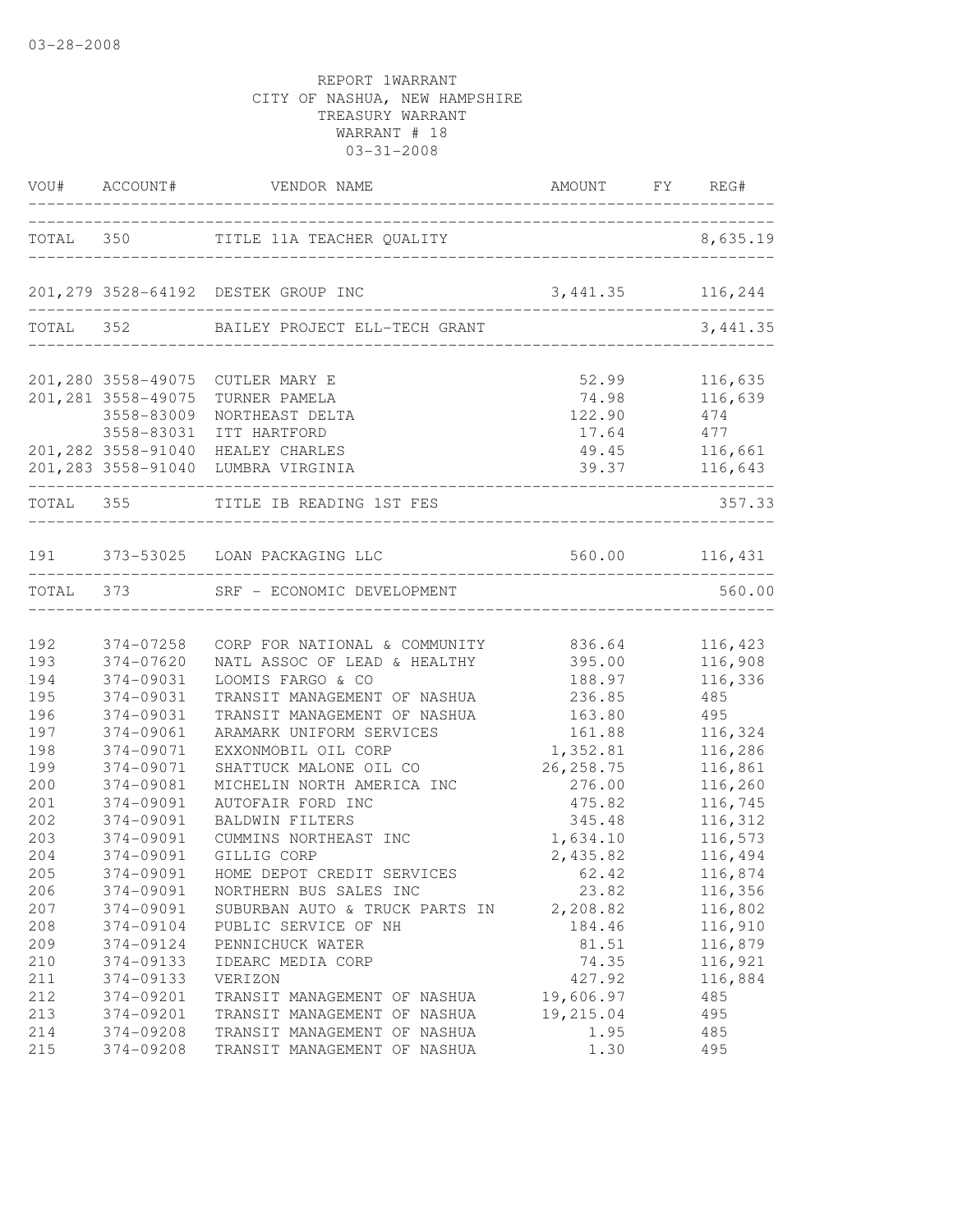| VOU#      | ACCOUNT#                                 | VENDOR NAME                                     | AMOUNT   | FY | REG#               |
|-----------|------------------------------------------|-------------------------------------------------|----------|----|--------------------|
| 216       | 374-09211                                | AFSCME COUNCIL 93                               | 869.50   |    | 116,895            |
| 217       | 374-09211                                | AMERITAS LIFE INSURANCE CORP                    | 993.52   |    | 116,903            |
| 218       | 374-09211                                | HARVARD PILGRIM HEALTH CARE 15,655.08           |          |    | 116,896            |
| 219       | 374-09211                                | PRUDENTIAL INSURANCE                            | 1,103.30 |    | 116,885            |
| 220       | 374-09211                                | VISION SERVICE PLAN                             | 104.41   |    | 116,897            |
| 221       | 374-09213                                | SOUTHERN NH MEDICAL CTR                         | 500.00   |    | 116,680            |
| 222       | 374-09213                                | ST JOSEPH HOSPITAL                              | 450.94   |    | 116,578            |
| 223       | 374-09261                                | ARAMARK UNIFORM SERVICES                        | 157.58   |    | 116,324            |
| 224       | 374-09261                                | BLETHEN RAYMOND                                 | 101.43   |    | 116,832            |
| 225       | 374-09261                                | J LAWRENCE HALL INC                             | 798.40   |    | 116,817            |
| 226       | 374-45230                                | STAPLES BUSINESS ADVANTAGE                      | 291.31   |    | 116,614            |
| 227       | 374-91030                                | HURD SANDRA                                     | 213.49   |    | 116,458            |
| 228       | 374-91030                                | ILG JOAN                                        | 209.50   |    | 116,523            |
| 229       | 374-91030                                | JOHNSON CARRIE ANN                              | 301.50   |    | 116,460            |
| TOTAL 374 |                                          | SRF - URBAN PROGRAMS                            |          |    | 98,400.44          |
| 230       |                                          | 375-45050 UNIQUE MANAGEMENT SERVICES INC 662.30 |          |    | 116,320            |
| 231       | 375-59100                                | DORESKI WILLIAM                                 | 200.00   |    | 116,833            |
| TOTAL 375 |                                          | SRF - PUBLIC LIBRARIES                          |          |    | 862.30             |
|           |                                          |                                                 |          |    |                    |
|           | 201, 284 3768-31005                      | ONE COMMUNICATIONS                              | 5.17     |    | 116,914            |
|           | 201, 285 3768-49050                      | MCINTIRE BUSINESS PRODUCTS INC                  | 67.42    |    | 116,818            |
|           | 201,286 3768-49050                       | PELLETIER VIVIAN                                | 41.01    |    | 116,629            |
|           | 201, 287 3768-53101                      | CROWDER LUCIE L                                 | 253.56   |    | 116,621            |
|           | 201,288 3768-53101                       | DALTON SHARON                                   | 787.50   |    | 116,742            |
|           | 201,289 3768-53101                       | EDWARDS EDUCATIONAL SERVICES,                   | 3,017.03 |    | 116,756            |
|           | 201,290 3768-53101                       | RUSSELL GAIL M                                  | 1,087.50 |    | 116,743            |
|           | 201, 291 3768-53101                      | SHEA DENISE C                                   | 1,100.00 |    | 116,732            |
|           | 201,292 3768-56020                       | FIRST CHURCH                                    | 3,214.00 |    | 116,305            |
|           | 3768-83006                               | ANTHEM BLUE CROSS BLUE SHIELD                   | 7,301.51 |    | 472                |
|           | 3768-83009                               | NORTHEAST DELTA                                 | 3,192.54 |    | 474                |
|           | 3768-83031                               | ITT HARTFORD                                    | 118.49   |    | 477                |
|           | 201,293 3768-94030                       | BURNS PATRICIA                                  | 45.45    |    | 116,626            |
|           | 201,294 3768-94030                       | MARCONI DOREEN                                  | 150.00   |    | 116,640            |
|           |                                          | 201,295 3768-95010 SCHOLASTIC MAGAZINES         | 41.33    |    | 116,406            |
| TOTAL     | 376                                      | TITLE I ESEA                                    |          |    | 20, 422.51         |
|           | 201,296 3908-49050                       |                                                 |          |    |                    |
|           | 201, 297 3908-53102                      | FILMS MEDIA GROUP<br>AISTON TRICIA              | 409.13   |    | 116,722<br>116,764 |
|           | 201,298 3908-53102                       |                                                 | 375.00   |    | 116,772            |
|           |                                          | KALISKI BURTON                                  | 3,360.00 |    |                    |
|           | 201,299 3908-53102<br>201,300 3908-53102 | MANHEIM ZIMMERMAN AMY B                         | 375.00   |    | 116,739            |
|           |                                          | WILLIAMS VERONICA                               | 375.00   |    | 116,716            |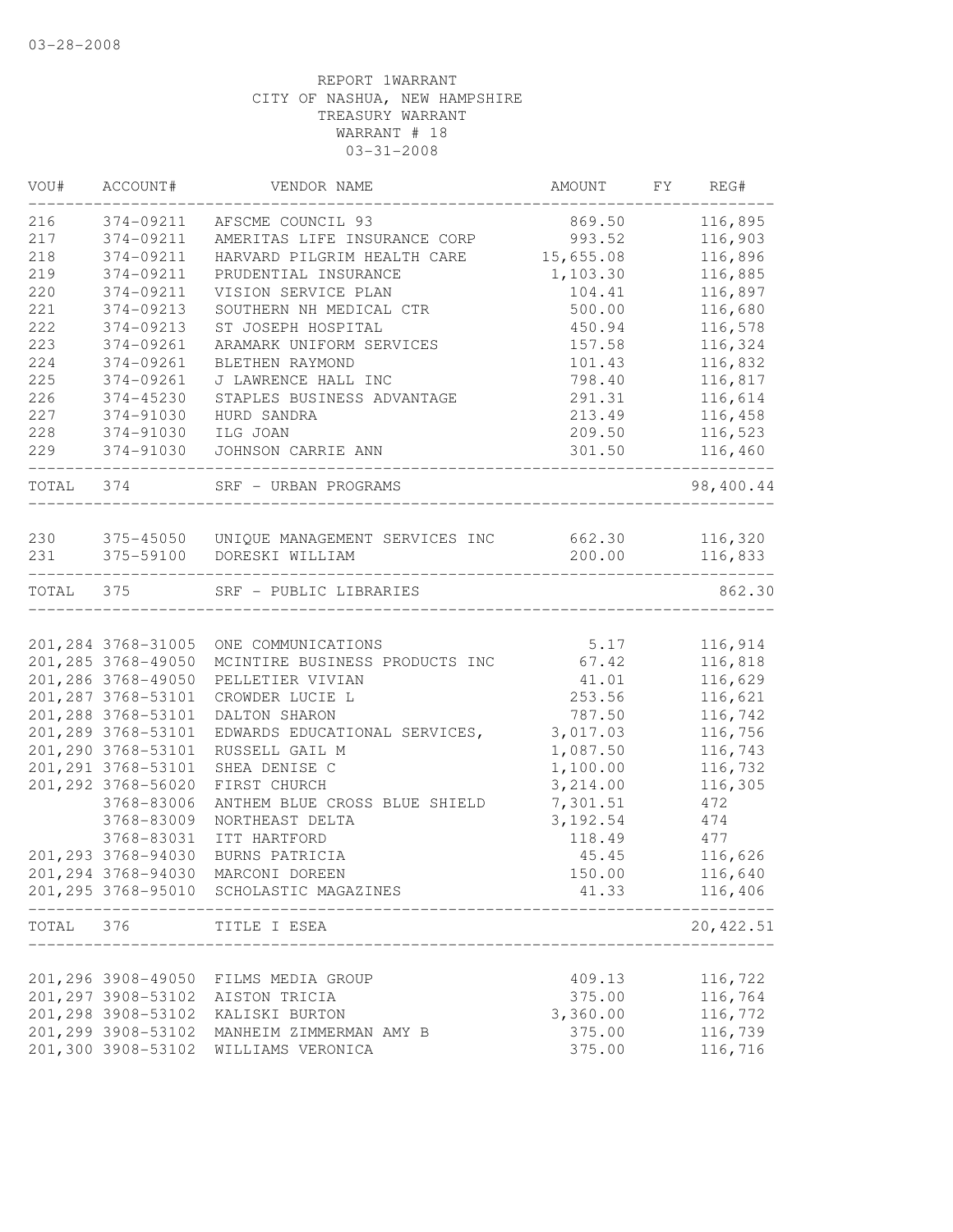| VOU#  | ACCOUNT#           | VENDOR NAME                                | AMOUNT     | REG#<br>FY |
|-------|--------------------|--------------------------------------------|------------|------------|
|       | 201,301 3908-55035 | FIRST STUDENT INC                          | 409.20     | 116,663    |
|       | 201,302 3908-64045 | INSIGHT PUBLIC SECTOR                      | 269.69     | 116,284    |
|       | 201,303 3908-64045 | RENO USA INC                               | 689.00     | 116,777    |
|       | 3908-83006         | ANTHEM BLUE CROSS BLUE SHIELD              | 1,071.92   | 472        |
|       | 3908-83009         | NORTHEAST DELTA                            | 224.61     | 474        |
|       | 3908-83031         | ITT HARTFORD                               | 10.36      | 477        |
| TOTAL | 390                | VOC ED SECONDARY PERKINS                   |            | 7,568.91   |
|       |                    | 201,304 3927-49050 NORTHCENTER FOODSERVICE | 5,032.63   | 116,667    |
| TOTAL | 392                | CULINARY ARTS                              |            | 5,032.63   |
|       | 3937-83006         | ANTHEM BLUE CROSS BLUE SHIELD              | 1,447.05   | 472        |
|       | 3937-83009         | NORTHEAST DELTA                            | 134.65     | 474        |
|       | 3937-83031         | ITT HARTFORD                               | 8.40       | 477        |
| TOTAL | 393                | DAY CARE                                   |            | 1,590.10   |
|       | 201,305 3958-53109 | KOSNITSKY CAROL                            | 400.00     | 116,751    |
|       | 201,306 3958-53109 | SILVA ARLENE E                             | 150.00     | 116,753    |
|       | 3958-83006         | ANTHEM BLUE CROSS BLUE SHIELD              | 27, 272.78 | 472        |
|       | 3958-83006         | HARVARD PILGRIM HEALTH CARE                | 5,915.39   | 475        |
|       | 3958-83009         | NORTHEAST DELTA                            | 3, 143.09  | 474        |
|       | 3958-83031         | ITT HARTFORD                               | 455.28     | 477        |
| TOTAL | 395                | IDEA BASIC SPEC ED                         |            | 37,336.54  |
|       | 3968-83006         | ANTHEM BLUE CROSS BLUE SHIELD              | 1,071.92   | 472        |
|       | 3968-83009         | NORTHEAST DELTA                            | 144.62     | 474        |
|       | 3968-83031         | ITT HARTFORD                               | 17.08      | 477        |
| TOTAL | 396                | IDEA PRESCHOOL SPEC ED                     |            | 1,233.62   |
|       | 3977-83006         | ANTHEM BLUE CROSS BLUE SHIELD              | 1,200.26   | 472        |
| TOTAL | 397                | SPECIAL ED LOCAL                           |            | 1,200.26   |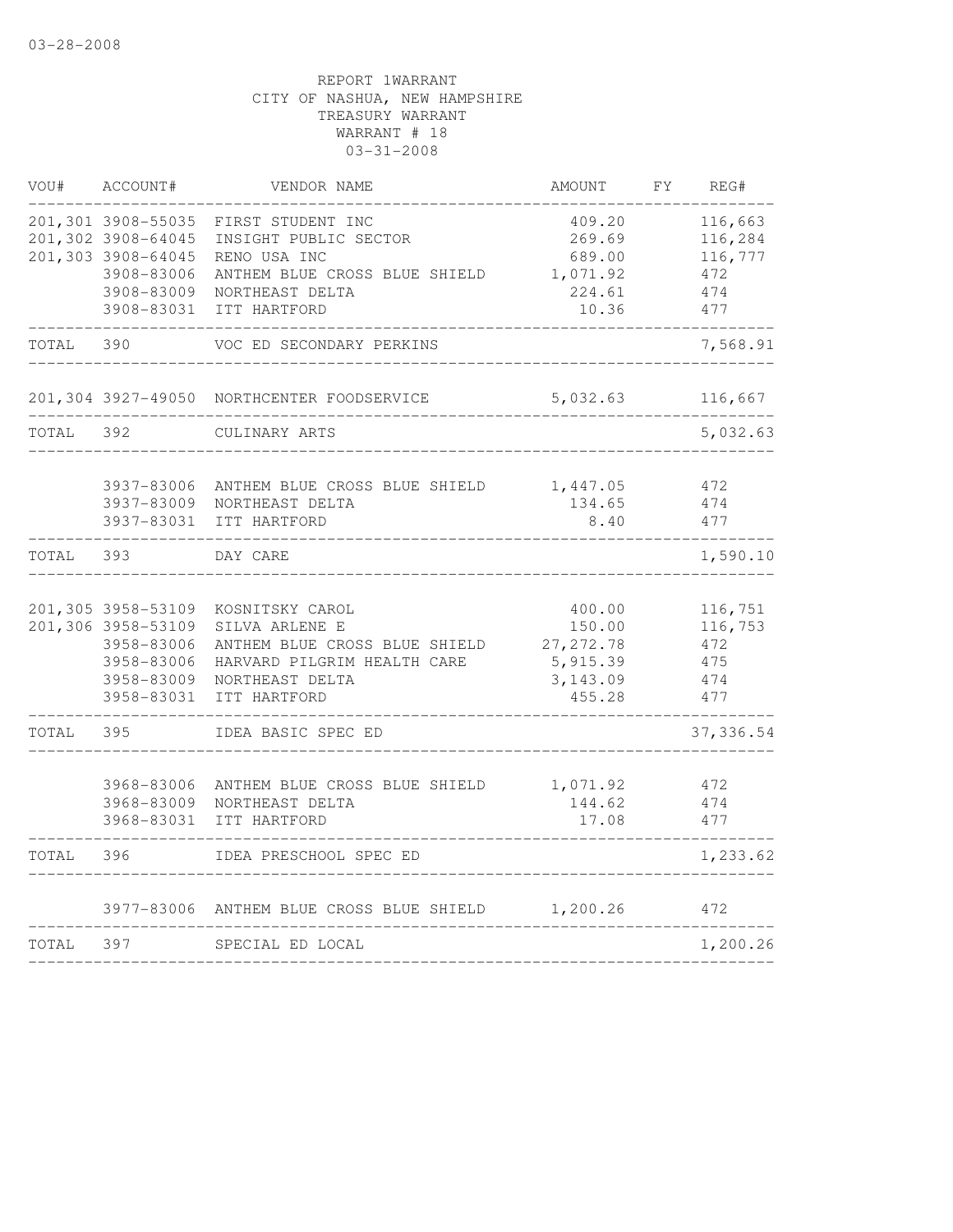|  | VOU# ACCOUNT# VENDOR NAME                                 | AMOUNT FY REG# |          |
|--|-----------------------------------------------------------|----------------|----------|
|  | 249 412-180 STONE PATRICIA                                | 114.50 116,208 |          |
|  | TOTAL 412-18 FINANCIAL SERVICES<br>AUTO PERMITS           |                | 114.50   |
|  | 250 413-203 TREASURER STATE OF NH 2,128.00 116,886        |                |          |
|  | TOTAL 413-20 CITY CLERK'S OFFICE<br>MARRIAGE LICENSES     |                | 2,128.00 |
|  | 250 413-303 TREASURER STATE OF NH 8,766.00 116,886        |                |          |
|  | TOTAL 413-30 CITY CLERK'S OFFICE<br>CERTIFIED COPIES      |                | 8,766.00 |
|  | 251 431-572 CITY OF NASHUA                                | 4.87 116,834   |          |
|  | TOTAL 431-57 POLICE DEPARTMENT<br>DAILY LOG ENTRY LETTERS |                | 4.87     |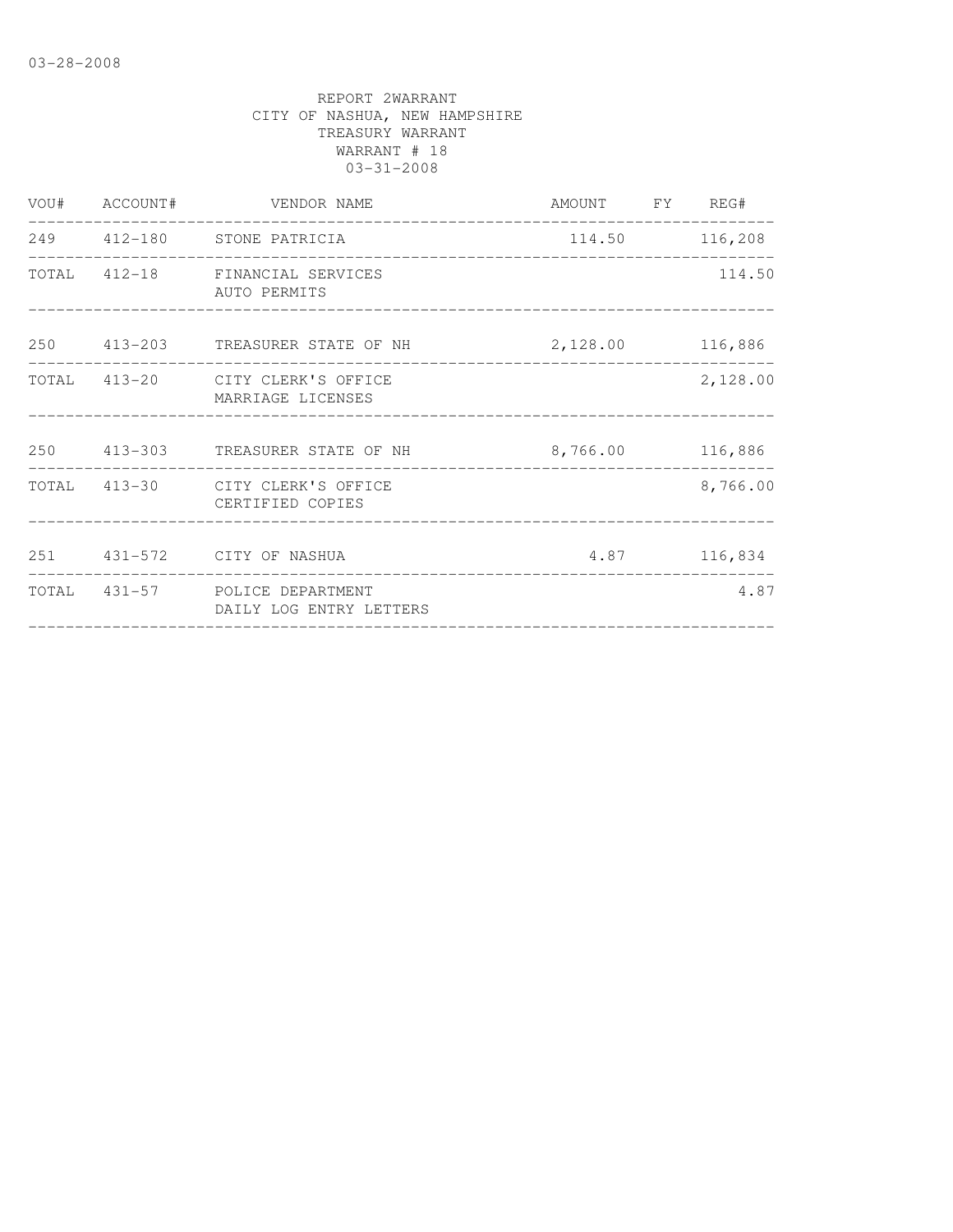| VOU#       | ACCOUNT#               | VENDOR NAME                                                         | AMOUNT               | FY REG#            |
|------------|------------------------|---------------------------------------------------------------------|----------------------|--------------------|
| 252        |                        | 501-66025 GE CAPITAL INC                                            |                      | 116.47 116,594     |
| TOTAL      | 501                    | MAYOR'S OFFICE                                                      |                      | 116.47             |
| 253<br>254 | 502-49025<br>502-49025 | MATTHEW BENDER & CO INC<br>THOMSON WEST                             | 60.85<br>168.00      | 116,926<br>116,904 |
| TOTAL      | 502                    | LEGAL DEPARTMENT                                                    |                      | 228.85             |
|            |                        |                                                                     |                      |                    |
| 255<br>256 | 505-81005              | ADULT LEARNING CENTER                                               | 7,000.00             | 116,582<br>116,803 |
| 257        | 505-81011<br>505-81025 | AMERICAN RED CROSS<br>GIRLS INC OF NH                               | 3,125.00<br>5,000.00 |                    |
| 258        | 505-81134              | ICLEI USA MEMBERSHIP                                                | 1,100.00             | 116,361<br>116,905 |
| 259        | 505-81061              | NASHUA REGIONAL PLANNING COMMI                                      | 13,356.50            | 116,814            |
| 260        | 505-81116              | SALVATION ARMY                                                      | 3,750.00             | 116,242            |
| 261        | 505-81014              | THE CAREGIVERS INC                                                  | 1,000.00             | 116,526            |
| TOTAL      | 505                    | CIVIC & COMM. ACTIVITIES                                            |                      | 34, 331.50         |
|            |                        |                                                                     |                      |                    |
| 262        | 506-31005              | COMPUTER HUT OF N E INC                                             | 119.90               | 116,811            |
| 263        | 506-31005              | PAETEC COMMUNICATIONS INC                                           | 5,003.15             | 116,864            |
| 264<br>265 | 506-31005<br>506-31005 | VERIZON<br>VERIZON BUSINESS FIOS                                    | 550.00<br>39.99      | 116,884<br>116,898 |
| 266        | 506-31005              | VERIZON ONLINE                                                      | 41.84                | 116,890            |
| TOTAL      | 506                    | TELECOMMUNICATIONS                                                  |                      | 5,754.88           |
| 267        |                        | CONWAY OFFICE PRODUCTS LLC                                          |                      |                    |
| 268        | 512-72010<br>512-66025 | GE CAPITAL INC                                                      | 29.30<br>810.00      | 116,342<br>116,594 |
| 269        | 512-72035              | PITNEY BOWES INC                                                    | 1,454.00             | 116,919            |
| 270        | 512-43005              | PRINTGRAPHICS OF MAINE                                              | 797.50               | 470                |
| 271        | 512-41005              | STAPLES BUSINESS ADVANTAGE                                          | 177.90               | 116,614            |
| 271        | 512-41015              | STAPLES BUSINESS ADVANTAGE                                          | 102.01               | 116,614            |
| 271        | 512-41055              | STAPLES BUSINESS ADVANTAGE                                          | 181.30               | 116,614            |
|            |                        | ___________________________________<br>TOTAL 512 FINANCIAL SERVICES |                      | 3,552.01           |
|            |                        |                                                                     |                      |                    |
| 272        | 516-45240              | CONWAY OFFICE PRODUCTS LLC                                          | 4,301.19             | 116,342            |
| 272        | 516-72010              | CONWAY OFFICE PRODUCTS LLC                                          | 915.00               | 116,342            |
| 273        | 516-66030              | PITNEY BOWES                                                        | 1,020.00             | 116,909            |
| 274        | 516-78100              | SANEL AUTO PARTS CO                                                 | 13.16                | 116,378            |
| 275        | 516-45240              | STAPLES BUSINESS ADVANTAGE                                          | 35.37                | 116,614            |
| 276        |                        | 516-54016 SUCCESS ADVERTISING INC                                   | 1,409.44             | 116,326            |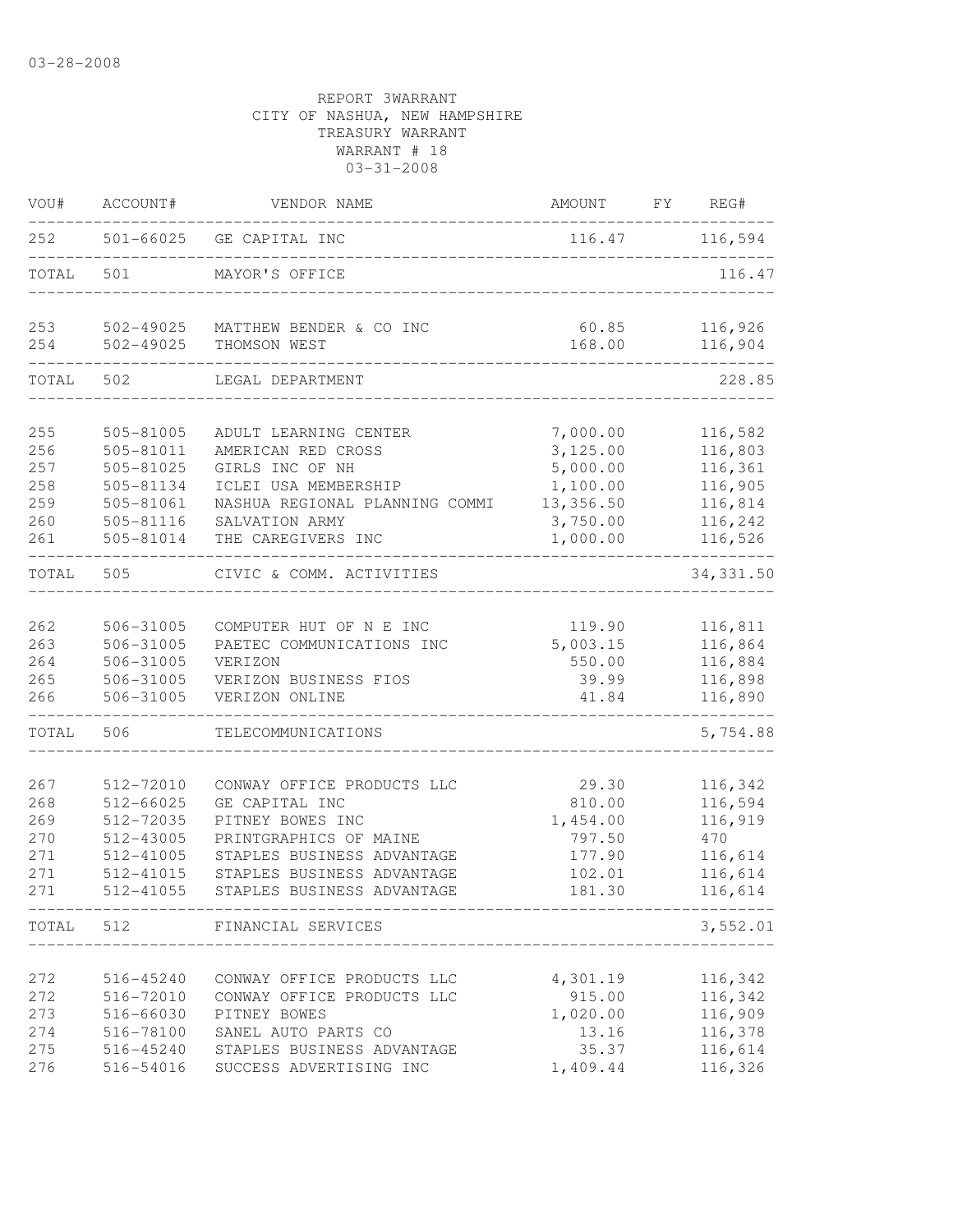| VOU#       | ACCOUNT#               | VENDOR NAME                                   | AMOUNT            | FY | REG#               |
|------------|------------------------|-----------------------------------------------|-------------------|----|--------------------|
| TOTAL      | 516                    | PURCHASING DEPARTMENT                         |                   |    | 7,694.16           |
| 277        | 517-75023              | HANSEN-FOX COMPANY INC                        | 35,000.00         |    | 116,365            |
| 277        | 517-75130              | HANSEN-FOX COMPANY INC                        | 1,080.00          |    | 116,365            |
| 278        | 517-75130              | J LAWRENCE HALL INC                           | 280.81            |    | 116,817            |
| 279        | 517-79030              | KERRY FIRE PROTECTION INC                     | 493.50            |    | 116,576            |
| 280        | 517-33005              | PENNICHUCK WATER                              | 520.36            |    | 116,879            |
| 281        | 517-32005              | PUBLIC SERVICE OF NH                          | 5, 412.48         |    | 116,910            |
| 282        | 517-69015              | SIGN A RAMA OF NASHUA                         | 389.00            |    | 116,597            |
| 283        | 517-75023              | W E AUBUCHON COMPANY INC                      | 8.98              |    | 116,246            |
| TOTAL      | 517                    | BUILDING MAINT - CITY ADMIN                   |                   |    | 43, 185. 13        |
| 284        | 518-41015              | STAPLES BUSINESS ADVANTAGE                    | 189.22            |    | 116,614            |
| TOTAL 518  |                        | INSURANCE - ADMINISTRATION                    |                   |    | 189.22             |
|            |                        |                                               |                   |    |                    |
| 285<br>286 | 519-64192<br>519-64192 | ANCO SIGNS & STAMPS INC<br>CDW GOVERNMENT INC | 9.00<br>97.99     |    | 116,498<br>116,647 |
| 287        | 519-41015              | STAPLES BUSINESS ADVANTAGE                    | 63.36             |    | 116,614            |
|            |                        |                                               |                   |    |                    |
| TOTAL      | 519                    | ASSESSORS                                     |                   |    | 170.35             |
| 288        | 520-59100              | ERICKSON CLEANING SERVICES LLC                | 280.00            |    | 116,347            |
| 289        | $520 - 75022$          | IMPROVEMENTS                                  | 26.98             |    | 116,906            |
| 290        | 520-53100              | MORTELLARO CAROLYN                            | 480.00            |    | 116,454            |
| 291        | 520-32005              | PENNICHUCK WATER                              | 35.61             |    | 116,879            |
| TOTAL      | 520                    | HUNT BUILDING                                 |                   |    | 822.59             |
|            |                        |                                               |                   |    |                    |
| 292<br>293 | 522-94005<br>522-45125 | <b>BARKER JOHN</b><br>CDW GOVERNMENT INC      | 1,768.59<br>54.99 |    | 116,209<br>116,647 |
| 294        | 522-74030              | COCCI COMPUTER SERVICES INC                   | 145.50            |    | 116,376            |
| 295        | 522-45125              | GOVCONNECTION INC                             | 125.11            |    | 116,226            |
| 296        | 522-74035              | TURBOTEK COMPUTER CORP                        | 2,072.00          |    | 116,309            |
| TOTAL      | 522                    | INFORMATION TECHNOLOGY                        |                   |    | 4,166.19           |
| 297        |                        | 524-64045 UNICOM TECHNOLOGY GROUP INC         | 280.00            |    | 116,689            |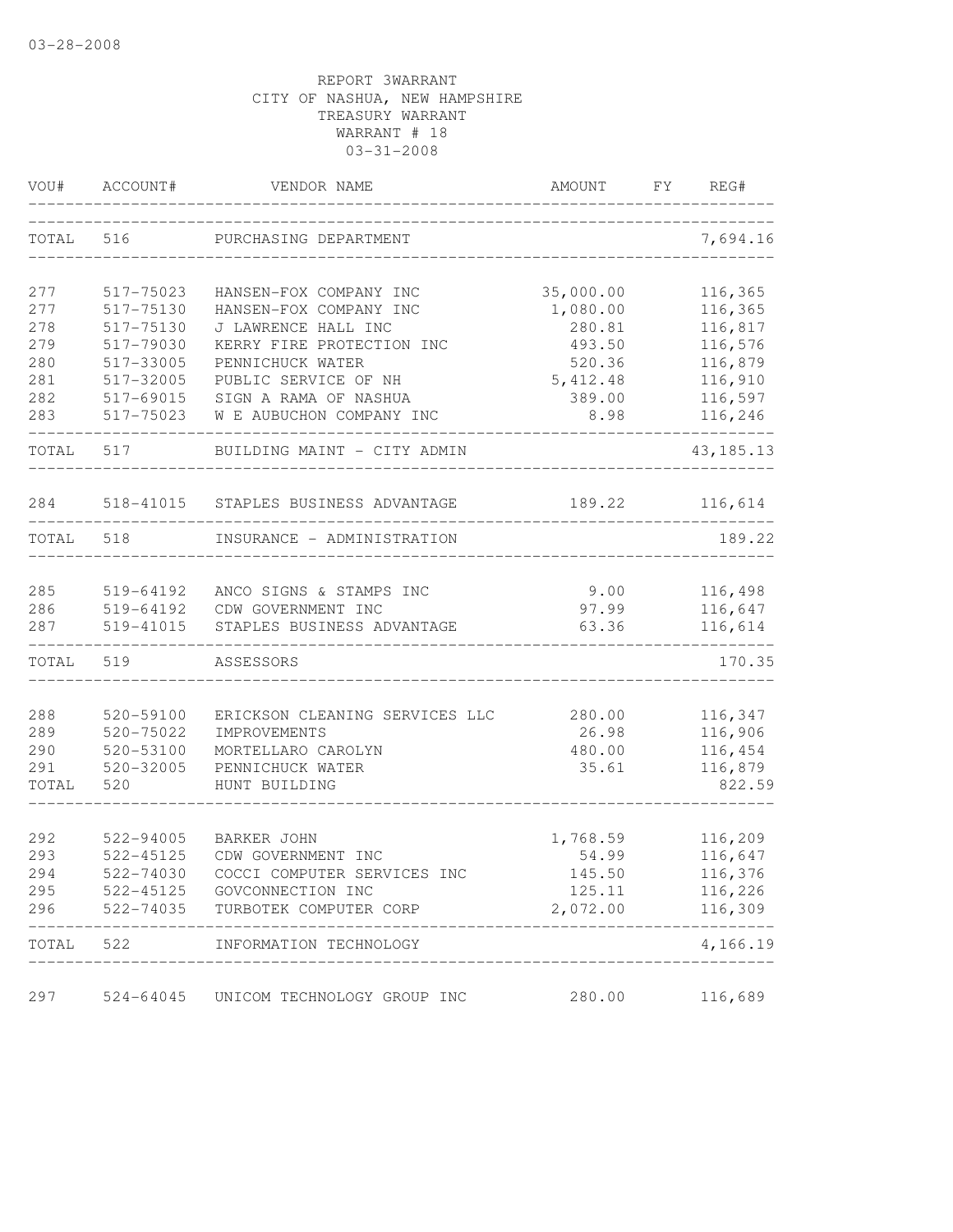|     | VOU# ACCOUNT# | VENDOR NAME                          | AMOUNT    | FY | REG#     |
|-----|---------------|--------------------------------------|-----------|----|----------|
|     |               | TOTAL 524 COMPUTERS - CITYWIDE       |           |    | 280.00   |
| 298 | 531-53056     | AAA CREDIT SCREENING SERV LLC        | 250.00    |    | 116,239  |
| 299 | 531-78007     | ADAMSON INDUSTRIES CORP              | 239.70    |    | 116,410  |
| 300 | $531 - 46040$ | ARCHAMBAULT DANIEL                   | 112.72    |    | 116,838  |
| 301 | 531-45920     | ARMOR HOLDINGS FORENSICS INC         | 261.78    |    | 116,232  |
| 302 | $531 - 75023$ | B & S LOCKSMITH INC                  | 27.50     |    | 116,424  |
| 303 | $531 - 46030$ | BEN'S UNIFORMS                       | 175.00    |    | 116,813  |
| 303 | $531 - 46040$ | BEN'S UNIFORMS                       | 226.65    |    | 116,813  |
| 304 | 531-78007     | BEST FORD/BEST CYCLE                 | 932.49    |    | 116,241  |
| 304 | 531-78075     | BEST FORD/BEST CYCLE                 | 641.40    |    | 116,241  |
| 305 | 531-59100     | CANAL ST COLLECTIBLES/SAMANTHA       | 117.00    |    | 116,584  |
| 306 | $531 - 46040$ | CARIGNAN MICHAEL                     | 69.98     |    | 116,845  |
| 307 | 531-78007     | CARPARTS OF NASHUA                   | 267.07    |    | 116,240  |
| 308 | 531-78007     | CHELMSFORD AUTO ELECTRIC INC         | 199.00    |    | 116,238  |
| 309 | $531 - 45005$ | <b>CHIEF</b>                         | 1,291.23  |    | 116,426  |
| 310 | 531-53125     | CONSTANT JANE                        | 200.00    |    | 116,847  |
| 311 | 531-78075     | DOWNTOWN COLLISION CTR               | 65.00     |    | 116,429  |
| 312 | $531 - 94005$ | DUMAIS RANDY                         | 200.00    |    | 116,844  |
| 313 | 531-78007     | EASTERN SPECIALTY PRODUCTS           | 1,075.50  |    | 116,793  |
| 314 | 531-48015     | FLEET SERVICES                       | 1,082.16  |    | 116, 412 |
| 315 | 531-78007     | G H BERLIN OIL CO                    | 1,198.94  |    | 116,405  |
| 316 | 531-91025     | GARCIA ADALBERTO                     | 40.40     |    | 116,841  |
| 317 | 531-66025     | GE CAPITAL INC                       | 1, 113.28 |    | 116,594  |
| 318 | 531-94005     | GIGGI ROBERT                         | 1,036.10  |    | 116,835  |
| 319 | 531-53125     | GIROUARD KEVIN                       | 200.00    |    | 116,837  |
| 320 | 531-78100     | GOODYEAR AUTO SERVICE CENTER         | 36.00     |    | 116,217  |
| 321 | 531-78007     | GRAPPONE AUTOMOTIVE GROUP            | 320.97    |    | 116,430  |
| 322 | 531-74092     | HARRIS EQUIPMENT REPAIR SERVIC       | 91.00     |    | 116,796  |
| 323 | $531 - 46040$ | HILL SHAWN                           | 44.97     |    | 116,836  |
| 324 | 531-42000     | HOME DEPOT CREDIT SERVICES           | 316.80    |    | 116,900  |
| 325 | 531-45005     | INTERSTATE ARMS CORP                 | 54.90     |    | 116,278  |
| 326 | 531-53056     | IPMA-HR                              | 3,687.00  |    | 116,299  |
| 327 | 531-53125     | KENNEDY JAMES J                      | 179.91    |    | 116,846  |
| 328 | 531-95000     | LEXIS NEXIS MATTHEW BENDER           | 121.70    |    | 116,866  |
| 329 |               | 531-95000 LEXIS NEXIS MATTHEW BENDER | 57.30     |    | 116,877  |
| 330 | 531-42000     | LOWE'S                               | 21.99     |    | 116,901  |
| 331 | 531-78007     | MAC MULKIN CHEVROLET INC             | 40.60     |    | 116,790  |
| 331 | 531-78075     | MAC MULKIN CHEVROLET INC             | 158.48    |    | 116,790  |
| 332 | 531-78007     | MAYNARD & LESIEUR INCORPORATED       | 380.00    |    | 116,797  |
| 333 | 531-94005     | NEW JERSEY STATE POLICE              | 990.00    |    | 116,871  |
| 334 | 531-31040     | NEXTEL COMMUNICATIONS                | 47.97     |    | 116,881  |
| 335 | 531-95000     | NH ASSOC OF CHIEFS OF POLICE         | 100.00    |    | 116,870  |
| 336 | 531-78007     | NORTHERN FOREIGN CAR PARTS INC       | 236.81    |    | 116,823  |
| 337 | 531-78007     | NYTECH SUPPLY CO                     | 53.33     |    | 116,262  |
| 338 | 531-53045     | OCCUPATIONAL DRUG TESTING LLC        | 240.00    |    | 116,453  |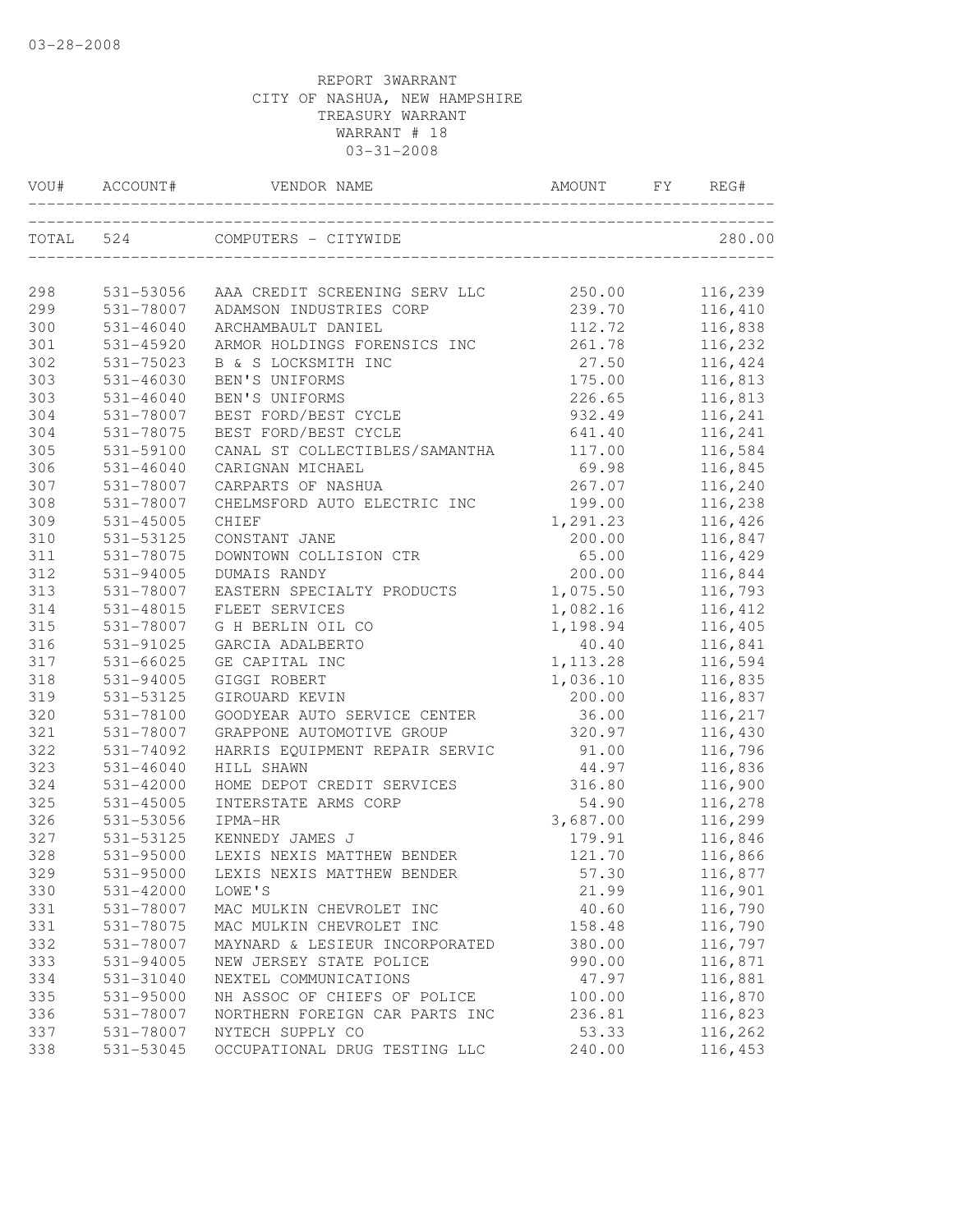| WOU#      | ACCOUNT#      | VENDOR NAME                         | AMOUNT   | FY | REG#      |
|-----------|---------------|-------------------------------------|----------|----|-----------|
| 339       |               | 531-31040 PAETEC COMMUNICATIONS INC | 336.75   |    | 116,864   |
| 339       | $531 - 74040$ | PAETEC COMMUNICATIONS INC           | 617.11   |    | 116,864   |
| 340       | 531-33005     | PENNICHUCK WATER                    | 46.08    |    | 116,879   |
| 341       | 531-66030     | PITNEY BOWES                        | 372.00   |    | 116,909   |
| 342       | 531-32035     | PUBLIC SERVICE OF NH                | 286.63   |    | 116,910   |
| 343       | 531-31025     | RAE BRIAN                           | 45.96    |    | 116,840   |
| 344       | 531-78007     | ROBBINS AUTO PARTS INC              | 214.96   |    | 116,401   |
| 345       | 531-94005     | ROCKHURST UNIVERSITY                | 174.00   |    | 116,917   |
| 346       | 531-34015     | SHATTUCK MALONE OIL CO              | 1,772.01 |    | 116,861   |
| 347       | $531 - 94005$ | SPRANKLE RICHARD                    | 40.40    |    | 116,842   |
| 348       | 531-53045     | ST JOSEPH BUSINESS & HEALTH         | 362.00   |    | 116,349   |
| 349       | 531-41005     | STAPLES BUSINESS ADVANTAGE          | 249.46   |    | 116,614   |
| 349       | 531-41015     | STAPLES BUSINESS ADVANTAGE          | 2,206.91 |    | 116,614   |
| 349       | 531-45220     | STAPLES BUSINESS ADVANTAGE          | 302.76   |    | 116,614   |
| 350       | 531-31035     | STATE OF NH                         | 1,125.00 |    | 116,801   |
| 351       | $531 - 42000$ | THE DURKIN CO INC                   | 121.22   |    | 116,403   |
| 352       | 531-94010     | THERRIEN TODD                       | 500.00   |    | 116,843   |
| 353       | 531-45920     | TIMEMED LABELING SYSTEMS INC        | 683.06   |    | 116,252   |
| 354       | 531-78007     | TOWERS MOTOR PARTS CORP             | 69.61    |    | 116,547   |
| 355       | $531 - 46040$ | URBAN PETER                         | 136.10   |    | 116,839   |
| 356       | 531-31025     | VERIZON                             | 143.29   |    | 116,884   |
| 357       | 531-31025     | VERIZON WIRELESS                    | 49.30    |    | 116,899   |
| 357       | 531-31040     | VERIZON WIRELESS                    | 554.42   |    | 116,899   |
| 358       | 531-59100     | VILLAGE SENTRY PET CARE/MICHEL      | 270.00   |    | 116,522   |
| 359       | 531-74035     | WEST PAYMENT CENTER                 | 131.15   |    | 116,304   |
| TOTAL 531 |               | POLICE DEPARTMENT                   |          |    | 29,012.81 |
|           |               |                                     |          |    |           |
| 360       | 532-78100     | ADAMSON INDUSTRIES CORP             | 95.76    |    | 116,410   |
| 361       | 532-78075     | ADVANCED EMERGENCY PRODUCTS         | 240.19   |    | 116,370   |
| 362       | 532-63065     | AVERY'S FURNITURE                   | 2,330.00 |    | 116,229   |
| 363       | 532-78100     | C & M DISTRIBUTING CO               | 151.00   |    | 116,674   |
| 364       | 532-75105     | ENERGY MACHINERY INC                | 658.78   |    | 116,510   |
| 365       | 532-46030     | FIRE TECH & SAFETY OF NEW ENGL      | 446.57   |    | 116,562   |
| 365       | 532-64094     | FIRE TECH & SAFETY OF NEW ENGL      | 95.00    |    | 116,562   |
| 366       | 532-64192     | GAGNON GEORGE                       | 35.00    |    | 116,506   |
| 367       | 532-94010     | GAUDIO TOM                          | 50.00    |    | 116,445   |
| 368       | 532-75023     | HOME DEPOT CREDIT SERVICES          | 16.46    |    | 116,874   |
| 369       | 532-46040     | HUNTRESS UNIFORMS                   | 84.15    |    | 116,311   |
| 370       | 532-94010     | HUSSEY STEVEN                       | 50.00    |    | 116,433   |
| 371       | 532-75130     | J LAWRENCE HALL INC                 | 255.00   |    | 116,817   |
| 372       | 532-75105     | M & M ELECTRICAL SUPPLY CO INC      | 258.36   |    | 116,785   |
| 373       | 532-78100     | MINUTEMAN TRUCKS INC                | 119.02   |    | 116, 415  |
| 374       | 532-73010     | NEVERETTS SEW & VAC INC             | 325.00   |    | 116,264   |
| 375       | 532-42010     | NEW ENGLAND PAPER & SUPPLY          | 111.45   |    | 116,395   |
| 375       | 532-42020     | NEW ENGLAND PAPER & SUPPLY          | 43.30    |    | 116,395   |
| 376       | 532-94010     | NIELSEN GLENN                       | 600.00   |    | 116,346   |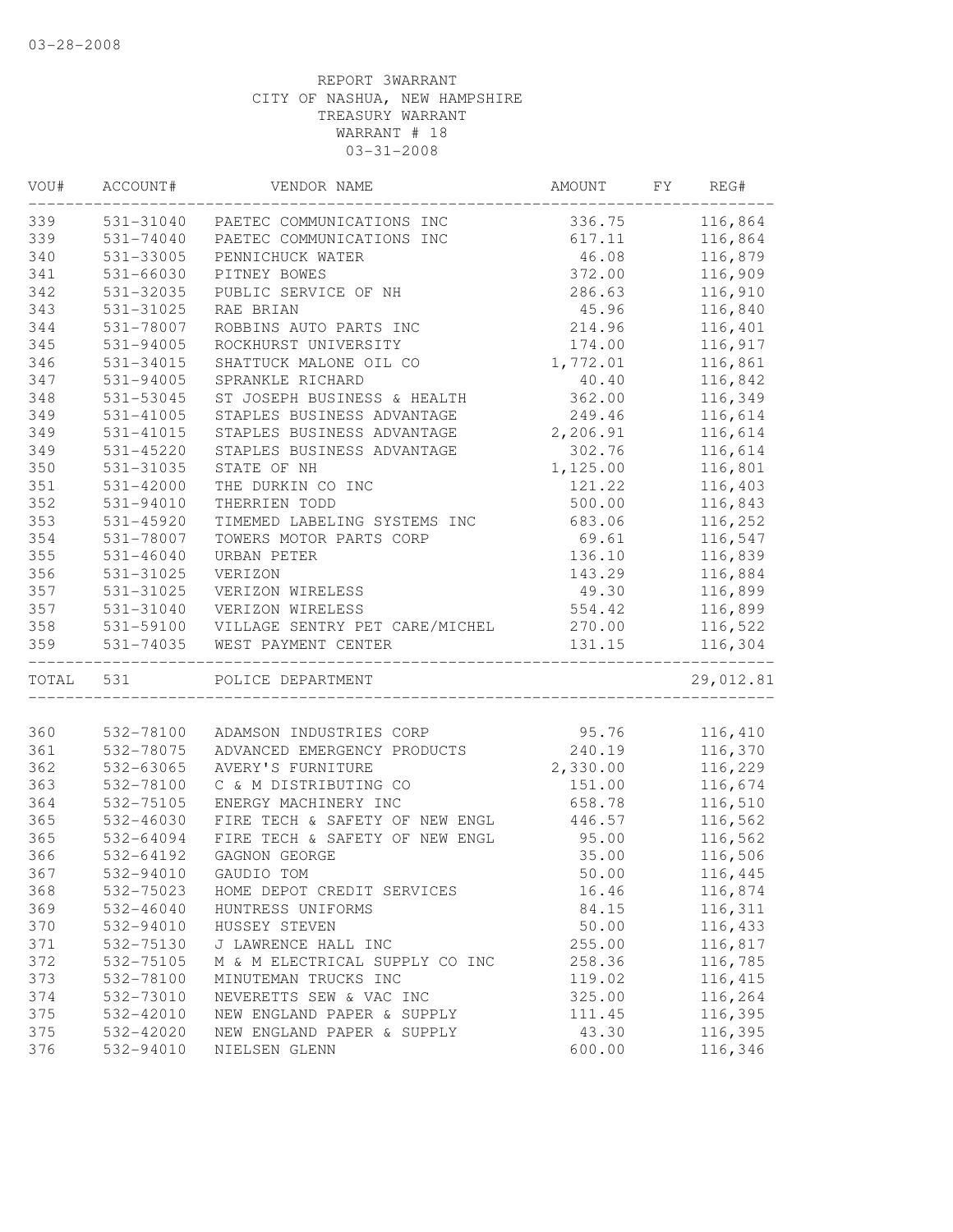| VOU#      | ACCOUNT#               | VENDOR NAME                 | AMOUNT    | FY<br>REG# |
|-----------|------------------------|-----------------------------|-----------|------------|
| 377       | 532-31040              | PAETEC COMMUNICATIONS INC   | 20.92     | 116,864    |
| 378       | 532-33005              | PENNICHUCK WATER            | 722.87    | 116,879    |
| 379       | 532-64165              | PRO CONTROLS INC            | 335.00    | 116,443    |
| 380       | 532-32005              | PUBLIC SERVICE OF NH        | 3, 142.44 | 116,910    |
| 380       | 532-33005              | PUBLIC SERVICE OF NH        | 866.21    | 116,910    |
| 381       | 532-45110              | SANEL AUTO PARTS CO         | 331.60    | 116,378    |
| 381       | 532-78007              | SANEL AUTO PARTS CO         | 176.07    | 116,378    |
| 381       | 532-78100              | SANEL AUTO PARTS CO         | 419.15    | 116,378    |
| 382       | 532-46040              | SIMONS UNIFORMS             | 411.50    | 116,344    |
| 383       | 532-69035              | SNAP ON TOOLS               | 4.05      | 116,275    |
| 384       | 532-41015              | STAPLES BUSINESS ADVANTAGE  | 33.92     | 116,614    |
| 384       | 532-45125              | STAPLES BUSINESS ADVANTAGE  | 55.98     | 116,614    |
| 385       | 532-94010              | TUFTS BEVERLY               | 50.00     | 116,436    |
| 386       | 532-94010              | VITTS ERIC                  | 50.00     | 116,444    |
| 387       | 532-78020              | YANKEE TRUCKS               | 6,932.68  | 116,255    |
| TOTAL     | 532                    | FIRE DEPARTMENT             |           | 19,517.43  |
| 388       | 534-32020              | PUBLIC SERVICE OF NH        | 253.25    | 116,910    |
| TOTAL     | 534                    | STREET LIGHTING             |           | 253.25     |
|           |                        |                             |           |            |
| 388       | 536-32035              | PUBLIC SERVICE OF NH        | 865.53    | 116,910    |
| 389       | 536-41015              | STAPLES BUSINESS ADVANTAGE  | 104.07    | 116,614    |
| 390       | 536-64255              | TESSCO TECHNOLOGIES INC     | 524.61    | 116,385    |
| 391       | 536-31050              | VERIZON WIRELESS            | 70.18     | 116,899    |
| TOTAL     | 536                    | CITYWIDE COMMUNICATIONS     |           | 1,564.39   |
| 392       | 541-53165              | LANGUAGE LINE SERVICES      | 96.81     | 116,301    |
| 393       | 541-33005              | PENNICHUCK WATER            | 277.64    | 116,879    |
| 394       | 541-32005              | PUBLIC SERVICE OF NH        | 892.77    | 116,910    |
| 395       | 541-34005              | SHATTUCK MALONE OIL CO      | 1,725.16  | 116,861    |
| TOTAL     | 541                    | COMMUNITY SERVICES DIVISION |           | 2,992.38   |
| 396       | 542-91005              | CARON CHRISTINE             | 28.28     | 116,353    |
| 397       |                        | LOSIER NICOLE               | 25.10     | 116,603    |
| 398       | 542-91005<br>542-41015 | STAPLES BUSINESS ADVANTAGE  | 139.98    | 116,614    |
| 399       | 542-91005              | WENDT BETTY                 | 9.09      | 116,595    |
| TOTAL 542 |                        | COMMUNITY HEALTH            |           | 202.45     |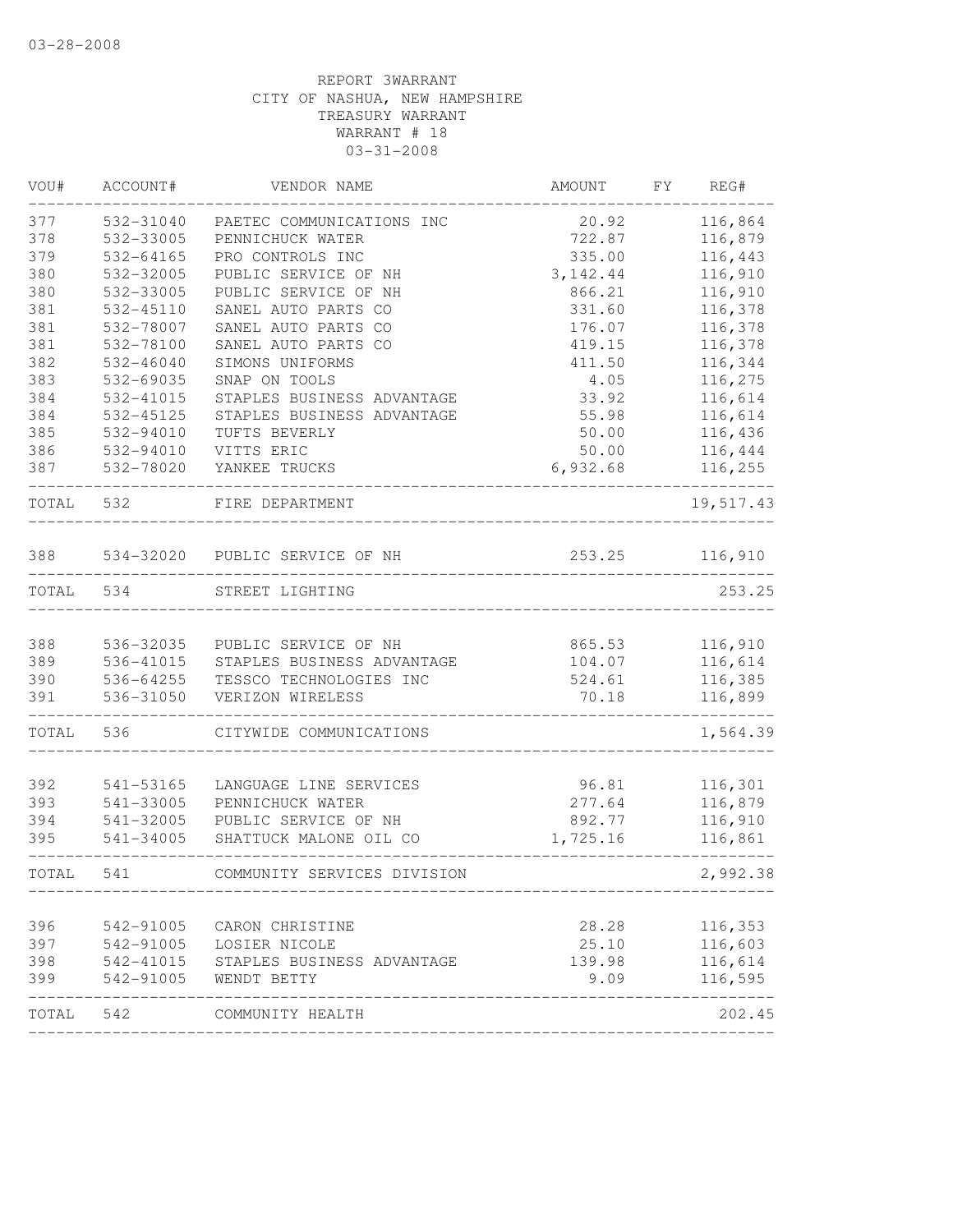|     |           | 56.06 116,607<br>400 543-91005 LYONS MEREDITH |          |         |
|-----|-----------|-----------------------------------------------|----------|---------|
|     |           | TOTAL 543 ENVIRONMENTAL HEALTH DEPT.          |          | 56.06   |
| 401 | 545-97020 | 108-110 ASH ST LLC                            | 882.00   | 116,254 |
| 402 | 545-97020 | 188 CONCORD ST LLC DBA LILLIAN                | 895.00   | 116,461 |
| 403 | 545-97020 | 23-25 TEMPLE ST REALTY LLC                    | 1,388.46 | 116,492 |
| 404 | 545-97020 | 28-34 RR SQUARE LLC                           | 400.00   | 116,259 |
| 405 | 545-97020 | 31 BRIDGE ST REALTY LLC                       | 744.05   | 116,377 |
| 406 | 545-97020 | 82 WEST HOLLIS ST LLC                         | 223.29   | 116,516 |
| 407 | 545-97020 | BEAULIEU FRANCIS                              | 606.28   | 116,328 |
| 408 | 545-97020 | BIANCHINI JOSEPH                              | 800.00   | 116,351 |
| 409 | 545-97020 | BISHOP REAL ESTATE MGMT INC                   | 454.25   | 116,360 |
| 410 | 545-97020 | BOUCHER ANDRE                                 | 501.11   | 116,601 |
| 411 | 545-97020 | BOYER IVON                                    | 427.38   | 116,317 |
| 412 | 545-97020 | BUJA DONALD                                   | 710.00   | 116,357 |
| 413 | 545-97020 | CANTERBURY APARTMENTS                         | 366.99   | 116,237 |
| 414 | 545-97020 | CENTRAL REALTY                                | 1,492.06 | 116,393 |
| 415 | 545-97020 | CLARK E G                                     | 750.00   | 116,337 |
| 416 | 545-97020 | COUNTRY BARN MOTEL                            | 287.00   | 116,373 |
| 417 | 545-97020 | DAKIN TERRY                                   | 656.80   | 116,508 |
| 418 | 545-97015 | DEMOULAS SUPERMARKETS INC 4,998.20            |          | 116,862 |
| 419 | 545-97020 | DOWNTOWNER NELSON/DAVID A GREG                | 725.00   | 116,251 |
| 420 | 545-97020 | <b>DUOUE FELIPE</b>                           | 511.56   | 116,605 |
| 421 | 545-97015 | FRED FULLER OIL CO                            | 504.03   | 116,882 |
| 422 | 545-97020 | FREEDOM APARTMENTS LLC                        | 381.00   | 116,366 |
| 423 | 545-97020 | GAUTHIER REALTY/CONNIE GAUTHIE 1,690.96       |          | 116,609 |
| 424 | 545-97020 | HENRY RICHARD JR                              | 738.90   | 116,599 |
| 425 | 545-97020 | JENSENS'S INC                                 | 374.00   | 116,354 |
| 426 | 545-97020 | JUNGKMAN ROBERT O                             | 450.00   | 116,564 |
| 427 | 545-97020 | LAFLAMME PAUL                                 | 500.00   | 116,215 |
| 428 | 545-97020 | LAMERAND ENTERPRISES/KYLE LAME 1,024.92       |          | 116,541 |
| 429 | 545-97020 | LAPOINTE OLIVER MARIE GABE & D                | 462.50   | 116,358 |
| 430 | 545-97020 | LAVOIE HERVE E                                | 350.00   | 116,499 |
| 431 | 545-97020 | LAVOIE LEO M                                  | 738.90   | 116,538 |
| 432 | 545-97020 | LITA LANE LLC                                 | 797.06   | 116,600 |
| 433 |           | 545-97020 LTA INVESTMENTS LLC                 | 260.00   | 116,427 |
| 434 | 545-97020 | MARANDOS CROTEAU                              | 860.00   | 116,531 |
| 436 | 545-97020 | MICHAUD CARL                                  | 750.00   | 116,321 |
| 437 | 545-97020 | MOTEL 6                                       | 957.81   | 116,544 |
| 438 | 545-97020 | NASHUA HOUSING AUTHORITY                      | 712.45   | 116,557 |
| 439 | 545-97020 | NEWMAN PATRICIA                               | 310.30   | 116,463 |
| 440 | 545-97015 | PENNICHUCK WATER WORKS INC                    | 184.84   | 116,878 |
| 441 | 545-97020 | PSALEDAKIS WILLIAM                            | 375.00   | 116,261 |
| 442 | 545-97015 | PUBLIC SERVICE CO OF NH                       | 901.58   | 116,916 |
| 443 | 545-97020 | RAMIREZ SANCHE                                | 107.00   | 116,302 |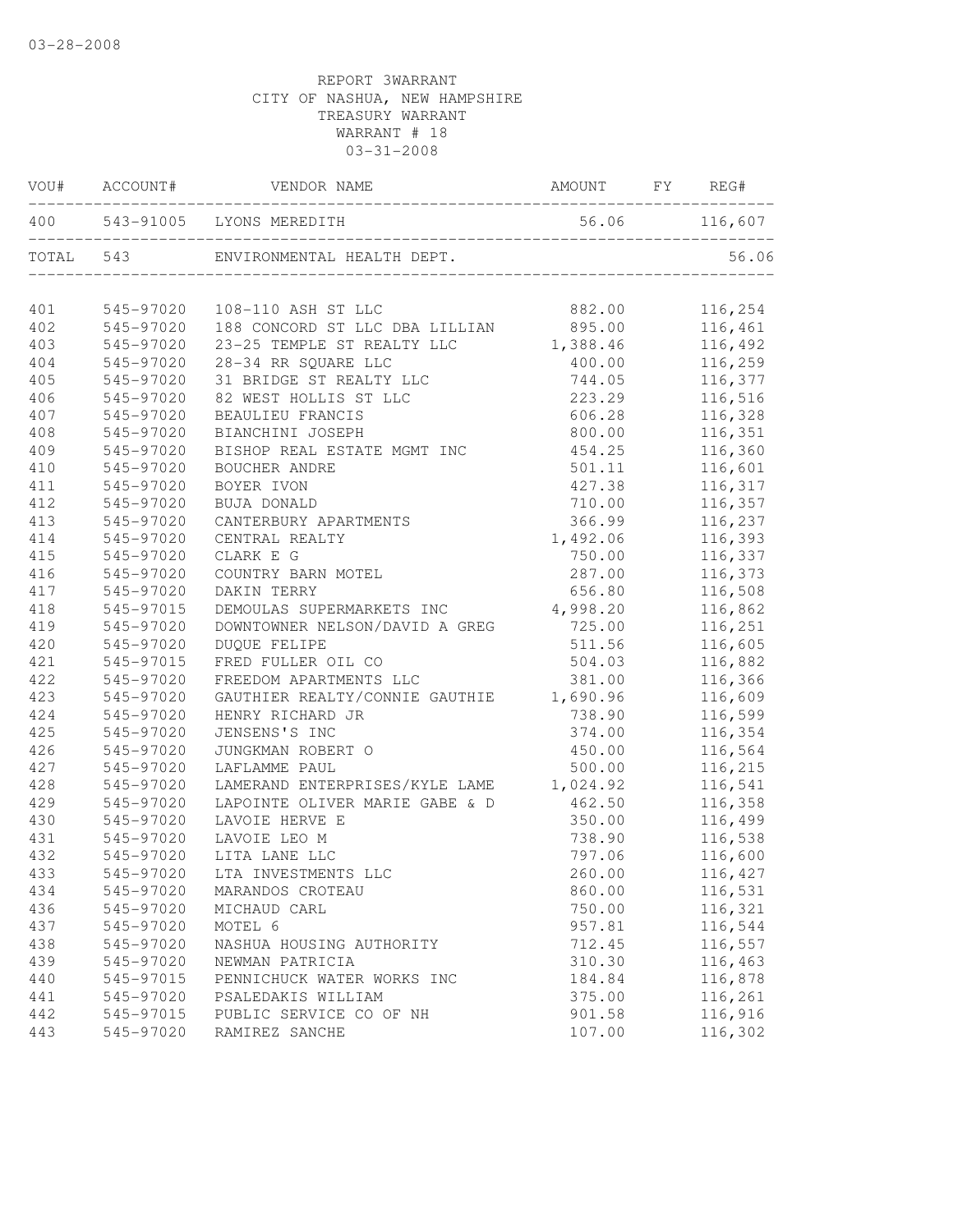## REPORT 3WARRANT TREASURY WARRANT WARRANT # 18 03-31-2008

| WOU#      | ACCOUNT#      | VENDOR NAME                             | AMOUNT   | FY REG#     |
|-----------|---------------|-----------------------------------------|----------|-------------|
| 444       | 545-97020     | RAMOS JOSE                              | 398.53   | 116,604     |
| 445       | 545-97015     | RICE'S PHARMACY INC                     | 683.24   | 116,930     |
| 446       | 545-97020     | ROSA JUSSARA                            | 797.06   | 116,380     |
| 447       | 545-97020     | SOUTHERN NH SERV MNGT CORP              | 50.00    | 116,367     |
| 448       | 545-97020     | SPILLER LAURENCE D                      | 685.34   | 116,234     |
| 449       | 545-97020     | SPIROU CHARLES                          | 725.00   | 116,281     |
| 450       | 545-97020     | STEVENS DANIEL G                        | 367.50   | 116,381     |
| 451       | 545-97020     | SYLVAIN THERESE B                       | 700.00   | 116,368     |
| 452       | 545-97020     | TREMBLAY JEANNINE                       | 738.90   | 116,212     |
| 453       | 545-97020     | WALKER JAMES B                          | 500.00   | 116,225     |
| 454       | 545-97015     | WINGATE'S PHARMACY INC                  | 5,925.16 | 116,863     |
| TOTAL     | 545           | WELFARE COSTS                           |          | 43, 191. 41 |
| 455       | 551-64300     | DELL MARKETING LP                       | 1,325.00 | 116,313     |
| 456       | $551 - 49075$ | IMTEK REPROGRAPHICS INC                 | 495.00   | 116,662     |
| 457       |               | 551-31040 PAETEC COMMUNICATIONS INC     | 4.33     | 116,864     |
| 458       | 551-41015     | STAPLES BUSINESS ADVANTAGE              | 627.12   | 116,614     |
| TOTAL 551 |               | PUBLIC WORKS DIV & ENGINEERING          |          | 2,451.45    |
|           |               |                                         |          |             |
| 459       | 552-75135     | ASAP FIRE & SAFETY CORPORATION          | 230.00   | 116,329     |
| 460       | 552-42010     | BANNER SYSTEMS OF MASSACHUSETT 6,145.06 |          | 116,784     |
| 461       | 552-59050     | BONFANTI SARAH                          | 40.00    | 116,459     |
| 462       | 552-78007     | CARPARTS OF NASHUA                      | 101.98   | 116,240     |
| 463       | 552-59050     | COLLINS JOHN                            | 250.00   | 116,525     |
| 464       | 552-75021     | CONSORT DISPLAY GROUP                   | 607.97   | 116,542     |
| 465       | 552-53075     | COOPER JAMES                            | 600.00   | 116,219     |
| 466       | 552-59050     | COY GREG                                | 135.00   | 116,450     |
| 467       | 552-48015     | DENNIS K BURKE INC                      | 1,709.49 | 116,927     |
| 468       | 552-78100     | DICK RAYMOND INC                        | 86.95    | 116,804     |
| 469       | 552-78007     | DONOVAN SPRING COMPANY INC              | 413.06   | 116,274     |
| 470       | 552-59050     | DRESCHER STEPHEN                        | 35.00    | 116,397     |
| 471       | 552-75021     | F W WEBB COMPANY                        | 45.00    | 116,300     |
| 472       | 552-59050     | GILLIS MIKE                             | 660.00   | 116,730     |
| 473       | 552-75165     | GRAINGER                                | 30.38    | 116,290     |
| 473       | 552-75170     | GRAINGER                                | 30.38    | 116,290     |
| 473       | 552-75175     | GRAINGER                                | 30.38    | 116,290     |
| 474       | 552-75135     | GRANITE STATE GLASS                     | 5.00     | 116,455     |
| 475       | 552-66000     | HANDY HOUSE INC                         | 59.00    | 116,889     |
| 476       | 552-45200     | HARRIS TROPHY                           | 4,905.80 | 116,350     |
| 477       | 552-45250     | HOME DEPOT CREDIT SERVICES              | 111.22   | 116,874     |
| 477       | 552-69035     | HOME DEPOT CREDIT SERVICES              | 15.48    | 116,874     |
| 477       | 552-75021     | HOME DEPOT CREDIT SERVICES              | 66.93    | 116,874     |
| 477       | 552-75022     | HOME DEPOT CREDIT SERVICES              | 568.40   | 116,874     |
| 477       | 552-75040     | HOME DEPOT CREDIT SERVICES              | 108.39   | 116,874     |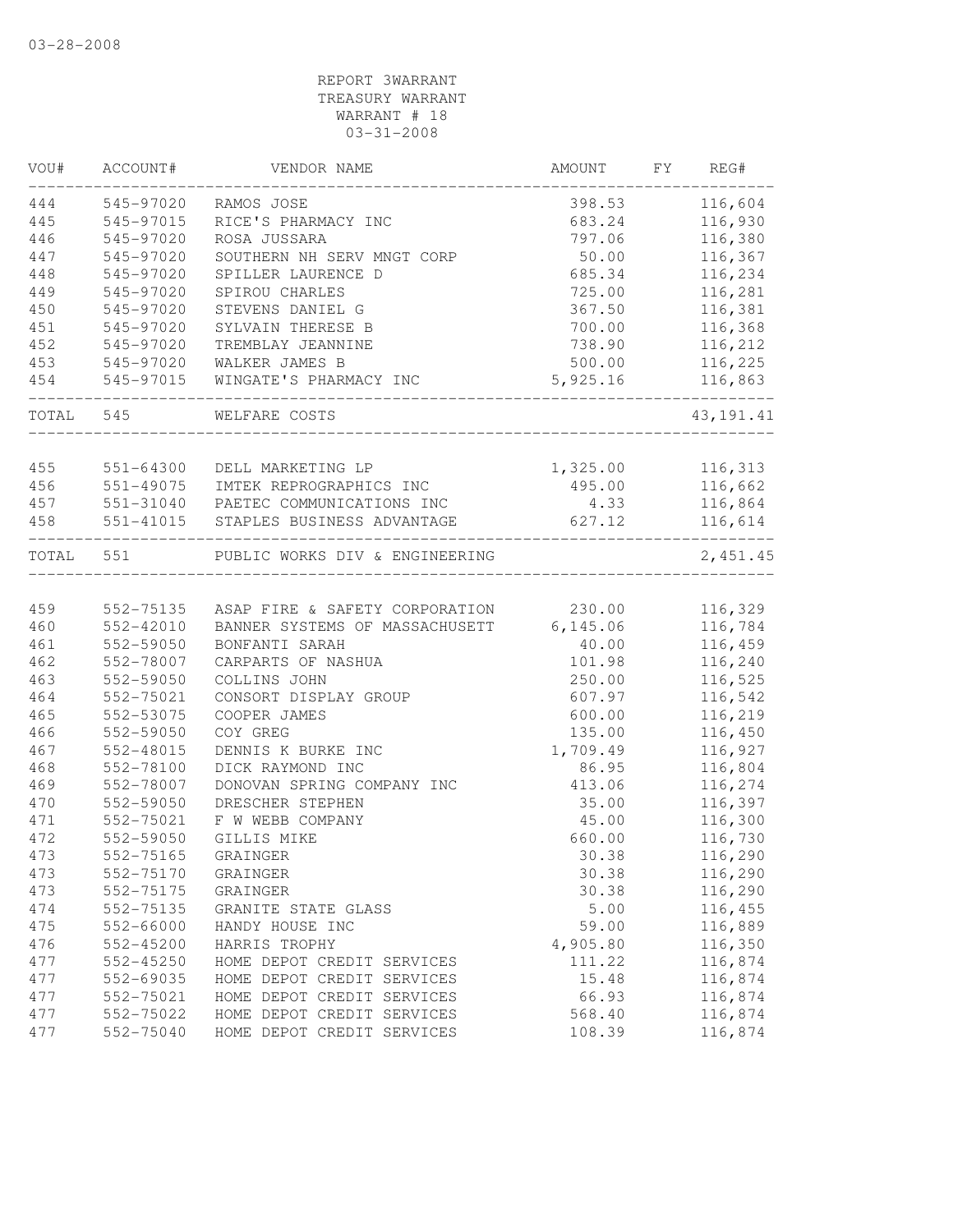| VOU#  | ACCOUNT#               | VENDOR NAME                    | AMOUNT             | FY | REG#                |
|-------|------------------------|--------------------------------|--------------------|----|---------------------|
| 477   | 552-75135              | HOME DEPOT CREDIT SERVICES     | 68.62              |    | 116,874             |
| 477   | 552-75165              | HOME DEPOT CREDIT SERVICES     | 152.59             |    | 116,874             |
| 478   | 552-75135              | JOHNSON'S ELECTRIC INC         | 278.07             |    | 116,303             |
| 479   | 552-59050              | KENNERSON BILL                 | 1,355.00           |    | 116,282             |
| 480   | 552-59050              | LEBLANC DAVID                  | 260.00             |    | 116,307             |
| 481   | 552-78100              | LIBERTY INTN'L TRUCKS OF NH LL | 8.11               |    | 116,794             |
| 482   | 552-75135              | LOWE'S                         | 35.95              |    | 116,901             |
| 483   | 552-78065              | MAYNARD & LESIEUR INCORPORATED | 2,455.89           |    | 116,797             |
| 484   | 552-78007              | NAPA AUTO PARTS                | 563.30             |    | 116,540             |
| 484   | 552-78100              | NAPA AUTO PARTS                | 89.97              |    | 116,540             |
| 485   | 552-75022              | NASHUA WALLPAPER & PAINT CO    | 19.99              |    | 116,387             |
| 486   | 552-31040              | PAETEC COMMUNICATIONS INC      | 20.53              |    | 116,864             |
| 487   | 552-59050              | PARSLOW RICHARD                | 910.00             |    | 116,343             |
| 488   | 552-33005              | PENNICHUCK WATER               | 324.99             |    | 116,879             |
| 489   | 552-78007              | PINE MOTOR PARTS               | 669.45             |    | 116,798             |
| 490   | 552-32005              | PUBLIC SERVICE OF NH           | 2,484.81           |    | 116,910             |
| 490   | 552-32005              | PUBLIC SERVICE OF NH           | 206.29             |    | 116,911             |
| 491   | 552-78100              | RBG INC                        | 382.11             |    | 116,216             |
| 492   | 552-59050              | SAIA FRANK                     | 120.00             |    | 116,289             |
| 493   | 552-78007              | SANEL AUTO PARTS CO            | 364.66             |    | 116,378             |
| 494   | 552-59050              | SCHWAB BRIAN                   | 630.00             |    | 116,612             |
| 495   | 552-46005              | SCREENPRINT PLUS               | 1,345.20           |    | 116,513             |
| 496   | 552-45290              | SPORT SUPPLY GROUP INC         | 7,008.44           |    | 116,532             |
| 497   | 552-41015              | STAPLES BUSINESS ADVANTAGE     | 44.53              |    | 116,614             |
| 498   | 552-59050              | STUART ALISTAIR                | 110.00             |    | 116,341             |
| 499   | 552-59050              | STUMPF THOMAS                  | 450.00             |    | 116,314             |
| 500   |                        |                                |                    |    |                     |
| 501   | 552-59050              | THOMAS ANTWAN                  | 835.00             |    | 116,369             |
| 502   | 552-59050<br>552-59050 | TOOMEY BRIAN<br>ZAPENAS BRAD   | 1,452.00<br>200.00 |    | 116,308<br>116, 411 |
| TOTAL | 552                    | PARKS AND RECREATION           |                    |    | 39,836.37           |
|       |                        |                                |                    |    |                     |
| 503   | 553-45175              | ARCSOURCE INC                  | 112.61             |    | 116,383             |
| 503   | 553-49075              | ARCSOURCE INC                  | 141.50             |    | 116,383             |
| 503   | 553-69025              | ARCSOURCE INC                  | 85.31              |    | 116,383             |
| 504   | 553-78060              | B-B CHAIN                      | 314.80             |    | 116,265             |
| 505   | 553-75023              | BARLO SIGNS INTERNATIONAL INC  | 240.00             |    | 116,231             |
| 506   | 553-59150              | BCM CONTROLS CORPORATION       | 1,213.60           |    | 116,418             |
| 507   | 553-78100              | BEARINGS SPECIALTY CO INC      | 70.00              |    | 116,590             |
| 508   | 553-45010              | BROX INDUSTRIES INC            | 2,791.80           |    | 116,276             |
| 509   | 553-78100              | CARPARTS OF NASHUA             | 12.90              |    | 116,240             |
| 510   | 553-78100              | CASEY EQUIPMENT & RENTAL CORP  | 469.62             |    | 116,559             |
| 511   | 553-72035              | CONWAY OFFICE PRODUCTS LLC     | 200.00             |    | 116,342             |
| 512   | 553-45060              | CORRIVEAU ROUTHIER INC         | 75.01              |    | 116,787             |
| 513   | 553-48015              | DENNIS K BURKE INC             | 16,587.55          |    | 116,927             |
| 514   | 553-78100              | DONOVAN EQUIPMENT CO INC       | 1,454.91           |    | 116,269             |
| 515   | 553-78100              | DONOVAN SPRING COMPANY INC     | 133.76             |    | 116,274             |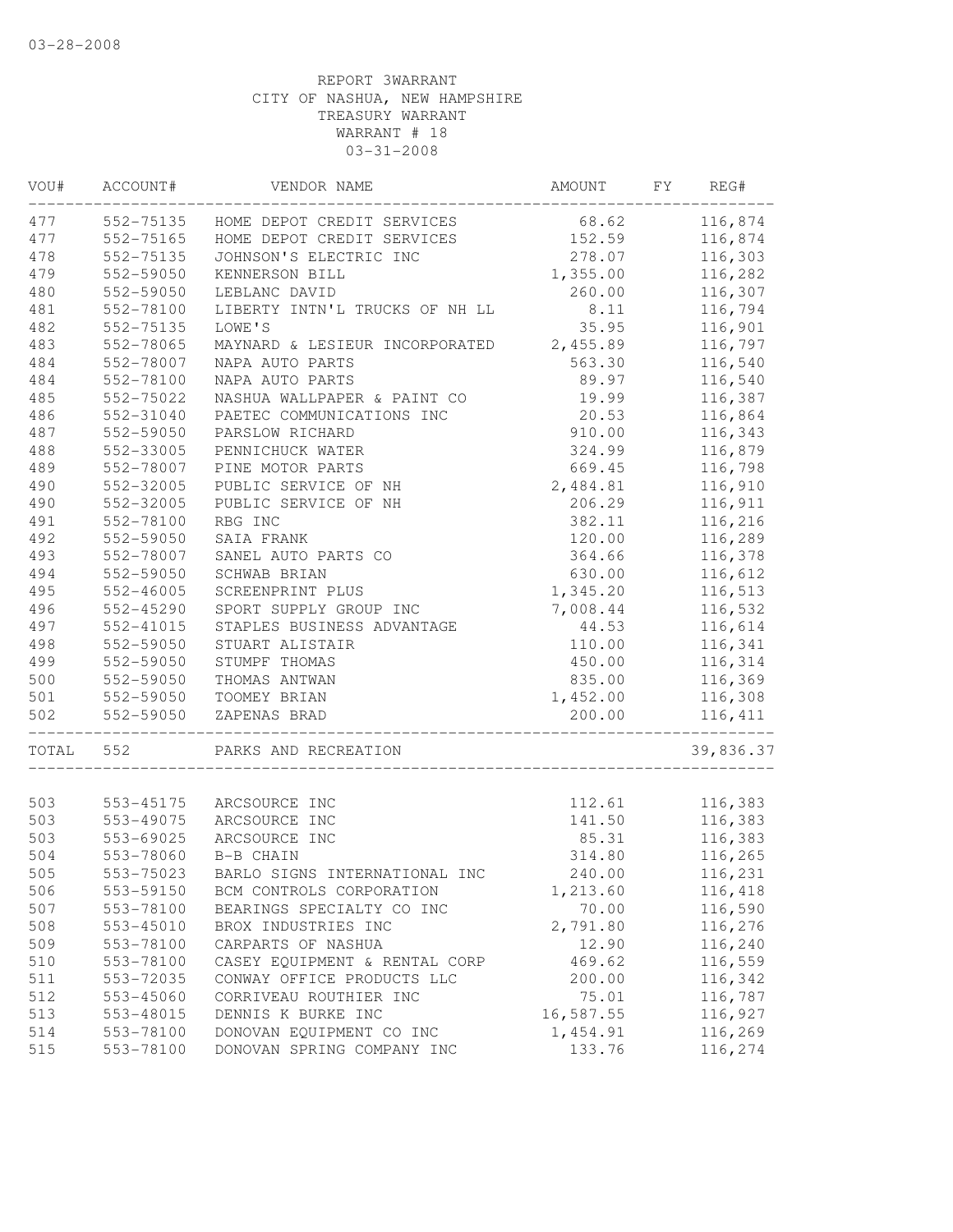| VOU#  | ACCOUNT#      | VENDOR NAME                    | AMOUNT    | FY | REG#       |
|-------|---------------|--------------------------------|-----------|----|------------|
| 516   | 553-77020     | E W SLEEPER CO                 | 3,715.00  |    | 116,610    |
| 517   | 553-78100     | FREIGHTLINER OF NH INC         | 936.64    |    | 116,575    |
| 518   | 553-78100     | GMS HYDRAULICS INC             | 434.08    |    | 116,816    |
| 519   | 553-69025     | GRAINGER                       | 708.93    |    | 116,290    |
| 520   | 553-45260     | GRANITE STATE MINERALS INC     | 3,027.91  |    | 116,220    |
| 521   | 553-77020     | HOWARD P FAIRFIELD INC         | 6, 239.69 |    | 116,723    |
| 521   | 553-78100     | HOWARD P FAIRFIELD INC         | 4,661.73  |    | 116,723    |
| 522   | 553-59135     | J P PEST SERVICES              | 110.00    |    | 116,419    |
| 523   | 553-78100     | LIBERTY INTN'L TRUCKS OF NH LL | 3,269.79  |    | 116,794    |
| 524   | 553-78100     | MAC MULKIN CHEVROLET INC       | 536.93    |    | 116,790    |
| 525   | 553-59100     | MASS CRANE & HOIST SERVICE INC | 615.13    |    | 116,288    |
| 526   | 553-78065     | MAYNARD & LESIEUR INCORPORATED | 484.90    |    | 116,797    |
| 527   | 553-49075     | NAPA AUTO PARTS                | 83.41     |    | 116,540    |
| 527   | 553-69025     | NAPA AUTO PARTS                | 55.30     |    | 116,540    |
| 527   | 553-78100     | NAPA AUTO PARTS                | 457.18    |    | 116,540    |
| 528   | 553-49075     | NORTHERN FOREIGN CAR PARTS INC | 37.94     |    | 116,823    |
| 529   | 553-31040     | PAETEC COMMUNICATIONS INC      | 18.82     |    | 116,864    |
| 530   | 553-45010     | PIKE INDUSTRIES INC            | 1,618.80  |    | 116,528    |
| 530   | 553-45190     | PIKE INDUSTRIES INC            | 211.34    |    | 116,528    |
| 531   | 553-78100     | PINE MOTOR PARTS               | 697.45    |    | 116,798    |
| 532   | 553-78100     | RO-BRAND PRODUCTS INC          | 57.79     |    | 116,560    |
| 533   | 553-59100     | SAFETY-KLEEN SYSTEMS INC       | 277.20    |    | 116,270    |
| 534   | 553-49075     | SANEL AUTO PARTS CO            | $-68.80$  |    | 116,378    |
| 534   | 553-49075     | SANEL AUTO PARTS CO            | 201.38    |    | 116,379    |
| 534   | 553-78100     | SANEL AUTO PARTS CO            | 58.46     |    | 116,378    |
| 534   | 553-78100     | SANEL AUTO PARTS CO            | 825.90    |    | 116,379    |
| 535   | 553-48005     | SHATTUCK MALONE OIL CO         | 17,026.50 |    | 116,861    |
| 536   | 553-69030     | SNAP ON TOOLS                  | 610.93    |    | 116,275    |
| 537   | 553-41015     | STAPLES BUSINESS ADVANTAGE     | 68.89     |    | 116,614    |
| 538   | $553 - 46045$ | UNIFIRST CORPORATION           | 526.58    |    | 116,580    |
| 539   | 553-45060     | W E AUBUCHON COMPANY INC       | 453.12    |    | 116,246    |
| 540   | 553-78035     | WINDWARD PETROLEUM             | 1,484.33  |    | 116,294    |
| TOTAL | 553           | STREET DEPARTMENT              |           |    | 73, 346.62 |
|       |               |                                |           |    |            |
| 541   |               | 555-94005 CAREER TRACK         | 195.00    |    | 116,883    |
| 542   | 555-34015     | ENERGYNORTH PROPANE            | 1,327.65  |    | 116,875    |
| 543   | 555-94005     | KENNAMER JEAN MARIE            | 40.00     |    | 116,848    |
| 544   | 555-49075     | OMEGA INDUSTRIAL SUPPLY INC    | 370.67    |    | 116,438    |
| 545   | 555-31040     | PAETEC COMMUNICATIONS INC      | 18.82     |    | 116,864    |
| 546   | 555-32025     | PUBLIC SERVICE OF NH           | 1,237.24  |    | 116,911    |
| 547   | 555-78140     | SANEL AUTO PARTS CO            | 99.04     |    | 116,379    |
| 548   | 555-41015     | STAPLES BUSINESS ADVANTAGE     | 154.68    |    | 116,614    |
| 549   | 555-75023     | UNIFIRST CORPORATION           | 22.70     |    | 116,580    |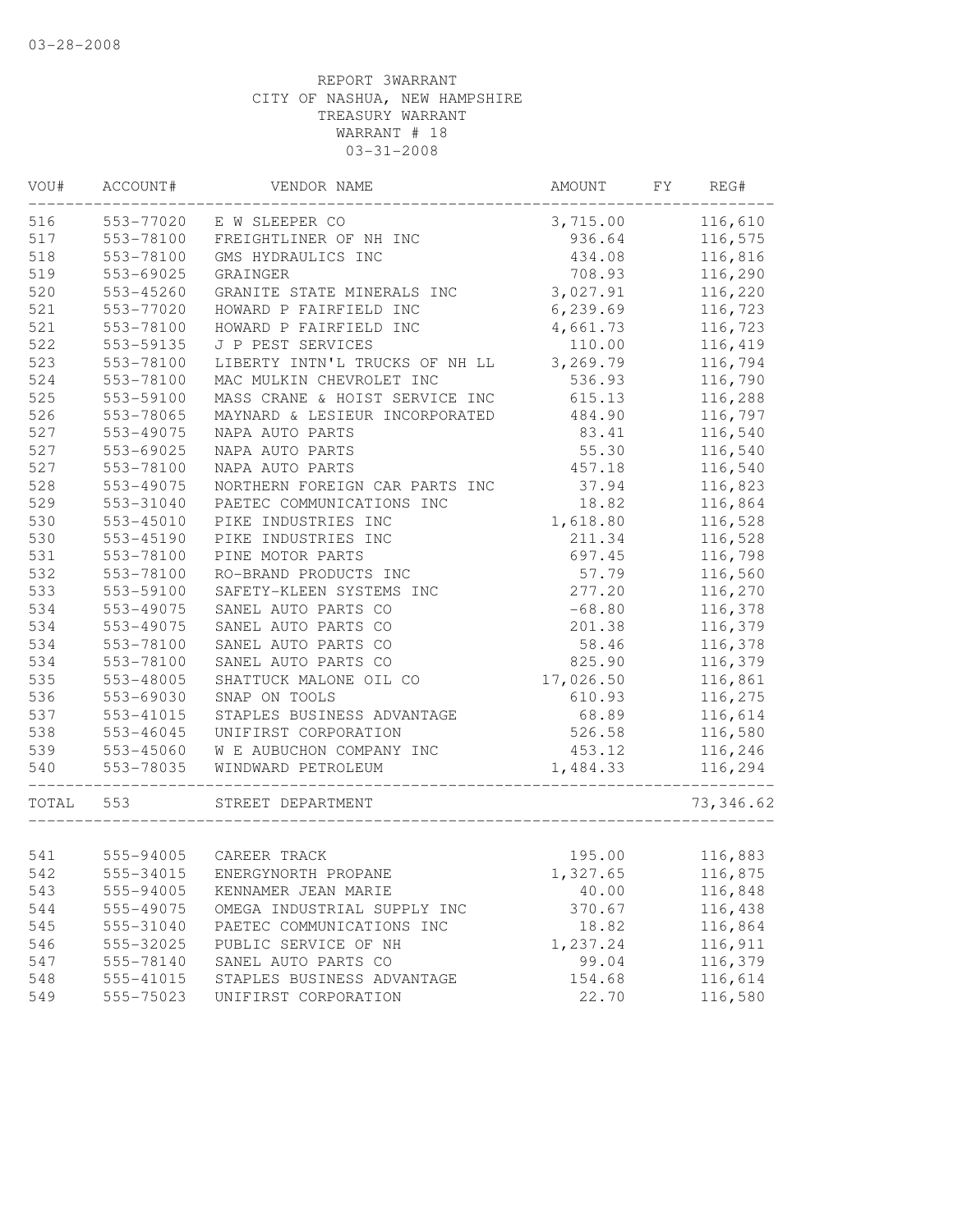| VOU#       | ACCOUNT#               | VENDOR NAME                                      | AMOUNT<br>FY.      | REG#               |
|------------|------------------------|--------------------------------------------------|--------------------|--------------------|
| TOTAL      | 555                    | TRAFFIC DEPARTMENT                               |                    | 3,465.80           |
| 550        | 557-31040              | PAETEC COMMUNICATIONS INC                        | 2.81               | 116,864            |
| 551        | 557-32005              | PUBLIC SERVICE OF NH                             | 3,066.64           | 116,911            |
| 551        | 557-32005              | PUBLIC SERVICE OF NH                             | 3,021.35           | 116,912            |
| 552        | 557-78140              | SANEL AUTO PARTS CO                              | 129.65             | 116,379            |
| 553        | 557-75023              | SHATTUCK MALONE OIL CO                           | 1,087.99           | 116,861            |
| TOTAL      | 557                    | PARKING LOTS                                     |                    | 7,308.44           |
| 554        | 561-34015              | BOT-L-GAS INCORPORATED                           | 164.08             | 116,799            |
| 555        | $561 - 48015$          | DENNIS K BURKE INC                               | 444.39             | 116,927            |
| 556        | $561 - 75023$          | HOME DEPOT CREDIT SERVICES                       | 16.17              | 116,874            |
| 557        | $561 - 34005$          | SHATTUCK MALONE OIL CO                           | 1,256.00           | 116,861            |
| TOTAL      | 561                    | EDGEWOOD CEMETERY                                |                    | 1,880.64           |
|            |                        |                                                  |                    |                    |
| 558<br>559 | 563-48015              | DENNIS K BURKE INC<br>HOME DEPOT CREDIT SERVICES | 512.19             | 116,927<br>116,874 |
| 560        | 563-75023<br>563-31040 | PAETEC COMMUNICATIONS INC                        | 192.79<br>8.06     | 116,864            |
| 561        | 563-32005              | PUBLIC SERVICE OF NH                             | 277.66             | 116,912            |
| TOTAL      | 563                    | WOODLAWN CEMETERY                                |                    | 990.70             |
| 562        | 572-95005              | AMERICAN PLANNING ASSOC                          | 332.00             | 116,928            |
| 563        | 572-91005              | HOUSTON ROGER                                    | 204.02             | 116,481            |
| 564        | 572-94005              | NH PLANNERS ASSOC                                | 100.00             | 116,918            |
| TOTAL      | 572                    | PLANNING DEPARTMENT                              |                    | 636.02             |
| 565        | 575-45050              | BAKER & TAYLOR                                   |                    |                    |
| 566        | 575-45085              | BAKER & TAYLOR ENTERTAINMENT                     | 4,681.34<br>293.54 | 116,298<br>116,291 |
| 566        | 575-45315              | BAKER & TAYLOR ENTERTAINMENT                     | 276.84             | 116,291            |
| 567        | 575-45050              | BOAT NEW HAMPSHIRE                               | 49.95              | 116,924            |
| 568        | 575-45903              | COUNTRY WATCH INC                                | 399.00             | 116,873            |
| 569        | 575-57010              | DEAR READER.COM                                  | 625.00             | 116,389            |
| 570        | 575-45220              | DEMCO INC                                        | 301.47             | 116,296            |
| 571        | 575-91005              | DESCHENES SUSAN                                  | 144.00             | 116,602            |
| 571        | 575-91015              | DESCHENES SUSAN                                  | 57.58              | 116,602            |
| 571        | 575-94005              | DESCHENES SUSAN                                  | 449.00             | 116,602            |
| 572        | 575-59100              | DORESKI WILLIAM                                  | 11.52              | 116,850            |
| 573        | 575-45904              | EBSCO INFORMATION SERVICES                       | 6.00               | 116,807            |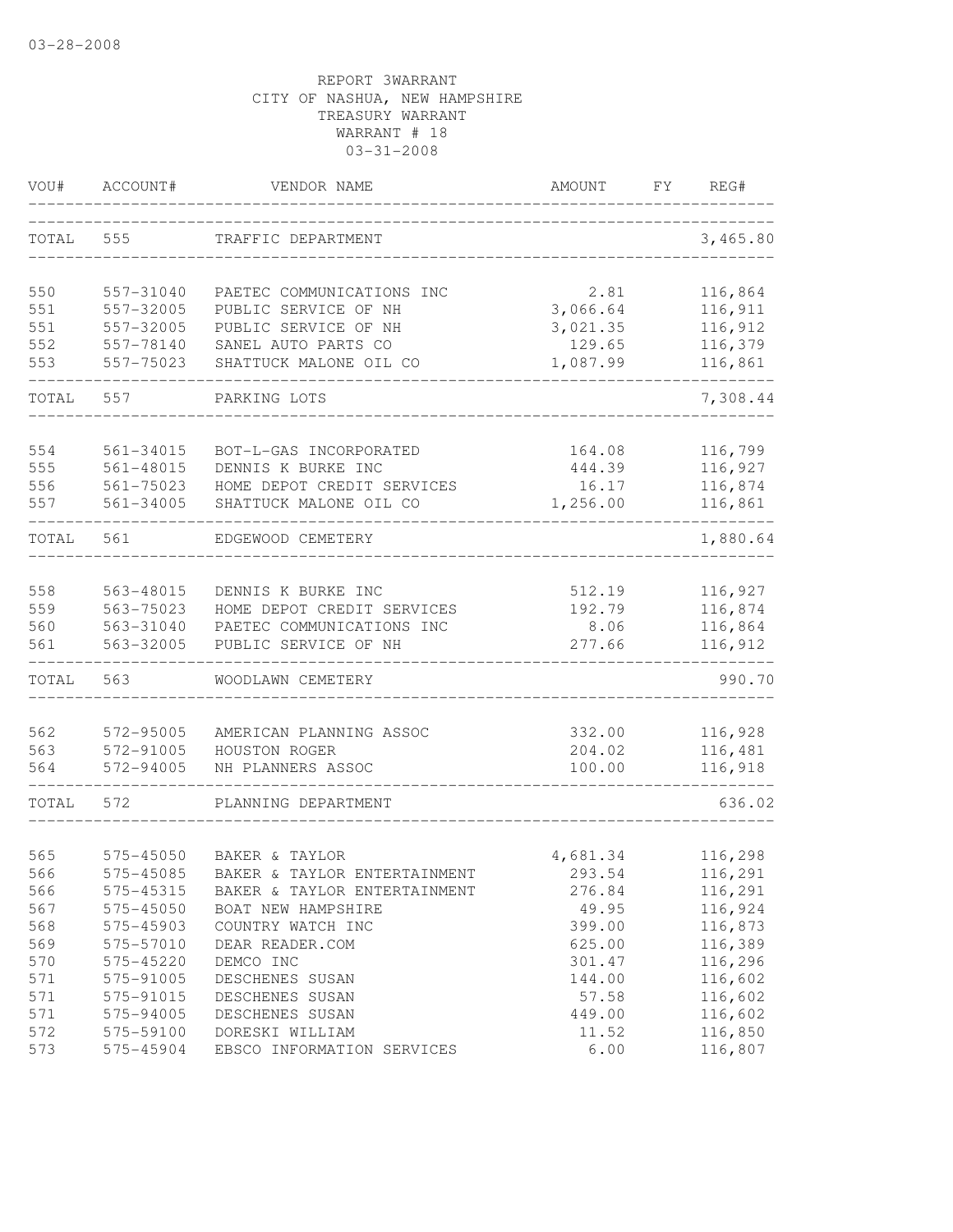| VOU#      | ACCOUNT#           | VENDOR NAME                    | AMOUNT      | FY REG#   |
|-----------|--------------------|--------------------------------|-------------|-----------|
|           | 574 575-45050      | GALE                           | 446.90      | 116,548   |
| 575       | 575-45220          | GENERAL BOOK COVERS            | 196.17      | 116,245   |
| 576       | 575-94005          | GLEESON MARGARET               | 70.00       | 116,570   |
| 577       | 575-45220          | GRESSCO LTD                    | 248.38      | 116,332   |
| 578       | 575-75160          | HARRY W WELLS & SON INC        | 406.57      | 116,683   |
| 579       | 575-45050          | INFORMATION PUBLICATIONS INC   | 118.00      | 116,390   |
| 580       | 575-45050          | INGENIX                        | 95.90       | 116,233   |
| 581       | 575-91015          | JASINSKI JENNIFER              | 50.48       | 116,319   |
| 582       | 575-75105          | JOHNSON'S ELECTRIC INC         | 283.70      | 116,303   |
| 583       | 575-45904          | KEENE SENTINEL                 | 210.00      | 116,867   |
| 584       | 575-41015          | NASHUA PUBLIC LIBRARY          | 3.99        | 116,849   |
| 584       | 575-42005          | NASHUA PUBLIC LIBRARY          | 5.69        | 116,849   |
| 584       | 575-42010          | NASHUA PUBLIC LIBRARY          | 9.49        | 116,849   |
| 584       | 575-43005          | NASHUA PUBLIC LIBRARY          | 19.15       | 116,849   |
| 584       | 575-45090          | NASHUA PUBLIC LIBRARY          | 15.67       | 116,849   |
| 584       | 575-45150          | NASHUA PUBLIC LIBRARY          | 11.46       | 116,849   |
| 584       | 575-45220          | NASHUA PUBLIC LIBRARY          | 32.00       | 116,849   |
| 584       | 575-78100          | NASHUA PUBLIC LIBRARY          | 12.00       | 116,849   |
| 584       | 575-91005          | NASHUA PUBLIC LIBRARY          | 8.59        | 116,849   |
| 585       | 575-42005          | NEW ENGLAND PAPER & SUPPLY     | 169.80      | 116,395   |
| 585       | 575-42020          | NEW ENGLAND PAPER & SUPPLY     | 175.36      | 116,395   |
| 586       | 575-45050          | NEW HAMPSHIRE TECHNICAL INSTIT | 49.99       | 116,938   |
| 587       | 575-31040          | PAETEC COMMUNICATIONS INC      | 10.27       | 116,864   |
| 588       | 575-33005          | PENNICHUCK WATER               | 209.60      | 116,879   |
| 589       | 575-32005          | PUBLIC SERVICE OF NH           | 62.38       | 116,912   |
| 590       | 575-45085          | RANDOM HOUSE INC               | 99.50       | 116,618   |
| 591       | 575-45085          | RECORDED BOOKS LLC             | 239.40      | 116,585   |
| 592       | 575-42015          | REXEL CLS                      | 266.61      | 116,728   |
| 593       | 575-45050          | SCHOLASTIC LIBRARY PUBLISHING  | 144.30      | 116,688   |
| 594       | 575-45050          | SIMON & SCHUSTER               | 34.44       | 116,292   |
| 595       | 575-45220          | SSI TECHNOLOGIES               | 498.00      | 116,272   |
| 596       | 575-41015          | STAPLES BUSINESS ADVANTAGE     | 53.96       | 116,614   |
| TOTAL 575 |                    | PUBLIC LIBRARIES               |             | 11,552.99 |
|           |                    |                                |             |           |
|           |                    | 201,307 581-94010 AARTHUN KAY  | 940.80      | 116,701   |
|           |                    | 201,308 581-49050 AC MOORE INC | 48.24       | 116,325   |
|           | 201,309 581-49050  | ACCURATE LABEL DESIGNS INC     | 294.95      | 116,685   |
|           | 201,310 581-53100  | ACTE                           | 60.00       | 116,937   |
|           | 201, 311 581-53103 | ACUCARE NURSING PROFESSIONALS  | 655.21      | 116,637   |
|           | 201, 312 581-53101 | ADULT LEARNING CENTER          | 25,000.00   | 116,582   |
|           | 201,312 581-84030  | ADULT LEARNING CENTER          | 26, 179. 20 | 116,582   |
|           | 201, 313 581-42110 | AMERICAN SECURITY & FIRE PROTE | 525.00      | 116,222   |
|           | 201,314 581-49050  | ANTON LESLIE                   | 66.16       | 116,774   |
|           | 201,315 581-49050  | ASCA                           | 121.77      | 116,277   |
|           | 201,316 581-95005  | ASCD                           | 985.00      | 116,935   |
|           | 201, 317 581-31005 | AT&T                           | 30.69       | 116,940   |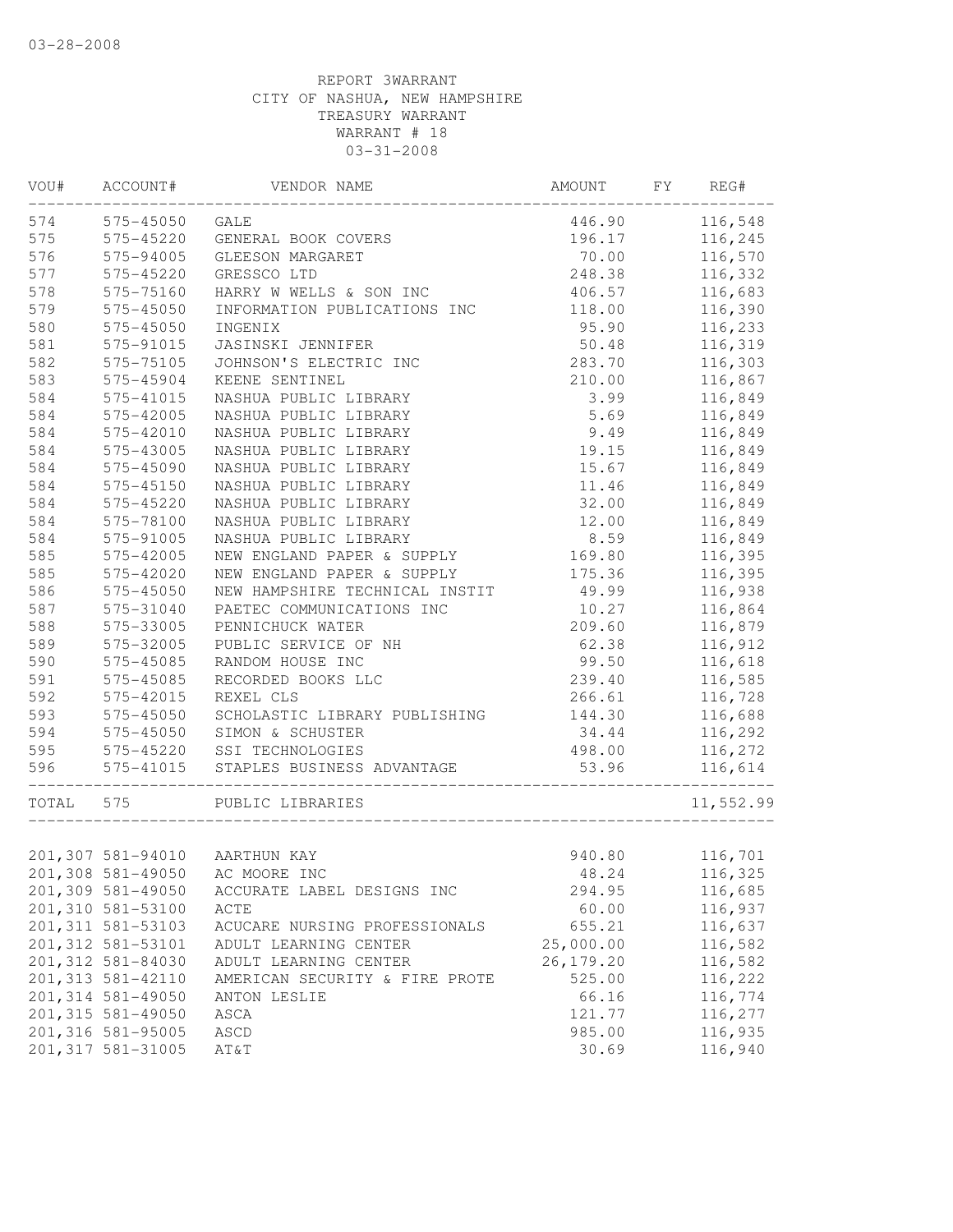| VOU# | ACCOUNT#<br>VENDOR NAME |                                | AMOUNT    | REG# |         |
|------|-------------------------|--------------------------------|-----------|------|---------|
|      | 201,318 581-49075       | B & S LOCKSMITHS INC           | 242.69    |      | 116,555 |
|      | 201,319 581-49050       | BELLETETES INC                 | 178.35    |      | 116,372 |
|      | 201,320 581-59130       | BELLIVEAU SR DANIEL            | 76.00     |      | 116,243 |
|      | 201,321 581-94030       | BENHARDT CHRISTINE             | 19.18     |      | 116,775 |
|      | 201,322 581-84030       | BEVERLY SCHOOL FOR THE DEAF    | 5,916.58  |      | 116,705 |
|      | 201,323 581-49050       | BORDERS INC                    | 450.00    |      | 116,248 |
|      | 201,324 581-49075       | BOSTONBEAN COFFEE COMPANY      | 58.75     |      | 116,682 |
|      | 201,325 581-49050       | BOULDEN PUBLISHING             | 23.85     |      | 116,627 |
|      | 201,326 581-56030       | BOYS & GIRLS CLUB OF GREATER N | 4,804.38  |      | 116,273 |
|      | 201,327 581-53100       | BROOKS SIMON                   | 350.00    |      | 116,428 |
|      | 201,328 581-49050       | BROWN LYNNE                    | 17.00     |      | 116,684 |
|      | 201,329 581-94030       | CALLAHAN JULIA                 | 185.00    |      | 116,632 |
|      | 201,330 581-42130       | CAPP INC                       | 1,065.00  |      | 116,619 |
|      | 201,331 581-49050       | CARPARTS OF NASHUA             | 93.49     |      | 116,786 |
|      | 201,332 581-41015       | CARTRIDGE WORLD                | 251.98    |      | 116,720 |
|      | 201,332 581-41040       | CARTRIDGE WORLD                | 146.48    |      | 116,720 |
|      | 201,332 581-49050       | CARTRIDGE WORLD                | 1,516.88  |      | 116,720 |
|      | 201,332 581-64192       | CARTRIDGE WORLD                | 106.49    |      | 116,720 |
|      | 201,333 581-84030       | CEDARCREST INC                 | 2, 163.21 |      | 116,230 |
|      | 201,334 581-42010       | CENTRAL PAPER PRODUCTS CO      | 175.00    |      | 116,808 |
|      | 201,335 581-47010       | CHANNING BETE CO INC           | 369.68    |      | 116,650 |
|      | 201,336 581-42010       | CHEMSEARCH                     | 1,393.00  |      | 116,359 |
|      | 201,337 581-84055       | CHESTER SCHOOL DISTRICT SAU #1 | 4,716.13  |      | 116,932 |
|      | 201,338 581-91005       | CIELINSKI AMY                  | 7.07      |      | 116,760 |
|      | 201,339 581-53103       | CLARK ASSOCIATES/DEBBIE CLARK  | 26,265.00 |      | 116,280 |
|      | 201,340 581-43005       | CMRS-POC                       | 4,000.00  |      | 116,941 |
|      | 201,341 581-55020       | COASTAL TRAINING TECHNOLGIES C | 233.57    |      | 116,649 |
|      | 201, 342 581-49075      | COCHRANE DONALD                | 43.51     |      | 116,763 |
|      | 201,342 581-91005       | COCHRANE DONALD                | 88.13     |      | 116,763 |
|      | 201,343 581-49050       | CONNECTICUT VALLEY BIOLOGICAL  | 189.90    |      | 116,792 |
|      | 201,344 581-49050       | CONNECTIVITY INC               | 1,578.20  |      | 116,218 |
|      | 201, 345 581-75015      | CONTROL TECHNOLOGIES INC       | 438.48    |      | 116,620 |
|      | 201,346 581-49035       | CORWIN PRESS                   | 207.25    |      | 116,727 |
|      | 201,347 581-74092       | CPACINC.COM                    | 28.50     |      | 116,758 |
|      | 201,348 581-49050       | CRYSTAL ROCK BOTTLED WATER     | 49.75     |      | 116,737 |
|      | 201,349 581-49075       | CURRICULUM ASSOCIATES, INC     | 1,199.40  |      | 116,654 |
|      | 201,350 581-49050       | D A BUCCI & SONS INC           | 75.00     |      | 116,263 |
|      | 201,351 581-84055       | DAY ORION INDIVIDUAL TREATMENT | 1,704.80  |      | 116,746 |
|      | 201,352 581-49050       | DEMCO INC                      | 265.92    |      | 116,296 |
|      | 201,353 581-91005       | DERRY MARSHALL                 | 141.86    |      | 116,287 |
|      | 201,354 581-49075       | DONOHUE BRUCE                  | 15.83     |      | 116,748 |
|      | 201,355 581-49050       | DOWNES & READER HARDWOOD CO IN | 1,464.00  |      | 116,266 |
|      | 201,356 581-49050       | DURACO INC                     | 460.63    |      | 116,702 |
|      | 201,357 581-91005       | DYER JENNIFER                  | 79.54     |      | 116,657 |
|      | 201,358 581-49050       | EATON CHRISTINA                | 48.51     |      | 116,699 |
|      | 201,359 581-54015       | EMPLOYMENT TIMES               | 494.00    |      | 116,825 |
|      | 201,360 581-34015       | ENERGYNORTH PROPANE            | 653.88    |      | 116,800 |
|      | 201,361 581-53101       | EXCHANGE CITY NEW ENGLAND      | 10,000.00 |      | 116,700 |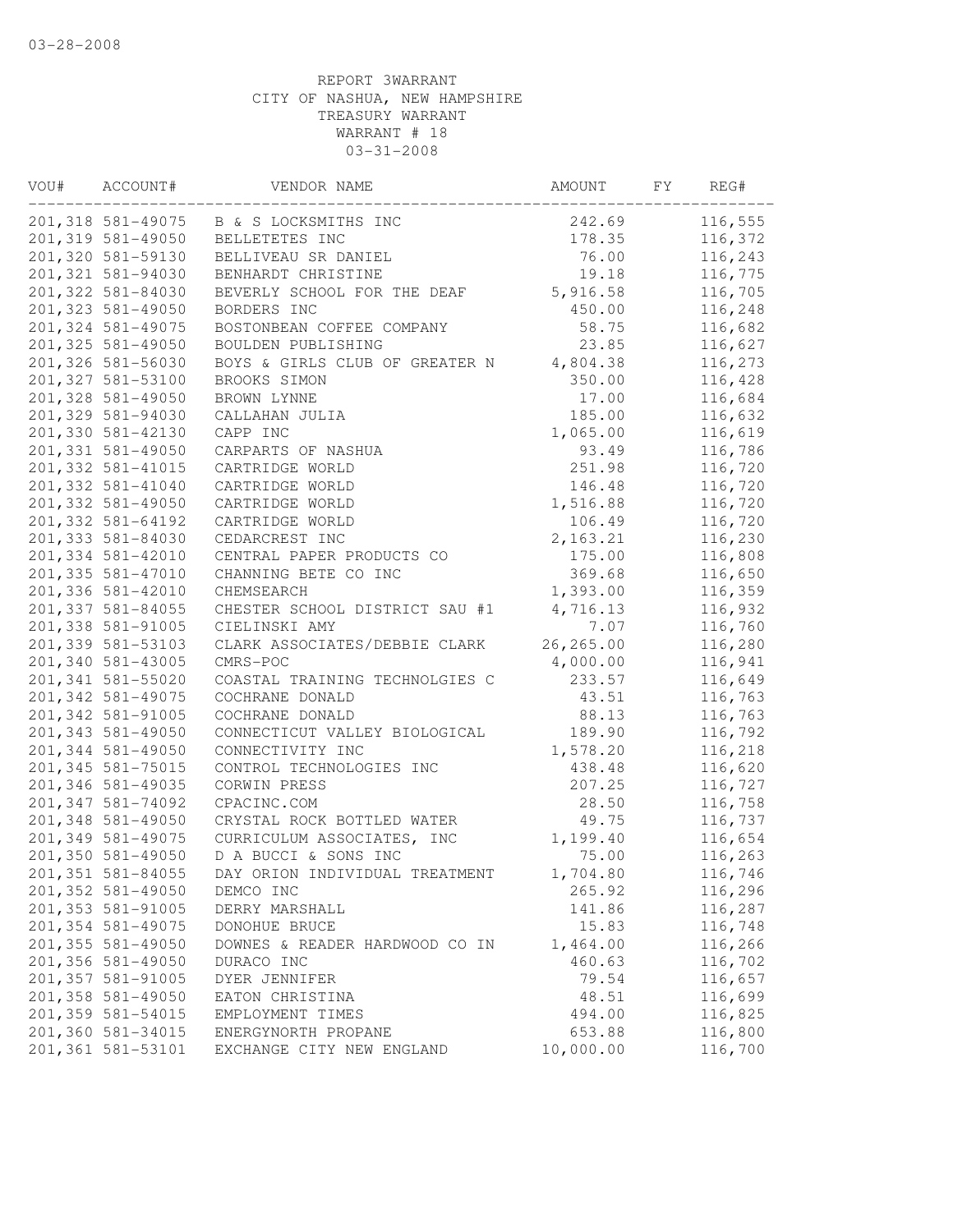| VOU# | ACCOUNT#<br>VENDOR NAME |                                    | AMOUNT<br>FY |  | REG#    |  |
|------|-------------------------|------------------------------------|--------------|--|---------|--|
|      |                         | 201,362 581-42120 F W WEBB COMPANY | 230.69       |  | 116,300 |  |
|      | 201,363 581-91005       | FANTASIA ANGELO                    | 296.81       |  | 116,714 |  |
|      | 201,364 581-49075       | FASTENAL CO                        | 35.19        |  | 116,257 |  |
|      | 201,365 581-42130       | FILTER SALES & SERVICE             | 168.00       |  | 116,644 |  |
|      | 201,366 581-53100       | FINSTEIN MICHAEL                   | 150.00       |  | 116,819 |  |
|      | 201,367 581-55005       | FIRST STUDENT INC                  | 1,662.38     |  | 116,669 |  |
|      | 201,368 581-49050       | FISHER SCIENTIFIC                  | 141.03       |  | 116,660 |  |
|      | 201,369 581-51015       | FLYGARE SCHWARZ & CLOSSON          | 3,923.26     |  | 116,535 |  |
|      | 201,370 581-49030       | FOLLETT LIBRARY RESOURCES          | 643.93       |  | 116,250 |  |
|      | 201,371 581-91005       | GOODWIN JENNIFER                   | 67.42        |  | 116,633 |  |
|      | 201,372 581-53100       | GOULET JULIE                       | 870.00       |  | 116,771 |  |
|      | 201,373 581-41040       | GOVCONNECTION INC                  | 369.44       |  | 116,226 |  |
|      | 201,373 581-49050       | GOVCONNECTION INC                  | 435.32       |  | 116,226 |  |
|      | 201,373 581-64040       | GOVCONNECTION INC                  | 169.35       |  | 116,226 |  |
|      | 201,374 581-42130       | GRAINGER                           | 923.54       |  | 116,315 |  |
|      | 201,375 581-84030       | GRANITE STATE INDEPENDENT LIVI     | 2,331.00     |  | 116,285 |  |
|      | 201,376 581-84030       | GREATER LAWRENCE ED COLLABORAT     | 8,567.50     |  | 116,677 |  |
|      | 201,377 581-91005       | GREENBERG ELLEN                    | 104.45       |  | 116,736 |  |
|      | 201,378 581-74092       | HARRIS EQUIPMENT REPAIR SERVIC     | 661.45       |  | 116,796 |  |
|      | 201,379 581-49050       | HEATH WALLACE J                    | 328.92       |  | 116,826 |  |
|      | 201,380 581-42130       | HEATING SPECIALTIES OF NH INC      | 38.50        |  | 116,789 |  |
|      | 201,381 581-64045       | HEWLETT PACKARD COMPANY            | 2,941.20     |  | 116,316 |  |
|      | 201,382 581-49050       | HODSDON SANDRA                     | 220.00       |  | 116,694 |  |
|      | 201,383 581-53100       | HOLLAND JARED                      | 500.00       |  | 116,776 |  |
|      | 201,384 581-49050       | HOME DEPOT CREDIT SERVICES         | 83.20        |  | 116,679 |  |
|      | 201,385 581-49095       | HOUGHTON MIFFLIN CO                | 796.53       |  | 116,805 |  |
|      | 201,386 581-84030       | HUEBNER MELINDA                    | 164.50       |  | 116,754 |  |
|      | 201,387 581-72035       | IDEAL BUSINESS MACHINES INC        | 85.00        |  | 116,812 |  |
|      | 201,388 581-42130       | INFILTEC                           | 193.00       |  | 116,781 |  |
|      | 201,389 581-91040       | INSINGA SCOTT                      | 188.37       |  | 116,820 |  |
|      | 201,390 581-95005       | INTERNATIONAL READING ASSOC        | 61.00        |  | 116,931 |  |
|      | 201,391 581-49050       | JAQUITH SCOTT                      | 36.26        |  | 116,780 |  |
|      | 201,392 581-94010       | KARVELAS KATHLEEN                  | 565.60       |  | 116,824 |  |
|      | 201,393 581-34015       | KEYSPAN ENERGY DELIVERY            | 20, 275.62   |  | 116,664 |  |
|      | 201,394 581-41015       | LABEL STORE                        | 179.45       |  | 116,709 |  |
|      | 201,395 581-49050       | LAKES REGION LINEN INC             | 297.00       |  | 116,695 |  |
|      | 201,396 581-49050       | LAKESHORE LEARNING MATERIALS       | 426.35       |  | 116,327 |  |
|      | 201,397 581-49910       | LARCHMONT IRRIGATION               | 216.23       |  | 116,348 |  |
|      | 201,398 581-84030       | LEARNING CENTER FOR THE DEAF       | 5,634.56     |  | 116,733 |  |
|      | 201,399 581-84030       | LEARNING PREP SCHOOL               | 2,392.80     |  | 116,624 |  |
|      | 201,400 581-49910       | LESCO-PROX                         | 579.98       |  | 116,345 |  |
|      | 201,401 581-84030       | LIGHTHOUSE SCHOOL INC              | 35,526.00    |  | 116,631 |  |
|      | 201,402 581-91005       | LOFTUS JUDITH                      | 77.13        |  | 116,651 |  |
|      | 201,403 581-84055       | LUTHERAN COMMUNITY SERVICES OF     | 2,655.62     |  | 116,675 |  |
|      | 201,404 581-42110       | M & M ELECTRICAL SUPPLY CO INC     | 1,172.65     |  | 116,785 |  |
|      | 201,405 581-59130       | MADDEN THOMAS                      | 76.00        |  | 116,769 |  |
|      | 201,406 581-49050       | MARKET BASKET                      | 516.33       |  | 116,388 |  |
|      | 201,407 581-43005       | MARTELL AMANDA                     | 37.76        |  | 116,593 |  |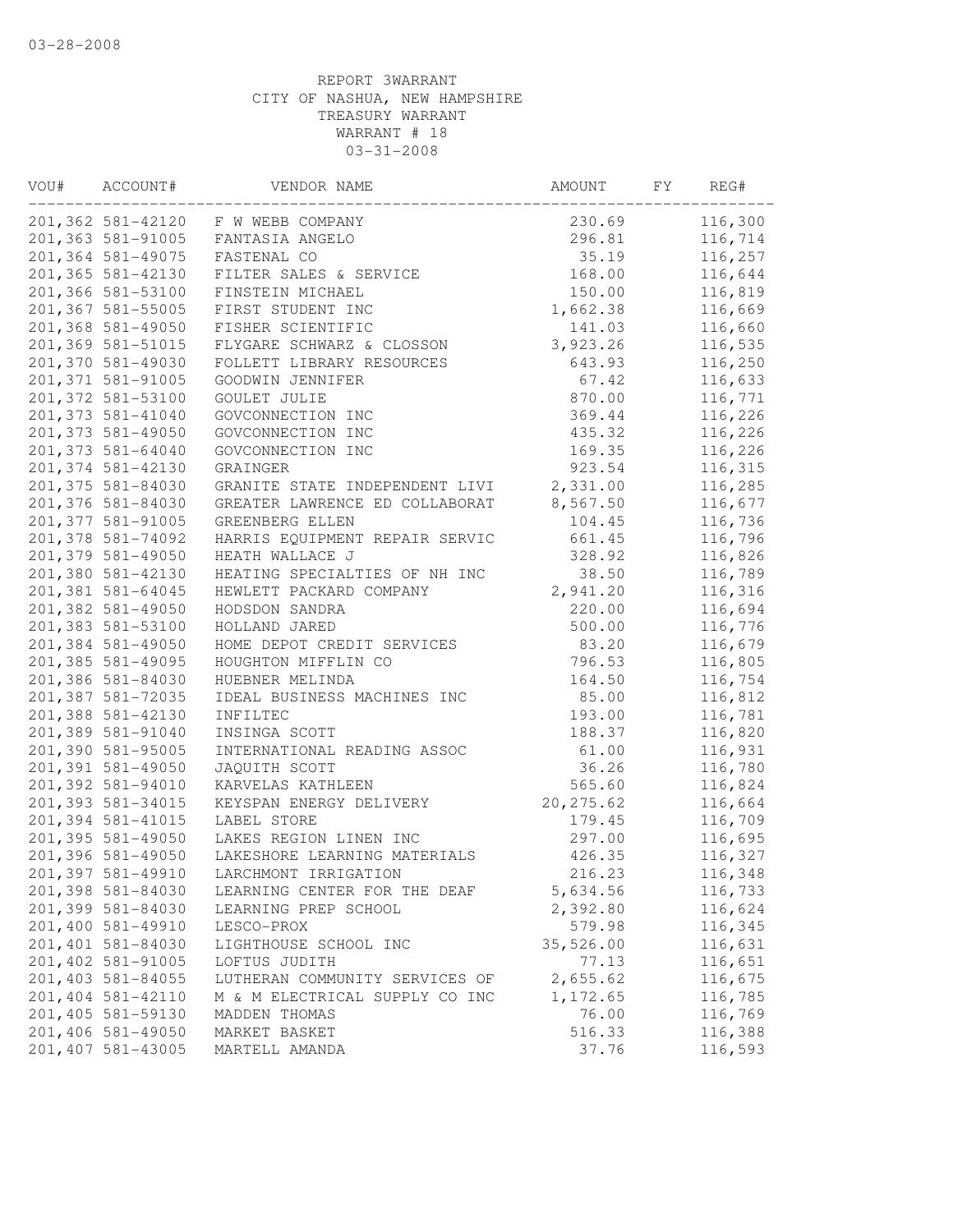| VOU# | ACCOUNT#<br>VENDOR NAME |                                | AMOUNT<br>FY |  | REG#    |  |
|------|-------------------------|--------------------------------|--------------|--|---------|--|
|      | 201,407 581-55020       | MARTELL AMANDA                 | 65.65        |  | 116,593 |  |
|      | 201,408 581-59130       | MARTINEAU PAUL                 | 112.00       |  | 116,608 |  |
|      | 201,409 581-53103       | MCCARTNEY AMY                  | 2,987.50     |  | 116,738 |  |
|      | 201,410 581-59130       | MCCORD GREGORY                 | 112.00       |  | 116,721 |  |
|      | 201, 411 581-84030      | MERRIMACK EDUCATION CENTER     | 17,936.38    |  | 116,734 |  |
|      | 201, 412 581-34015      | METROMEDIA ENERGY INC          | 185,703.36   |  | 116,942 |  |
|      | 201, 413 581-84055      | MILFORD SCHOOL DISTRICT        | 99.63        |  | 116,646 |  |
|      | 201, 414 581-47010      | MOORE MEDICAL LLC              | 50.09        |  | 116,404 |  |
|      | 201, 415 581-53100      | MULTI-STATE BILLING SERVICES L | 1,755.11     |  | 116,741 |  |
|      | 201,416 581-49030       | MUSIC IN MOTION                | 112.83       |  | 116,648 |  |
|      | 201, 417 581-49075      | NAAS DANA                      | 22.87        |  | 116,306 |  |
|      | 201, 418 581-49035      | <b>NAGC</b>                    | 971.46       |  | 116,783 |  |
|      | 201, 419 581-84030      | NASHOBA LEARNING GROUP         | 5,935.62     |  | 116,711 |  |
|      | 201,420 581-49075       | NASHUA WALLPAPER & PAINT CO    | 357.45       |  | 116,387 |  |
|      | 201, 421 581-95005      | NATIONAL COUNCIL OF            | 104.00       |  | 116,933 |  |
|      | 201, 422 581-49050      | NCS PEARSON INC                | 65.02        |  | 116,665 |  |
|      | 201, 423 581-49050      | NEOPOST INC                    | 309.99       |  | 116,271 |  |
|      | 201, 424 581-53100      | NEOPOST LEASING                | 347.41       |  | 116,697 |  |
|      | 201, 424 581-66005      | NEOPOST LEASING                | 145.22       |  | 116,697 |  |
|      | 201, 425 581-84055      | NEW HAMPSHIRE HOSPITAL         | 684.00       |  | 116,708 |  |
|      | 201, 426 581-91040      | NHSBA                          | 107.40       |  | 116,707 |  |
|      | 201, 427 581-49050      | NORTHCENTER FOODSERVICE        | 699.55       |  | 116,667 |  |
|      | 201,428 581-83009       | NORTHEAST DELTA DENTAL         | 5, 122.95    |  | 116,934 |  |
|      | 201, 429 581-31005      | ONE COMMUNICATIONS             | 5,399.13     |  | 116,914 |  |
|      | 201,429 581-31040       | ONE COMMUNICATIONS             | 590.46       |  | 116,914 |  |
|      | 201,430 581-49035       | OXFORD UNIVERSITY PRESS INC    | 165.17       |  | 116,809 |  |
|      | 201, 431 581-31005      | PAETEC COMMUNICATIONS INC      | 493.95       |  | 116,696 |  |
|      | 201, 431 581-31040      | PAETEC COMMUNICATIONS INC      | 752.42       |  | 116,696 |  |
|      | 201, 432 581-49050      | PC MALL GOV INC                | 76.70        |  | 116,659 |  |
|      | 201, 432 581-74092      | PC MALL GOV INC                | 739.58       |  | 116,659 |  |
|      | 201, 433 581-33005      | PENNICHUCK WATER WORKS INC     | 3,004.76     |  | 116,865 |  |
|      | 201, 434 581-41015      | PETTY CASH                     | 51.81        |  | 116,852 |  |
|      | 201, 434 581-43005      | PETTY CASH                     | 3.56         |  | 116,852 |  |
|      | 201, 434 581-49050      | PETTY CASH                     | 35.14        |  | 116,852 |  |
|      | 201, 435 581-43005      | PETTY CASH                     | 48.25        |  | 116,853 |  |
|      | 201, 435 581-49050      | PETTY CASH                     | 14.47        |  | 116,853 |  |
|      | 201, 436 581-49050      | PETTY CASH                     | 152.60       |  | 116,854 |  |
|      | 201, 437 581-41015      | PETTY CASH                     | 7.74         |  | 116,855 |  |
|      | 201, 437 581-49050      | PETTY CASH                     | 41.46        |  | 116,855 |  |
|      | 201, 437 581-49075      | PETTY CASH                     | 90.60        |  | 116,855 |  |
|      | 201, 438 581-41015      | PETTY CASH                     | 83.40        |  | 116,856 |  |
|      | 201, 439 581-41015      | PETTY CASH                     | 26.98        |  | 116,857 |  |
|      | 201,439 581-43005       | PETTY CASH                     | 47.24        |  | 116,857 |  |
|      | 201, 439 581-49050      | PETTY CASH                     | 57.85        |  | 116,857 |  |
|      | 201,440 581-53100       | PITNEY BOWES INC               | 465.00       |  | 116,613 |  |
|      | 201, 441 581-55020      | PLACE PATRICIA                 | 49.49        |  | 116,638 |  |
|      | 201, 442 581-49050      | POLEWARCZYK LINDA              | 22.00        |  | 116,782 |  |
|      | 201, 443 581-32005      | PUBLIC SERVICE OF NH           | 123, 321.93  |  | 116,912 |  |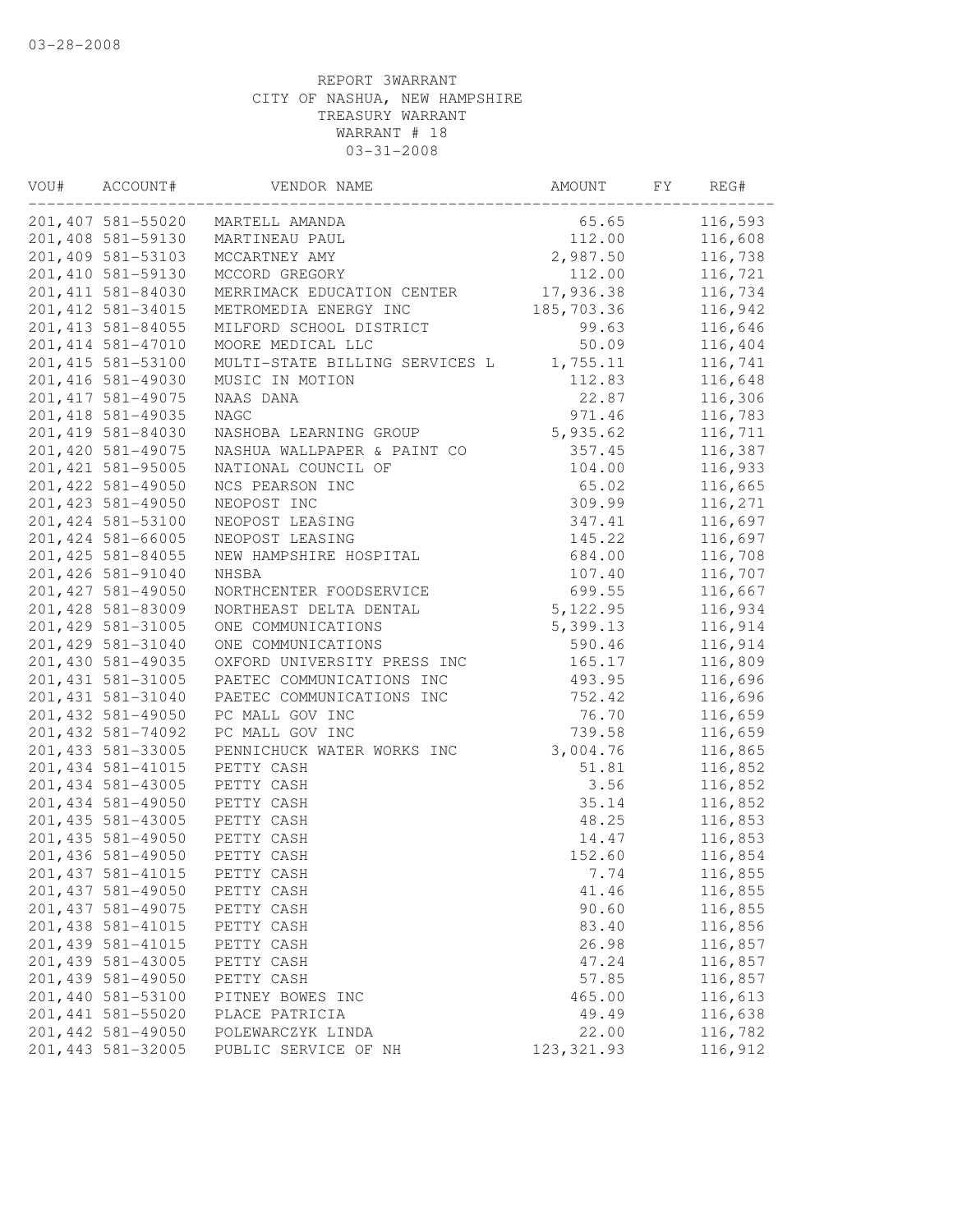| VOU# | ACCOUNT#<br>VENDOR NAME |                                                            | AMOUNT    | FY | REG#    |
|------|-------------------------|------------------------------------------------------------|-----------|----|---------|
|      | 201,444 581-42110       | RALPH PILL ELECTRIC SUPPLY COM                             | 76.04     |    | 116,791 |
|      | 201,445 581-84030       | READING FOUNDATION (THE)                                   | 2,325.00  |    | 116,670 |
|      | 201,446 581-84030       | REGIONAL SERVICES & EDUCATION                              | 14,140.63 |    | 116,235 |
|      | 201, 447 581-43005      | RESERVE ACCOUNT                                            | 2,000.00  |    | 116,939 |
|      | 201,448 581-42110       | REXEL CLS                                                  | 250.32    |    | 116,728 |
|      | 201,449 581-66005       | RICOH AMERICAS CORP                                        | 4,670.00  |    | 116,656 |
|      | 201,450 581-66005       | RICOH AMERICAS CORP                                        | 1,029.49  |    | 116,703 |
|      | 201, 451 581-53100      | RMG ENTERPRISE INC                                         | 1,010.10  |    | 116,687 |
|      | 201,452 581-94010       | ROSS STEPHANIE                                             | 684.00    |    | 116,851 |
|      | 201,453 581-53100       | RTM COMMUNICATIONS INC                                     | 402.50    |    | 116,686 |
|      | 201, 454 581-91005      | RYAN DAVID                                                 | 12.63     |    | 116,729 |
|      | 201, 455 581-53100      | SANTERRE PAUL                                              | 1,162.50  |    | 116,724 |
|      | 201,456 581-49050       | SAX ARTS & CRAFTS                                          | 187.99    |    | 116,642 |
|      | 201, 457 581-91005      | SCHAPPLER PHILIP                                           | 38.63     |    | 116,636 |
|      | 201, 458 581-47010      | SCHOOL HEALTH CORP                                         | 154.71    |    | 116,247 |
|      | 201, 459 581-47010      | SCHOOL NURSE SUPPLY INC                                    | 59.91     |    | 116,625 |
|      | 201,459 581-49050       | SCHOOL NURSE SUPPLY INC                                    | 607.57    |    | 116,625 |
|      | 201,460 581-41015       | SCHOOL SPECIALTY                                           | 46.04     |    | 116,652 |
|      | 201,460 581-49050       | SCHOOL SPECIALTY                                           | 1,756.28  |    | 116,652 |
|      | 201,461 581-91040       | SCHROEDER ERIC                                             | 28.35     |    | 116,725 |
|      | 201,462 581-49050       | SHIFFLER EQUIPMENT SALES INC                               | 35.95     |    | 116,623 |
|      | 201,462 581-63085       | SHIFFLER EQUIPMENT SALES INC                               | 581.67    |    | 116,623 |
|      | 201,463 581-91005       | SICILIA KATHRYN                                            | 112.24    |    | 116,735 |
|      | 201,464 581-42110       | SIMPLEX TIME RECORDER COMPANY                              | 1,312.00  |    | 116,810 |
|      | 201,465 581-74092       | SIROIS & SON APPLIANCE REPAIRS                             | 51.00     |    | 116,815 |
|      | 201,466 581-49030       | SMART APPLE MEDIA                                          | 563.90    |    | 116,645 |
|      | 201,467 581-84055       | SPAULDING YOUTH CENTER                                     | 3,928.47  |    | 116,223 |
|      | 201,468 581-53100       | ST PHILIP GREEK ORTHODOX CHURC                             | 800.00    |    | 116,779 |
|      | 201,469 581-41015       | STAPLES BUSINESS ADVANTAGE                                 | 1,375.39  |    | 116,505 |
|      | 201,469 581-41040       | STAPLES BUSINESS ADVANTAGE                                 | 291.79    |    | 116,505 |
|      | 201,469 581-41045       | STAPLES BUSINESS ADVANTAGE                                 | 3,288.49  |    | 116,505 |
|      | 201,469 581-49050       | STAPLES BUSINESS ADVANTAGE                                 | 1,418.92  |    | 116,505 |
|      | 201,469 581-49075       | STAPLES BUSINESS ADVANTAGE                                 | $-76.47$  |    | 116,505 |
|      | 201,469 581-74092       |                                                            |           |    |         |
|      | 201,470 581-53100       | STAPLES BUSINESS ADVANTAGE<br>STATE OF NH CRIMINAL RECORDS | 460.46    |    | 116,505 |
|      |                         |                                                            | 181.25    |    | 116,858 |
|      | 201, 471 581-49050      | SUNSET HEIGHTS SCHOOL                                      | 213.78    |    | 116,859 |
|      | 201, 472 581-49075      | SUPER DUPER PUBLICATIONS                                   | 116.30    |    | 116,256 |
|      | 201, 473 581-53100      | TERMINIX                                                   | 477.00    |    | 116,713 |
|      | 201, 474 581-49030      | TOADSTOOL BOOKSHOP                                         | 27.99     |    | 116,334 |
|      | 201, 474 581-49035      | TOADSTOOL BOOKSHOP                                         | 3,446.98  |    | 116,334 |
|      | 201, 475 581-42120      | TOTAL AIR SUPPLY INC                                       | 188.41    |    | 116,497 |
|      | 201, 475 581-49050      | TOTAL AIR SUPPLY INC                                       | 376.32    |    | 116,497 |
|      | 201,476 581-94010       | TOTTEN GREENWOOD JOSHUA                                    | 1,950.00  |    | 116,770 |
|      | 201, 477 581-78007      | TOWERS MOTOR PARTS CORP                                    | 95.09     |    | 116,547 |
|      | 201, 478 581-74092      | TWIN STATE//VOICE.DATA.VIDEO.I                             | 421.25    |    | 116,681 |
|      | 201, 479 581-43005      | UNITED PARCEL SERVICE                                      | 12.17     |    | 116,622 |
|      | 201,480 581-42120       | UNITED SUPPLY COMPANY INC                                  | 718.11    |    | 116,806 |
|      | 201,481 581-31005       | VERIZON                                                    | 47.75     |    | 116,868 |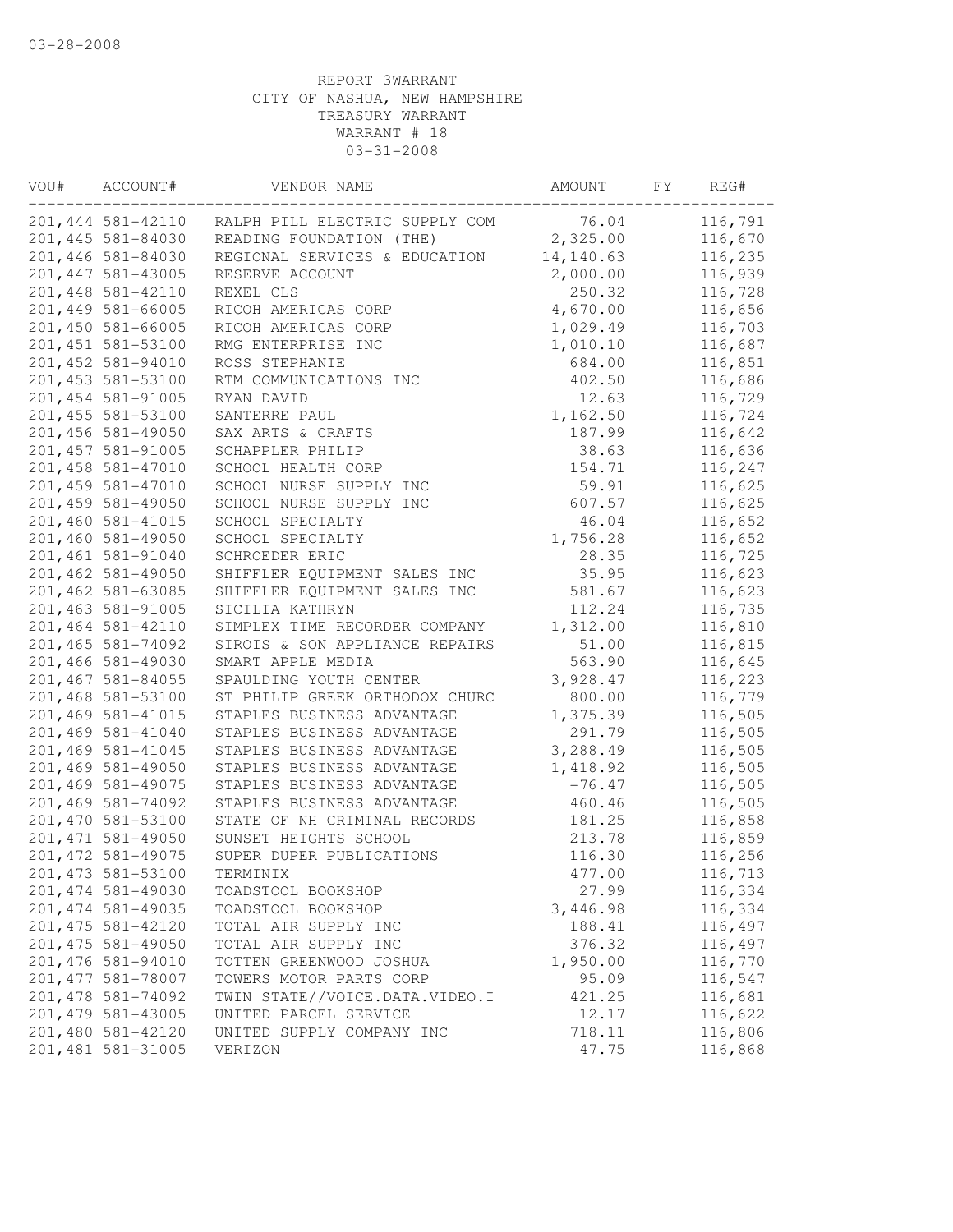| VOU#<br>ACCOUNT#<br>VENDOR NAME |                    | AMOUNT                         | FΥ           | REG# |              |
|---------------------------------|--------------------|--------------------------------|--------------|------|--------------|
|                                 | 201,482 581-31005  | VERIZON                        | 29.04        |      | 116,872      |
|                                 | 201, 483 581-31005 | VERIZON                        | 83.05        |      | 116,929      |
|                                 | 201,484 581-84030  | VERMONT CTR FOR THE DEAF &     | 13,885.60    |      | 116,757      |
|                                 | 201, 485 581-75180 | VIKING ROOFING, INC.           | 2,752.00     |      | 116,712      |
|                                 | 201,486 581-91005  | WALKER ANITA                   | 30.30        |      | 116,717      |
|                                 | 201, 487 581-49050 | WALMART COMMUNITY              | 64.17        |      | 116,617      |
|                                 | 201,488 581-84030  | WALSH SILVIA                   | 542.50       |      | 116,755      |
|                                 | 201,489 581-53100  | WATER CHEMICALS INC            | 1,050.00     |      | 116,396      |
|                                 | 201,490 581-53100  | WAVEGUIDE INC                  | 700.00       |      | 116,323      |
|                                 | 201, 491 581-91005 | WELLMAN ANN MARIE              | 13.13        |      | 116,726      |
|                                 | 201, 492 581-47010 | WILLIAM V. MACGILL & COMPANY   | 104.25       |      | 116,339      |
|                                 | 201, 493 581-49050 | WILSON LANGUAGE TRAINING CORP  | 1,546.65     |      | 116,704      |
|                                 | 201,494 581-49050  | WILSON LYNDSAY                 | 50.54        |      | 116,655      |
|                                 | 201, 495 581-47010 | WINGATES PHARMACY INC          | 116.00       |      | 116,462      |
|                                 | 201,496 581-91005  | WOJTKUN CATHERINE              | 72.59        |      | 116,690      |
|                                 | 201, 497 581-75023 | ZAX CORP                       | 26.00        |      | 116, 477     |
| TOTAL                           | 581                | SCHOOL DEPARTMENT              |              |      | 660,649.09   |
| 597                             | 590-23502          | BROADCAST SIGNAL LAB           | 4,275.41     |      | 116,577      |
| TOTAL                           | 590                | P/Y OBLIGATIONS                |              |      | 4,275.41     |
|                                 |                    |                                |              |      |              |
| 598                             | 592-85010          | US BANK                        | 49,500.00    |      | 473          |
| 599                             | 592-85010          | US BANK                        | 19,187.50    |      | 471          |
| 600                             | 592-85015          | US BANK                        | 202,500.00   |      | 473          |
| 601                             | 592-85015          | US BANK                        | 787,725.00   |      | 471          |
| 601                             | 592-85020          | US BANK                        | 180,000.00   |      | 471          |
| 601                             | 592-85025          | <b>US BANK</b>                 | 2,310,000.00 |      | 471          |
| TOTAL                           | 592                | BONDED DEBT SERVICE            |              |      | 3,548,912.50 |
| 602                             | 595-22015          | ANTONELL CLIFFORD              | 2,784.00     |      | 116,484      |
| 603                             | 595-22015          | BELMAR/PAG LIMITED PARTNERSHIP | 3,746.79     |      | 116,485      |
| 604                             | 595-22015          | RAISANEN SUZANNE               | 11.00        |      | 116,495      |
| 605                             | 595-22020          | ANTONELL CLIFFORD              | 14,130.22    |      | 116,484      |
| 606                             | 595-22020          | BELMAR/PAG LIMITED PARTNERSHIP | 21,512.60    |      | 116,485      |
| 607                             | 595-22020          | FRIENDLY'S ICE CREAM           | 3,352.00     |      | 116,486      |
| TOTAL                           | 595                | OVERLAY                        |              |      | 45,536.61    |
|                                 |                    |                                |              |      |              |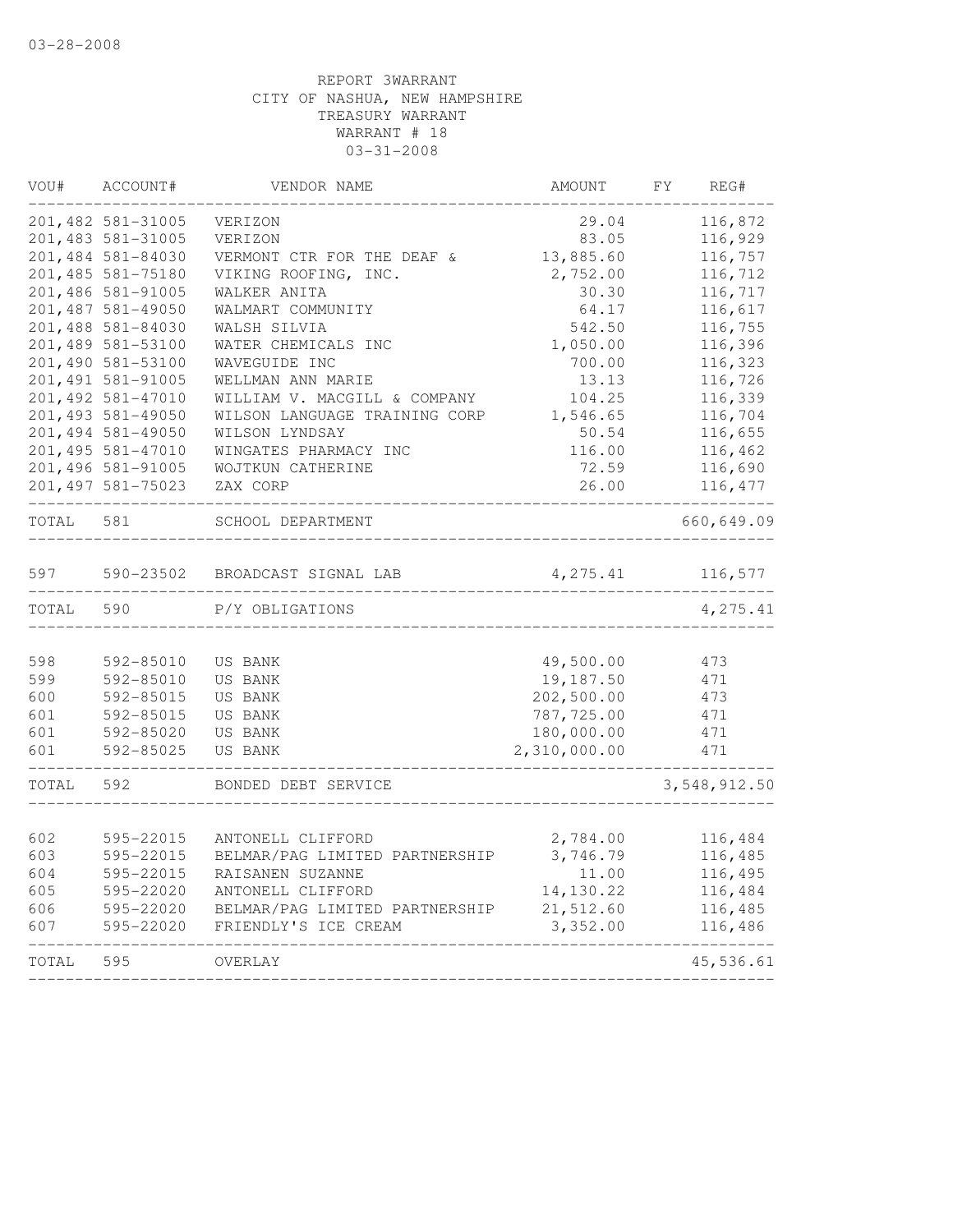| VOU#              | ACCOUNT# | VENDOR NAME                                        | AMOUNT   | FY | REG#     |
|-------------------|----------|----------------------------------------------------|----------|----|----------|
| $201,498$ 681-09  |          | TURNER BUILDING SCIENCE LLC                        | 6,037.50 |    | 116,731  |
| TOTAL             | 681-09   | CAP IMP - SCHOOL<br>DEFERRED MAINT/CAP IMPRVT FY06 |          |    | 6,037.50 |
| $201,499681 - 11$ |          | W L BLISS ASSOCIATES INC                           | 1,551.00 |    | 116,759  |
| TOTAL             | 681-11   | CAP IMP - SCHOOL<br>DEFERRED NAINTENANCE/MAJOR     |          |    | 1,551.00 |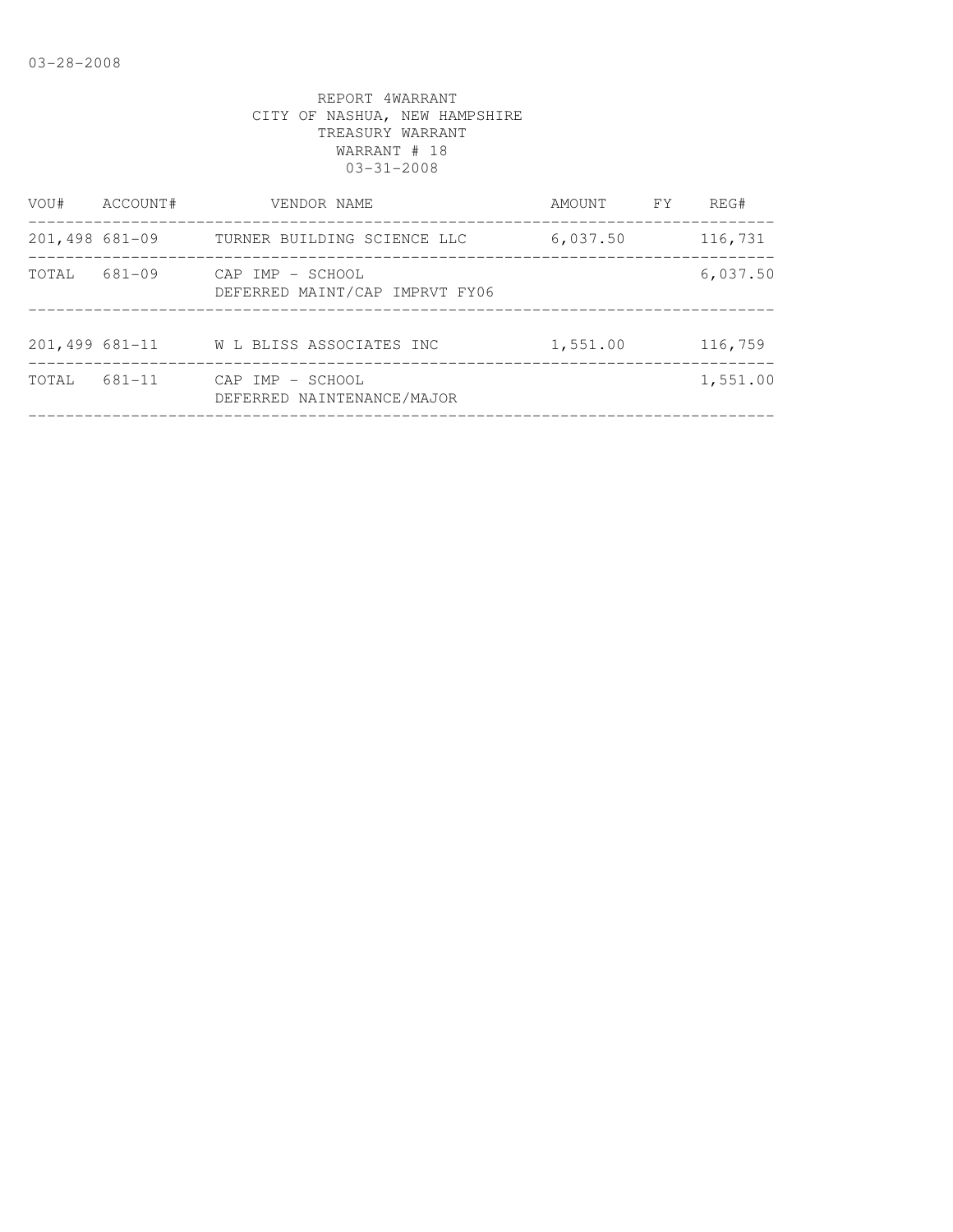| VOU#       | ACCOUNT#               | PROGRAM<br>VENDOR NAME                          | AMOUNT FY              | REG#               |
|------------|------------------------|-------------------------------------------------|------------------------|--------------------|
| 608        |                        | 732-01310 3714 HARVEY CONSTRUCTION/RETAINAGE    | 3,812.29               | 481                |
| TOTAL      | 732                    | CPF-FIRE DEPARTMENT                             | 3,812.29               |                    |
| 609<br>610 | 792-53030<br>792-53030 | 3793 HAZEN AND SAWYER PC<br>3799 METCALF & EDDY | 12,962.54<br>84,147.02 | 116,440<br>116,352 |
| TOTAL      | 792                    | CPF-WASTEWATER USER FUND                        | 97,109.56              |                    |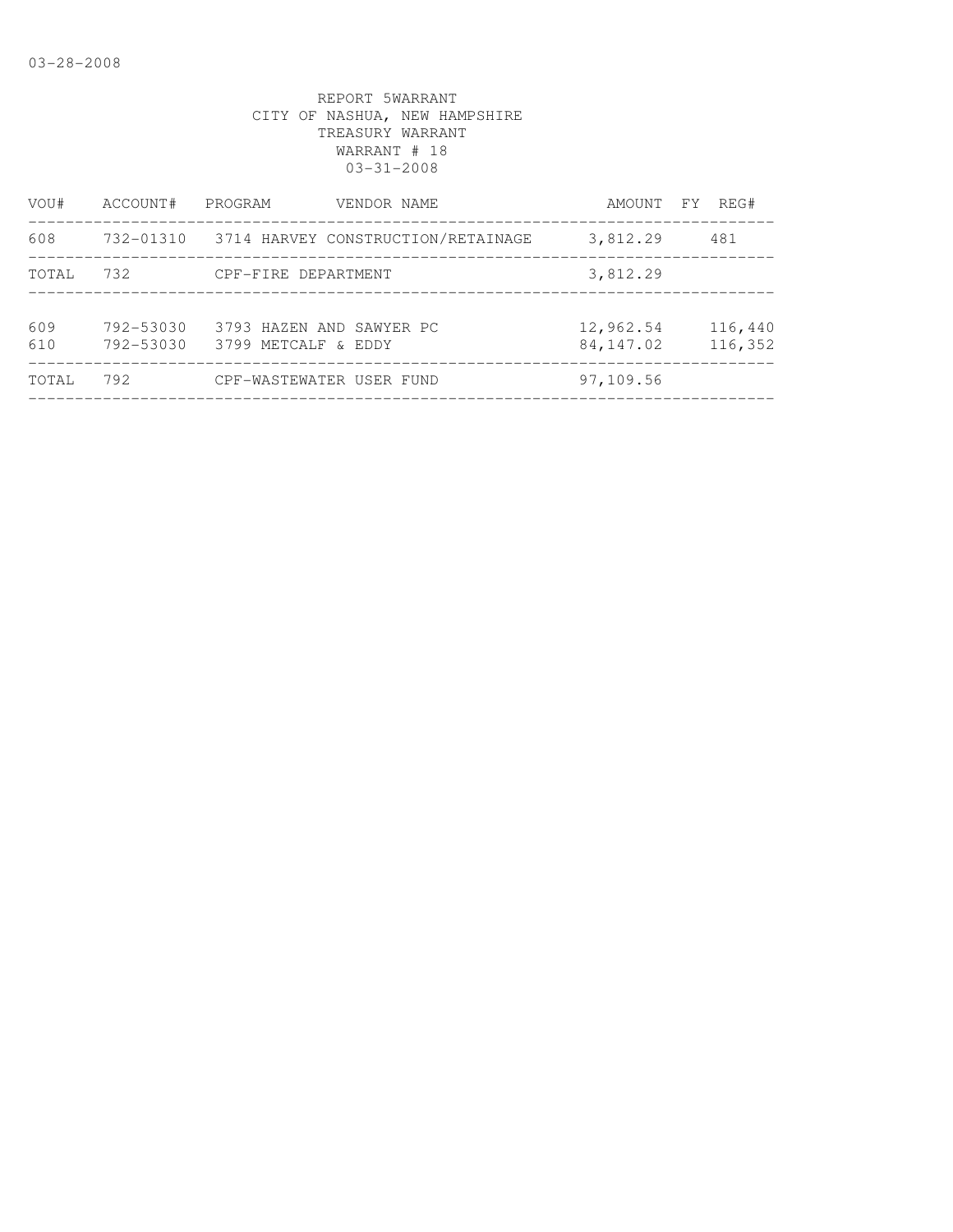| VOU# | ACCOUNT#<br>VENDOR NAME |                                | AMOUNT    | FY. | REG#     |
|------|-------------------------|--------------------------------|-----------|-----|----------|
| 611  | 801-31005               | VERIZON                        | 29.61     |     | 116,884  |
| 612  | 801-31040               | PAETEC COMMUNICATIONS INC      | 8.20      |     | 116,864  |
| 613  | 801-46030               | LEHIGH SAFETY SHOE LLC         | 82.00     |     | 116,355  |
| 614  | 801-46030               | REFLECTIVE APPAREL FACTORY INC | 104.11    |     | 116, 413 |
| 614  | 801-46030               | REFLECTIVE APPAREL FACTORY INC | 104.11    |     | 116, 413 |
| 615  | 801-48005               | SHATTUCK MALONE OIL CO         | 4,604.92  |     | 116,861  |
| 615  | 801-48005               | SHATTUCK MALONE OIL CO         | 20,722.17 |     | 116,861  |
| 615  | 801-48005               | SHATTUCK MALONE OIL CO         | 3, 453.71 |     | 116,861  |
| 616  | 801-49040               | BCM CONTROLS CORPORATION       | 2,370.00  |     | 116,418  |
| 617  | 801-49040               | LAB SAFETY SUPPLY INC          | 96.75     |     | 116,399  |
| 617  | 801-49040               | LAB SAFETY SUPPLY INC          | 208.96    |     | 116,399  |
| 617  | 801-49040               | LAB SAFETY SUPPLY INC          | 81.27     |     | 116,399  |
| 618  | 801-53030               | CMA ENGINEERS INC              | 2,374.41  |     | 116,391  |
| 619  | 801-59100               | AMHERST APPLIANCE REPAIR/STEVE | 518.00    |     | 116,407  |
| 620  | 801-59100               | RMG ENTERPRISE INC             | 1,152.16  |     | 116,687  |
| 621  | 801-59100               | SIGNS BY DONNA                 | 240.00    |     | 116,920  |
| 623  | 801-59239               | STAPLES BUSINESS ADVANTAGE     | 174.34    |     | 116,614  |
| 624  | 801-59245               | D & R TOWING INC               | 750.00    |     | 116,788  |
| 625  | 801-59255               | ROUTHIER & SONS INC            | 1,568.16  |     | 116,386  |
| 626  | 801-64045               | COMCAST                        | 68.48     |     | 116,892  |
| 627  | 801-75023               | A-1 STEAM CLEANING INC         | 250.00    |     | 116,335  |
| 628  | 801-77020               | CN WOOD CO INC                 | 618.08    |     | 116,596  |
| 628  | 801-77020               | CN WOOD CO INC                 | 151.92    |     | 116,596  |
| 629  | 801-77020               | LIBERTY INTN'L TRUCKS OF NH LL | 59.00     |     | 116,794  |
| 629  | 801-77020               | LIBERTY INTN'L TRUCKS OF NH LL | 305.21    |     | 116,794  |
| 629  | 801-77020               | LIBERTY INTN'L TRUCKS OF NH LL | 923.20    |     | 116,794  |
| 630  | 801-77020               | MCDEVITT TRUCKS INC            | 762.90    |     | 116,598  |
| 631  | 801-78065               | MAYNARD & LESIEUR INCORPORATED | 952.00    |     | 116,797  |
| 631  | 801-78065               | MAYNARD & LESIEUR INCORPORATED | 755.76    |     | 116,797  |
| 631  | 801-78065               | MAYNARD & LESIEUR INCORPORATED | 2, 177.16 |     | 116,797  |
| 632  | 801-78065               | SULLIVAN TIRE INC              | 1,947.03  |     | 116,253  |
| 633  | 801-78100               | AUTO ELECTRIC WAREHOUSE INC    | 1,312.63  |     | 116,213  |
| 634  | 801-78100               | BAYNE MACHINE WORKS            | 132.41    |     | 116,362  |
| 635  | 801-78100               | CARPARTS OF NASHUA             | 75.00     |     | 116,240  |
| 636  | 801-78100               | CN WOOD CO INC                 | 4,159.22  |     | 116,596  |
| 637  | 801-78100               | DONOVAN EQUIPMENT CO INC       | 151.20    |     | 116,269  |
| 638  | 801-78100               | DONOVAN SPRING COMPANY INC     | 455.14    |     | 116,274  |
| 638  | 801-78100               | DONOVAN SPRING COMPANY INC     | 622.26    |     | 116,274  |
| 639  | 801-78100               | FREIGHTLINER OF NH INC         | 79.01     |     | 116,575  |
| 639  | 801-78100               | FREIGHTLINER OF NH INC         | 513.62    |     | 116,575  |
| 639  | 801-78100               | FREIGHTLINER OF NH INC         | 18.76     |     | 116,575  |
| 640  | 801-78100               | LIBERTY INTN'L TRUCKS OF NH LL | 1,078.88  |     | 116,794  |
| 640  | 801-78100               | LIBERTY INTN'L TRUCKS OF NH LL | 360.59    |     | 116,794  |
| 641  | 801-78100               | MCDEVITT TRUCKS INC            | 34.31     |     | 116,598  |
| 642  | 801-78100               | NAPA AUTO PARTS                | 58.75     |     | 116,540  |
| 642  | 801-78100               | NAPA AUTO PARTS                | 533.83    |     | 116,540  |
| 642  | 801-78100               | NAPA AUTO PARTS                | 163.55    |     | 116,540  |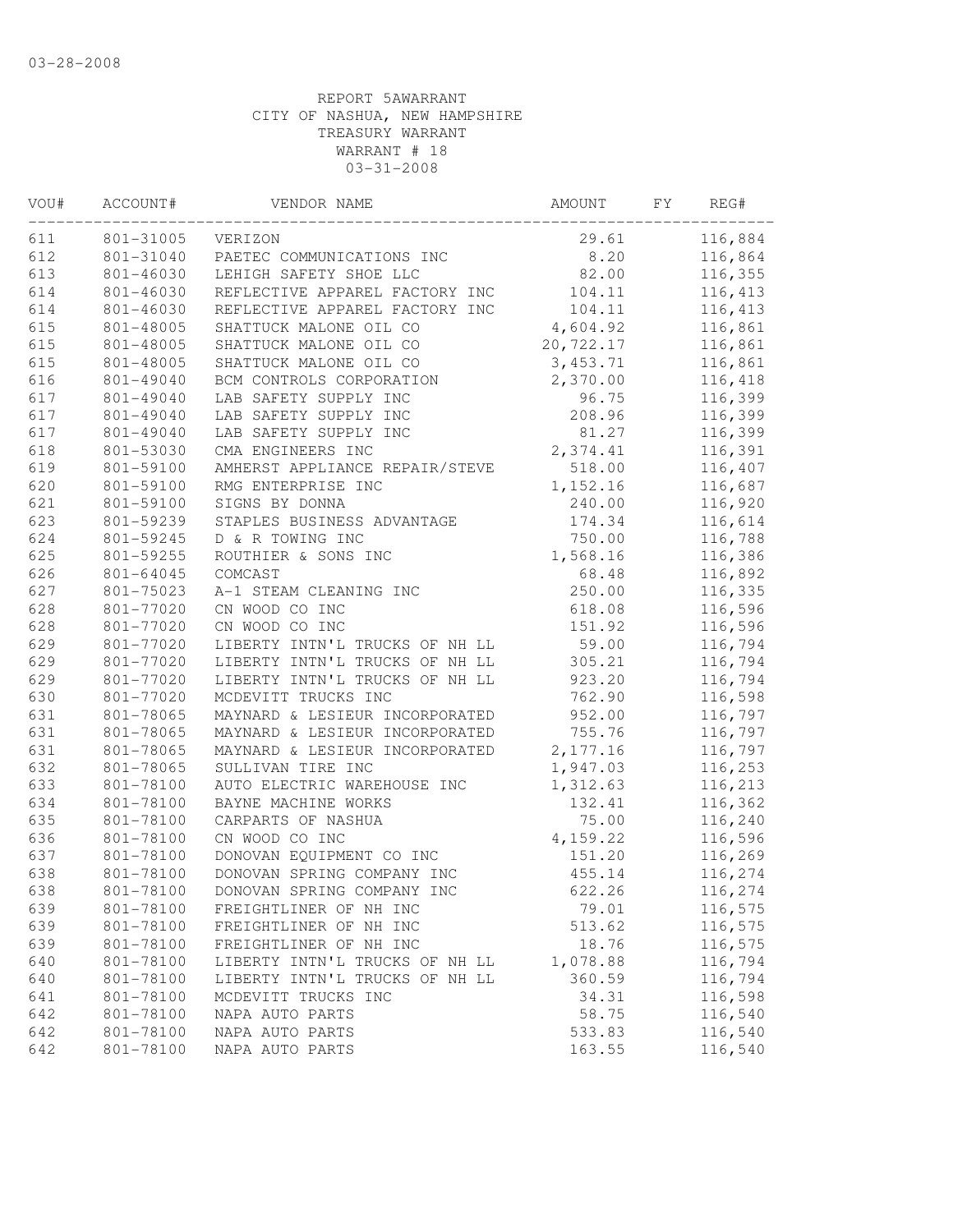| VOU# ACCOUNT#<br>VENDOR NAME |                  | AMOUNT FY REG#                                    |                    |                |
|------------------------------|------------------|---------------------------------------------------|--------------------|----------------|
| 643                          |                  | 801-78100 SANEL AUTO PARTS CO                     |                    | 621.31 116,379 |
| 643                          | 801-78100        | SANEL AUTO PARTS CO                               |                    | 656.21 116,379 |
| 643                          | 801-78100        | SANEL AUTO PARTS CO                               | 46.96 116,379      |                |
| 644                          | 801-78100        | TAYLOR & LLOYD INC                                | 5, 915.97 116, 425 |                |
| 645                          | 801-83106        | ANTHEM BLUE CROSS BLUE SHIELD                     | 8, 183. 31         | 472            |
| 646                          | 801-83106        | HARVARD PILGRIM HEALTH CARE                       | 204.47             | 475            |
| 647                          | 801-83106        | NORTHEAST DELTA                                   | 510.45             | 474            |
| 648                          | 801-83130        | ITT HARTFORD                                      | 89.60              | 477            |
| 649                          | 801-83206        | ANTHEM BLUE CROSS BLUE SHIELD 17,074.41           |                    | 472            |
| 650                          | 801-83206        | NORTHEAST DELTA                                   | 1,003.98 474       |                |
| 651                          | 801-83230        | ITT HARTFORD                                      | 94.50 477          |                |
| 652                          | 801-83306        | ANTHEM BLUE CROSS BLUE SHIELD 3,341.32 472        |                    |                |
| 653                          | 801-83306        | HARVARD PILGRIM HEALTH CARE                       | 100.97             | 475            |
| 654                          | 801-83306        | NORTHEAST DELTA                                   | 326.17             | 474            |
| 655                          | 801-83330        | ITT HARTFORD                                      | 97.92              | 477            |
| 656                          | 801-83406        | ANTHEM BLUE CROSS BLUE SHIELD                     | 4,992.57           | 472            |
| 657                          | 801-83406        | NORTHEAST DELTA                                   | 279.97             | 474            |
| 658                          | 801-83430        | ITT HARTFORD                                      | 37.10              | 477            |
| 659                          |                  | 801-91005 LEARY EDWARD JR                         | 20.71 116,501      |                |
| 660                          |                  | 801-95005 NORTHEAST RESOURCE RECOVERY AS 1,000.00 |                    | 116,893        |
| TOTAL 801                    |                  | ------------------------<br>SOLID WASTE DISPOSAL  |                    | 102,550.50     |
|                              |                  |                                                   |                    |                |
| 661                          |                  | 802-215-00 1ST CHURCH OF THE NAZARENE 45.40       |                    | 116,536        |
| 662                          | $802 - 215 - 00$ | CARLTON PEGGY                                     | 72.24              | 116,533        |
| 663                          | $802 - 215 - 00$ | GOSSE CYNTHIA                                     | 58.82              | 116,524        |
| 664                          | $802 - 215 - 00$ | HENDRICKSON PETER                                 | 35.64 116,537      |                |
| 665                          | $802 - 215 - 00$ | LAM JACOB W                                       | 209.48             | 116,527        |
| 666                          | $802 - 215 - 00$ | RED FALL LLC                                      | 34.90              | 116,529        |
| 667                          | $802 - 215 - 00$ | THE ESTATE OF HENRY COTE                          | 31.98              | 116,539        |
| 668                          | 802-31040        | PAETEC COMMUNICATIONS INC                         | 8.71               | 116,864        |
| 669                          | 802-32005        | PUBLIC SERVICE OF NH                              | 63,856.02          | 116,912        |
| 670                          | 802-33005        | PENNICHUCK WATER                                  | 35.61              | 116,879        |
| 671                          |                  | 802-41015 STAPLES BUSINESS ADVANTAGE              | 363.80             | 116,614        |
| 672                          |                  | 802-42010 CENTRAL PAPER PRODUCTS CO               | 435.52             | 116,808        |
| 673                          | 802-45101        | CIBA CORPORATION                                  | 6,732.00           | 116,293        |
| 674                          |                  | 802-45101 POLYDYNE INC                            | 450.00             | 116,520        |
| 675                          | 802-45103        | JCI JONES CHEMICALS INC                           | 4,598.55           | 116,400        |
| 676                          | 802-45105        | HOLLAND COMPANY INC                               | 2,822.82           | 116,318        |
| 677                          | 802-45106        | KEMIRA WATER SOLUTIONS INC                        | 1,834.36           | 116,402        |
| 678                          | 802-45175        | ARCSOURCE INC                                     | 39.22              | 116,383        |
|                              |                  |                                                   | 540.00             |                |
| 679                          | $802 - 452$      | DASILVA-ROWLES DEBORAH                            |                    | 116,434        |
| 680                          | 802-46045        | UNIFIRST CORPORATION                              | 74.19              | 116,580        |
| 680                          | 802-46045        | UNIFIRST CORPORATION                              | 542.64             | 116,580        |
| 681                          | 802-48015        | DENNIS K BURKE INC                                | 795.35             | 116,927        |
| 681                          | 802-48015        | DENNIS K BURKE INC                                | 795.35             | 116,927        |
| 682                          | 802-49070        | VWR INTERNATIONAL INC                             | 727.44             | 116,616        |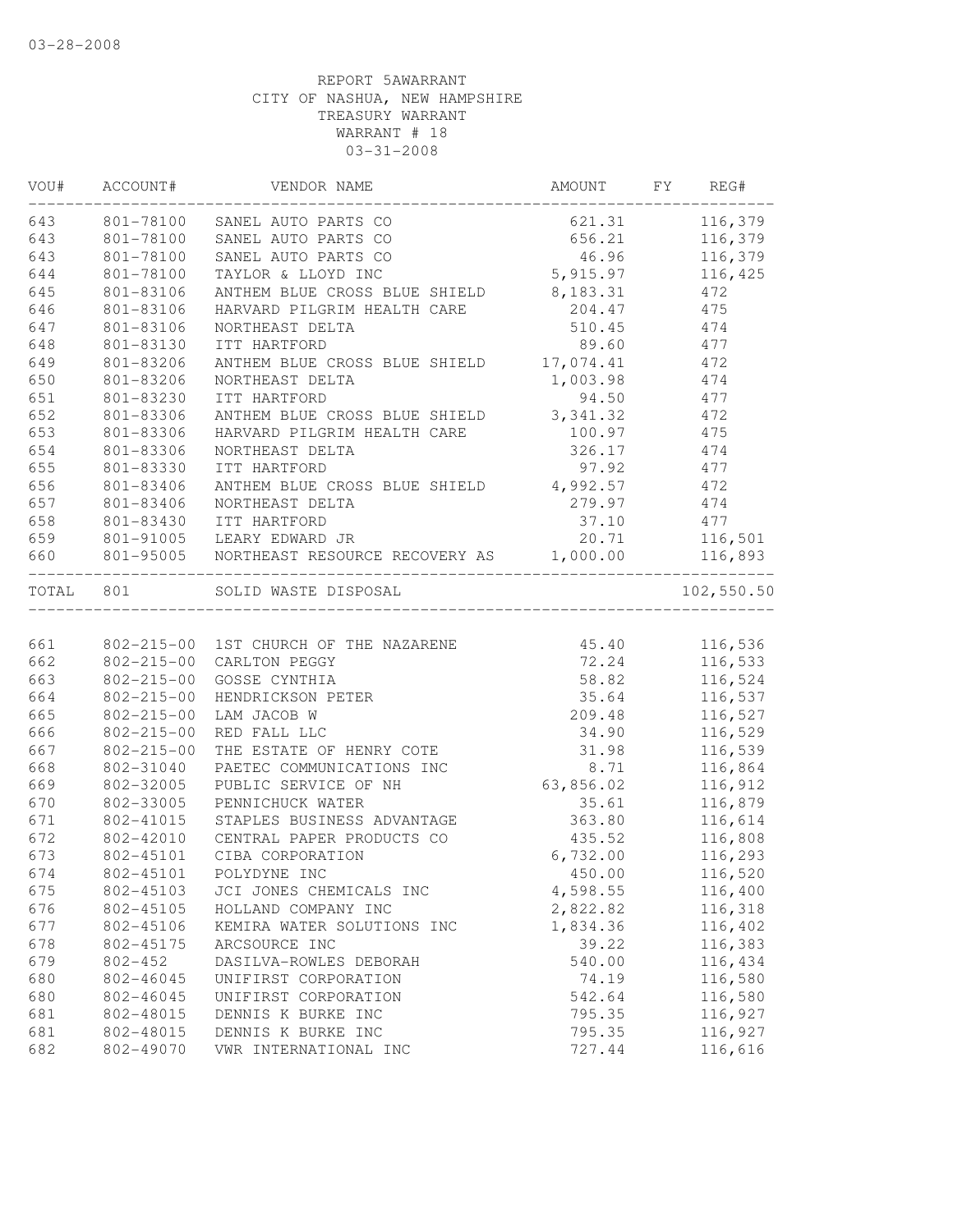| VOU#  | ACCOUNT#  | VENDOR NAME                    | AMOUNT     | FY | REG#       |
|-------|-----------|--------------------------------|------------|----|------------|
| 683   | 802-49075 | CUES INC                       | 836.00     |    | 116,530    |
| 684   | 802-53030 | CHEMSERVE ENVIRONMENTAL ANALYS | 632.09     |    | 116,504    |
| 685   | 802-53030 | EASTERN ANALYTICAL INC         | 65.00      |    | 116,375    |
| 686   | 802-59105 | GREENLEAF WILLIAM              | 340.00     |    | 116,435    |
| 687   | 802-59225 | RESOURCE MANAGEMENT INC        | 23,850.24  |    | 116,227    |
| 688   | 802-59275 | PENNICHUCK WATER               | 8,302.80   |    | 116,880    |
| 689   | 802-59320 | MAYNARD & LESIEUR INCORPORATED | 650.40     |    | 116,797    |
| 690   | 802-59320 | PINE MOTOR PARTS               | 11.95      |    | 116,798    |
| 691   | 802-64192 | GRAINGER                       | 193.86     |    | 116,290    |
| 692   | 802-64192 | HOME DEPOT CREDIT SERVICES     | 482.19     |    | 116,874    |
| 693   | 802-64192 | INDUSTRIAL DIVERSIFIED PRODUCT | 145.50     |    | 116,586    |
| 694   | 802-64192 | M & M ELECTRICAL SUPPLY CO INC | 289.69     |    | 116,785    |
| 695   | 802-64192 | MCMASTER-CARR SUPPLY CO        | 1,320.80   |    | 116,364    |
| 696   | 802-64192 | PINE MOTOR PARTS               | 3.79       |    | 116,798    |
| 697   | 802-64192 | UNITED SUPPLY COMPANY INC      | 7.35       |    | 116,806    |
| 698   | 802-77050 | M & M ELECTRICAL SUPPLY CO INC | 46.50      |    | 116,785    |
| 699   | 802-77062 | UNITED SUPPLY COMPANY INC      | 2, 231.25  |    | 116,806    |
| 700   | 802-77065 | BEARINGS SPECIALTY CO INC      | 4,002.39   |    | 116,590    |
| 701   | 802-77067 | M & B MACHINING AND WELDING    | 1,072.00   |    | 116,795    |
| 702   | 802-77069 | FASTENAL COMPANY               | 337.59     |    | 116,437    |
| 703   | 802-77069 | MCMASTER-CARR SUPPLY CO        | 396.52     |    | 116,364    |
| 704   | 802-77069 | PINE MOTOR PARTS               | 37.77      |    | 116,798    |
| 705   | 802-83006 | ANTHEM BLUE CROSS BLUE SHIELD  | 28, 415.42 |    | 472        |
| 706   | 802-83006 | HARVARD PILGRIM HEALTH CARE    | 14,758.74  |    | 475        |
| 707   | 802-83006 | NORTHEAST DELTA                | 2,721.26   |    | 474        |
| 708   | 802-83030 | ITT HARTFORD                   | 437.30     |    | 477        |
| 709   | 802-94005 | NEWEA                          | 150.00     |    | 116,915    |
| 710   | 802-94005 | NHWPCA                         | 75.00      |    | 116,869    |
| 710   | 802-94005 | NHWPCA                         | 100.00     |    | 116,869    |
| 710   | 802-95005 | NHWPCA                         | 50.00      |    | 116,869    |
| 711   | 802-95010 | THE TELEGRAPH                  | 156.00     |    | 116,902    |
| 712   | 802-96518 | G H PHILBRICK SONS INC         | 12,509.90  |    | 116,394    |
| TOTAL | 802       | SEWERAGE DISPOSAL SYSTEM       |            |    | 189,769.34 |
|       |           |                                |            |    |            |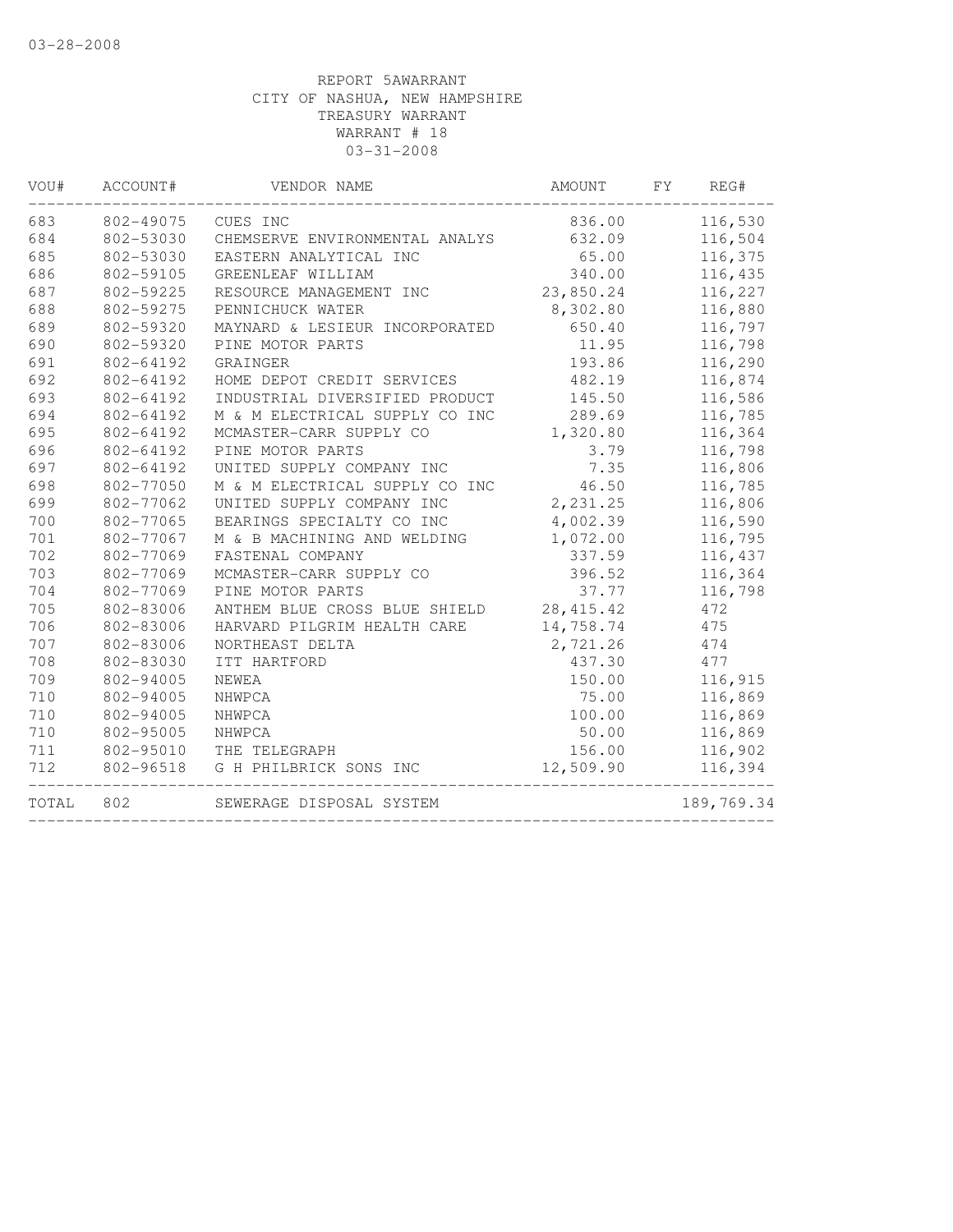| VOU#              | ACCOUNT#                            | VENDOR NAME                                                      | AMOUNT                    | FΥ                            | REG#                          |  |
|-------------------|-------------------------------------|------------------------------------------------------------------|---------------------------|-------------------------------|-------------------------------|--|
| 713               | 941-98029                           | COMMUNITY SERVICES PETTY CASH                                    | 108.34                    |                               | 116,860                       |  |
| TOTAL             | 941                                 | HEALTH & COMM SVCS TRUST FUND                                    |                           |                               | 108.34                        |  |
| 714<br>715        | $951 - 05055$<br>$951 - 05076$      | BELANGER STELLA<br>HILL SUZANNE                                  | 3,000.00<br>4,392.66      |                               |                               |  |
| TOTAL             | 951                                 | PWD & ENG TRUST FUND                                             |                           |                               | 7,392.66                      |  |
| 716<br>717        | 952-05058<br>952-59020              | HANDY HOUSE INC<br>JEANNOTTE'S MARKET                            | 59.00<br>63.40            |                               | 116,889<br>116,310            |  |
| TOTAL             | 952                                 | PARK & RECREATION TRUST FUND                                     |                           |                               | 122.40                        |  |
| 718<br>719<br>720 | 953-45260<br>953-45260<br>953-45265 | EASTERN MINERALS INC<br>MORTON SALT<br>PIKE INDUSTRIES INC       |                           | 116,592<br>116,374<br>116,528 |                               |  |
| TOTAL             | 953                                 | STREET TRUST FUND                                                |                           |                               | 40, 114.37                    |  |
| 721<br>722        | $961 - 45195$<br>$961 - 45195$      | EDWIN'S GREENHOUSE CONSTRUCTIO<br>GAGNON'S ELECTRICAL SERVICE IN | 5,910.00<br>2,307.00      |                               | 116,923<br>116,500            |  |
| TOTAL             | 961                                 | EDGEWOOD CEMETERY TRUST FUND                                     |                           |                               | 8,217.00                      |  |
| 723               | $963 - 239$                         | TEDESCO DAVID & SHARON                                           | 3,880.00                  |                               | 116,876                       |  |
| TOTAL             | 963                                 | WOODLAWN CEMETERY TRUST FUND                                     |                           |                               | 3,880.00                      |  |
| 724<br>725<br>726 | 975-45904<br>975-45904<br>975-59045 | BALTECH PUBLISHING<br>BALTIC NEWS LTD<br>NORTHEAST HISTORIC FILM | 29.95<br>188.47<br>804.00 |                               | 116,888<br>116,887<br>116,606 |  |
| TOTAL             | 975                                 | LIBRARY TRUST FUND                                               |                           |                               | 1,022.42                      |  |
|                   |                                     |                                                                  |                           |                               |                               |  |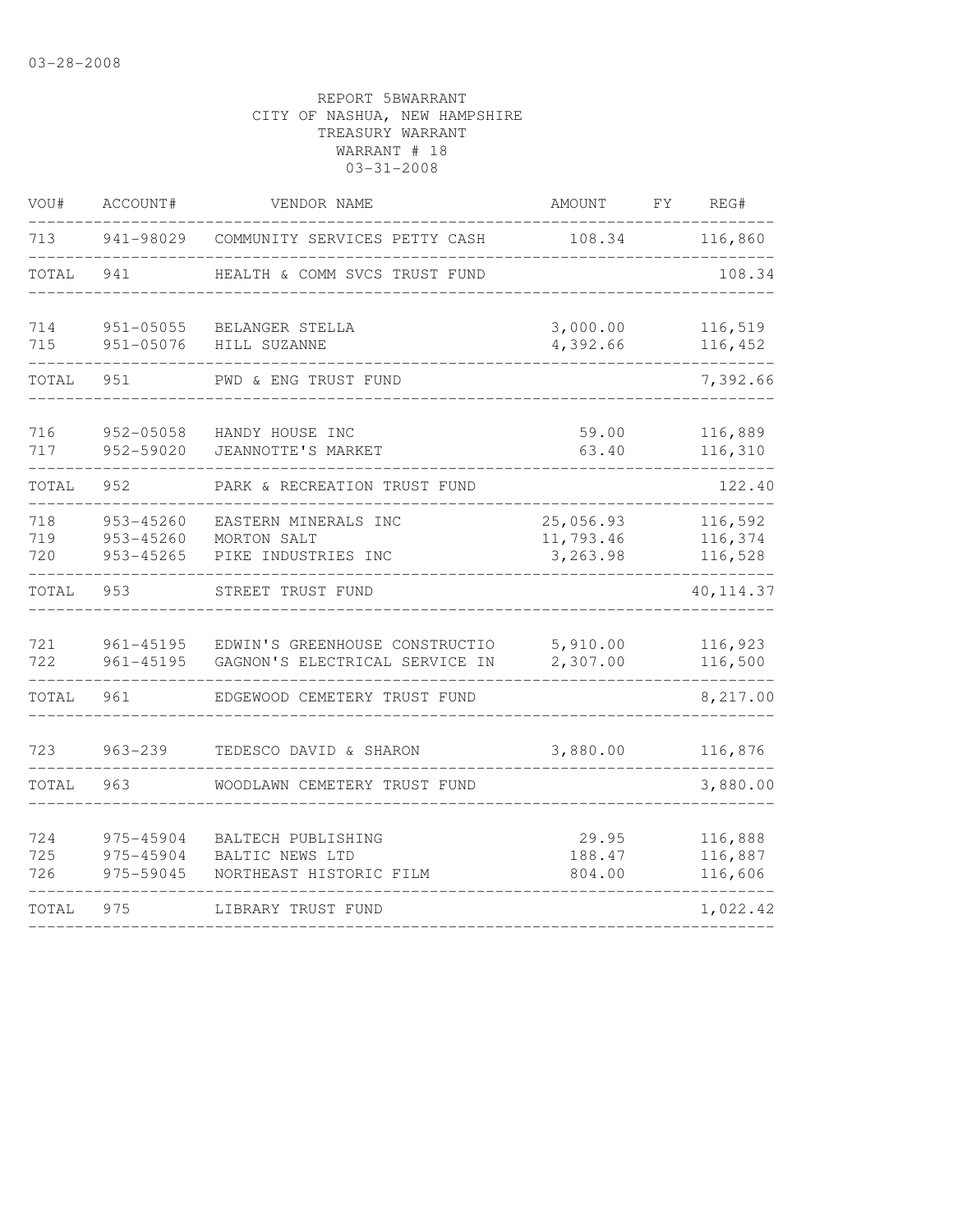|           | ACCOUNT# PAYROLL WEEK ENDING |  | AMOUNT |
|-----------|------------------------------|--|--------|
|           |                              |  |        |
| TOTAL 951 |                              |  |        |
|           |                              |  |        |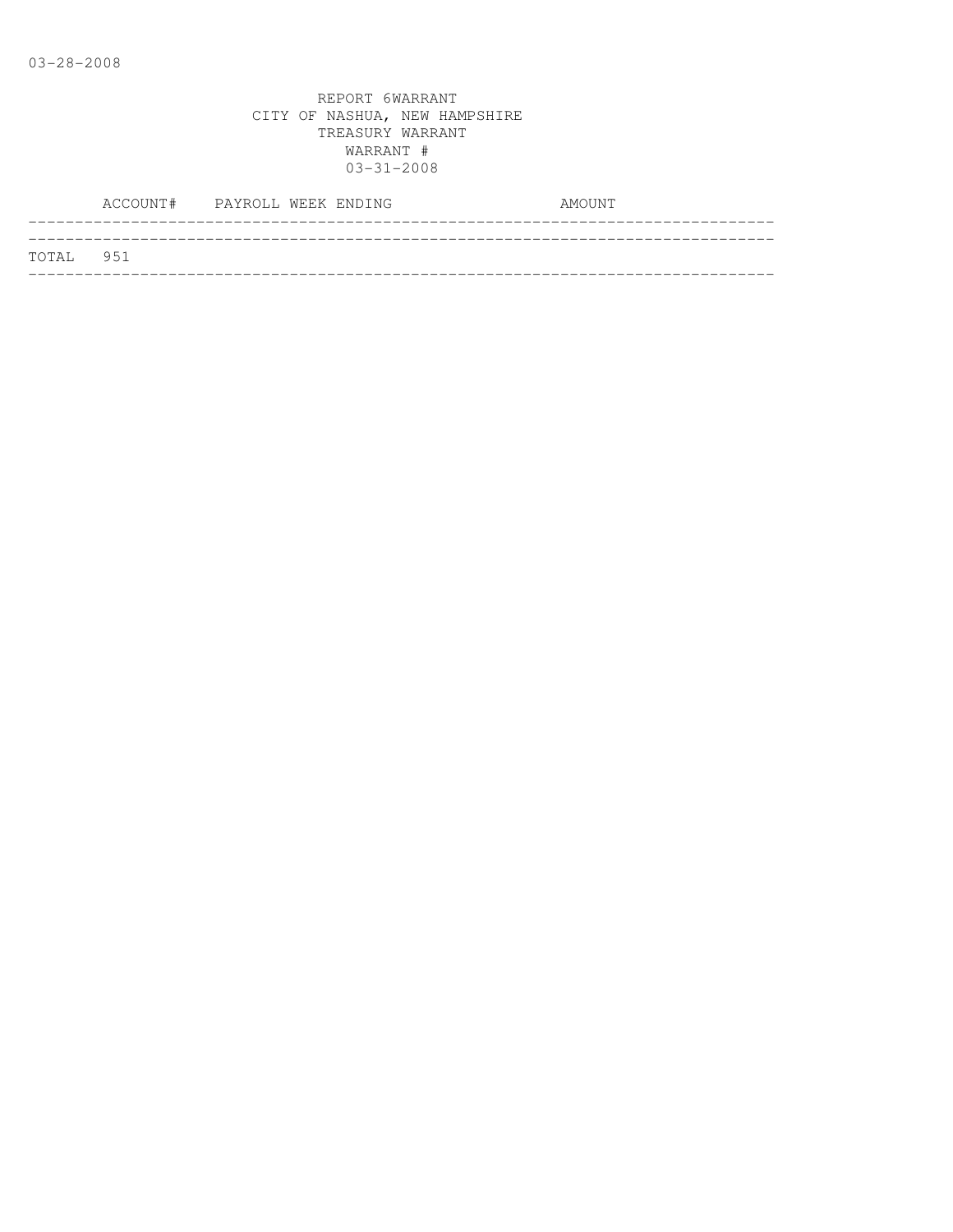|           | ACCOUNT#               | PAYROLL WEEK ENDING                                     | AMOUNT               |            |
|-----------|------------------------|---------------------------------------------------------|----------------------|------------|
|           |                        | 305-11239  15-MAR-2008<br>305-11239 22-MAR-2008         | 1,862.41<br>1,862.40 |            |
| TOTAL 305 |                        | SRF - CIVIC & COMM ACTIVITIES                           |                      | 3,724.81   |
|           |                        |                                                         |                      |            |
|           | 308-83051              | 15-MAR-2008                                             | 1,623.97             |            |
|           |                        | 308-83051 22-MAR-2008                                   | 3,030.23             |            |
|           | 308-83052<br>308-83052 | 15-MAR-2008                                             | 3,066.77             |            |
|           |                        | 22-MAR-2008<br>308-83102  15-MAR-2008                   | 2,693.21<br>1,761.12 |            |
|           |                        | 308-83102 22-MAR-2008                                   | 1,761.12             |            |
| TOTAL     | 308                    | SRF - INSURANCE<br><u> 2002 - Alexandria Alexandria</u> |                      | 13,936.42  |
|           |                        |                                                         |                      |            |
|           |                        | 3086-11870 22-MAR-2008                                  | 2,497.20             |            |
|           |                        | 3086-12006 22-MAR-2008<br>3086-13032 15-MAR-2008        | 1,901.54             |            |
|           |                        | 3086-13032 22-MAR-2008                                  | 248.55<br>329.26     |            |
|           |                        | 3086-13133 22-MAR-2008                                  | 437.50               |            |
| TOTAL     | 308                    | JAVITS GRANT PROGRAM<br>___________________             |                      | 5,414.05   |
|           |                        |                                                         |                      |            |
|           |                        | 3097-11162 15-MAR-2008                                  | 592.50               |            |
|           | 3097-11162             | 22-MAR-2008                                             | 592.50               |            |
|           | 3097-11408             | 3097-11408 15-MAR-2008<br>22-MAR-2008                   | 721.60<br>721.60     |            |
|           | 3097-12112             | 15-MAR-2008                                             | 2,213.29             |            |
|           | 3097-12112             | 22-MAR-2008                                             | 2,508.26             |            |
|           | 3097-12830             | 15-MAR-2008                                             | 92.51                |            |
|           | 3097-12830             | 22-MAR-2008                                             | 287.42               |            |
|           | 3097-19138             | 22-MAR-2008                                             | 2,838.17             |            |
|           |                        | 3097-19139 22-MAR-2008                                  | 8,599.19             |            |
|           | 3097-19140             | 15-MAR-2008                                             | 8,459.55             |            |
|           | 3097-19140             | 22-MAR-2008                                             | 8,287.30             |            |
|           |                        | 3097-19540  15-MAR-2008                                 | 21, 314.06           |            |
|           | 3097-19540             | 22-MAR-2008                                             | 20,828.26            |            |
|           |                        | 3097-19544 15-MAR-2008                                  | 688.94               |            |
|           |                        | 3097-19544 22-MAR-2008                                  | 708.87               |            |
|           |                        | 3097-19545 15-MAR-2008                                  | 1,455.20             |            |
|           |                        | 3097-19545 22-MAR-2008                                  | 1,567.34             |            |
| TOTAL     | 309                    | SRF - FOOD SERVICES<br>________________                 |                      | 82, 476.56 |

3117-12006 15-MAR-2008 625.00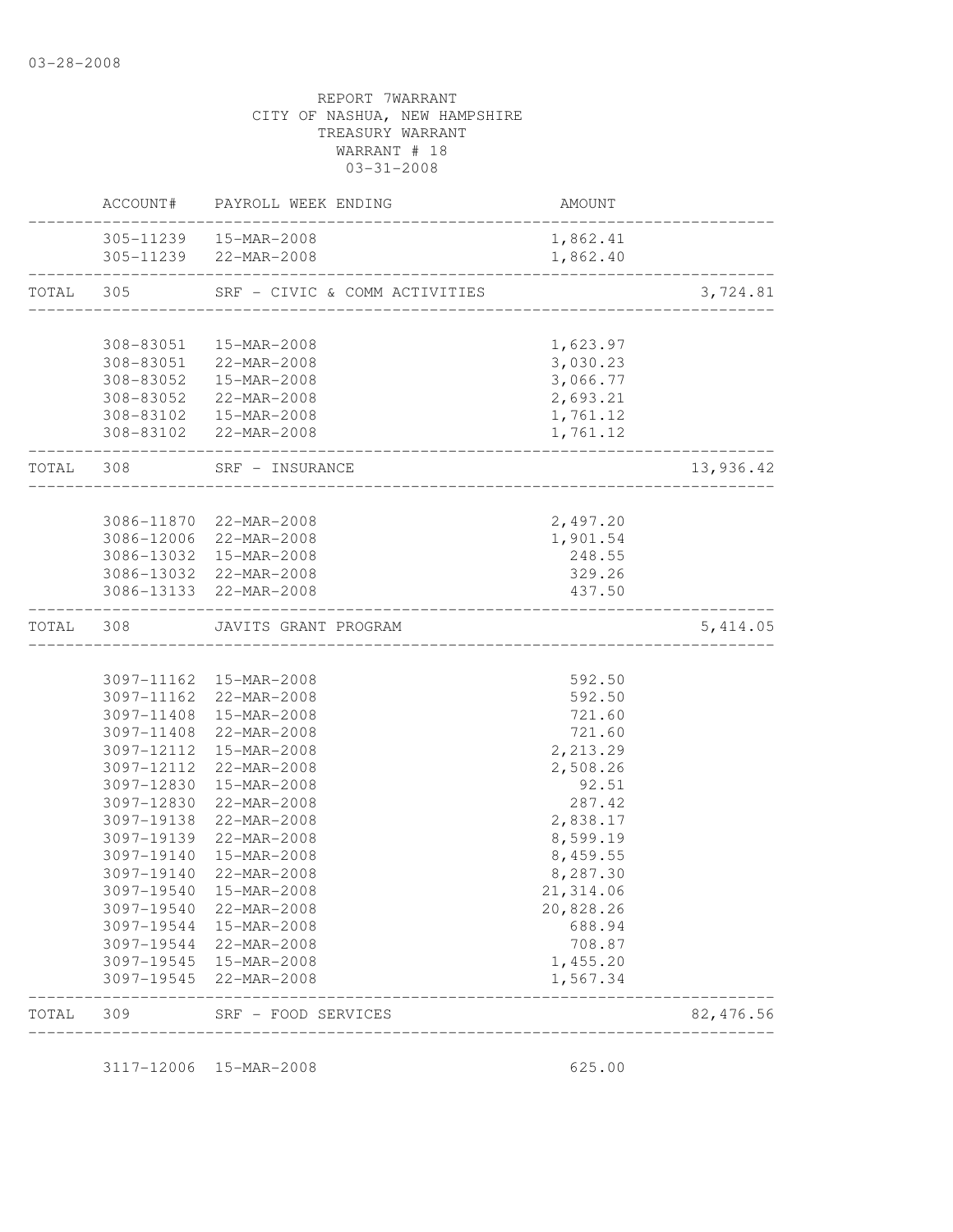|       | ACCOUNT#          | PAYROLL WEEK ENDING                             | AMOUNT    |           |
|-------|-------------------|-------------------------------------------------|-----------|-----------|
|       |                   | 3117-12006 22-MAR-2008                          | 2,900.00  |           |
| TOTAL | 311               | DRIVER'S EDUCATION                              |           | 3,525.00  |
|       | 312-11165         | 15-MAR-2008                                     | 1,015.46  |           |
|       | 312-11165         | 22-MAR-2008                                     | 1,015.46  |           |
|       | 312-11191         | 15-MAR-2008                                     | 761.95    |           |
|       | 312-11191         | 22-MAR-2008                                     | 761.94    |           |
|       | 312-11547         | 15-MAR-2008                                     | 2,045.58  |           |
|       | 312-11547         | 22-MAR-2008                                     | 2,045.58  |           |
|       | 312-12010         | 15-MAR-2008                                     | 93.07     |           |
|       | 312-12010         | 22-MAR-2008                                     | 93.07     |           |
|       | 312-12116         | 15-MAR-2008                                     | 579.58    |           |
|       | 312-12116         | 22-MAR-2008                                     | 579.58    |           |
|       | 312-13004         | $15 - MAR - 2008$                               | 751.18    |           |
|       |                   | 312-13004 22-MAR-2008                           | 7,523.31  |           |
|       |                   | TOTAL 312 SRF - FINANCIAL SERVICES              |           | 17,265.76 |
|       |                   |                                                 |           |           |
|       |                   | 3121-13137  15-MAR-2008                         | 100.00    |           |
|       |                   | 3121-13137 22-MAR-2008<br>_____________         | $-100.00$ |           |
| TOTAL | 312               |                                                 |           |           |
|       |                   | 3122-12006 15-MAR-2008                          | 466.08    |           |
|       |                   | 3122-12006 22-MAR-2008                          | 1, 174.75 |           |
|       | ----------------- | TOTAL 312 ADULT ED/CONTINUING ED                |           | 1,640.83  |
|       |                   | 3138-13133 22-MAR-2008                          | 4,137.50  |           |
|       |                   |                                                 |           |           |
| TOTAL | 313               | FIFTH BLOCK INITIATIVE<br>--------------------- |           | 4,137.50  |
|       |                   | 3148-11870 22-MAR-2008                          | 225.00    |           |
| TOTAL | 314               | LEARN AND SERVE AMERICA-REACH                   |           | 225.00    |
|       |                   |                                                 |           |           |
|       |                   | 3238-12006 15-MAR-2008                          | 425.00    |           |
|       |                   | 3238-12006 22-MAR-2008                          | 3,075.00  |           |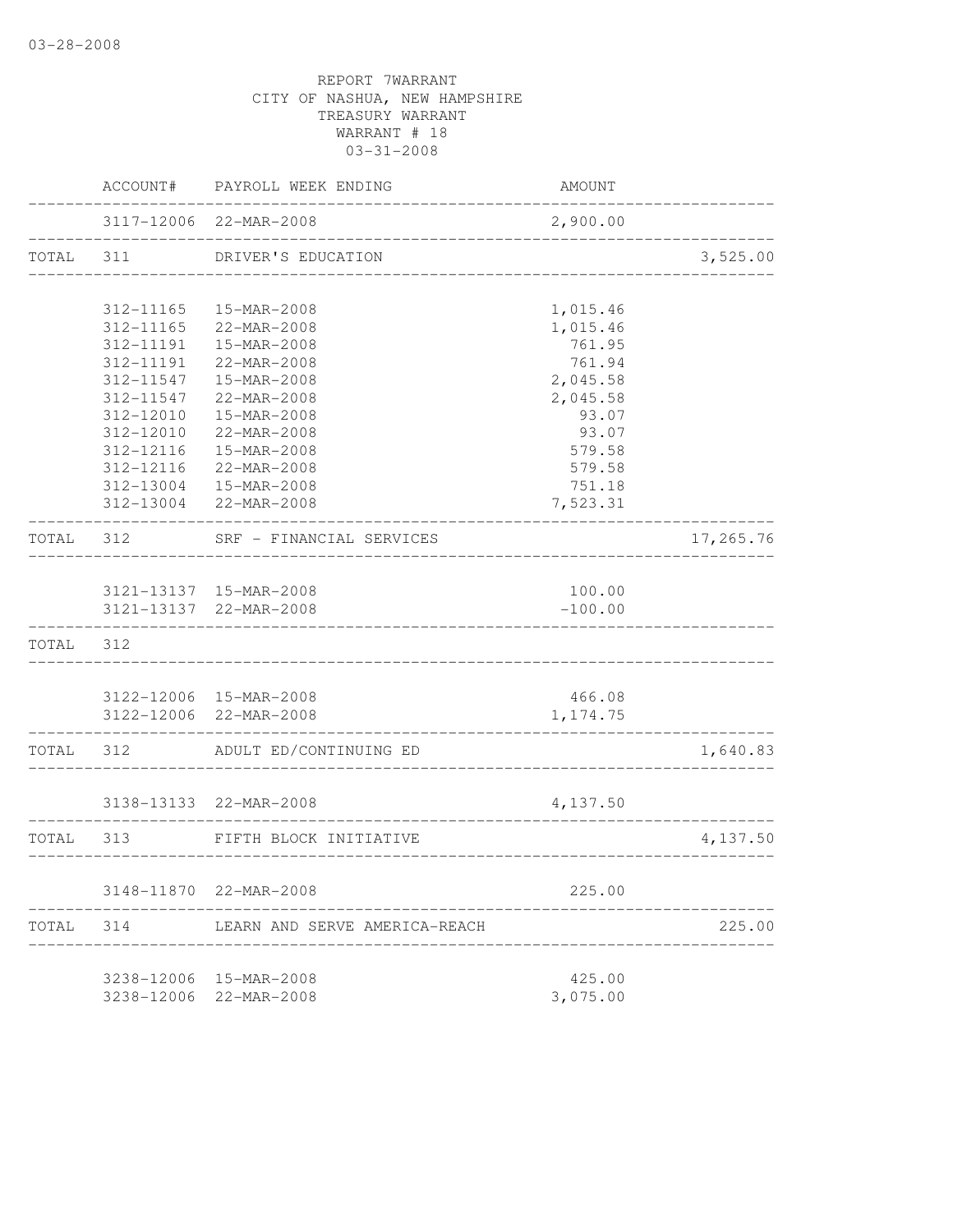|           |           | ACCOUNT# PAYROLL WEEK ENDING                             | AMOUNT                              |            |
|-----------|-----------|----------------------------------------------------------|-------------------------------------|------------|
| TOTAL 323 |           | ADULT H.S.ALTERNATIVE ED                                 |                                     | 3,500.00   |
|           |           | _________________                                        |                                     |            |
|           |           | 3245-11860 22-MAR-2008                                   | 1,301.28                            |            |
| TOTAL 324 |           | YOUTH SAFE HAVEN-PAL                                     | ----------------------------------- | 1,301.28   |
|           |           | 3278-12006 15-MAR-2008                                   | 75.00                               |            |
|           |           | 3278-12006 22-MAR-2008                                   | 525.00                              |            |
| TOTAL 327 |           | ADULT H.S.SPECIAL NEEDS GRANT                            |                                     | 600.00     |
|           | 331-11245 | 15-MAR-2008                                              | 574.38                              |            |
|           | 331-11245 | 22-MAR-2008                                              | 574.38                              |            |
|           | 331-11250 | 15-MAR-2008                                              | 654.88                              |            |
|           | 331-11250 | 22-MAR-2008                                              | 654.88                              |            |
|           | 331-11552 | 15-MAR-2008                                              | 952.92                              |            |
|           | 331-11552 | 22-MAR-2008                                              |                                     |            |
|           | 331-11561 | 15-MAR-2008                                              | 1,079.55                            |            |
|           | 331-11561 | 22-MAR-2008                                              | 1,079.54                            |            |
|           | 331-11567 | 15-MAR-2008                                              | 1,366.91                            |            |
|           | 331-11567 | 22-MAR-2008                                              | 1,366.91                            |            |
|           | 331-12115 | 15-MAR-2008                                              | 527.23                              |            |
|           | 331-12115 | 22-MAR-2008                                              | 527.24                              |            |
|           | 331-13038 | 15-MAR-2008                                              | 130.32                              |            |
|           | 331-13044 | 15-MAR-2008                                              | 3,209.41                            |            |
|           | 331-13044 | 22-MAR-2008                                              | 841.35                              |            |
|           | 331-15002 | 22-MAR-2008                                              | 667.57                              |            |
|           |           | 331-18036  15-MAR-2008                                   | 4,930.13                            |            |
|           | 331-18036 | 22-MAR-2008<br>------------------------------            | 6,041.14<br>__________________      |            |
|           |           | TOTAL 331 SRF - POLICE DEPARTMENT<br>___________________ |                                     | 25, 178.74 |
|           |           | 332-13004 22-MAR-2008                                    | 94.42                               |            |
|           |           | 332-18084  15-MAR-2008                                   | 194.40                              |            |
|           |           | 332-18084 22-MAR-2008                                    | 1,177.58                            |            |
| TOTAL 332 |           | ----------------------------<br>SRF - FIRE DEPARTMENT    | ______________________________      | 1,466.40   |
|           |           |                                                          |                                     |            |

3328-19230 22-MAR-2008 87.50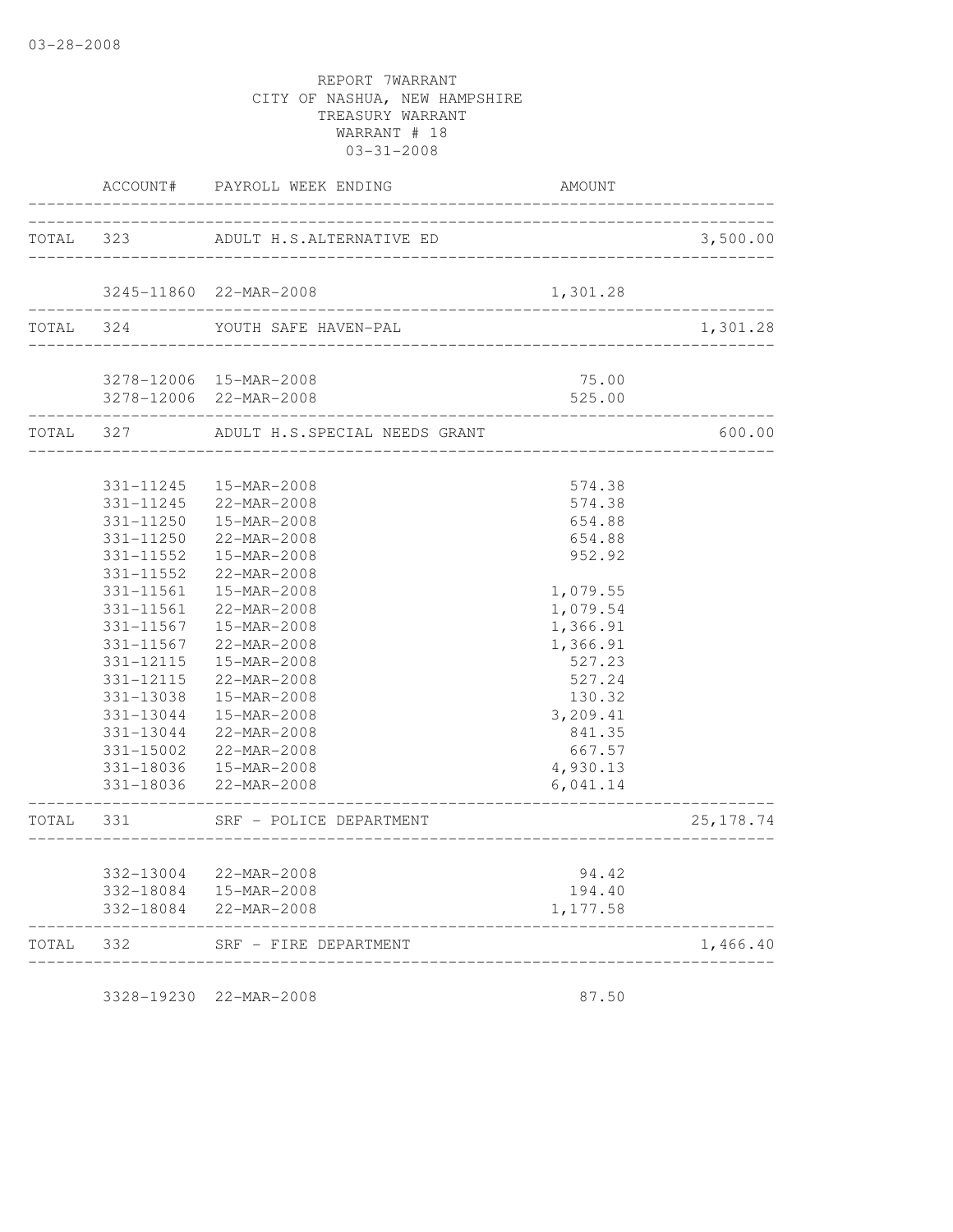|       |                        | ACCOUNT# PAYROLL WEEK ENDING                                            | AMOUNT                                    |          |
|-------|------------------------|-------------------------------------------------------------------------|-------------------------------------------|----------|
|       |                        | TOTAL 332 TITLE I SCHL IMPRV LEDGE ST                                   | _________________________________         | 87.50    |
|       |                        | 3338-12201 15-MAR-2008                                                  | 62.00                                     |          |
|       |                        | 3338-19230 22-MAR-2008<br>-------------------------------               | 168.75<br>------------------------------- |          |
|       |                        | TOTAL 333 TITLE I SCHL IMPRV MT PLEASANT                                |                                           | 230.75   |
|       |                        | 3348-12201 15-MAR-2008                                                  | 62.00                                     |          |
|       | ______________________ | 3348-13133 15-MAR-2008                                                  | 167.68                                    |          |
|       |                        | TOTAL 334 TITLE I SCHL IMPRV AMHERST ST                                 | ___________________________________       | 229.68   |
|       |                        | 3358-11870 22-MAR-2008                                                  | 1,351.96                                  |          |
|       |                        | 3358-12006 22-MAR-2008                                                  | 422.45                                    |          |
|       |                        | 3358-12078 15-MAR-2008                                                  | 1,868.75                                  |          |
|       |                        | 3358-12078 22-MAR-2008                                                  | 1,943.75                                  |          |
|       |                        | 3358-19230 15-MAR-2008<br>3358-19230 22-MAR-2008                        | 474.00<br>850.00                          |          |
|       |                        | ----------------------------<br>TOTAL 335 TITLE IB READ 1ST MT PLEASANT |                                           | 6,910.91 |
|       |                        | 3368-13133 15-MAR-2008                                                  | 125.00                                    |          |
|       |                        | 3368-13133 22-MAR-2008                                                  | 700.00                                    |          |
|       |                        | TOTAL 336 TITLE I SCHL IMPR DR CRISP                                    |                                           | 825.00   |
|       |                        | 341-11107  15-MAR-2008                                                  | 702.26                                    |          |
|       |                        | 341-11107 22-MAR-2008                                                   | 702.26                                    |          |
|       |                        | 341-11235  15-MAR-2008                                                  | 1,941.86                                  |          |
|       |                        | 341-11235 22-MAR-2008                                                   | 1,941.86                                  |          |
|       | 341-11346              | 15-MAR-2008                                                             | 217.70                                    |          |
|       | 341-11346              | 22-MAR-2008                                                             | 217.70                                    |          |
|       | 341-12037              | 15-MAR-2008                                                             | 104.90                                    |          |
|       |                        | 341-12037 22-MAR-2008                                                   | 104.90                                    |          |
|       |                        | 341-12101  15-MAR-2008<br>341-12101 22-MAR-2008                         | 389.60<br>389.60                          |          |
| TOTAL | 341                    | SRF - COMMUNITY SERVICES<br>----------------                            |                                           | 6,712.64 |
|       |                        | 342-11584  15-MAR-2008                                                  | 1,810.58                                  |          |
|       | 342-11584              | 22-MAR-2008                                                             | 1,810.58                                  |          |
|       |                        |                                                                         |                                           |          |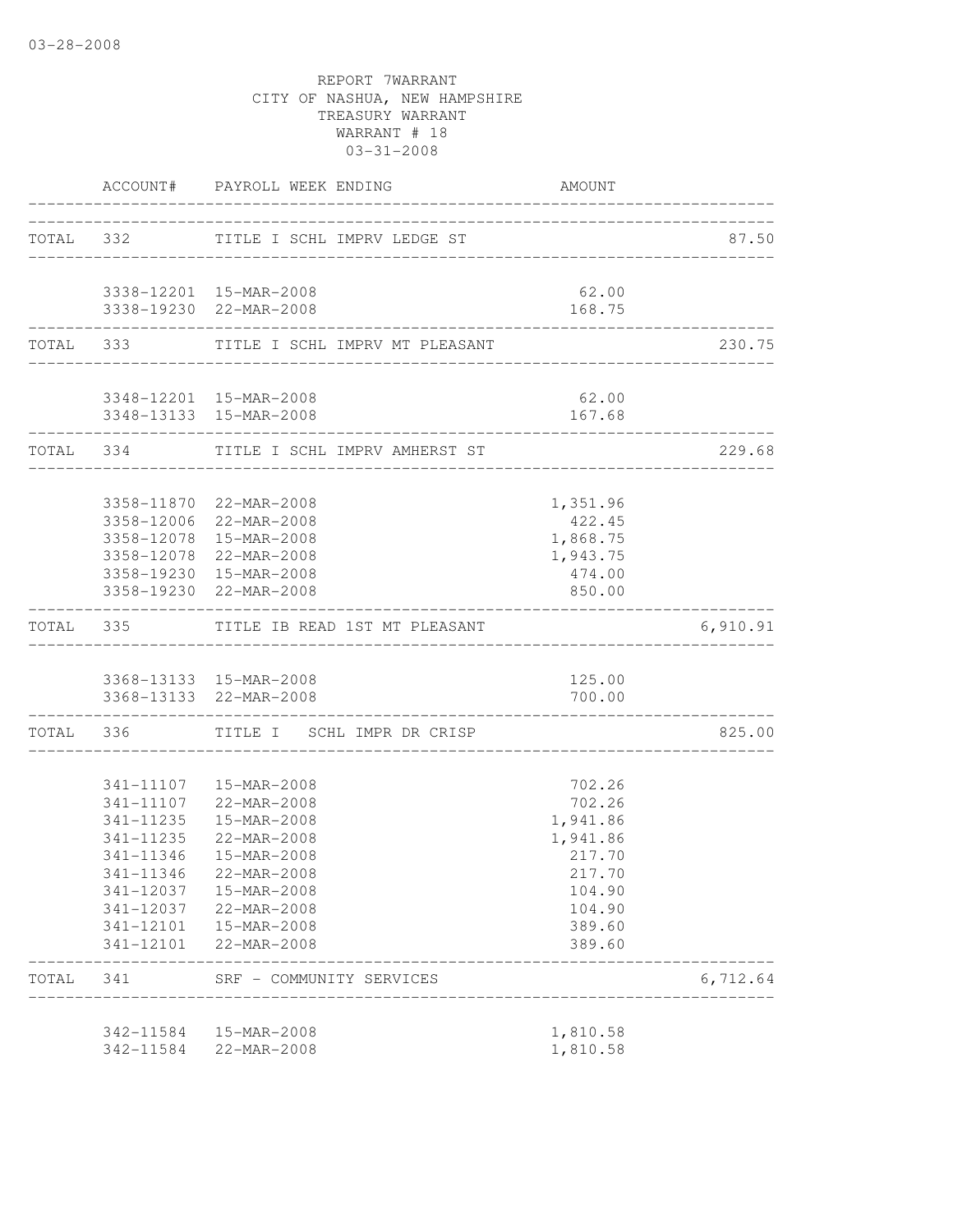|       | ACCOUNT#                 | PAYROLL WEEK ENDING                              | AMOUNT              |           |
|-------|--------------------------|--------------------------------------------------|---------------------|-----------|
|       | 342-12000                | 15-MAR-2008                                      | 569.18              |           |
|       | 342-12000                | 22-MAR-2008                                      | 569.19              |           |
|       | 342-12040                | 15-MAR-2008                                      | 927.98              |           |
|       | 342-12040                | 22-MAR-2008                                      | 927.98              |           |
|       | 342-12081                | 15-MAR-2008                                      | 71.07               |           |
|       | 342-12081                | 22-MAR-2008                                      | 59.23               |           |
|       | 342-12113                | 15-MAR-2008                                      | 194.67              |           |
|       | 342-12113                | 22-MAR-2008                                      | 194.67              |           |
|       | 342-12582                | 15-MAR-2008                                      | 205.85              |           |
|       |                          | 342-12582 22-MAR-2008                            | 205.86              |           |
| TOTAL | 342                      | SRF - COMMUNITY HEALTH                           |                     | 7,546.84  |
|       |                          |                                                  | 621.38              |           |
|       | 3448-11162<br>3448-11162 | 15-MAR-2008<br>22-MAR-2008                       | 621.38              |           |
|       | 3448-11860               | 22-MAR-2008                                      |                     |           |
|       | 3448-12006               | 15-MAR-2008                                      | 5,740.29            |           |
|       |                          |                                                  | 5,978.78            |           |
|       | 3448-12006               | 22-MAR-2008                                      | 9,627.95            |           |
| TOTAL | 344                      | TITLE IV SDF 21ST CENTURY                        |                     | 22,589.78 |
|       |                          |                                                  |                     |           |
|       |                          | 3468-19230 15-MAR-2008                           | 175.00              |           |
|       |                          | 3468-19230 22-MAR-2008                           | 175.00              |           |
| TOTAL | 346                      | SMALLER LEARNING COMMUNITY                       |                     | 350.00    |
|       |                          |                                                  |                     |           |
|       |                          | 3508-11726 22-MAR-2008<br>3508-12201 22-MAR-2008 | 21,576.68<br>161.20 |           |
|       |                          |                                                  |                     |           |
| TOTAL | 350                      | TITLE 11A TEACHER QUALITY                        |                     | 21,737.88 |
|       |                          |                                                  |                     |           |
|       |                          | 352-59055  15-MAR-2008                           | 772.33              |           |
|       |                          | 352-59055 22-MAR-2008                            | 772.33              |           |
| TOTAL | 352                      | SRF - PARKS AND RECREATION                       |                     | 1,544.66  |
|       |                          |                                                  |                     |           |
|       | 3558-11870               | 22-MAR-2008                                      | 2,671.69            |           |
|       | 3558-12006               | 15-MAR-2008                                      | 646.16              |           |
|       | 3558-12006               | 22-MAR-2008                                      | 1,938.24            |           |
|       | 3558-12078               | 15-MAR-2008                                      | 1,312.50            |           |
|       | 3558-12078               | 22-MAR-2008                                      | 1,037.50<br>310.00  |           |
|       | 3558-12201               | 22-MAR-2008                                      | 100.00              |           |
|       | 3558-13004               | 22-MAR-2008                                      |                     |           |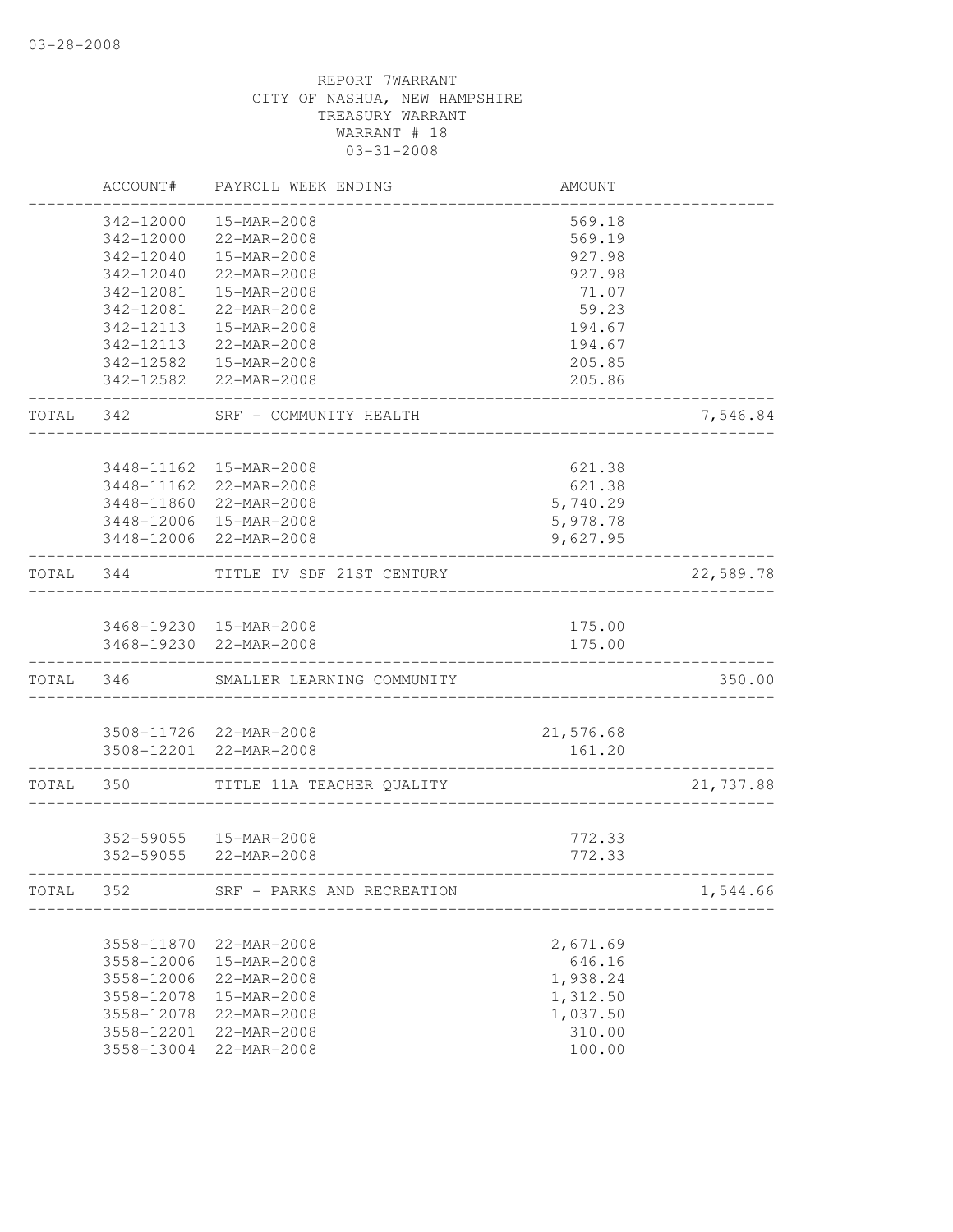|            | ACCOUNT# PAYROLL WEEK ENDING            | AMOUNT                                       |                                       |
|------------|-----------------------------------------|----------------------------------------------|---------------------------------------|
|            | TOTAL 355 TITLE IB READING 1ST FES      |                                              | 8,016.09                              |
|            |                                         |                                              |                                       |
|            | 3597-19230 22-MAR-2008                  | 2,330.00                                     |                                       |
|            |                                         |                                              | . _ _ _ _ _ _ _ _ _ _ _ _ _ _ _ _ _   |
|            | TOTAL 359 MATH/SCIENCE INITIATIVE GRANT |                                              | 2,330.00                              |
|            | 3608-13133 22-MAR-2008                  | 1,050.00                                     | . _ _ _ _ _ _ _ _ _ _ _ _ _ _ _ _ _ _ |
|            | TOTAL 360 DROP OUT PREVENTION/ALT ED    |                                              | 1,050.00                              |
|            | 374-01127  15-MAR-2008                  | 450.35                                       |                                       |
|            | 374-01127 22-MAR-2008                   | 321.68                                       |                                       |
|            | 374-01210  15-MAR-2008                  | 1,726.11                                     |                                       |
|            | 374-01210 22-MAR-2008                   | 1,726.11                                     |                                       |
|            | 374-0703P 15-MAR-2008                   | 206.61                                       |                                       |
| 374-0703P  | 22-MAR-2008                             | 206.61                                       |                                       |
| 374-0704P  | 15-MAR-2008                             | 364.67                                       |                                       |
| 374-0704P  | 22-MAR-2008                             | 259.30                                       |                                       |
| 374-0705M  | 22-MAR-2008                             | 260.00                                       |                                       |
| 374-0705P  | 15-MAR-2008                             | 1,261.06                                     |                                       |
| 374-0705P  | 22-MAR-2008                             | 1,468.76                                     |                                       |
| 374-07235  | 15-MAR-2008                             | 158.06                                       |                                       |
| 374-07235  | 22-MAR-2008                             | 158.06                                       |                                       |
| 374-0734P  | 15-MAR-2008                             | 2,164.83                                     |                                       |
| 374-0734P  | 22-MAR-2008                             | 2,191.18                                     |                                       |
| 374-09003  | 15-MAR-2008                             | 506.41                                       |                                       |
| 374-09003  | 22-MAR-2008                             | 506.41                                       |                                       |
| 374-11131  | 15-MAR-2008                             | 1,219.71                                     |                                       |
|            | 374-11131 22-MAR-2008                   | 1,219.71                                     |                                       |
|            | 374-11149 22-MAR-2008                   | 906.86                                       |                                       |
|            | 374-11168  15-MAR-2008                  |                                              |                                       |
| 374-11168  | 22-MAR-2008                             | 914.90                                       |                                       |
| 374-11653  | 15-MAR-2008                             | 453.43                                       |                                       |
|            | 374-11653 22-MAR-2008                   | 453.43<br>__________________________________ |                                       |
|            | TOTAL 374 SRF - URBAN PROGRAMS          | ___________________________________          | 19,104.25                             |
|            | 22-MAR-2008                             |                                              |                                       |
| 3768-11726 |                                         | 7,285.80                                     |                                       |
| 3768-11802 | 22-MAR-2008                             | 1,886.64                                     |                                       |
| 3768-11870 | 22-MAR-2008                             | 3,183.64                                     |                                       |
| 3768-12111 | 15-MAR-2008                             | 4,207.84                                     |                                       |
| 3768-12111 | 22-MAR-2008                             | 4,125.73<br>522.00                           |                                       |
| 3768-12126 | 15-MAR-2008                             |                                              |                                       |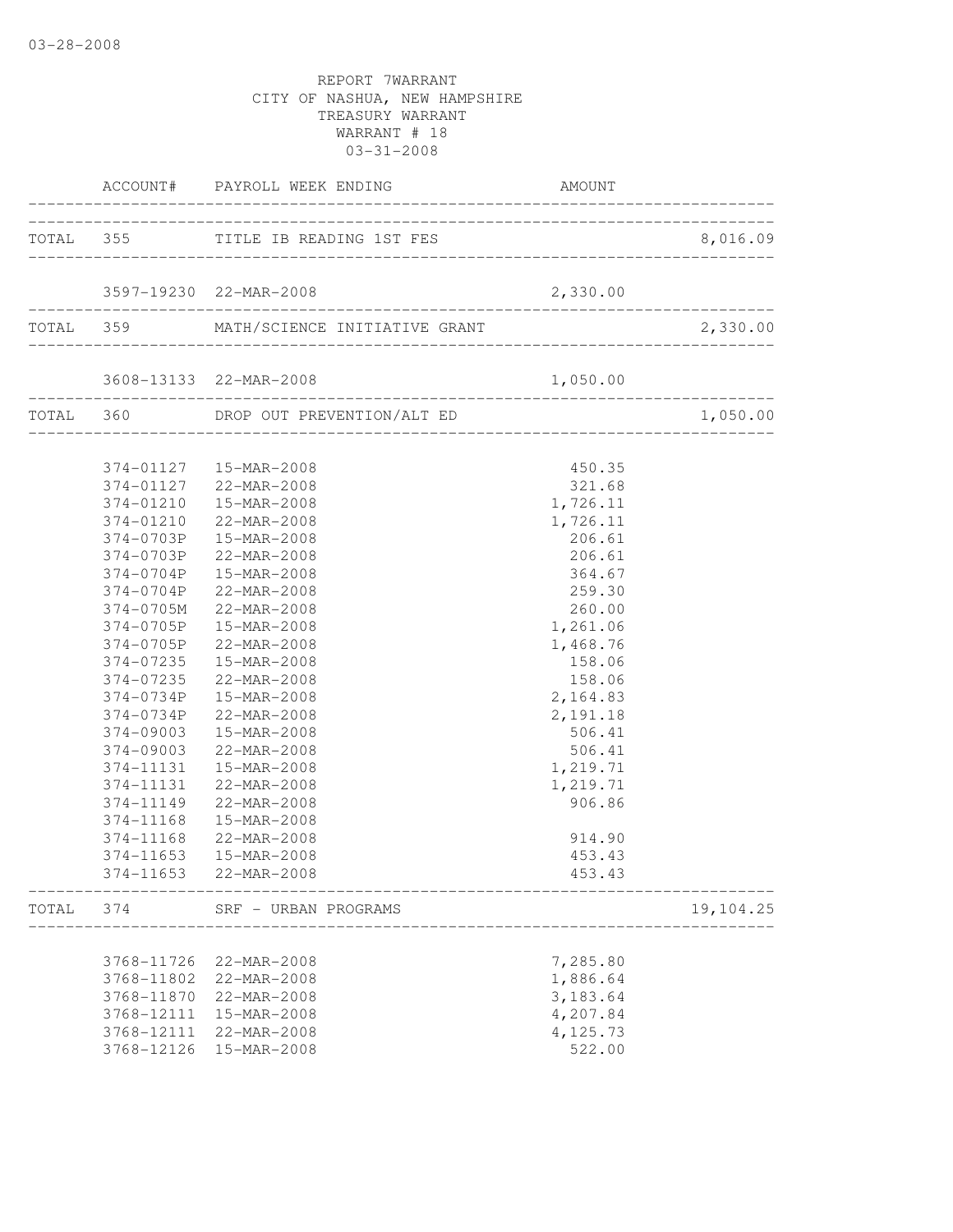|           |                    | REPORT 7WARRANT<br>CITY OF NASHUA, NEW HAMPSHIRE<br>TREASURY WARRANT<br>WARRANT # 18<br>$03 - 31 - 2008$ |                    |            |
|-----------|--------------------|----------------------------------------------------------------------------------------------------------|--------------------|------------|
|           |                    | ACCOUNT# PAYROLL WEEK ENDING                                                                             | AMOUNT             |            |
|           |                    | 3768-12126 22-MAR-2008<br>3768-12135 15-MAR-2008                                                         | 522.00             |            |
|           |                    | 3768-12198 22-MAR-2008                                                                                   | 39, 478.99         |            |
|           |                    | 3768-12201 15-MAR-2008<br>3768-13133 15-MAR-2008                                                         | 310.00<br>646.15   |            |
|           |                    | 3768-13133 22-MAR-2008                                                                                   | 462.50             |            |
|           |                    | 3768-19000 15-MAR-2008                                                                                   | 1,675.45           |            |
|           |                    | 3768-19000 22-MAR-2008                                                                                   | 4,152.49           |            |
| TOTAL 376 |                    | TITLE I ESEA                                                                                             |                    | 68, 459.23 |
|           |                    | 3778-13133 15-MAR-2008                                                                                   | 2,066.75           |            |
|           |                    | 3778-13133 22-MAR-2008                                                                                   | 3,710.00           |            |
| TOTAL 377 |                    | TITLE III ENHANCE ENG LANGUAGE                                                                           |                    | 5,776.75   |
|           |                    | 3888-12126  15-MAR-2008                                                                                  | 225.45             |            |
|           |                    | 3888-12126 22-MAR-2008                                                                                   | 225.45             |            |
| TOTAL 388 |                    | TITLE V INNOVATIVE PROGRAMS                                                                              |                    | 450.90     |
|           |                    |                                                                                                          |                    |            |
|           |                    | 3908-11726 22-MAR-2008<br>3908-12198 22-MAR-2008                                                         | 1,428.77<br>637.01 |            |
|           |                    | 3908-12201 15-MAR-2008                                                                                   | 31.00              |            |
|           |                    | 3908-13133 22-MAR-2008                                                                                   | 125.00             |            |
| TOTAL 390 |                    | VOC ED SECONDARY PERKINS                                                                                 |                    | 2,221.78   |
|           |                    | 3927-13133 22-MAR-2008                                                                                   | 175.00             |            |
| TOTAL 392 |                    | CULINARY ARTS                                                                                            |                    | 175.00     |
|           |                    | 3937-19000 22-MAR-2008                                                                                   | 757.44             |            |
|           | TOTAL 393 DAY CARE |                                                                                                          |                    | 757.44     |
|           |                    |                                                                                                          |                    |            |
|           |                    | 3958-11726 22-MAR-2008                                                                                   | 59,708.38          |            |
|           |                    | 3958-11860 22-MAR-2008<br>3958-12201 15-MAR-2008                                                         | 1,782.69<br>155.00 |            |
|           |                    | 3958-12201 22-MAR-2008                                                                                   | 248.00             |            |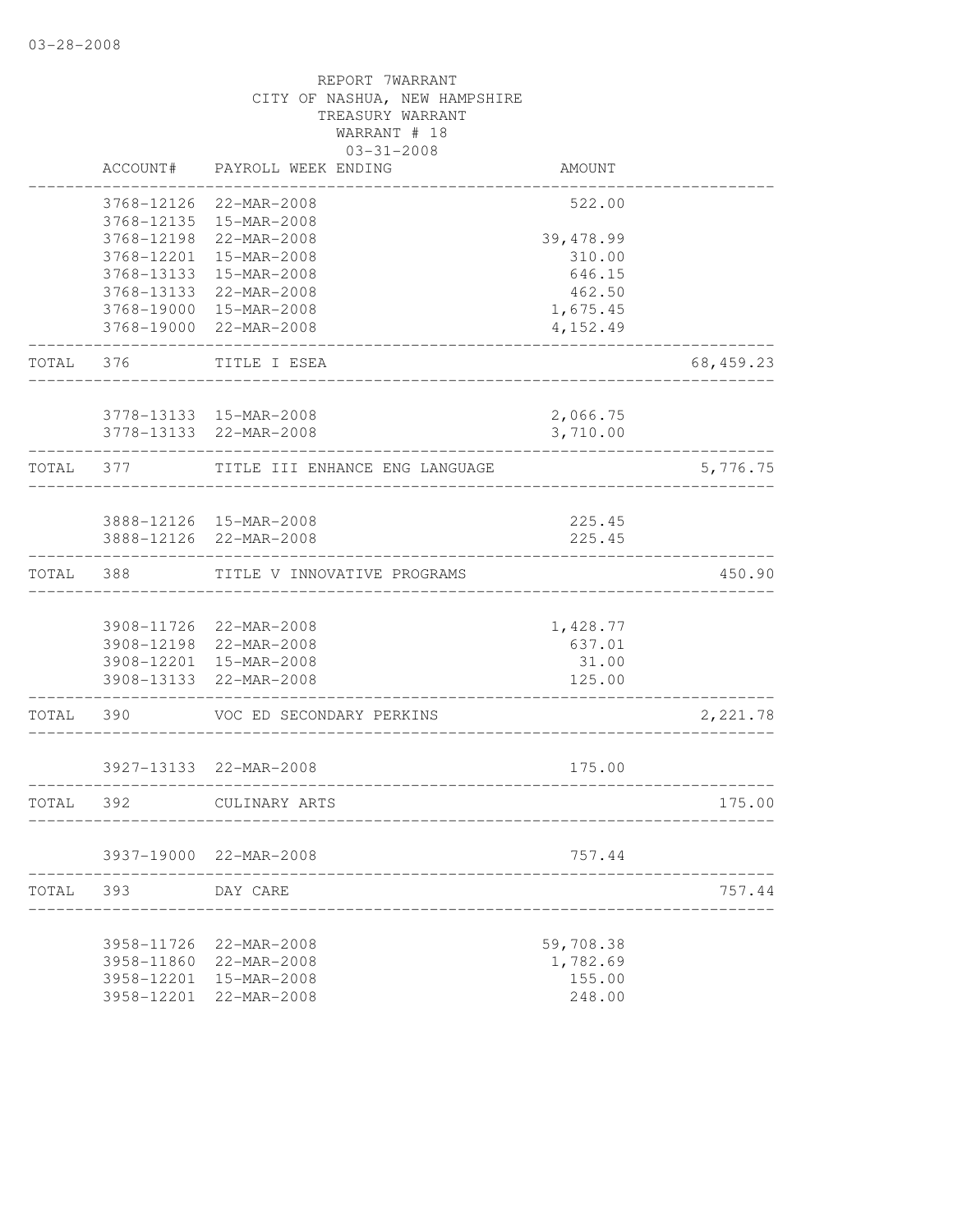|  | ACCOUNT# PAYROLL WEEK ENDING     | AMOUNT                            |            |
|--|----------------------------------|-----------------------------------|------------|
|  |                                  |                                   |            |
|  | TOTAL 395 IDEA BASIC SPEC ED     |                                   | 61,894.07  |
|  |                                  |                                   |            |
|  | 3968-11726 22-MAR-2008           | 2,372.42                          |            |
|  | TOTAL 396 IDEA PRESCHOOL SPEC ED | _________________________________ | 2,372.42   |
|  |                                  |                                   |            |
|  | 3977-12111 15-MAR-2008           | 11,612.09                         |            |
|  | 3977-12111 22-MAR-2008           | 10,418.39                         |            |
|  | 3977-13111 15-MAR-2008           | 159.12                            |            |
|  | 3977-13111 22-MAR-2008           | $-159.12$                         |            |
|  | 3977-13137 15-MAR-2008           | 133.98                            |            |
|  | 3977-13137 22-MAR-2008           | 60.86                             |            |
|  | TOTAL 397 SPECIAL ED LOCAL       |                                   | 22, 225.32 |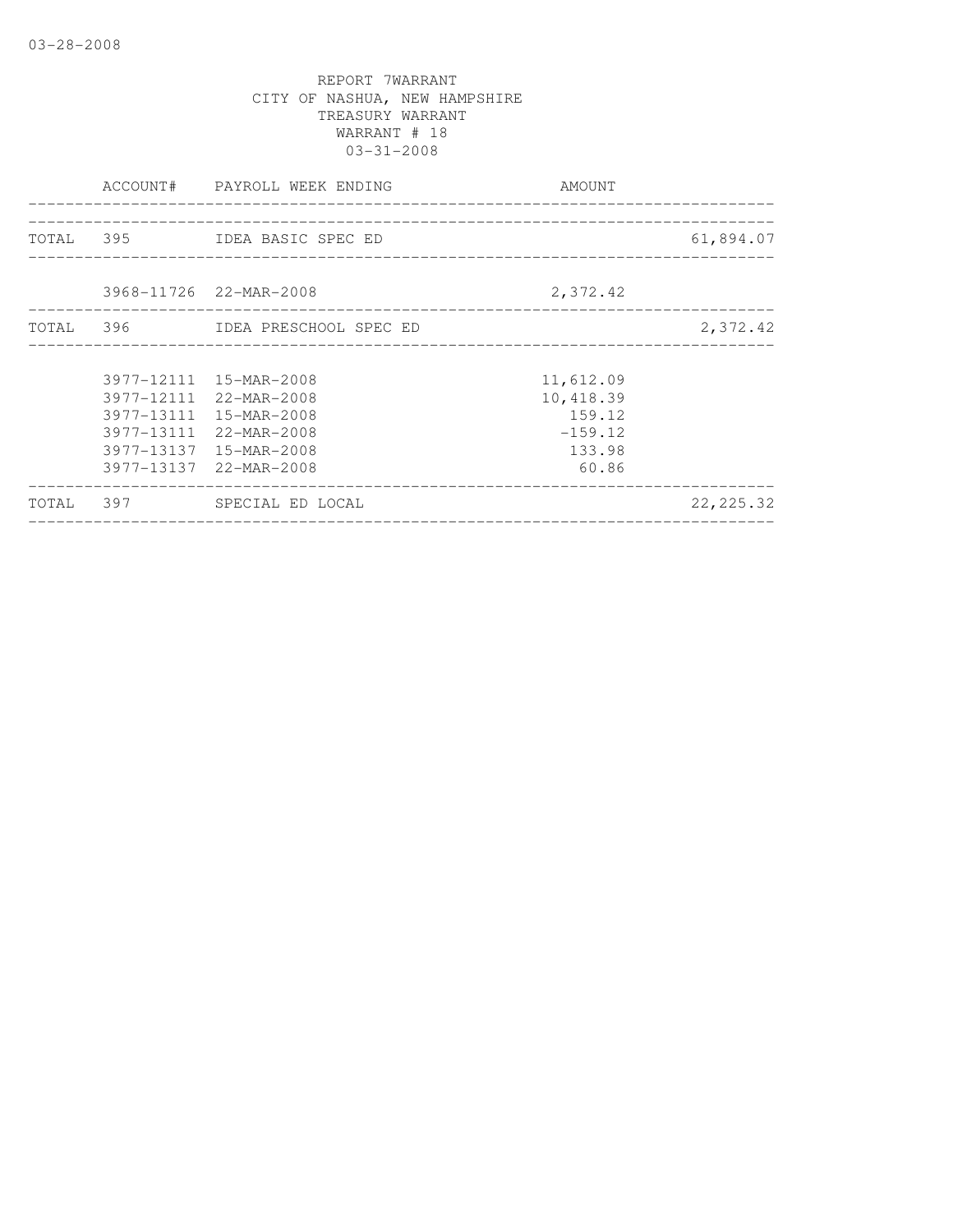|       | ACCOUNT#               | PAYROLL WEEK ENDING                                      | AMOUNT           |           |
|-------|------------------------|----------------------------------------------------------|------------------|-----------|
|       | 501-11033              | 15-MAR-2008                                              | 769.94           |           |
|       | 501-11033              | 22-MAR-2008                                              | 769.94           |           |
|       | 501-11470              | 15-MAR-2008                                              | 798.30           |           |
|       | 501-11470              | 22-MAR-2008                                              | 798.30           |           |
|       | 501-11471              | 15-MAR-2008                                              | 1,864.88         |           |
|       | 501-11471              | 22-MAR-2008                                              | 1,864.88         |           |
|       | 501-11611              | 15-MAR-2008                                              | 493.53           |           |
|       | 501-11611              | 22-MAR-2008                                              | 493.53           |           |
| TOTAL | 501                    | MAYOR'S OFFICE                                           |                  | 7,853.30  |
|       |                        |                                                          |                  |           |
|       | 502-11113              | 15-MAR-2008                                              | 1,471.30         |           |
|       | 502-11113              | 22-MAR-2008                                              | 1,471.30         |           |
|       | 502-11195              | 15-MAR-2008                                              | 1,941.86         |           |
|       | 502-11195              | 22-MAR-2008                                              | 1,941.86         |           |
|       | 502-11219              | 15-MAR-2008                                              | 1,715.72         |           |
|       | 502-11219              | 22-MAR-2008                                              | 1,715.72         |           |
|       | 502-11518              | 15-MAR-2008                                              | 1,569.35         |           |
|       | 502-11518              | 22-MAR-2008                                              | 1,569.35         |           |
| TOTAL | 502                    | LEGAL DEPARTMENT                                         |                  | 13,396.46 |
|       |                        | 503-11071  15-MAR-2008                                   | 461.40           |           |
|       |                        | 503-11071 22-MAR-2008                                    | 1,845.63         |           |
|       |                        | 503-12092  15-MAR-2008                                   | 476.66           |           |
|       | 503-12092              | 22-MAR-2008                                              | 476.66           |           |
| TOTAL | 503                    | BOARD OF ALDERMEN                                        |                  | 3,260.35  |
|       |                        | 507-82010 22-MAR-2008                                    | 546.13           |           |
| TOTAL | 507                    | __________________________<br>PENSIONS                   |                  | 546.13    |
|       |                        |                                                          |                  |           |
|       |                        | 511-11103 15-MAR-2008                                    | 685.82           |           |
|       |                        | 511-11103 22-MAR-2008<br>.______________________________ | 685.82           |           |
| TOTAL | 511                    | ADMINISTRATIVE SERVICES                                  |                  | 1,371.64  |
|       |                        |                                                          |                  |           |
|       | 512-11005              | 15-MAR-2008                                              | 843.19           |           |
|       | 512-11005              | 22-MAR-2008<br>15-MAR-2008                               | 843.20           |           |
|       | 512-11050<br>512-11064 | 15-MAR-2008                                              | 690.29<br>927.41 |           |
|       | 512-11064              | 22-MAR-2008                                              | 927.41           |           |
|       |                        |                                                          |                  |           |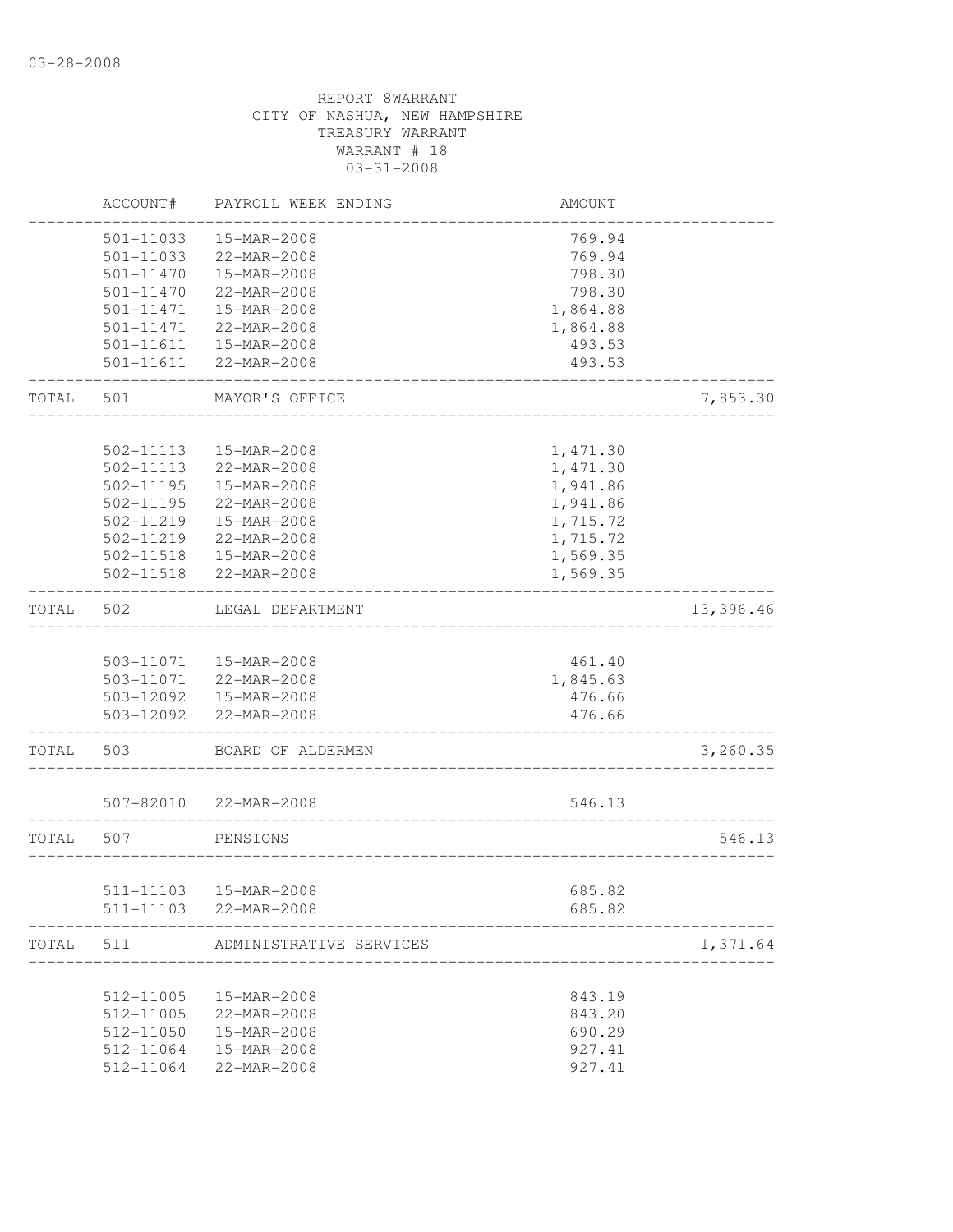|       | ACCOUNT#  | PAYROLL WEEK ENDING | AMOUNT   |            |
|-------|-----------|---------------------|----------|------------|
|       | 512-11073 | 15-MAR-2008         | 2,196.71 |            |
|       | 512-11073 | 22-MAR-2008         | 2,196.71 |            |
|       | 512-11165 | 15-MAR-2008         | 1,880.16 |            |
|       | 512-11165 | 22-MAR-2008         | 1,904.76 |            |
|       | 512-11173 | 15-MAR-2008         | 1,324.88 |            |
|       | 512-11173 | 22-MAR-2008         | 1,324.88 |            |
|       | 512-11177 | 15-MAR-2008         | 1,885.72 |            |
|       | 512-11177 | 22-MAR-2008         | 1,885.71 |            |
|       | 512-11222 | 15-MAR-2008         | 929.71   |            |
|       | 512-11222 | 22-MAR-2008         | 929.72   |            |
|       | 512-11224 | 15-MAR-2008         | 924.98   |            |
|       | 512-11224 | 22-MAR-2008         | 924.98   |            |
|       | 512-11232 | 15-MAR-2008         | 975.38   |            |
|       | 512-11232 | 22-MAR-2008         | 975.38   |            |
|       | 512-11265 | 15-MAR-2008         | 809.99   |            |
|       | 512-11265 | 22-MAR-2008         | 809.98   |            |
|       | 512-11531 | 15-MAR-2008         | 1,546.58 |            |
|       | 512-11531 | 22-MAR-2008         | 1,546.58 |            |
|       | 512-11581 | 15-MAR-2008         |          |            |
|       | 512-11581 | 22-MAR-2008         | 707.56   |            |
|       | 512-11714 | 15-MAR-2008         | 877.27   |            |
|       | 512-11714 | 22-MAR-2008         | 877.27   |            |
|       | 512-11740 | 15-MAR-2008         | 1,529.82 |            |
|       | 512-11740 | 22-MAR-2008         | 1,529.82 |            |
|       | 512-12010 | 15-MAR-2008         | 279.21   |            |
|       | 512-12010 | 22-MAR-2008         | 279.21   |            |
|       | 512-12019 | 15-MAR-2008         | 824.04   |            |
|       | 512-12019 | 22-MAR-2008         | 865.24   |            |
|       | 512-12033 | 15-MAR-2008         | 564.47   |            |
|       | 512-12033 | 22-MAR-2008         | 564.47   |            |
|       | 512-12052 | 15-MAR-2008         | 510.24   |            |
|       | 512-12052 | 22-MAR-2008         | 496.89   |            |
|       | 512-12056 | 15-MAR-2008         | 502.81   |            |
|       | 512-12056 | 22-MAR-2008         | 331.07   |            |
|       | 512-12749 | 15-MAR-2008         | 571.82   |            |
|       | 512-12749 | 22-MAR-2008         | 571.82   |            |
|       | 512-13004 | 15-MAR-2008         | 35.64    |            |
| TOTAL | 512       | FINANCIAL SERVICES  |          | 41, 122.98 |
|       |           |                     |          |            |
|       | 513-11117 | 15-MAR-2008         | 1,489.36 |            |
|       | 513-11117 | 22-MAR-2008         | 1,489.36 |            |
|       | 513-11171 | 15-MAR-2008         | 1,134.31 |            |
|       | 513-11171 | 22-MAR-2008         | 1,888.45 |            |
|       | 513-11213 | 15-MAR-2008         | 1,219.71 |            |
|       | 513-11213 | 22-MAR-2008         | 1,219.71 |            |
|       | 513-11223 | 15-MAR-2008         | 722.31   |            |
|       |           |                     |          |            |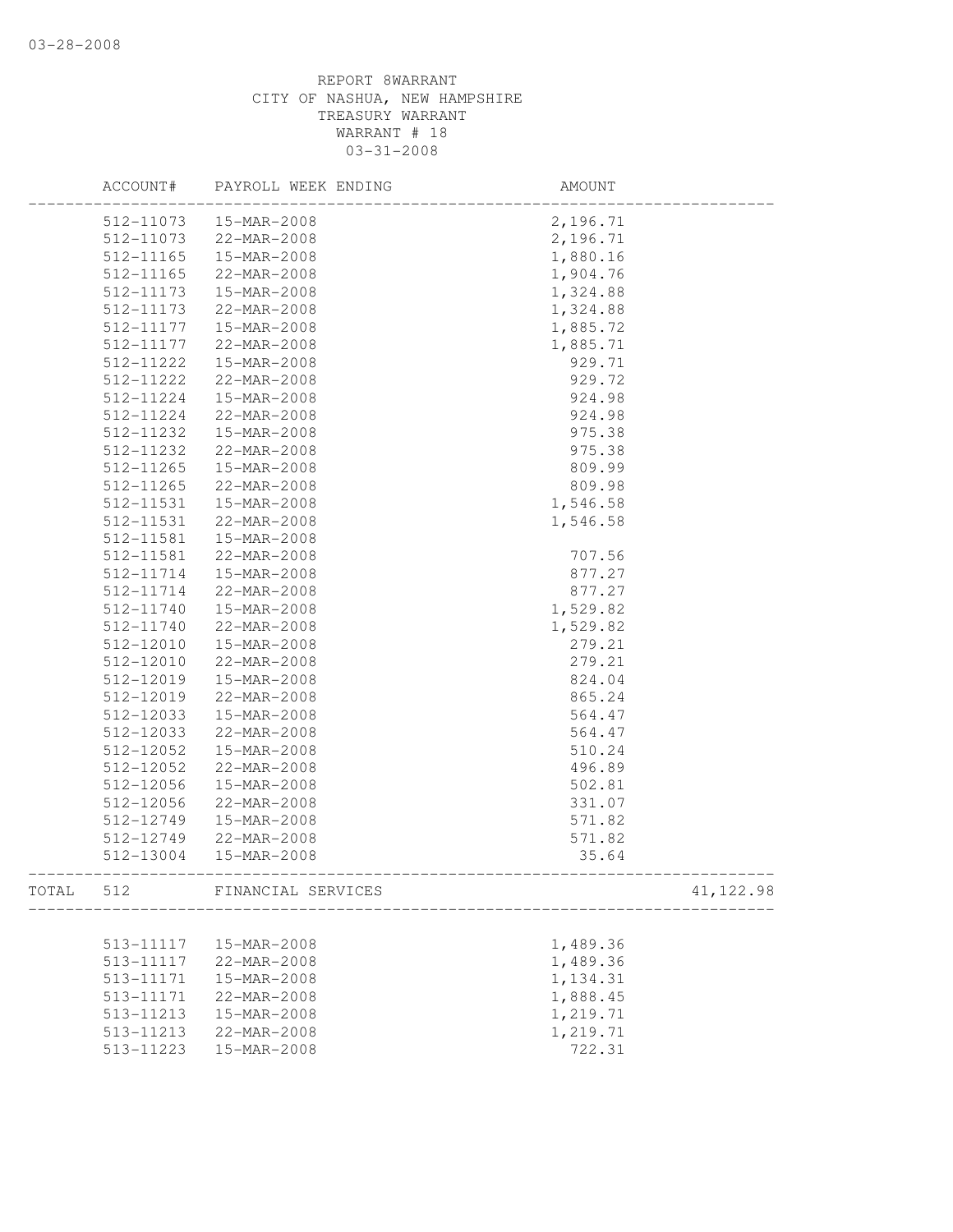| 513-11223 22-MAR-2008<br>722.31<br>TOTAL 513<br>CITY CLERK'S OFFICE<br>515-11031  15-MAR-2008<br>1,014.26<br>515-11031 22-MAR-2008<br>1,014.26<br>515-11350  15-MAR-2008<br>877.27<br>515-11350 22-MAR-2008<br>877.27<br>515-11447  15-MAR-2008<br>1,575.29<br>515-11447 22-MAR-2008<br>1,575.29<br>515-12001  15-MAR-2008<br>646.03<br>515-12001 22-MAR-2008<br>646.03<br>TOTAL 515 HUMAN RESOURCES<br>______________________<br>516-11147  15-MAR-2008<br>667.54<br>516-11147 22-MAR-2008<br>667.54<br>516-11148  15-MAR-2008<br>872.06<br>516-11148 22-MAR-2008<br>872.06<br>516-11459  15-MAR-2008<br>1,489.36<br>516-11459 22-MAR-2008<br>1,489.36<br>516-11573   15-MAR-2008<br>864.92<br>516-11573 22-MAR-2008<br>864.91<br>_________________________<br>TOTAL 516 PURCHASING DEPARTMENT<br>517-11198  15-MAR-2008<br>601.38<br>601.39<br>517-11198<br>22-MAR-2008<br>517-11201<br>15-MAR-2008<br>615.29<br>517-11201<br>22-MAR-2008<br>615.29<br>517-11203<br>557.35<br>15-MAR-2008<br>517-11203<br>22-MAR-2008<br>557.35<br>517-11420<br>15-MAR-2008<br>811.82<br>517-11420<br>22-MAR-2008<br>811.82<br>275.10<br>517-12063<br>15-MAR-2008<br>517-12063<br>22-MAR-2008<br>275.10<br>TOTAL<br>517<br>BUILDING MAINT - CITY ADMIN<br>786.82<br>518-11130<br>15-MAR-2008<br>518-11130<br>22-MAR-2008<br>786.81<br>15-MAR-2008<br>1,324.89<br>518-11441<br>22-MAR-2008<br>1,324.88<br>518-11441 |  | ACCOUNT#      | PAYROLL WEEK ENDING | AMOUNT |          |
|------------------------------------------------------------------------------------------------------------------------------------------------------------------------------------------------------------------------------------------------------------------------------------------------------------------------------------------------------------------------------------------------------------------------------------------------------------------------------------------------------------------------------------------------------------------------------------------------------------------------------------------------------------------------------------------------------------------------------------------------------------------------------------------------------------------------------------------------------------------------------------------------------------------------------------------------------------------------------------------------------------------------------------------------------------------------------------------------------------------------------------------------------------------------------------------------------------------------------------------------------------------------------------------------------------------------------------------------------------------------------------------------------|--|---------------|---------------------|--------|----------|
|                                                                                                                                                                                                                                                                                                                                                                                                                                                                                                                                                                                                                                                                                                                                                                                                                                                                                                                                                                                                                                                                                                                                                                                                                                                                                                                                                                                                      |  |               |                     |        |          |
|                                                                                                                                                                                                                                                                                                                                                                                                                                                                                                                                                                                                                                                                                                                                                                                                                                                                                                                                                                                                                                                                                                                                                                                                                                                                                                                                                                                                      |  |               |                     |        | 9,885.52 |
|                                                                                                                                                                                                                                                                                                                                                                                                                                                                                                                                                                                                                                                                                                                                                                                                                                                                                                                                                                                                                                                                                                                                                                                                                                                                                                                                                                                                      |  |               |                     |        |          |
|                                                                                                                                                                                                                                                                                                                                                                                                                                                                                                                                                                                                                                                                                                                                                                                                                                                                                                                                                                                                                                                                                                                                                                                                                                                                                                                                                                                                      |  |               |                     |        |          |
|                                                                                                                                                                                                                                                                                                                                                                                                                                                                                                                                                                                                                                                                                                                                                                                                                                                                                                                                                                                                                                                                                                                                                                                                                                                                                                                                                                                                      |  |               |                     |        |          |
|                                                                                                                                                                                                                                                                                                                                                                                                                                                                                                                                                                                                                                                                                                                                                                                                                                                                                                                                                                                                                                                                                                                                                                                                                                                                                                                                                                                                      |  |               |                     |        |          |
|                                                                                                                                                                                                                                                                                                                                                                                                                                                                                                                                                                                                                                                                                                                                                                                                                                                                                                                                                                                                                                                                                                                                                                                                                                                                                                                                                                                                      |  |               |                     |        |          |
|                                                                                                                                                                                                                                                                                                                                                                                                                                                                                                                                                                                                                                                                                                                                                                                                                                                                                                                                                                                                                                                                                                                                                                                                                                                                                                                                                                                                      |  |               |                     |        |          |
|                                                                                                                                                                                                                                                                                                                                                                                                                                                                                                                                                                                                                                                                                                                                                                                                                                                                                                                                                                                                                                                                                                                                                                                                                                                                                                                                                                                                      |  |               |                     |        |          |
|                                                                                                                                                                                                                                                                                                                                                                                                                                                                                                                                                                                                                                                                                                                                                                                                                                                                                                                                                                                                                                                                                                                                                                                                                                                                                                                                                                                                      |  |               |                     |        |          |
|                                                                                                                                                                                                                                                                                                                                                                                                                                                                                                                                                                                                                                                                                                                                                                                                                                                                                                                                                                                                                                                                                                                                                                                                                                                                                                                                                                                                      |  |               |                     |        | 8,225.70 |
|                                                                                                                                                                                                                                                                                                                                                                                                                                                                                                                                                                                                                                                                                                                                                                                                                                                                                                                                                                                                                                                                                                                                                                                                                                                                                                                                                                                                      |  |               |                     |        |          |
|                                                                                                                                                                                                                                                                                                                                                                                                                                                                                                                                                                                                                                                                                                                                                                                                                                                                                                                                                                                                                                                                                                                                                                                                                                                                                                                                                                                                      |  |               |                     |        |          |
|                                                                                                                                                                                                                                                                                                                                                                                                                                                                                                                                                                                                                                                                                                                                                                                                                                                                                                                                                                                                                                                                                                                                                                                                                                                                                                                                                                                                      |  |               |                     |        |          |
|                                                                                                                                                                                                                                                                                                                                                                                                                                                                                                                                                                                                                                                                                                                                                                                                                                                                                                                                                                                                                                                                                                                                                                                                                                                                                                                                                                                                      |  |               |                     |        |          |
|                                                                                                                                                                                                                                                                                                                                                                                                                                                                                                                                                                                                                                                                                                                                                                                                                                                                                                                                                                                                                                                                                                                                                                                                                                                                                                                                                                                                      |  |               |                     |        |          |
|                                                                                                                                                                                                                                                                                                                                                                                                                                                                                                                                                                                                                                                                                                                                                                                                                                                                                                                                                                                                                                                                                                                                                                                                                                                                                                                                                                                                      |  |               |                     |        |          |
|                                                                                                                                                                                                                                                                                                                                                                                                                                                                                                                                                                                                                                                                                                                                                                                                                                                                                                                                                                                                                                                                                                                                                                                                                                                                                                                                                                                                      |  |               |                     |        |          |
|                                                                                                                                                                                                                                                                                                                                                                                                                                                                                                                                                                                                                                                                                                                                                                                                                                                                                                                                                                                                                                                                                                                                                                                                                                                                                                                                                                                                      |  |               |                     |        |          |
|                                                                                                                                                                                                                                                                                                                                                                                                                                                                                                                                                                                                                                                                                                                                                                                                                                                                                                                                                                                                                                                                                                                                                                                                                                                                                                                                                                                                      |  |               |                     |        |          |
|                                                                                                                                                                                                                                                                                                                                                                                                                                                                                                                                                                                                                                                                                                                                                                                                                                                                                                                                                                                                                                                                                                                                                                                                                                                                                                                                                                                                      |  |               |                     |        | 7,787.75 |
|                                                                                                                                                                                                                                                                                                                                                                                                                                                                                                                                                                                                                                                                                                                                                                                                                                                                                                                                                                                                                                                                                                                                                                                                                                                                                                                                                                                                      |  |               |                     |        |          |
|                                                                                                                                                                                                                                                                                                                                                                                                                                                                                                                                                                                                                                                                                                                                                                                                                                                                                                                                                                                                                                                                                                                                                                                                                                                                                                                                                                                                      |  |               |                     |        |          |
|                                                                                                                                                                                                                                                                                                                                                                                                                                                                                                                                                                                                                                                                                                                                                                                                                                                                                                                                                                                                                                                                                                                                                                                                                                                                                                                                                                                                      |  |               |                     |        |          |
|                                                                                                                                                                                                                                                                                                                                                                                                                                                                                                                                                                                                                                                                                                                                                                                                                                                                                                                                                                                                                                                                                                                                                                                                                                                                                                                                                                                                      |  |               |                     |        |          |
|                                                                                                                                                                                                                                                                                                                                                                                                                                                                                                                                                                                                                                                                                                                                                                                                                                                                                                                                                                                                                                                                                                                                                                                                                                                                                                                                                                                                      |  |               |                     |        |          |
|                                                                                                                                                                                                                                                                                                                                                                                                                                                                                                                                                                                                                                                                                                                                                                                                                                                                                                                                                                                                                                                                                                                                                                                                                                                                                                                                                                                                      |  |               |                     |        |          |
|                                                                                                                                                                                                                                                                                                                                                                                                                                                                                                                                                                                                                                                                                                                                                                                                                                                                                                                                                                                                                                                                                                                                                                                                                                                                                                                                                                                                      |  |               |                     |        |          |
|                                                                                                                                                                                                                                                                                                                                                                                                                                                                                                                                                                                                                                                                                                                                                                                                                                                                                                                                                                                                                                                                                                                                                                                                                                                                                                                                                                                                      |  |               |                     |        |          |
|                                                                                                                                                                                                                                                                                                                                                                                                                                                                                                                                                                                                                                                                                                                                                                                                                                                                                                                                                                                                                                                                                                                                                                                                                                                                                                                                                                                                      |  |               |                     |        |          |
|                                                                                                                                                                                                                                                                                                                                                                                                                                                                                                                                                                                                                                                                                                                                                                                                                                                                                                                                                                                                                                                                                                                                                                                                                                                                                                                                                                                                      |  |               |                     |        |          |
|                                                                                                                                                                                                                                                                                                                                                                                                                                                                                                                                                                                                                                                                                                                                                                                                                                                                                                                                                                                                                                                                                                                                                                                                                                                                                                                                                                                                      |  |               |                     |        |          |
|                                                                                                                                                                                                                                                                                                                                                                                                                                                                                                                                                                                                                                                                                                                                                                                                                                                                                                                                                                                                                                                                                                                                                                                                                                                                                                                                                                                                      |  |               |                     |        | 5,721.89 |
|                                                                                                                                                                                                                                                                                                                                                                                                                                                                                                                                                                                                                                                                                                                                                                                                                                                                                                                                                                                                                                                                                                                                                                                                                                                                                                                                                                                                      |  |               |                     |        |          |
|                                                                                                                                                                                                                                                                                                                                                                                                                                                                                                                                                                                                                                                                                                                                                                                                                                                                                                                                                                                                                                                                                                                                                                                                                                                                                                                                                                                                      |  |               |                     |        |          |
|                                                                                                                                                                                                                                                                                                                                                                                                                                                                                                                                                                                                                                                                                                                                                                                                                                                                                                                                                                                                                                                                                                                                                                                                                                                                                                                                                                                                      |  |               |                     |        |          |
|                                                                                                                                                                                                                                                                                                                                                                                                                                                                                                                                                                                                                                                                                                                                                                                                                                                                                                                                                                                                                                                                                                                                                                                                                                                                                                                                                                                                      |  |               |                     |        |          |
|                                                                                                                                                                                                                                                                                                                                                                                                                                                                                                                                                                                                                                                                                                                                                                                                                                                                                                                                                                                                                                                                                                                                                                                                                                                                                                                                                                                                      |  | $518 - 11540$ | 15-MAR-2008         | 988.21 |          |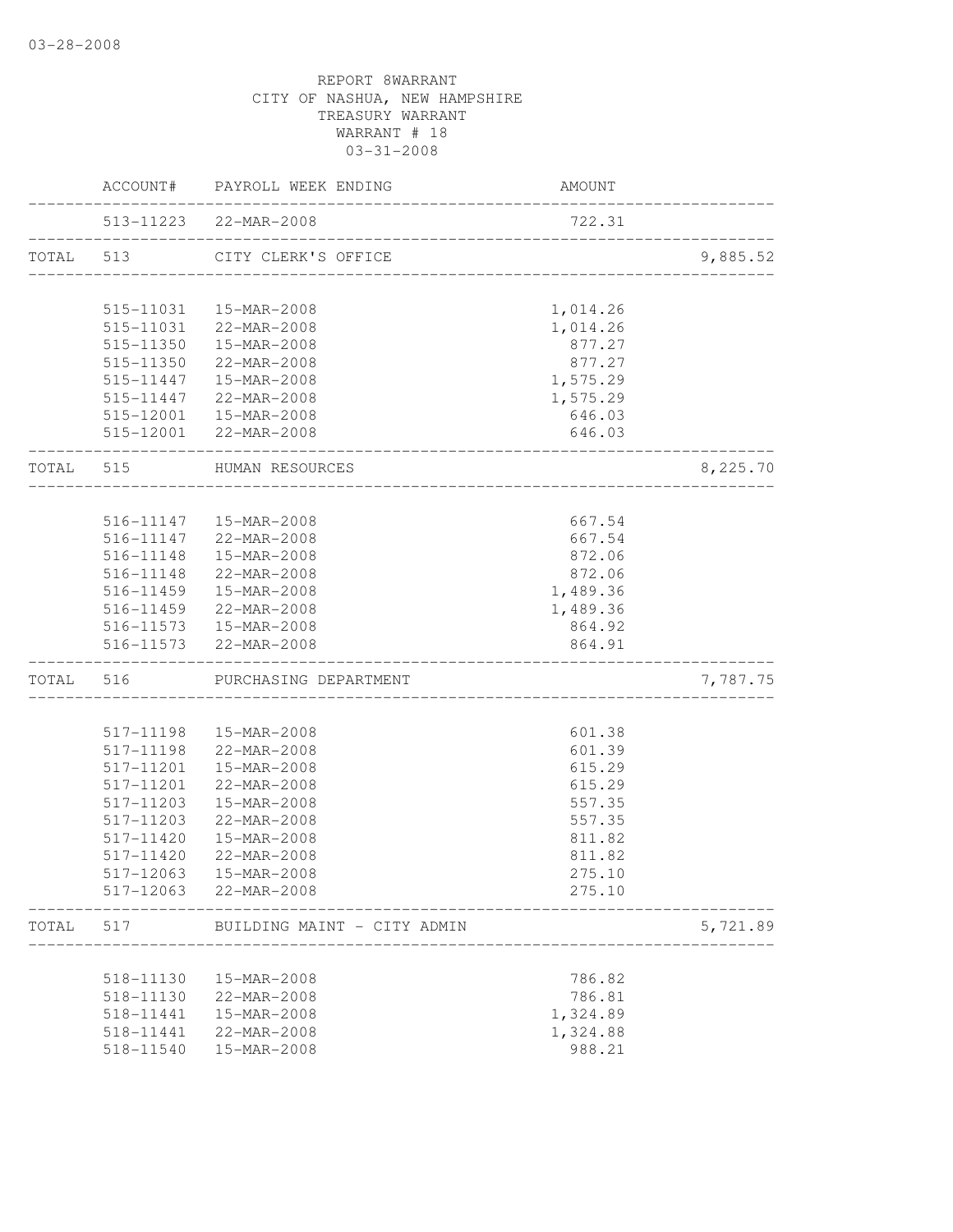|           |           | ACCOUNT# PAYROLL WEEK ENDING                   | AMOUNT                            |            |
|-----------|-----------|------------------------------------------------|-----------------------------------|------------|
|           |           | 518-11540 22-MAR-2008                          | 988.21                            |            |
|           |           | 518-11578  15-MAR-2008                         | 909.84                            |            |
|           |           | 518-11578 22-MAR-2008                          | 909.84                            |            |
|           |           | 518-11589  15-MAR-2008                         | 985.14                            |            |
|           |           | 518-11589 22-MAR-2008                          | 985.14                            |            |
| TOTAL 518 |           | INSURANCE - ADMINISTRATION                     | _________________________________ | 9,989.78   |
|           |           |                                                |                                   |            |
|           | 519-11014 | 15-MAR-2008<br>519-11014 22-MAR-2008           | 1,033.06                          |            |
|           |           |                                                | 1,033.05                          |            |
|           |           | 519-11016  15-MAR-2008                         | 906.86                            |            |
|           | 519-11016 | 22-MAR-2008                                    | 906.86                            |            |
|           |           | 519-11017  15-MAR-2008                         | 756.67                            |            |
|           | 519-11017 | 22-MAR-2008                                    | 756.67                            |            |
|           | 519-11115 | 15-MAR-2008                                    | 1,819.34                          |            |
|           | 519-11115 | 22-MAR-2008                                    | 1,819.33                          |            |
|           | 519-11146 | 15-MAR-2008                                    | 788.29                            |            |
|           | 519-11146 | 22-MAR-2008                                    | 788.29                            |            |
|           | 519-11153 | 15-MAR-2008                                    | 568.61                            |            |
|           | 519-11153 | 22-MAR-2008                                    | 568.62                            |            |
|           | 519-11154 | 15-MAR-2008                                    | 594.65                            |            |
|           | 519-11154 | 22-MAR-2008                                    | 594.66                            |            |
|           | 519-11205 | 15-MAR-2008                                    | 743.44                            |            |
|           | 519-11205 | 22-MAR-2008                                    | 743.44                            |            |
|           | 519-11241 | 15-MAR-2008                                    | 1,328.18                          |            |
|           |           | 519-11241 22-MAR-2008<br>519-18006 22-MAR-2008 | 1,328.18<br>375.00                |            |
| TOTAL 519 |           | ASSESSORS                                      |                                   | 17, 453.20 |
|           |           | _________________________                      |                                   |            |
|           |           | 522-11142  15-MAR-2008                         | 1,196.92                          |            |
|           | 522-11142 | 22-MAR-2008                                    | 1,196.92                          |            |
|           | 522-11429 | 15-MAR-2008                                    | 1,715.72                          |            |
|           | 522-11429 | 22-MAR-2008                                    | 1,715.72                          |            |
|           | 522-11488 | 15-MAR-2008                                    | 1,557.27                          |            |
|           | 522-11488 | 22-MAR-2008                                    | 1,557.27                          |            |
|           | 522-11641 | 15-MAR-2008                                    | 1,295.88                          |            |
|           | 522-11641 | 22-MAR-2008                                    | 1,295.89                          |            |
|           | 522-11652 | 15-MAR-2008                                    | 1,364.20                          |            |
|           | 522-11652 | 22-MAR-2008                                    | 1,364.20                          |            |
|           | 522-11721 | 15-MAR-2008                                    | 1,431.78                          |            |
|           | 522-11721 | 22-MAR-2008                                    | 1,431.78                          |            |
|           | 522-11724 | 15-MAR-2008                                    | 1,255.87                          |            |
|           | 522-11724 | 22-MAR-2008                                    | 1,255.87                          |            |
|           | 522-11725 | 15-MAR-2008                                    | 919.27                            |            |
|           | 522-11725 | 22-MAR-2008                                    | 919.27                            |            |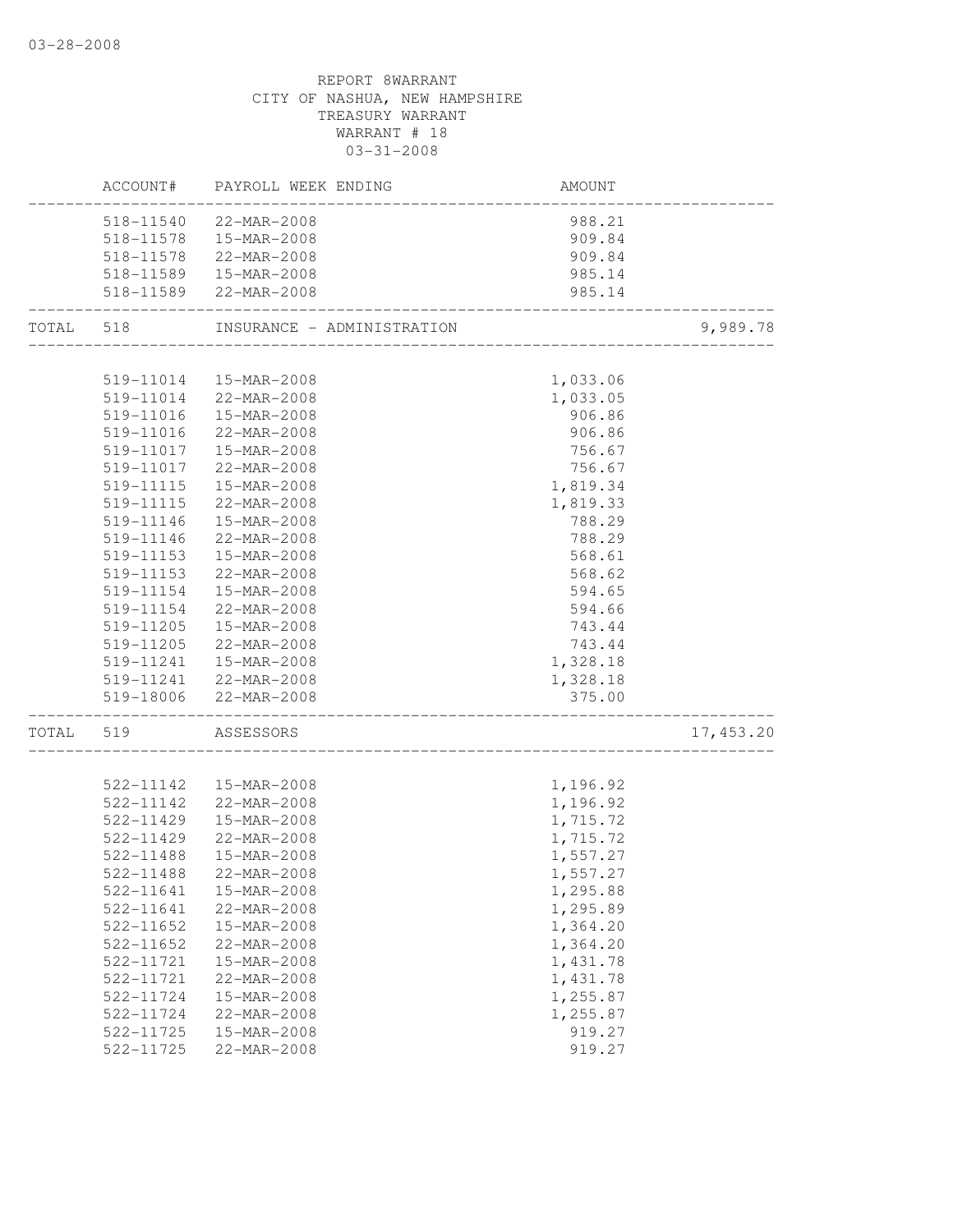|           | ACCOUNT#      | PAYROLL WEEK ENDING                                          | <b>AMOUNT</b> |           |
|-----------|---------------|--------------------------------------------------------------|---------------|-----------|
|           |               | 522-11729  15-MAR-2008                                       | 3,074.76      |           |
|           |               | 522-11729 22-MAR-2008                                        | 3,074.75      |           |
|           |               | 522-13004  15-MAR-2008                                       | 95.97         |           |
| TOTAL 522 |               | INFORMATION TECHNOLOGY                                       |               | 27,719.31 |
|           |               |                                                              |               |           |
|           |               | 523-11332  15-MAR-2008                                       | 924.10        |           |
|           |               | 523-11332 22-MAR-2008<br>___________________________________ | 924.10        |           |
|           | TOTAL 523 GIS | ______________________________________                       |               | 1,848.20  |
|           |               |                                                              |               |           |
|           | 531-11065     | 15-MAR-2008                                                  | 1,047.51      |           |
|           | 531-11065     | 22-MAR-2008                                                  | 1,047.51      |           |
|           | 531-11085     | 15-MAR-2008                                                  | 847.79        |           |
|           | $531 - 11085$ | 22-MAR-2008                                                  | 847.79        |           |
|           | 531-11114     | 15-MAR-2008                                                  | 2, 145.15     |           |
|           | 531-11114     | 22-MAR-2008                                                  | 2, 145.15     |           |
|           | 531-11129     | 15-MAR-2008                                                  | 1,835.71      |           |
|           | 531-11129     | 22-MAR-2008                                                  | 1,835.71      |           |
|           | 531-11164     | 15-MAR-2008                                                  | 1,083.77      |           |
|           | 531-11164     | 22-MAR-2008                                                  | 1,083.77      |           |
|           | 531-11166     | 15-MAR-2008                                                  | 1,276.12      |           |
|           | 531-11166     | 22-MAR-2008                                                  | 1,586.98      |           |
|           | 531-11170     | 15-MAR-2008                                                  | 1,363.20      |           |
|           | 531-11170     | 22-MAR-2008                                                  | 1,363.20      |           |
|           | 531-11201     | 15-MAR-2008                                                  | 1,237.90      |           |
|           | 531-11201     | 22-MAR-2008                                                  | 1,237.90      |           |
|           | 531-11203     | 15-MAR-2008                                                  | 554.46        |           |
|           | 531-11203     | 22-MAR-2008                                                  | 554.46        |           |
|           | 531-11226     | 15-MAR-2008                                                  | 744.21        |           |
|           | 531-11226     | 22-MAR-2008                                                  | 744.21        |           |
|           | 531-11242     | 15-MAR-2008                                                  | 207.03        |           |
|           | 531-11242     | 22-MAR-2008                                                  | 1,035.14      |           |
|           | 531-11398     | 15-MAR-2008                                                  | 577.30        |           |
|           | 531-11398     | 22-MAR-2008                                                  | 577.30        |           |
|           |               | 531-11477   15-MAR-2008                                      | 1,236.79      |           |
|           | 531-11477     | 22-MAR-2008                                                  | 1,236.79      |           |
|           | 531-11487     | 22-MAR-2008                                                  | 1,585.70      |           |
|           | 531-11489     | 15-MAR-2008                                                  | 1,138.55      |           |
|           | 531-11498     | 15-MAR-2008                                                  | 807.60        |           |
|           | 531-11498     | 22-MAR-2008                                                  | 807.60        |           |
|           | 531-11516     | 15-MAR-2008                                                  | 790.18        |           |
|           | 531-11516     | 22-MAR-2008                                                  | 790.18        |           |
|           | 531-11535     | 15-MAR-2008                                                  | 12, 187. 14   |           |
|           | 531-11535     | 22-MAR-2008                                                  | 12, 187. 13   |           |
|           | 531-11537     | 15-MAR-2008                                                  | 13,320.99     |           |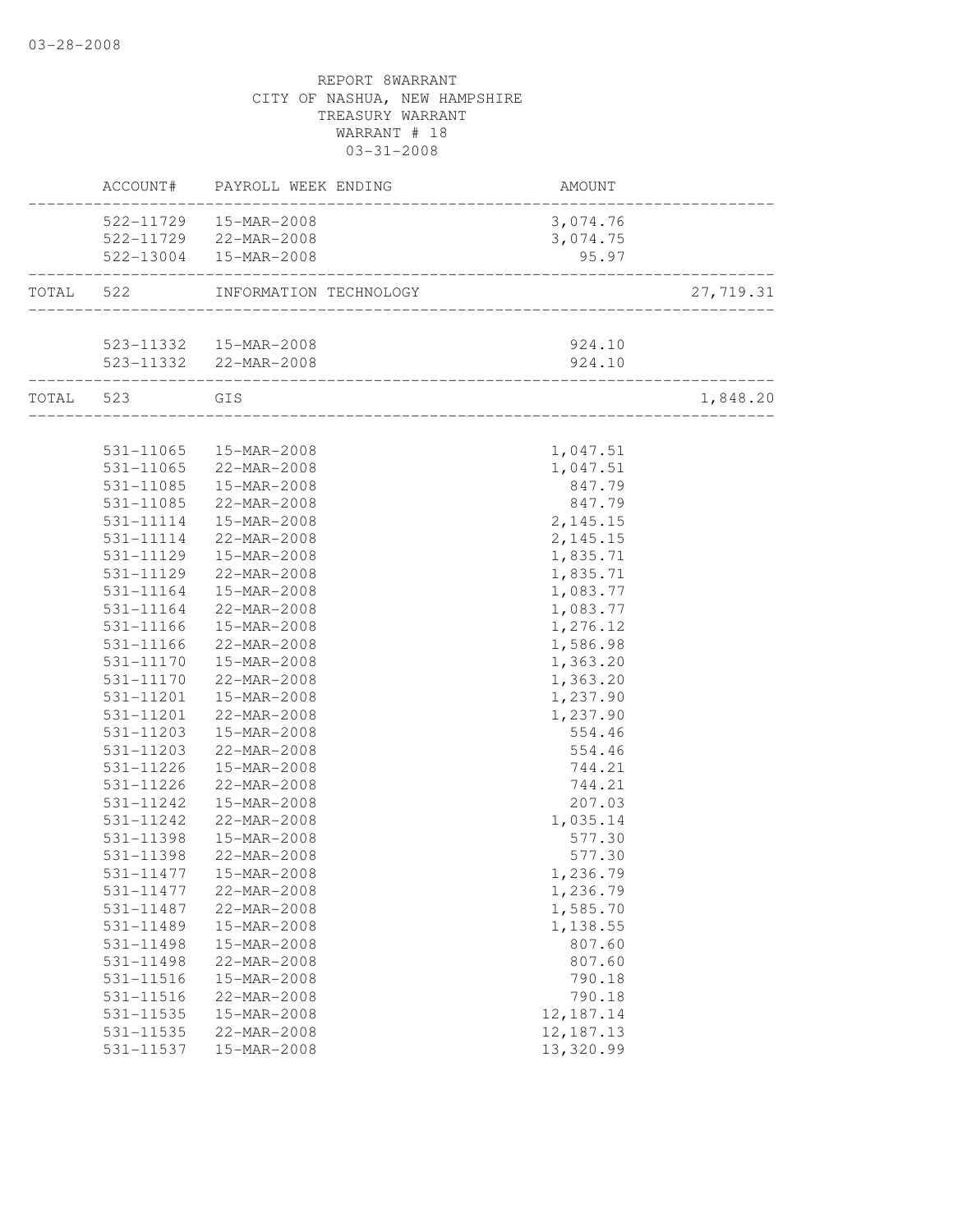| ACCOUNT#      | PAYROLL WEEK ENDING | AMOUNT    |
|---------------|---------------------|-----------|
| 531-11537     | 22-MAR-2008         | 13,320.99 |
| 531-11538     | 15-MAR-2008         | 847.79    |
| 531-11538     | 22-MAR-2008         | 847.79    |
| 531-11539     | 15-MAR-2008         | 1,446.40  |
| 531-11539     | 22-MAR-2008         | 1,446.40  |
| 531-11544     | 15-MAR-2008         | 3,887.74  |
| 531-11544     | 22-MAR-2008         | 3,887.74  |
| 531-11549     | 15-MAR-2008         | 5,896.80  |
| 531-11549     | 22-MAR-2008         | 5,896.80  |
| 531-11550     | 15-MAR-2008         | 528.24    |
| 531-11550     | 22-MAR-2008         | 3,576.08  |
| 531-11552     | 15-MAR-2008         | 7,623.20  |
| 531-11552     | 22-MAR-2008         | 7,623.20  |
| $531 - 11555$ | 15-MAR-2008         | 25,044.34 |
| 531-11555     | 22-MAR-2008         | 25,044.34 |
| 531-11558     | 15-MAR-2008         | 62,581.37 |
| 531-11558     | 22-MAR-2008         | 61,567.93 |
| 531-11561     | 15-MAR-2008         | 19,578.36 |
| 531-11561     | 22-MAR-2008         | 19,578.37 |
| 531-11567     | 15-MAR-2008         | 30,071.85 |
| 531-11567     | 22-MAR-2008         | 30,071.86 |
| 531-11569     | 15-MAR-2008         | 1,116.28  |
| 531-11569     | 22-MAR-2008         | 1,116.28  |
| 531-11618     | 15-MAR-2008         | 2,616.25  |
| 531-11618     | 22-MAR-2008         | 2,616.24  |
| 531-11622     | 15-MAR-2008         | 2,752.38  |
| 531-11622     | 22-MAR-2008         | 2,752.37  |
| 531-11632     | 15-MAR-2008         | 610.55    |
| 531-11632     | 22-MAR-2008         | 610.55    |
| 531-11633     | 15-MAR-2008         | 1,363.50  |
| 531-11633     | 22-MAR-2008         | 1,363.50  |
| 531-11635     | 15-MAR-2008         | 803.90    |
| 531-11635     | 22-MAR-2008         | 803.90    |
| 531-11636     | 15-MAR-2008         | 844.70    |
| $531 - 11636$ | 22-MAR-2008         | 844.70    |
| 531-11664     | 15-MAR-2008         | 1,076.89  |
| 531-11664     | 22-MAR-2008         | 1,076.89  |
| 531-11665     | 15-MAR-2008         | 723.03    |
| 531-11665     | 22-MAR-2008         | 723.03    |
| 531-11719     | 15-MAR-2008         | 866.50    |
| 531-11719     | 22-MAR-2008         | 866.50    |
| 531-11722     | 15-MAR-2008         | 2,185.40  |
| 531-11722     | 22-MAR-2008         | 2,185.40  |
| 531-11732     | 15-MAR-2008         | 1,131.25  |
| 531-11732     | 22-MAR-2008         | 1,131.25  |
| 531-11733     | 15-MAR-2008         | 2,088.55  |
| 531-11733     | 22-MAR-2008         | 2,088.56  |
| 531-12020     | 15-MAR-2008         | 879.88    |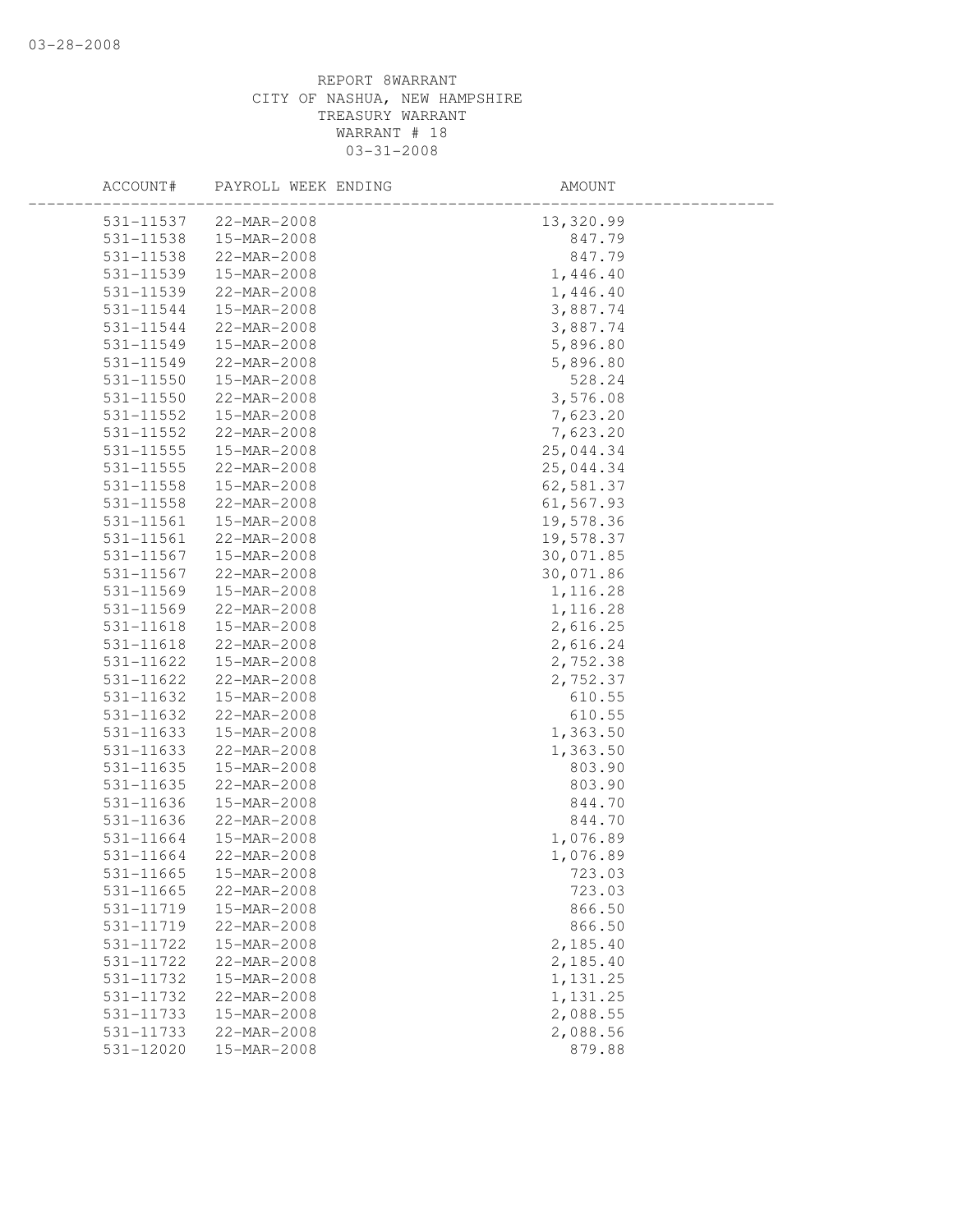|       | ACCOUNT#  | PAYROLL WEEK ENDING | AMOUNT       |            |
|-------|-----------|---------------------|--------------|------------|
|       | 531-12020 | 22-MAR-2008         | 879.88       |            |
|       | 531-12042 | 15-MAR-2008         | 1,553.31     |            |
|       | 531-12042 | 22-MAR-2008         | 1,389.75     |            |
|       | 531-12066 | 15-MAR-2008         | 632.51       |            |
|       | 531-12066 | 22-MAR-2008         | 632.50       |            |
|       | 531-12068 | 15-MAR-2008         | 1,418.78     |            |
|       | 531-12068 | 22-MAR-2008         | 1,418.78     |            |
|       | 531-12071 | 15-MAR-2008         | 243.90       |            |
|       | 531-12071 | 22-MAR-2008         | 243.90       |            |
|       | 531-12119 | 15-MAR-2008         | 1,065.25     |            |
|       | 531-12119 | 22-MAR-2008         | 1,065.25     |            |
|       | 531-13004 | 15-MAR-2008         | 3,320.35     |            |
|       | 531-13004 | 22-MAR-2008         | 4,394.62     |            |
|       | 531-13038 | 15-MAR-2008         | 226.22       |            |
|       | 531-13038 | 22-MAR-2008         | 459.57       |            |
|       | 531-13040 | 15-MAR-2008         | 5,478.93     |            |
|       | 531-13040 | 22-MAR-2008         | 3,204.94     |            |
|       | 531-13044 | 15-MAR-2008         | 6,641.97     |            |
|       | 531-13044 | 22-MAR-2008         | $-5, 205.93$ |            |
|       | 531-13047 | 15-MAR-2008         | 17,687.66    |            |
|       | 531-13047 | 22-MAR-2008         | 23,486.98    |            |
|       | 531-13048 | 15-MAR-2008         | 7,313.32     |            |
|       | 531-13048 | 22-MAR-2008         | 6,129.51     |            |
|       | 531-15002 | 22-MAR-2008         | 32,852.86    |            |
|       | 531-17003 | 22-MAR-2008         | 600.00       |            |
|       | 531-17004 | 15-MAR-2008         | 300.00       |            |
| TOTAL | 531       | POLICE DEPARTMENT   |              | 558,108.55 |
|       |           |                     |              |            |
|       | 532-11024 | 15-MAR-2008         | 2,096.38     |            |
|       | 532-11024 | 22-MAR-2008         | 2,096.38     |            |
|       | 532-11036 | 15-MAR-2008         | 1,766.76     |            |
|       | 532-11036 | 22-MAR-2008         | 1,766.76     |            |
|       | 532-11063 | 15-MAR-2008         | 1,292.19     |            |
|       | 532-11063 | 22-MAR-2008         | 1,242.12     |            |
|       | 532-11066 | 15-MAR-2008         | 1,205.58     |            |
|       | 532-11066 | 22-MAR-2008         | 1,205.58     |            |
|       | 532-11069 | 15-MAR-2008         | 2,435.39     |            |
|       | 532-11069 | 22-MAR-2008         | 2,435.38     |            |
|       | 532-11111 | 15-MAR-2008         | 2,059.24     |            |
|       | 532-11111 | 22-MAR-2008         | 2,059.24     |            |
|       | 532-11207 | 15-MAR-2008         | 6,271.16     |            |
|       | 532-11207 | 22-MAR-2008         | 6,271.16     |            |
|       | 532-11281 | 15-MAR-2008         | 925.45       |            |
|       | 532-11281 | 22-MAR-2008         | 925.44       |            |
|       | 532-11285 | 15-MAR-2008         | 7,098.47     |            |
|       | 532-11285 | 22-MAR-2008         | 7,391.30     |            |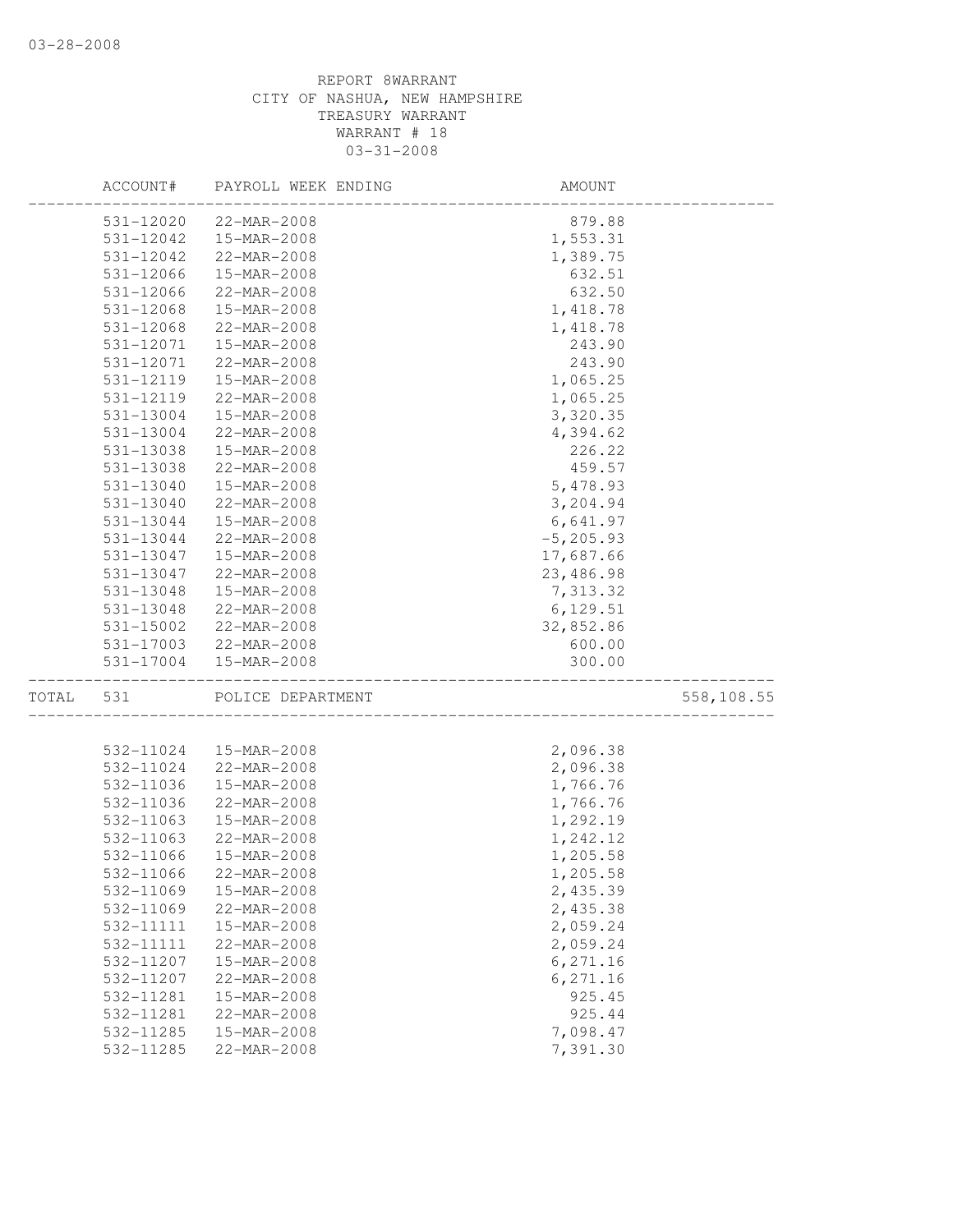| 15-MAR-2008<br>532-11291<br>532-11291<br>22-MAR-2008<br>532-11298<br>15-MAR-2008<br>532-11298<br>22-MAR-2008<br>532-11300<br>15-MAR-2008<br>532-11300<br>22-MAR-2008 | 6,087.77<br>6, 164.42<br>1,246.12<br>882.67<br>32,835.64<br>33,029.86<br>1,090.35 |
|----------------------------------------------------------------------------------------------------------------------------------------------------------------------|-----------------------------------------------------------------------------------|
|                                                                                                                                                                      |                                                                                   |
|                                                                                                                                                                      |                                                                                   |
|                                                                                                                                                                      |                                                                                   |
|                                                                                                                                                                      |                                                                                   |
|                                                                                                                                                                      |                                                                                   |
|                                                                                                                                                                      |                                                                                   |
| 532-11303<br>15-MAR-2008                                                                                                                                             |                                                                                   |
| 532-11303<br>22-MAR-2008                                                                                                                                             | 1,090.35                                                                          |
| 532-11305<br>15-MAR-2008                                                                                                                                             | 4,361.49                                                                          |
| 532-11305<br>22-MAR-2008                                                                                                                                             | 4,361.49                                                                          |
| 532-11309<br>15-MAR-2008                                                                                                                                             | 91,730.22                                                                         |
| 532-11309<br>22-MAR-2008                                                                                                                                             | 120,537.05                                                                        |
| 532-11660<br>15-MAR-2008                                                                                                                                             | 1,385.40                                                                          |
| 532-11660<br>22-MAR-2008                                                                                                                                             | 1,385.40                                                                          |
| 532-11663<br>15-MAR-2008                                                                                                                                             | 1,344.65                                                                          |
| 532-11663<br>22-MAR-2008                                                                                                                                             | 1,344.65                                                                          |
| 532-11666<br>15-MAR-2008                                                                                                                                             | 1,344.65                                                                          |
| 532-11666<br>22-MAR-2008                                                                                                                                             | 1,344.65                                                                          |
| 532-11669<br>15-MAR-2008                                                                                                                                             | 1,358.10                                                                          |
| 532-11669<br>22-MAR-2008                                                                                                                                             | 1,358.10                                                                          |
| 532-12070<br>15-MAR-2008                                                                                                                                             | 19,204.62                                                                         |
| 532-12070<br>22-MAR-2008                                                                                                                                             | 18,397.19                                                                         |
| 532-13003<br>15-MAR-2008                                                                                                                                             | 292.81                                                                            |
| 532-13003<br>22-MAR-2008                                                                                                                                             | 213.14                                                                            |
| 532-13004<br>15-MAR-2008                                                                                                                                             | 176.99                                                                            |
| 532-13004<br>22-MAR-2008                                                                                                                                             | 265.12                                                                            |
| 532-13018<br>15-MAR-2008                                                                                                                                             | 1,141.93                                                                          |
| 532-13018<br>22-MAR-2008                                                                                                                                             | 1,916.42                                                                          |
| 532-13024<br>22-MAR-2008                                                                                                                                             | 110.80                                                                            |
| 532-13050<br>15-MAR-2008                                                                                                                                             | 7,732.66                                                                          |
| 532-19231<br>15-MAR-2008                                                                                                                                             | 1,035.96                                                                          |
| 532-19231<br>22-MAR-2008                                                                                                                                             | 1,035.96                                                                          |
| 532-19232<br>15-MAR-2008                                                                                                                                             | 1,581.41                                                                          |
| 532-19232<br>22-MAR-2008                                                                                                                                             | 1,518.63                                                                          |
| 532-19233<br>15-MAR-2008                                                                                                                                             | 2,425.85                                                                          |
| 532-19233<br>22-MAR-2008                                                                                                                                             | 2,425.85                                                                          |
| 532-19234<br>15-MAR-2008                                                                                                                                             | 1,582.90                                                                          |
| 532-19234<br>22-MAR-2008                                                                                                                                             | 1,638.22                                                                          |
| TOTAL 532<br>FIRE DEPARTMENT                                                                                                                                         | 427,523.47                                                                        |
|                                                                                                                                                                      |                                                                                   |
| 535-81023  15-MAR-2008<br>535-81023 22-MAR-2008                                                                                                                      | 192.30<br>192.30                                                                  |
| TOTAL 535<br>EMERGENCY MANAGEMENT                                                                                                                                    | 384.60                                                                            |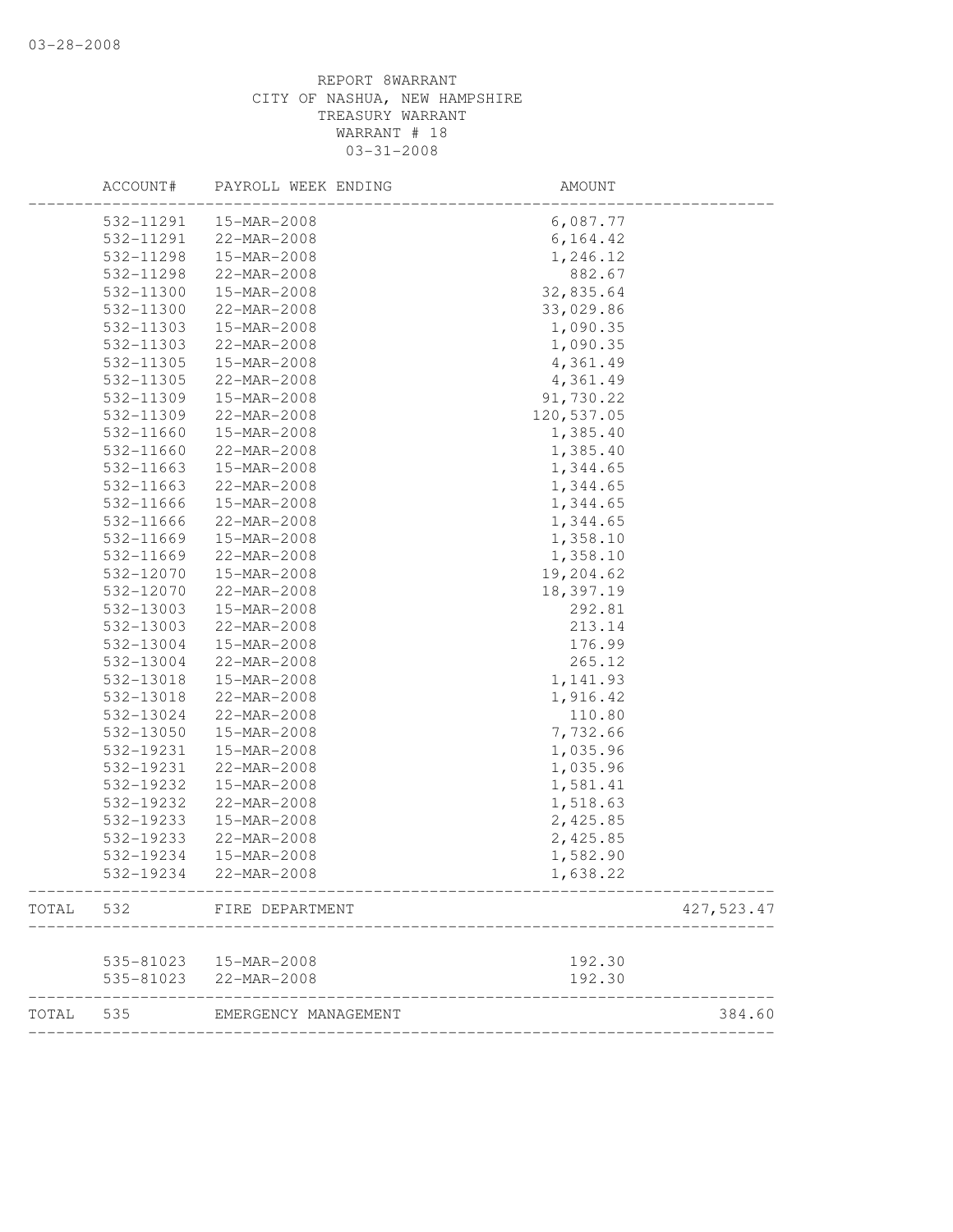|           |           | ACCOUNT# PAYROLL WEEK ENDING          | AMOUNT                  |            |
|-----------|-----------|---------------------------------------|-------------------------|------------|
|           |           | 536-11178  15-MAR-2008                | 1,324.88                |            |
|           |           | 536-11200 22-MAR-2008                 | 1,324.88                |            |
| TOTAL     | 536       | CITYWIDE COMMUNICATIONS               |                         | 2,649.76   |
|           |           |                                       |                         |            |
|           | 541-11048 | 15-MAR-2008                           | 902.76                  |            |
|           |           | 541-11048 22-MAR-2008                 | 902.76                  |            |
|           | 541-11104 | 15-MAR-2008                           | 956.87                  |            |
|           | 541-11104 | 22-MAR-2008                           | 956.86                  |            |
|           | 541-11240 | 15-MAR-2008                           | 1,831.21                |            |
|           |           | 541-11240 22-MAR-2008                 | 9,708.62                |            |
|           |           | 541-11346  15-MAR-2008                | 435.26                  |            |
|           |           | 541-11346 22-MAR-2008                 | 435.26<br>_____________ |            |
| TOTAL 541 |           | COMMUNITY SERVICES DIVISION           |                         | 16,129.60  |
|           |           |                                       |                         |            |
|           | 542-11426 | 15-MAR-2008                           | 1,286.72                |            |
|           |           | 542-11426 22-MAR-2008                 | 1,286.72                |            |
|           |           | 542-11584  15-MAR-2008                | 3,212.95                |            |
|           |           | 542-11584 22-MAR-2008                 | 3,212.94                |            |
|           |           | 542-12044 22-MAR-2008                 | 63.25                   |            |
|           |           | 542-12109  15-MAR-2008                | 108.00                  |            |
|           |           | 542-12582  15-MAR-2008                | 983.42                  |            |
|           |           | 542-12582 22-MAR-2008                 | 983.42                  |            |
| TOTAL     | 542       | COMMUNITY HEALTH                      |                         | 11, 137.42 |
|           | 543-11380 | 15-MAR-2008                           | 886.27                  |            |
|           | 543-11380 | 22-MAR-2008                           | 886.27                  |            |
|           | 543-11438 | 15-MAR-2008                           | 1,446.40                |            |
|           | 543-11438 | 22-MAR-2008                           | 1,446.40                |            |
|           | 543-11601 | 15-MAR-2008                           | 1,184.60                |            |
|           | 543-11601 | 22-MAR-2008                           | 1,184.61                |            |
|           | 543-11602 | 15-MAR-2008                           | 833.86                  |            |
|           |           |                                       |                         |            |
|           | 543-11602 | 22-MAR-2008                           | 833.87                  |            |
|           | 543-11604 | 15-MAR-2008                           | 1,422.06                |            |
|           |           | 543-11604 22-MAR-2008                 | 1,422.06                |            |
|           | 543-11605 | 543-11605  15-MAR-2008<br>22-MAR-2008 | 902.76<br>902.76        |            |
| TOTAL 543 |           | ENVIRONMENTAL HEALTH DEPT.            |                         | 13, 351.92 |
|           |           |                                       |                         |            |
|           |           | 544-11008  15-MAR-2008                | 702.64                  |            |
|           | 544-11008 | 22-MAR-2008                           | 702.64                  |            |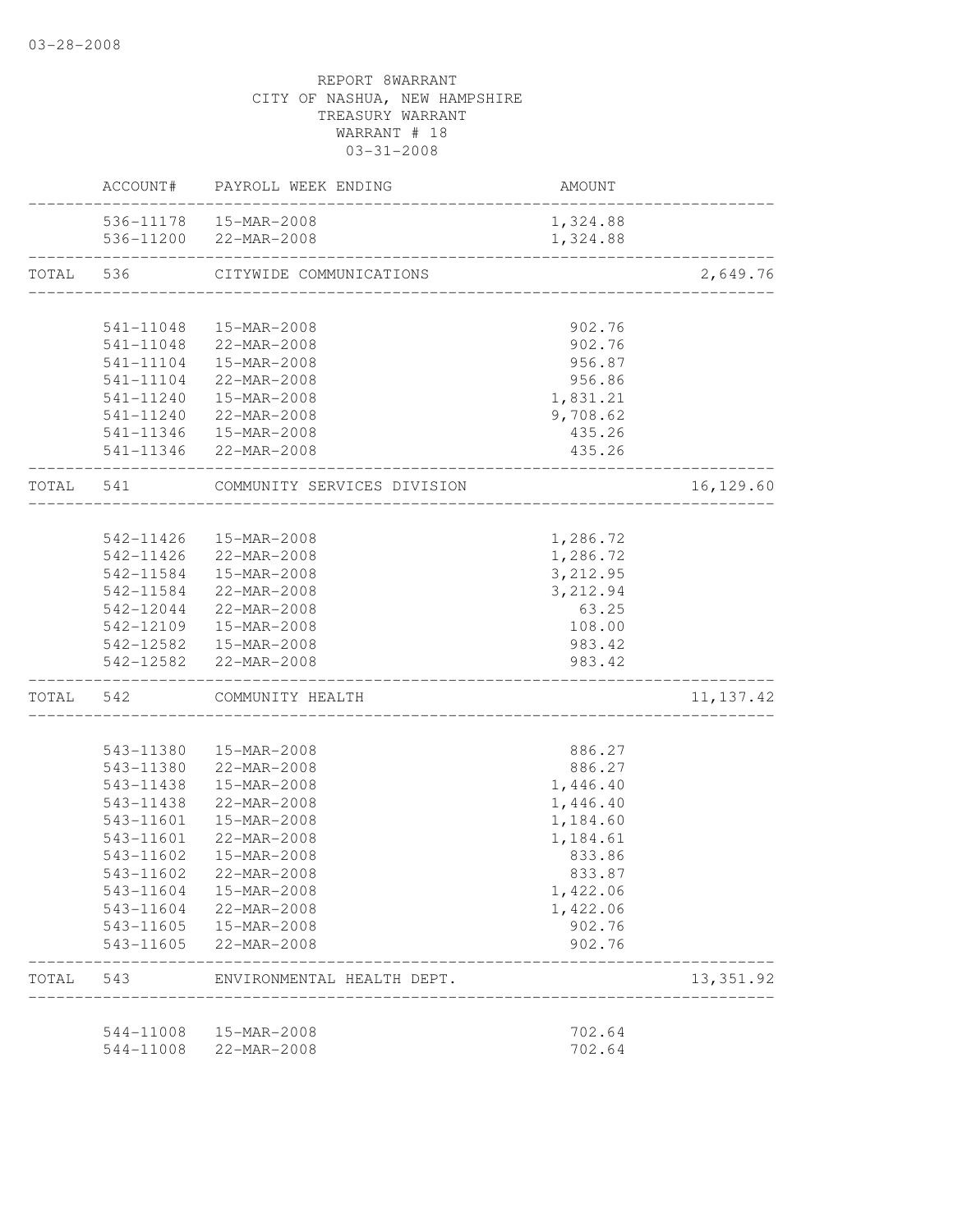|       | ACCOUNT#               | PAYROLL WEEK ENDING                                     | AMOUNT               |            |
|-------|------------------------|---------------------------------------------------------|----------------------|------------|
|       | 544-11099              | 15-MAR-2008                                             | 2,034.96             |            |
|       | 544-11099              | 22-MAR-2008                                             | 2,034.96             |            |
|       | 544-11112              | 15-MAR-2008                                             | 798.31               |            |
|       | 544-11112              | 22-MAR-2008                                             | 798.30               |            |
|       | 544-11367              | 15-MAR-2008                                             | 786.81               |            |
|       | 544-11367              | 22-MAR-2008                                             | 786.82               |            |
|       | 544-11777              | 15-MAR-2008                                             | 1,216.70             |            |
|       | 544-11777              | 22-MAR-2008                                             | 1,216.69             |            |
|       | 544-12101              | 15-MAR-2008                                             | 254.75               |            |
|       | 544-12101              | 22-MAR-2008<br>_____________________                    | 254.75               |            |
| TOTAL | 544                    | WELFARE ADMINISTRATION                                  |                      | 11,588.33  |
|       |                        |                                                         |                      |            |
|       | 551-11008              | 15-MAR-2008                                             | 667.54               |            |
|       | 551-11008              | 22-MAR-2008                                             | 667.54               |            |
|       | 551-11028              | 15-MAR-2008                                             | 570.28               |            |
|       | 551-11028              | 22-MAR-2008                                             | 570.28               |            |
|       | 551-11057              | 15-MAR-2008                                             | 847.96               |            |
|       | 551-11057              | 22-MAR-2008                                             | 847.96               |            |
|       | 551-11094              | 15-MAR-2008                                             | 288.71               |            |
|       | 551-11094              | 22-MAR-2008                                             | 288.71               |            |
|       | 551-11097              | 15-MAR-2008                                             | 1,014.95             |            |
|       | 551-11097              | 22-MAR-2008                                             | 1,014.94             |            |
|       | 551-11208              | 15-MAR-2008                                             | 762.45               |            |
|       | 551-11208              | 22-MAR-2008                                             | 762.45               |            |
|       | 551-11211              | 15-MAR-2008                                             | 450.34               |            |
|       | 551-11211              | 22-MAR-2008                                             | 450.34               |            |
|       | 551-11212              | 15-MAR-2008                                             | 1,367.59             |            |
|       | 551-11212              | 22-MAR-2008                                             | 1,367.59             |            |
|       | 551-11249              | 15-MAR-2008                                             | 1,602.86             |            |
|       | 551-11249              | 22-MAR-2008                                             | 1,602.86             |            |
|       | 551-11273              | 15-MAR-2008                                             | 1,577.43             |            |
|       | 551-11273              | 22-MAR-2008                                             | 1,577.44             |            |
|       | $551 - 11435$          | 15-MAR-2008                                             | 857.86               |            |
|       | 551-11435              | $22 - \text{MAR} - 2008$                                | 857.86               |            |
|       |                        |                                                         |                      |            |
|       | $551 - 11462$          | 15-MAR-2008                                             | 975.54               |            |
|       | 551-11462              | 22-MAR-2008                                             | 975.54               |            |
|       | 551-11638              | 15-MAR-2008                                             | 1,110.43             |            |
|       | 551-11638              | 22-MAR-2008                                             | 1,110.43             |            |
|       | 551-13004              | 15-MAR-2008                                             | 71.55                |            |
|       | 551-18015<br>551-91010 | 22-MAR-2008<br>22-MAR-2008                              | 2,000.00<br>1,990.00 |            |
|       |                        |                                                         |                      |            |
| TOTAL | 551                    | PUBLIC WORKS DIV & ENGINEERING<br>_____________________ |                      | 28, 249.43 |

552-11077 15-MAR-2008 1,219.71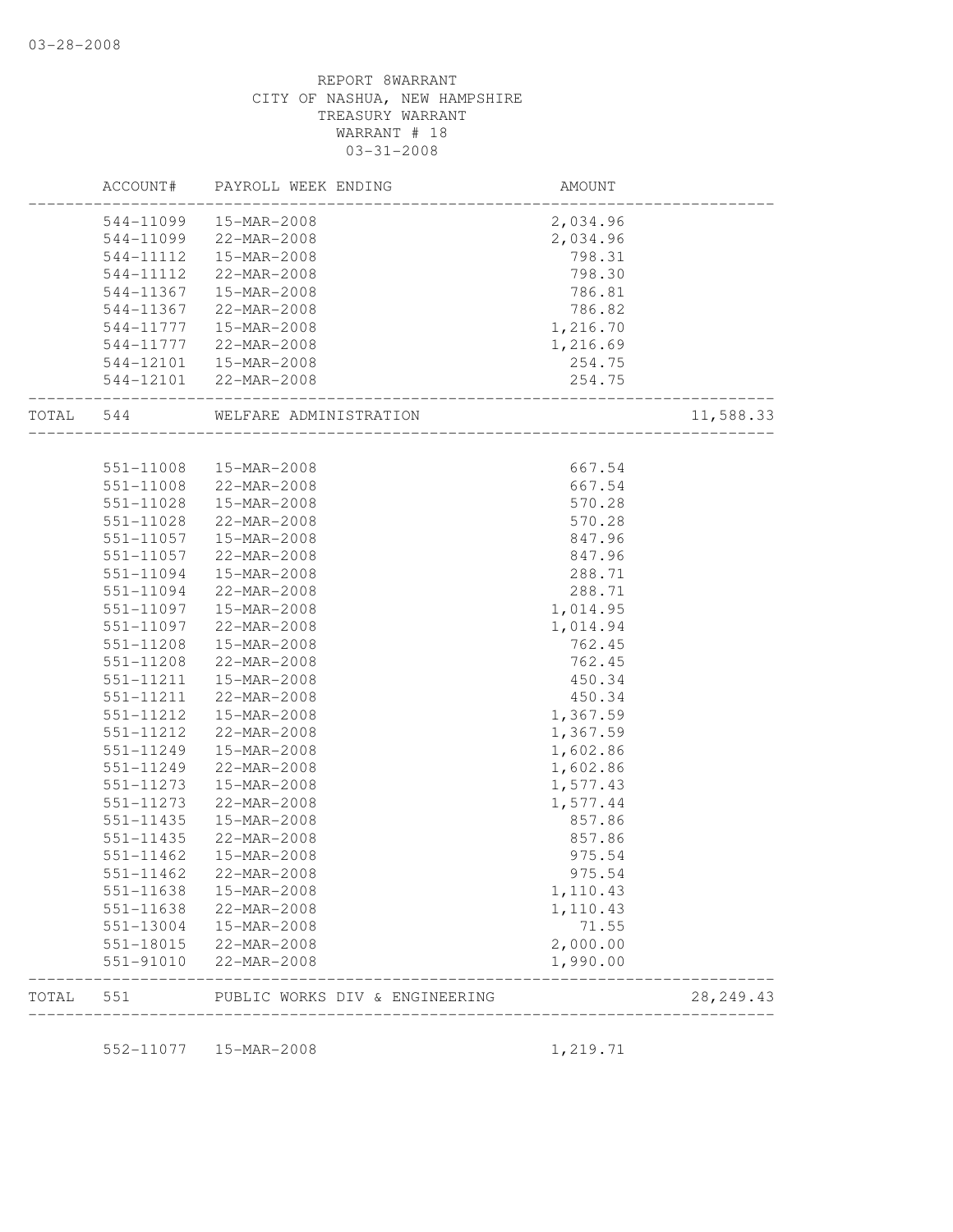|       | ACCOUNT#               | PAYROLL WEEK ENDING        | AMOUNT               |           |
|-------|------------------------|----------------------------|----------------------|-----------|
|       | 552-11077              | 22-MAR-2008                | 1,219.71             |           |
|       | 552-11087              | 15-MAR-2008                | 746.80               |           |
|       | 552-11087              | 22-MAR-2008                | 782.14               |           |
|       | 552-11143              | 15-MAR-2008                | 784.00               |           |
|       | 552-11143              | 22-MAR-2008                | 784.00               |           |
|       | 552-11324              | 15-MAR-2008                | 2,926.63             |           |
|       | 552-11324              | 22-MAR-2008                | 2,926.62             |           |
|       | 552-11339              | 15-MAR-2008                | 2,716.72             |           |
|       | 552-11339              | 22-MAR-2008                | 2,689.60             |           |
|       | 552-11342              | 15-MAR-2008                | 706.00               |           |
|       | 552-11342              | 22-MAR-2008                | 706.01               |           |
|       | 552-11343              | 15-MAR-2008                | 1,568.00             |           |
|       | 552-11343              | 22-MAR-2008                | 1,568.00             |           |
|       | 552-11407              | 15-MAR-2008                | 4,884.00             |           |
|       | 552-11407              | 22-MAR-2008                | 4,812.79             |           |
|       | 552-11492              | 15-MAR-2008                | 746.80               |           |
|       | 552-11492              | 22-MAR-2008                | 746.80               |           |
|       | 552-11548              | 15-MAR-2008                | 992.96               |           |
|       | 552-11548              | 22-MAR-2008                | 992.96               |           |
|       | 552-11580              | 15-MAR-2008                | 929.81               |           |
|       | 552-11580              | 22-MAR-2008                | 929.81               |           |
|       | 552-11618              | 15-MAR-2008                | 615.91               |           |
|       | 552-11618              | 22-MAR-2008                | 615.91               |           |
|       | 552-11672              | 15-MAR-2008                | 1,364.20             |           |
|       | 552-11672              | 22-MAR-2008                | 1,364.20             |           |
|       | 552-11750              | 15-MAR-2008                | 717.60               |           |
|       | 552-11750              | 22-MAR-2008                | 717.60               |           |
|       | 552-13004              | 15-MAR-2008                | 925.77               |           |
|       | 552-13004              | 22-MAR-2008                | 327.29               |           |
|       | 552-13009              | 15-MAR-2008                | 929.97               |           |
|       | 552-13067              | 15-MAR-2008                | 2, 115.15            |           |
|       | 552-13067              | 22-MAR-2008                | 722.80               |           |
|       | 552-59050              | 15-MAR-2008                | 1,496.00             |           |
| TOTAL | 552                    | PARKS AND RECREATION       |                      | 48,292.27 |
|       |                        | 553-11041  15-MAR-2008     |                      |           |
|       |                        |                            | 981.61               |           |
|       | 553-11041              | 22-MAR-2008<br>15-MAR-2008 | 981.61               |           |
|       | 553-11078              | 22-MAR-2008                | 1,328.18             |           |
|       | 553-11078<br>553-11192 |                            | 1,328.18             |           |
|       |                        | 15-MAR-2008<br>22-MAR-2008 | 899.88<br>899.89     |           |
|       | 553-11192              |                            |                      |           |
|       | 553-11279              | 15-MAR-2008                | 5,488.00             |           |
|       | 553-11279              | 22-MAR-2008                | 5,473.30             |           |
|       | 553-11327              | 15-MAR-2008                | 3,908.46             |           |
|       | 553-11327<br>553-11375 | 22-MAR-2008<br>15-MAR-2008 | 3,921.01<br>2,555.12 |           |
|       |                        |                            |                      |           |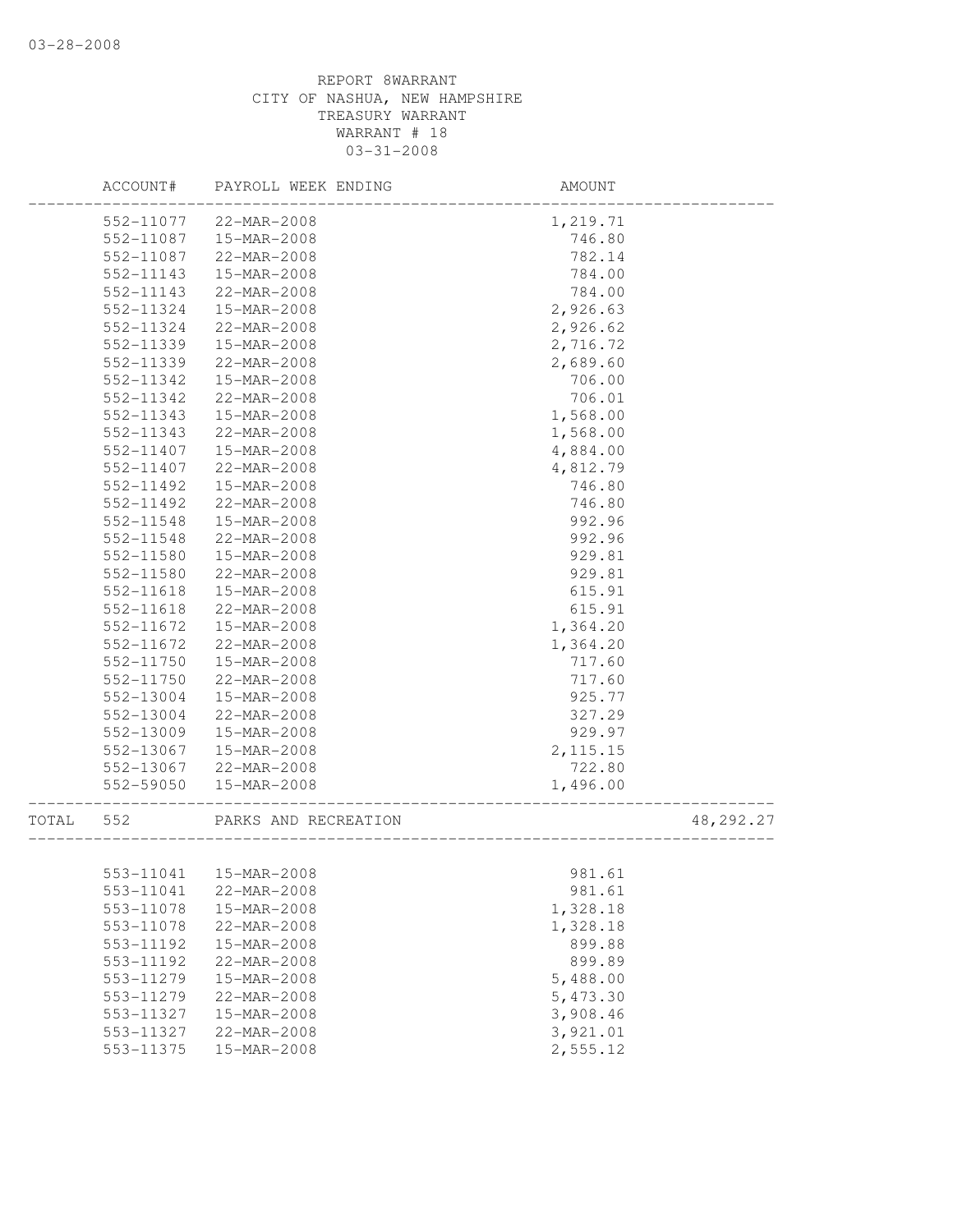|       | ACCOUNT#               | PAYROLL WEEK ENDING        | AMOUNT               |             |
|-------|------------------------|----------------------------|----------------------|-------------|
|       | 553-11375              | 22-MAR-2008                | 2,017.20             |             |
|       | 553-11465              | 15-MAR-2008                | 2,987.20             |             |
|       | 553-11465              | 22-MAR-2008                | 2,987.20             |             |
|       | 553-11474              | 15-MAR-2008                | 4,208.00             |             |
|       | 553-11474              | 22-MAR-2008                | 4,405.61             |             |
|       | 553-11475              | 15-MAR-2008                | 1,892.51             |             |
|       | 553-11475              | 22-MAR-2008                | 1,707.20             |             |
|       | 553-11630              | 15-MAR-2008                | 1,462.00             |             |
|       | 553-11630              | 22-MAR-2008                | 1,448.60             |             |
|       | 553-11631              | 15-MAR-2008                | 727.20               |             |
|       | 553-11631              | 22-MAR-2008                | 729.60               |             |
|       | 553-11648              | 15-MAR-2008                | 792.60               |             |
|       | 553-11648              | 22-MAR-2008                | 792.60               |             |
|       | 553-11678              | 15-MAR-2008                | 1,575.29             |             |
|       | 553-11678              | 22-MAR-2008                | 1,575.29             |             |
|       | 553-11759              | 15-MAR-2008                | 13,350.57            |             |
|       | 553-11759              | 22-MAR-2008                | 12,932.99            |             |
|       | 553-11771              | 15-MAR-2008                | 1,683.20             |             |
|       | 553-11771              | 22-MAR-2008                | 1,683.20             |             |
|       | 553-12128              | 15-MAR-2008                | 349.02               |             |
|       | 553-12128              | 22-MAR-2008                | 261.46               |             |
|       | 553-13004              | 15-MAR-2008                | 5,489.57             |             |
|       | 553-13004              | 22-MAR-2008                | 5,924.06             |             |
|       |                        |                            |                      |             |
|       | 553-13009              | 15-MAR-2008                | 11,076.09            |             |
|       | 553-13901<br>553-13901 | 15-MAR-2008<br>22-MAR-2008 | 9,590.40<br>9,831.88 |             |
|       |                        |                            |                      |             |
| TOTAL | 553                    | STREET DEPARTMENT          |                      | 129, 245.78 |
|       |                        |                            |                      |             |
|       | 555-11024              | 15-MAR-2008                | 725.27               |             |
|       | 555-11024              | 22-MAR-2008                | 725.27               |             |
|       | 555-11058              | 15-MAR-2008                | 929.81               |             |
|       | 555-11058              | 22-MAR-2008                | 929.81               |             |
|       | 555-11461              | 15-MAR-2008                | 1,404.69             |             |
|       | 555-11461              | 22-MAR-2008                | 1,404.69             |             |
|       | 555-11505              | 15-MAR-2008                | 1, 117.43            |             |
|       | 555-11505              | $22 - \text{MAR} - 2008$   | 1, 117.43            |             |
|       | 555-11639              | 15-MAR-2008                | 746.80               |             |
|       | 555-11639              | 22-MAR-2008                | 746.80               |             |
|       | 555-11640              | 15-MAR-2008                | 695.60               |             |
|       | 555-11640              | 22-MAR-2008                | 556.48               |             |
|       | 555-11738              | 15-MAR-2008                | 1,760.00             |             |
|       | 555-11738              | 22-MAR-2008                | 1,760.00             |             |
|       | 555-11745              | 15-MAR-2008                | 738.80               |             |
|       | 555-11745              | 22-MAR-2008                | 738.80               |             |
|       | 555-11746              | 15-MAR-2008                | 1,075.15             |             |
|       | 555-11746              | 22-MAR-2008                | 1,075.15             |             |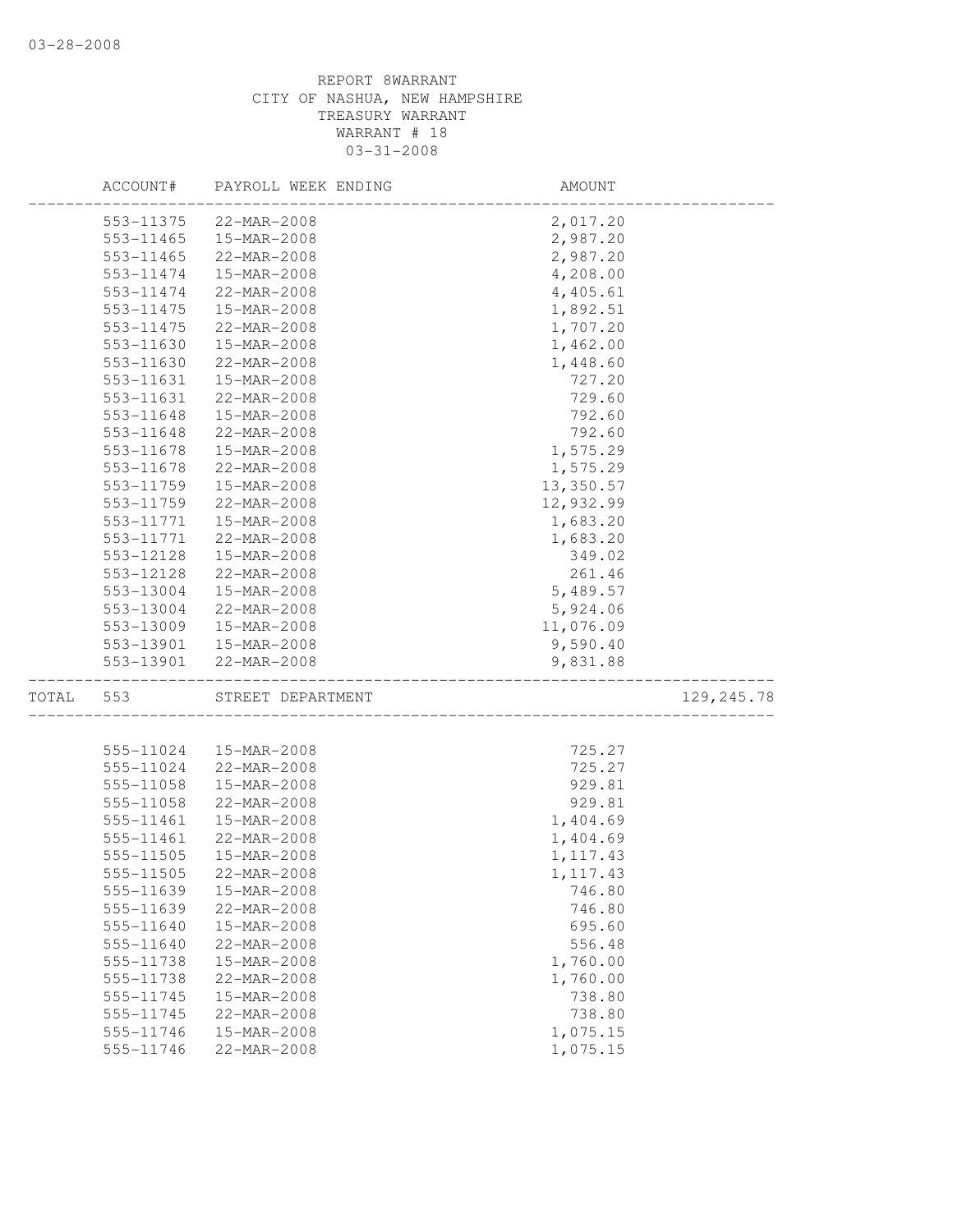|           | ACCOUNT#               | PAYROLL WEEK ENDING                             | AMOUNT                               |           |
|-----------|------------------------|-------------------------------------------------|--------------------------------------|-----------|
|           |                        | 555-13004  15-MAR-2008<br>555-13004 22-MAR-2008 | 264.00<br>99.00                      |           |
| TOTAL     | 555                    | TRAFFIC DEPARTMENT                              | ------------------------------------ | 18,610.98 |
|           |                        |                                                 |                                      |           |
|           |                        | 557-11161  15-MAR-2008                          | 746.80                               |           |
|           |                        | 557-11161 22-MAR-2008                           | 746.80                               |           |
|           |                        | 557-13009  15-MAR-2008                          | 142.58                               |           |
| TOTAL 557 |                        | PARKING LOTS                                    | ____________________                 | 1,636.18  |
|           |                        |                                                 |                                      |           |
|           | 561-11345              | 15-MAR-2008                                     | 1,301.50                             |           |
|           | 561-11345              | 22-MAR-2008                                     | 1,301.50                             |           |
|           | 561-11651<br>561-11651 | 15-MAR-2008                                     | 811.81                               |           |
|           | 561-11658              | 22-MAR-2008<br>15-MAR-2008                      | 811.82<br>985.56                     |           |
|           |                        | 561-11658 22-MAR-2008                           | 985.56                               |           |
|           |                        | 561-91010 22-MAR-2008                           | 100.00                               |           |
| TOTAL     | 561                    | EDGEWOOD CEMETERY                               |                                      | 6, 297.75 |
|           |                        |                                                 |                                      |           |
|           |                        | 563-11345  15-MAR-2008                          | 1,094.67                             |           |
|           |                        | 563-11345 22-MAR-2008                           | 1,094.66                             |           |
|           |                        | 563-11651  15-MAR-2008                          | 722.90                               |           |
|           |                        | 563-11651 22-MAR-2008                           | 722.90                               |           |
|           |                        | 563-11657  15-MAR-2008                          | 903.15                               |           |
|           |                        | 563-11657 22-MAR-2008                           | 903.15<br>________________________   |           |
| TOTAL     | 563                    | WOODLAWN CEMETERY                               |                                      | 5, 441.43 |
|           |                        |                                                 |                                      |           |
|           | 571-11174              | 15-MAR-2008                                     | 838.19                               |           |
|           | 571-11174              | 22-MAR-2008                                     | 838.19                               |           |
|           | 571-11237              | 15-MAR-2008                                     | 1,885.72                             |           |
|           | 571-11237              | 22-MAR-2008                                     | 1,885.72                             |           |
| TOTAL     | 571                    | COMMUNITY DEVELOPMENT                           |                                      | 5,447.82  |
|           |                        |                                                 |                                      |           |
|           | 572-11024              | 15-MAR-2008<br>22-MAR-2008                      | 609.96                               |           |
|           | 572-11024<br>572-11215 | 15-MAR-2008                                     | 609.96<br>3,542.40                   |           |
|           | 572-11215              | 22-MAR-2008                                     | 3,542.40                             |           |
|           | 572-11238              | 15-MAR-2008                                     | 812.71                               |           |
|           | 572-11238              | 22-MAR-2008                                     | 812.71                               |           |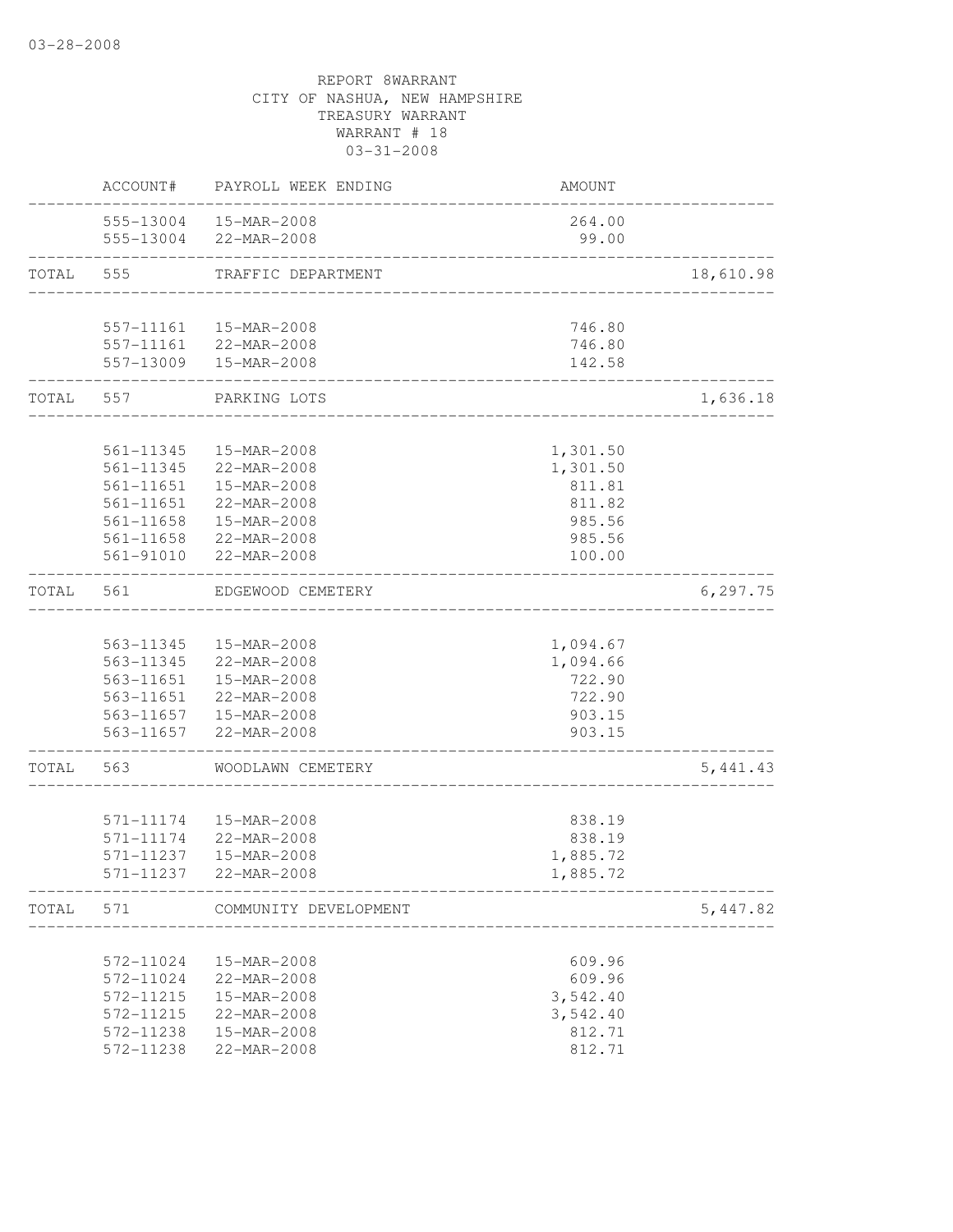|       | ACCOUNT#  | PAYROLL WEEK ENDING | AMOUNT   |           |
|-------|-----------|---------------------|----------|-----------|
|       | 572-11450 | 15-MAR-2008         | 1,622.11 |           |
|       | 572-11450 | 22-MAR-2008         | 1,622.11 |           |
|       | 572-11522 | 15-MAR-2008         | 788.29   |           |
|       | 572-11522 | 22-MAR-2008         | 788.29   |           |
|       | 572-11525 | 15-MAR-2008         | 972.85   |           |
|       | 572-11525 | 22-MAR-2008         | 972.85   |           |
|       | 572-58005 | 15-MAR-2008         | 100.00   |           |
|       | 572-58005 | 22-MAR-2008         | 200.00   |           |
|       | 572-98046 | 22-MAR-2008         | 100.00   |           |
| TOTAL | 572       | PLANNING DEPARTMENT |          | 17,096.64 |
|       |           |                     |          |           |
|       | 575-11032 | 15-MAR-2008         | 676.89   |           |
|       | 575-11032 | 22-MAR-2008         | 676.89   |           |
|       | 575-11042 | 15-MAR-2008         | 1,318.78 |           |
|       | 575-11042 | 22-MAR-2008         | 1,318.78 |           |
|       | 575-11062 | 15-MAR-2008         | 559.14   |           |
|       | 575-11062 | 22-MAR-2008         | 559.14   |           |
|       | 575-11189 | 15-MAR-2008         | 981.93   |           |
|       | 575-11189 | 22-MAR-2008         | 981.93   |           |
|       | 575-11246 | 15-MAR-2008         | 1,831.21 |           |
|       | 575-11246 | 22-MAR-2008         | 1,831.21 |           |
|       | 575-11387 | 15-MAR-2008         | 5,320.90 |           |
|       | 575-11387 | 22-MAR-2008         | 5,320.90 |           |
|       | 575-11393 | 15-MAR-2008         | 3,321.62 |           |
|       | 575-11393 | 22-MAR-2008         | 3,321.62 |           |
|       | 575-11400 | 15-MAR-2008         | 7,553.36 |           |
|       | 575-11400 | 22-MAR-2008         | 7,550.19 |           |
|       | 575-11401 | 15-MAR-2008         | 4,595.35 |           |
|       | 575-11401 | 22-MAR-2008         | 4,595.33 |           |
|       | 575-11403 | 15-MAR-2008         | 809.98   |           |
|       | 575-11403 | 22-MAR-2008         | 809.97   |           |
|       | 575-11404 | 15-MAR-2008         | 694.68   |           |
|       | 575-11404 | 22-MAR-2008         | 694.68   |           |
|       | 575-11627 | 15-MAR-2008         | 544.61   |           |
|       | 575-11627 | $22-MAR - 2008$     | 544.61   |           |
|       | 575-12090 | 15-MAR-2008         | 1,083.28 |           |
|       | 575-12090 | 22-MAR-2008         | 1,083.28 |           |
|       | 575-12114 | 15-MAR-2008         | 1,189.56 |           |
|       | 575-12114 | 22-MAR-2008         | 1,163.70 |           |
|       | 575-13035 | 15-MAR-2008         | 683.93   |           |
|       | 575-13035 | 22-MAR-2008         | 833.25   |           |
| TOTAL | 575       | PUBLIC LIBRARIES    |          | 62,450.70 |
|       | 576-11059 | 15-MAR-2008         |          |           |
|       |           |                     | 1,216.69 |           |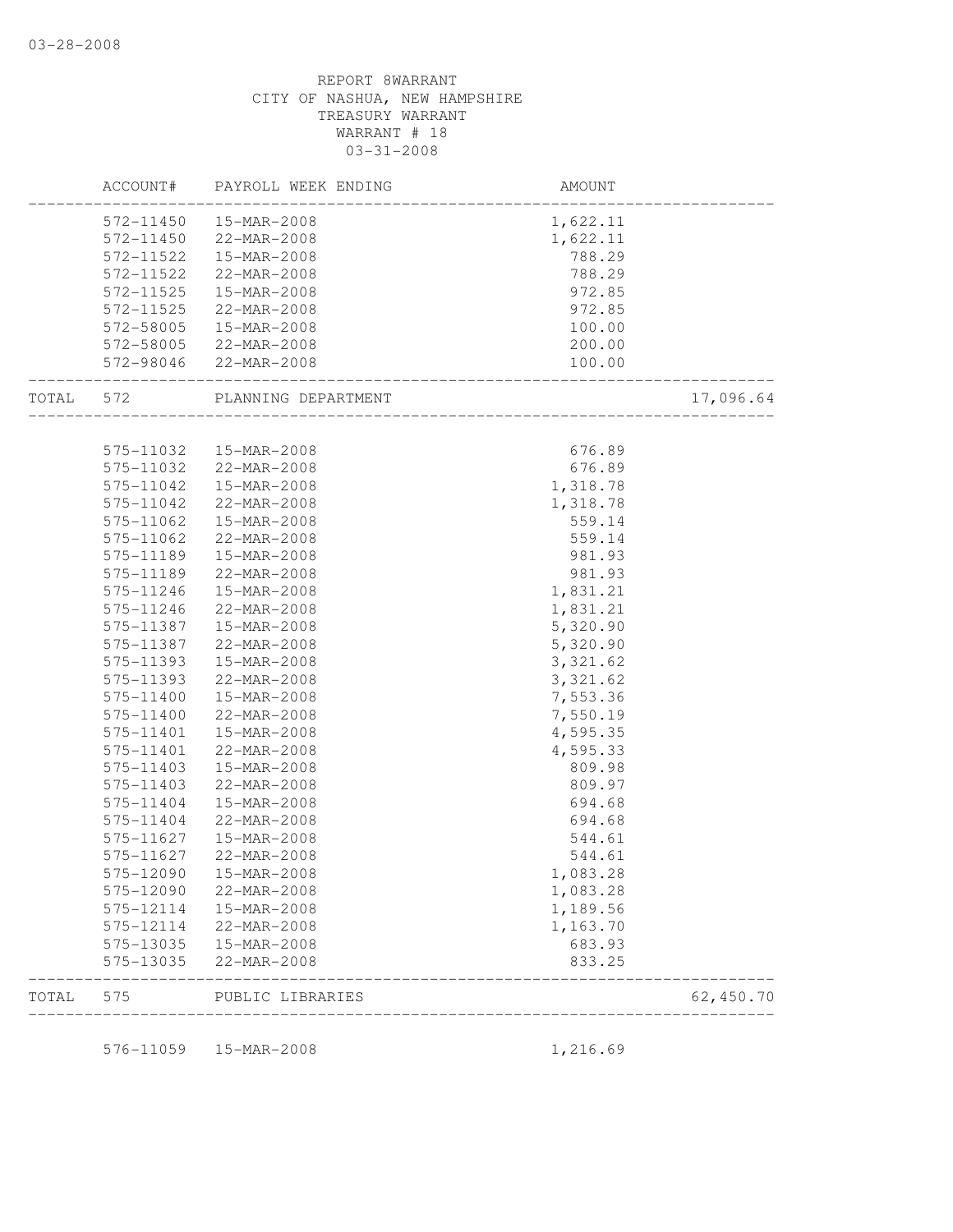|       | ACCOUNT#      | PAYROLL WEEK ENDING | AMOUNT                               |           |
|-------|---------------|---------------------|--------------------------------------|-----------|
|       | 576-11059     | 22-MAR-2008         | 1,216.69                             |           |
|       | 576-11138     | 15-MAR-2008         | 619.73                               |           |
|       | 576-11138     | 22-MAR-2008         | 619.74                               |           |
|       | 576-11139     | 15-MAR-2008         | 232.21                               |           |
|       | 576-11139     | 22-MAR-2008         | 228.53                               |           |
|       | 576-11221     | 15-MAR-2008         | 1,002.92                             |           |
|       | 576-11221     | 22-MAR-2008         | 1,002.92                             |           |
|       | 576-11315     | 15-MAR-2008         | 637.37                               |           |
|       | 576-11315     | 22-MAR-2008         | 637.36                               |           |
|       | 576-11361     | 15-MAR-2008         | 5,082.74                             |           |
|       | 576-11361     | 22-MAR-2008         | 5,082.74                             |           |
|       | 576-91010     | 22-MAR-2008         | 1,900.00                             |           |
| TOTAL | 576           | BUILDING DEPARTMENT | <u> 2002 - 2003 - 2003 - 20</u>      | 19,479.64 |
|       |               |                     |                                      |           |
|       | 577-11163     | 15-MAR-2008         | 914.90                               |           |
|       | 577-11163     | 22-MAR-2008         | 914.90                               |           |
|       | 577-11183     | 15-MAR-2008         | 1,014.95                             |           |
|       | 577-11183     | 22-MAR-2008         | 1,014.95                             |           |
|       | 577-91010     | 22-MAR-2008         | 510.00                               |           |
| TOTAL | 577           | CODE ENFORCEMENT    | ------------------------------------ | 4,369.70  |
|       |               |                     |                                      |           |
|       | 581-11012     | 22-MAR-2008         | 3,942.31                             |           |
|       | 581-11075     | 22-MAR-2008         | 4,076.92                             |           |
|       | 581-11081     | 22-MAR-2008         | 2,021.22                             |           |
|       | 581-11162     | 15-MAR-2008         | 55,612.44                            |           |
|       | 581-11162     | 22-MAR-2008         | 55, 225.74                           |           |
|       | 581-11204     | 15-MAR-2008         | 11,022.00                            |           |
|       | 581-11204     | 22-MAR-2008         | 11,022.00                            |           |
|       | 581-11348     | 22-MAR-2008         | 69,140.51                            |           |
|       | 581-11366     | 15-MAR-2008         | 48,651.99                            |           |
|       | 581-11366     | 22-MAR-2008         | 49,297.25                            |           |
|       | 581-11396     | 22-MAR-2008         | 32,397.96                            |           |
|       | $581 - 11408$ | 15-MAR-2008         | 14,938.00                            |           |
|       | 581-11408     | 22-MAR-2008         | 14,798.20                            |           |
|       | 581-11486     | 22-MAR-2008         | 34,089.90                            |           |
|       | 581-11515     | 22-MAR-2008         | 1,143.19                             |           |
|       | 581-11570     | 22-MAR-2008         | 56,376.18                            |           |
|       | 581-11572     | 22-MAR-2008         | 47,074.28                            |           |
|       | 581-11579     | 22-MAR-2008         | 32,406.10                            |           |
|       | 581-11628     | 15-MAR-2008         | 1,215.20                             |           |
|       | 581-11628     | 22-MAR-2008         | 1,215.20                             |           |
|       | 581-11675     | 22-MAR-2008         | 5,769.23                             |           |
|       | 581-11709     | 22-MAR-2008         | 5,727.68                             |           |
|       | 581-11711     | 22-MAR-2008         | 2,628.18                             |           |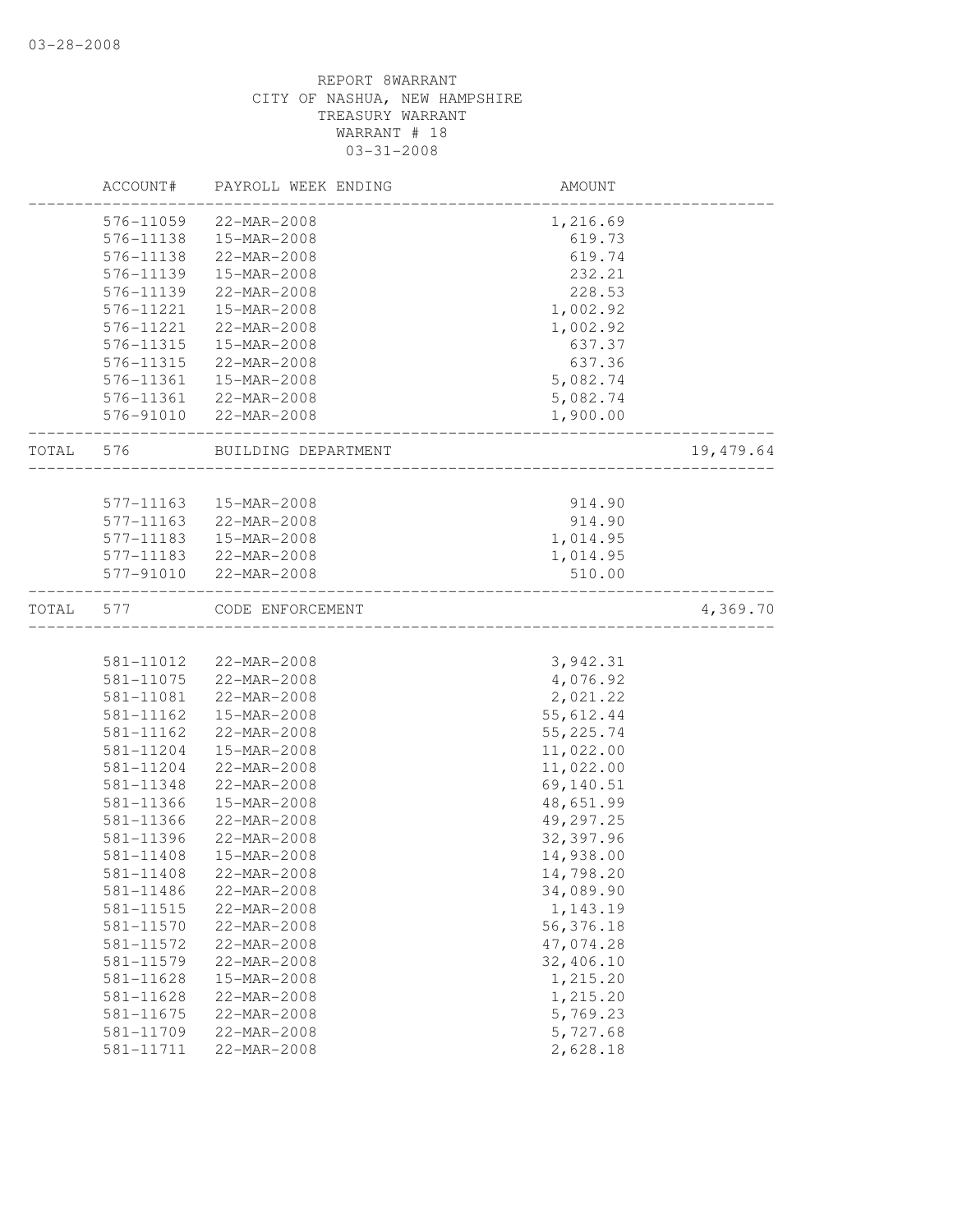| ACCOUNT#  | PAYROLL WEEK ENDING | AMOUNT         |  |
|-----------|---------------------|----------------|--|
| 581-11726 | 22-MAR-2008         | 1, 425, 791.69 |  |
| 581-11800 | 22-MAR-2008         | 36,071.05      |  |
| 581-11801 | 22-MAR-2008         | 12,337.44      |  |
| 581-11802 | 22-MAR-2008         | 12,293.88      |  |
| 581-11803 | 15-MAR-2008         | 659.40         |  |
| 581-11803 | 22-MAR-2008         | 13,637.25      |  |
| 581-11804 | 22-MAR-2008         | 14,372.43      |  |
| 581-11805 | 22-MAR-2008         | 30,409.18      |  |
| 581-11812 | 22-MAR-2008         | 2,190.74       |  |
| 581-11830 | 22-MAR-2008         | 3,145.85       |  |
| 581-11850 | 15-MAR-2008         | 2,584.05       |  |
| 581-11850 | 22-MAR-2008         | 2,584.05       |  |
| 581-11860 | 22-MAR-2008         | 6, 123.47      |  |
| 581-12021 | 15-MAR-2008         | 2,007.00       |  |
| 581-12021 | 22-MAR-2008         | 4,991.98       |  |
| 581-12060 | 15-MAR-2008         | 2,822.73       |  |
| 581-12060 | 22-MAR-2008         | 2,801.60       |  |
| 581-12078 | 15-MAR-2008         | 537.50         |  |
| 581-12078 | 22-MAR-2008         | 1,812.50       |  |
| 581-12081 | 22-MAR-2008         | 1,327.02       |  |
| 581-12084 | 15-MAR-2008         | 712.50         |  |
| 581-12084 | 22-MAR-2008         | 2,912.50       |  |
| 581-12087 | 15-MAR-2008         | 1,243.16       |  |
| 581-12087 | 22-MAR-2008         | 1,295.37       |  |
| 581-12111 | 15-MAR-2008         | 130,640.86     |  |
| 581-12111 | 22-MAR-2008         | 128,538.64     |  |
| 581-12112 | 15-MAR-2008         | 7,793.04       |  |
| 581-12112 | 22-MAR-2008         | 7,865.03       |  |
| 581-12126 | 15-MAR-2008         | 5,044.18       |  |
| 581-12126 | 22-MAR-2008         | 4,686.20       |  |
| 581-12135 | 15-MAR-2008         | 2,877.39       |  |
| 581-12135 | 22-MAR-2008         | 2,980.32       |  |
| 581-12136 | 15-MAR-2008         | 974.76         |  |
| 581-12136 | 22-MAR-2008         | 588.04         |  |
| 581-12138 | 15-MAR-2008         | 389.35         |  |
| 581-12138 | 22-MAR-2008         | 1,383.69       |  |
| 581-12141 | 15-MAR-2008         | 550.00         |  |
| 581-12141 | 22-MAR-2008         | 300.00         |  |
| 581-12153 | 15-MAR-2008         | 40.00          |  |
| 581-12153 | 22-MAR-2008         | 57.50          |  |
| 581-12198 | 22-MAR-2008         | 10,983.87      |  |
| 581-12201 | 15-MAR-2008         | 30, 448.44     |  |
| 581-12201 | 22-MAR-2008         | 29,765.15      |  |
| 581-13004 | 15-MAR-2008         | 177.95         |  |
| 581-13004 | 22-MAR-2008         | 1,308.29       |  |
| 581-13021 | 15-MAR-2008         | 381.04         |  |
| 581-13021 | 22-MAR-2008         | 198.85         |  |
| 581-13032 | 15-MAR-2008         | 554.08         |  |
|           |                     |                |  |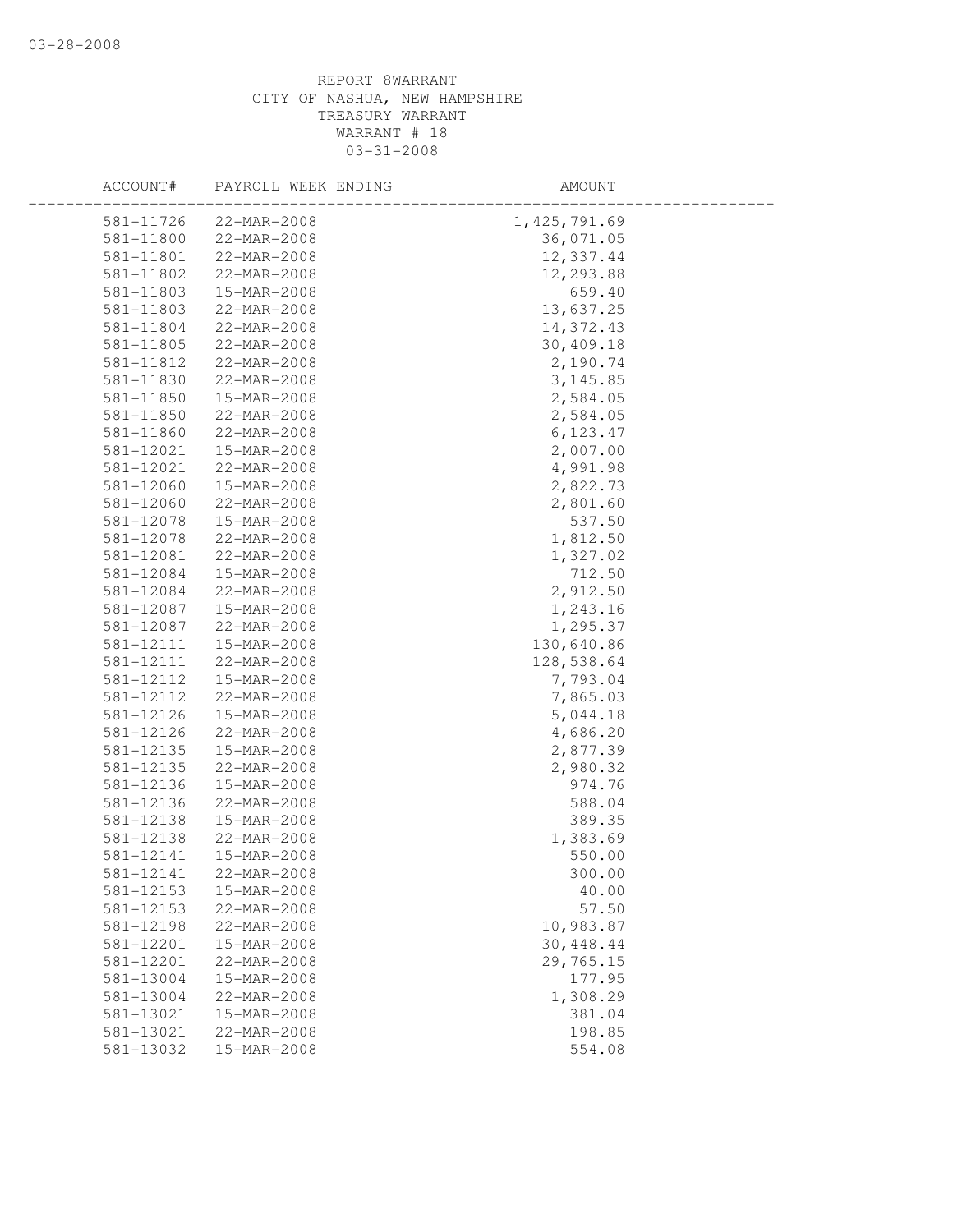| TOTAL 590                                                                                            | P/Y OBLIGATIONS                                                                                                                                                                      |                                                                                                          | 230.00       |
|------------------------------------------------------------------------------------------------------|--------------------------------------------------------------------------------------------------------------------------------------------------------------------------------------|----------------------------------------------------------------------------------------------------------|--------------|
|                                                                                                      | 590-23522  15-MAR-2008<br>590-23522 22-MAR-2008                                                                                                                                      | 155.00<br>75.00                                                                                          |              |
|                                                                                                      | TOTAL 581 SCHOOL DEPARTMENT                                                                                                                                                          |                                                                                                          | 2,541,657.52 |
| 581-13137<br>581-13138<br>581-13138<br>581-18008<br>581-19000<br>581-19210<br>581-19230<br>581-19240 | $22 - \text{MAR} - 2008$<br>15-MAR-2008<br>$22 - \text{MAR} - 2008$<br>22-MAR-2008<br>$22 - \text{MAR} - 2008$<br>15-MAR-2008<br>15-MAR-2008<br>22-MAR-2008<br>581-19310 22-MAR-2008 | 825.00<br>449.25<br>$-449.25$<br>6,000.00<br>9,213.41<br>1,697.83<br>$-1,750.00$<br>2,291.94<br>1,650.00 |              |
| 581-13032<br>581-13120<br>581-13120<br>581-13133<br>581-13137                                        | 22-MAR-2008<br>15-MAR-2008<br>22-MAR-2008<br>$22 - \text{MAR} - 2008$<br>15-MAR-2008                                                                                                 | 1,152.78<br>2,634.36<br>2,936.55<br>1,356.25<br>666.71                                                   |              |
|                                                                                                      | ACCOUNT# PAYROLL WEEK ENDING                                                                                                                                                         | AMOUNT                                                                                                   |              |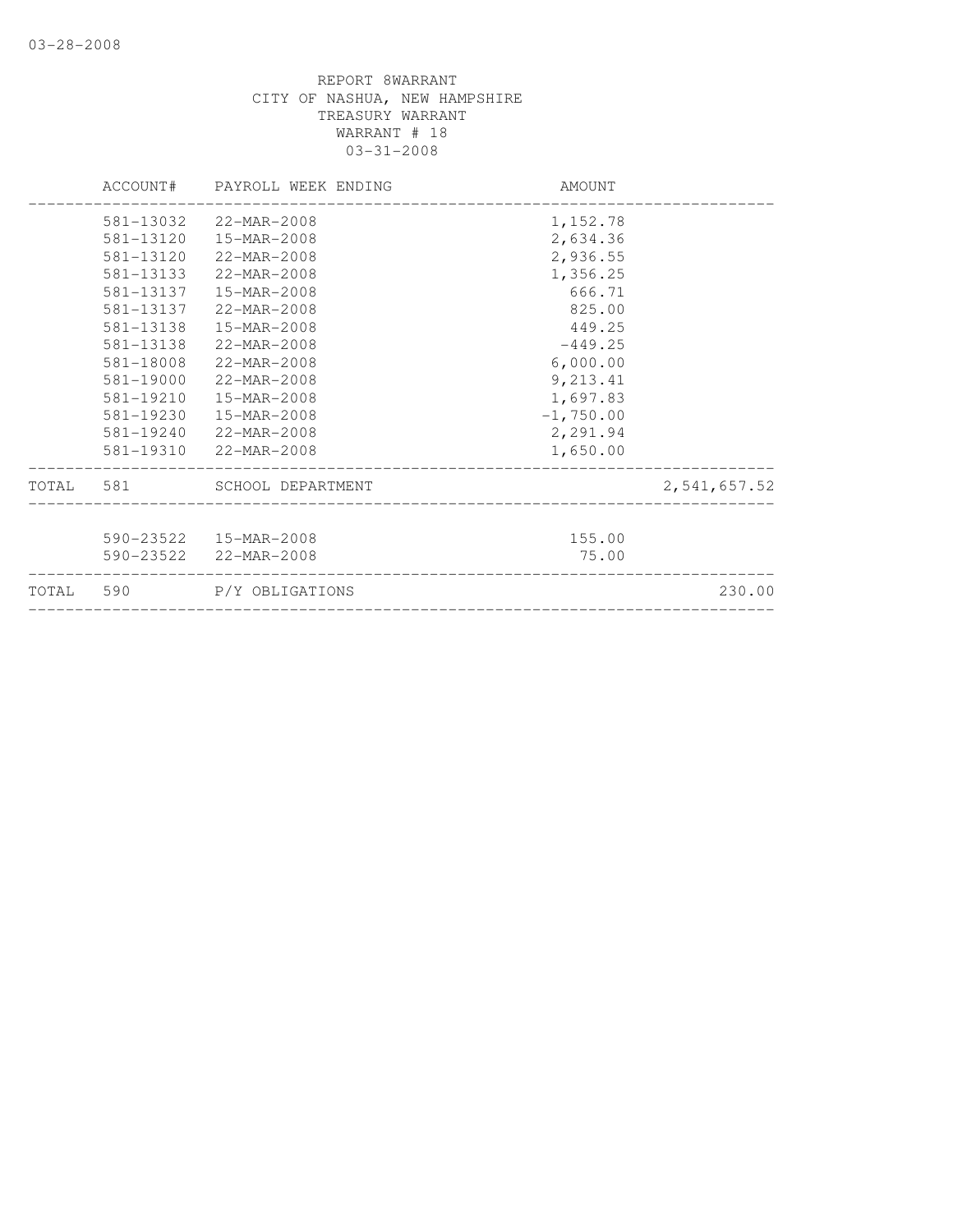|           | ACCOUNT# PAYROLL WEEK ENDING |  |  |  | AMOUNT |
|-----------|------------------------------|--|--|--|--------|
|           |                              |  |  |  |        |
| TOTAL 951 |                              |  |  |  |        |
|           |                              |  |  |  |        |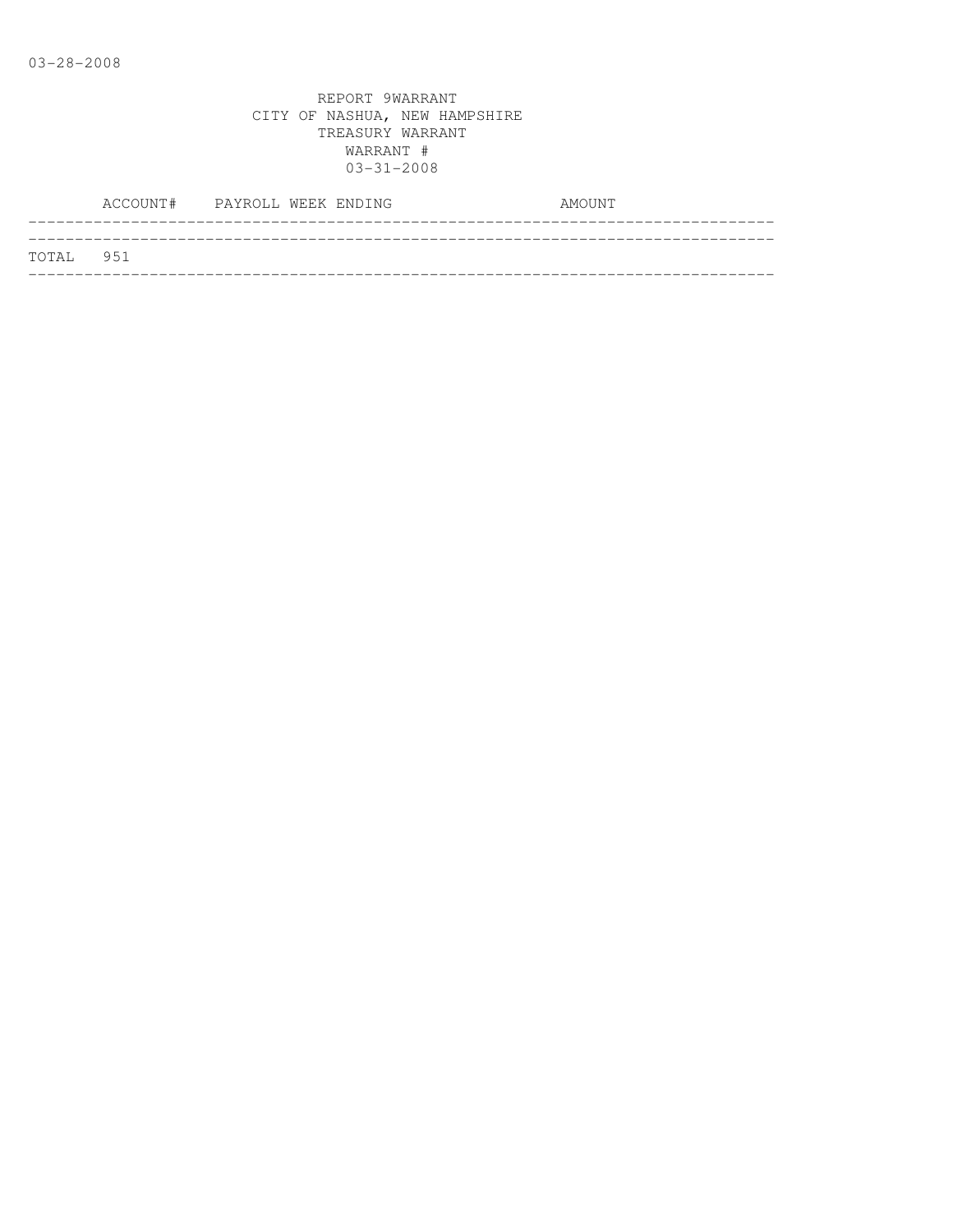| ACCOUNT#  | PAYROLL WEEK ENDING | AMOUNT   |  |
|-----------|---------------------|----------|--|
| 801-11008 | 15-MAR-2008         | 287.81   |  |
| 801-11008 | 22-MAR-2008         | 384.89   |  |
| 801-11094 | 15-MAR-2008         | 96.24    |  |
| 801-11094 | 22-MAR-2008         | 96.24    |  |
| 801-11101 | 15-MAR-2008         | 866.40   |  |
| 801-11101 | 22-MAR-2008         | 866.40   |  |
| 801-11193 | 15-MAR-2008         | 943.50   |  |
| 801-11193 | 22-MAR-2008         | 943.50   |  |
| 801-11208 | 15-MAR-2008         | 92.98    |  |
| 801-11208 | 22-MAR-2008         | 92.98    |  |
| 801-11211 | 15-MAR-2008         | 64.34    |  |
| 801-11211 | 22-MAR-2008         | 64.34    |  |
| 801-11222 | 15-MAR-2008         | 199.23   |  |
| 801-11222 | 22-MAR-2008         | 199.23   |  |
| 801-11249 | 15-MAR-2008         | 132.00   |  |
| 801-11249 | 22-MAR-2008         | 132.00   |  |
| 801-11271 | 15-MAR-2008         | 985.14   |  |
| 801-11271 | 22-MAR-2008         | 985.14   |  |
| 801-11276 | 15-MAR-2008         | 2,352.00 |  |
| 801-11276 | 22-MAR-2008         | 2,352.00 |  |
| 801-11383 | 15-MAR-2008         | 838.19   |  |
| 801-11383 | 22-MAR-2008         | 838.20   |  |
| 801-11435 | 15-MAR-2008         | 257.36   |  |
| 801-11435 | 22-MAR-2008         | 257.36   |  |
| 801-11595 | 15-MAR-2008         | 6,678.00 |  |
| 801-11595 | 15-MAR-2008         | 2,226.00 |  |
| 801-11595 | 22-MAR-2008         | 7,436.80 |  |
| 801-11595 | 22-MAR-2008         | 2,226.00 |  |
| 801-11596 | 15-MAR-2008         | 3,136.00 |  |
| 801-11596 | 22-MAR-2008         | 2,979.20 |  |
| 801-11598 | 15-MAR-2008         | 776.80   |  |
| 801-11598 | 22-MAR-2008         | 776.81   |  |
| 801-11599 | 15-MAR-2008         | 1,026.65 |  |
| 801-11599 | 15-MAR-2008         | 1,026.65 |  |
| 801-11599 | 22-MAR-2008         | 1,026.65 |  |
| 801-11599 | 22-MAR-2008         | 1,026.65 |  |
| 801-11606 | 15-MAR-2008         | 667.96   |  |
| 801-11606 | 22-MAR-2008         | 667.96   |  |
| 801-11647 | 15-MAR-2008         | 1,401.24 |  |
| 801-11647 | 22-MAR-2008         | 1,401.23 |  |
| 801-12128 | 15-MAR-2008         | 326.92   |  |
| 801-12128 | 22-MAR-2008         | 306.90   |  |
| 801-13004 | 15-MAR-2008         | 1,070.83 |  |
| 801-13004 | 15-MAR-2008         | 819.52   |  |
| 801-13004 | 15-MAR-2008         | 224.45   |  |
| 801-13004 | 22-MAR-2008         | 1,732.44 |  |
| 801-13004 | 22-MAR-2008         | 742.69   |  |
| 801-13004 | 22-MAR-2008         | 174.78   |  |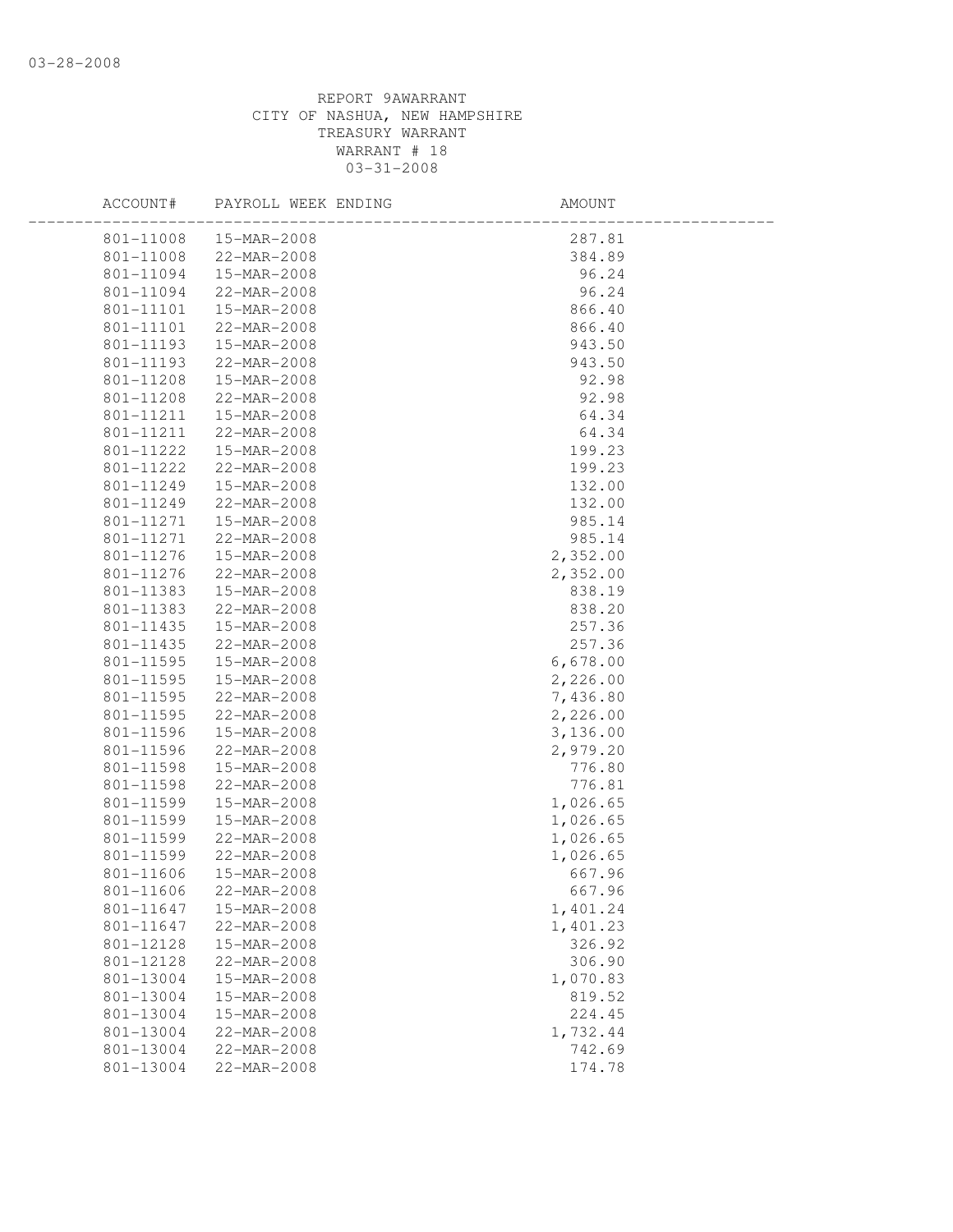|       | ACCOUNT#  | PAYROLL WEEK ENDING      | AMOUNT                  |            |
|-------|-----------|--------------------------|-------------------------|------------|
|       | 801-17002 | 15-MAR-2008              | 500.00                  |            |
|       | 801-59236 | 15-MAR-2008              | 382.62                  |            |
|       | 801-59236 | 22-MAR-2008              | 382.62                  |            |
|       | 801-59237 | 15-MAR-2008              | 360.28                  |            |
|       | 801-59237 | 22-MAR-2008              | 360.27                  |            |
|       | 801-59240 | 15-MAR-2008              | 132.49                  |            |
|       | 801-59240 | 22-MAR-2008              | 132.49<br>___________   |            |
| TOTAL | 801       | SOLID WASTE DISPOSAL     | _______________________ | 56, 457.37 |
|       |           |                          |                         |            |
|       | 802-11028 | 15-MAR-2008              | 387.79                  |            |
|       | 802-11028 | 15-MAR-2008              | 182.49                  |            |
|       | 802-11028 | $22-MAR - 2008$          | 387.79                  |            |
|       | 802-11028 | 22-MAR-2008              | 182.49                  |            |
|       | 802-11064 | 15-MAR-2008              | 132.49                  |            |
|       | 802-11064 | 15-MAR-2008              | 132.49                  |            |
|       | 802-11064 | 22-MAR-2008              | 132.49                  |            |
|       | 802-11064 | 22-MAR-2008              | 132.49                  |            |
|       | 802-11091 | 15-MAR-2008              | 1,044.26                |            |
|       | 802-11091 | 22-MAR-2008              | 1,044.26                |            |
|       | 802-11092 | 15-MAR-2008              | 720.80                  |            |
|       | 802-11092 | 22-MAR-2008              | 148.40                  |            |
|       | 802-11092 | 22-MAR-2008              | 574.08                  |            |
|       | 802-11094 | 15-MAR-2008              | 288.69                  |            |
|       | 802-11094 | 15-MAR-2008              | 288.71                  |            |
|       | 802-11094 | 22-MAR-2008              | 288.69                  |            |
|       | 802-11094 | 22-MAR-2008              | 288.71                  |            |
|       | 802-11096 | 15-MAR-2008              | 883.98                  |            |
|       | 802-11096 | 22-MAR-2008              | 883.98                  |            |
|       | 802-11102 | 15-MAR-2008              | 891.59                  |            |
|       | 802-11102 | $22 - \text{MAR} - 2008$ | 854.94                  |            |
|       | 802-11105 | 15-MAR-2008              | 953.14                  |            |
|       | 802-11105 | 22-MAR-2008              | 953.14                  |            |
|       | 802-11155 | 15-MAR-2008              | 1,039.21                |            |
|       | 802-11155 | 22-MAR-2008              | 1,024.74                |            |
|       | 802-11157 | 15-MAR-2008              | 1,097.60                |            |
|       | 802-11157 | 22-MAR-2008              | 784.00                  |            |
|       | 802-11158 | 15-MAR-2008              | 1,683.20                |            |
|       | 802-11158 | 22-MAR-2008              | 1,672.68                |            |
|       | 802-11208 | 15-MAR-2008              | 37.19                   |            |
|       | 802-11208 | 15-MAR-2008              | 37.19                   |            |
|       | 802-11208 | 22-MAR-2008              | 37.19                   |            |
|       | 802-11208 | 22-MAR-2008              | 37.19                   |            |
|       | 802-11211 | 15-MAR-2008              | 386.02                  |            |
|       | 802-11211 | 15-MAR-2008              | 386.02                  |            |
|       | 802-11211 | 22-MAR-2008              | 386.02                  |            |
|       | 802-11211 | 22-MAR-2008              | 386.02                  |            |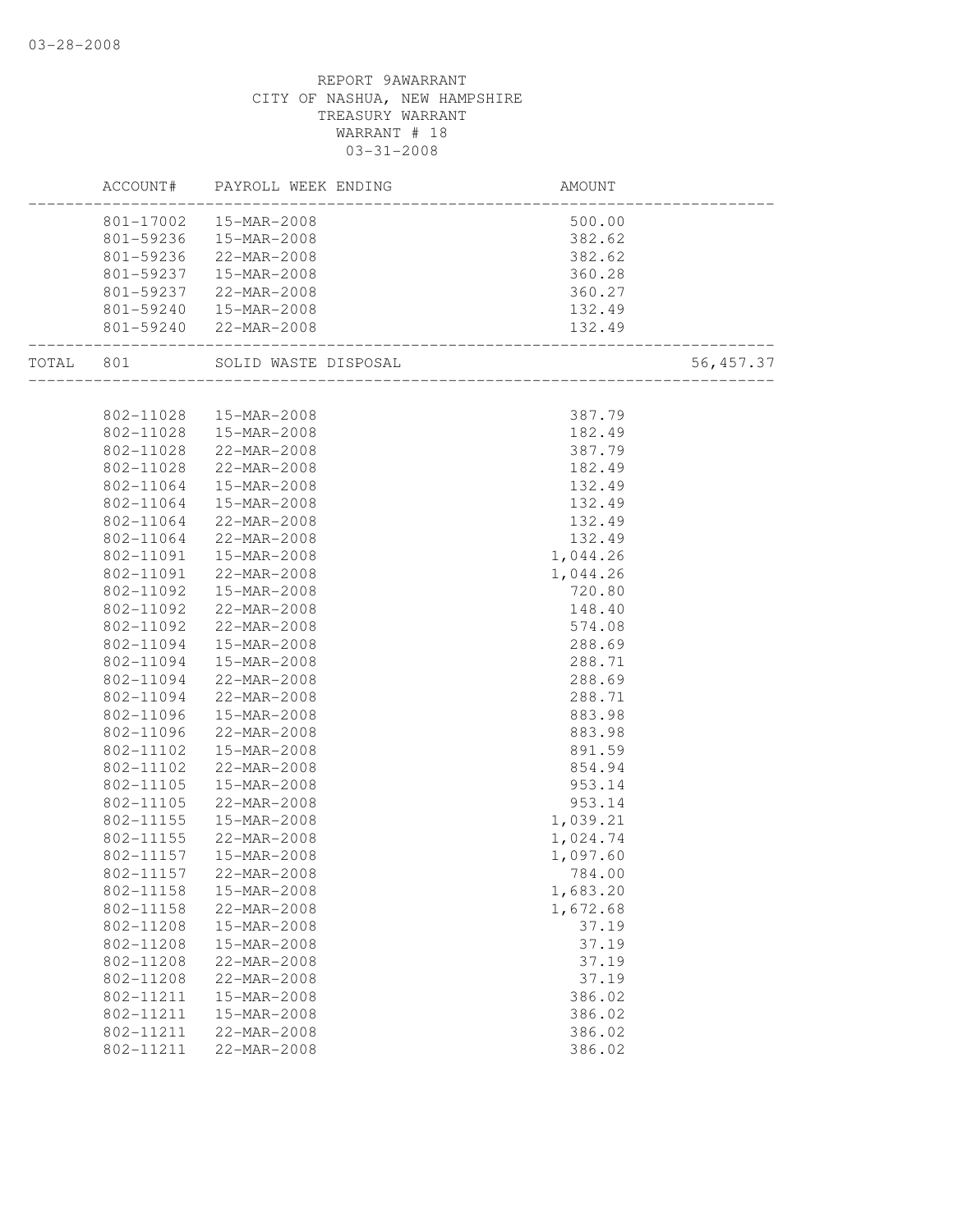| ACCOUNT#  | PAYROLL WEEK ENDING | AMOUNT    |  |
|-----------|---------------------|-----------|--|
| 802-11222 | 15-MAR-2008         | 199.23    |  |
| 802-11222 | 22-MAR-2008         | 199.23    |  |
| 802-11249 | 15-MAR-2008         | 75.43     |  |
| 802-11249 | 15-MAR-2008         | 75.43     |  |
| 802-11249 | 22-MAR-2008         | 75.43     |  |
| 802-11249 | 22-MAR-2008         | 75.43     |  |
| 802-11260 | 15-MAR-2008         | 1,760.00  |  |
| 802-11260 | 22-MAR-2008         | 1,760.00  |  |
| 802-11270 | 15-MAR-2008         | 1,023.64  |  |
| 802-11270 | 22-MAR-2008         | 1,023.64  |  |
| 802-11333 | 15-MAR-2008         | 1,006.52  |  |
| 802-11333 | 22-MAR-2008         | 1,006.52  |  |
| 802-11435 | 15-MAR-2008         | 428.93    |  |
| 802-11435 | 15-MAR-2008         | 171.57    |  |
| 802-11435 | 22-MAR-2008         | 428.93    |  |
| 802-11435 | 22-MAR-2008         | 171.57    |  |
| 802-11480 | 15-MAR-2008         | 3,366.40  |  |
| 802-11480 | 22-MAR-2008         | 3,366.40  |  |
| 802-11507 | 15-MAR-2008         | 746.80    |  |
| 802-11507 | 22-MAR-2008         | 541.43    |  |
| 802-11513 | 15-MAR-2008         | 5,953.40  |  |
| 802-11513 | 22-MAR-2008         | 5,950.20  |  |
| 802-11514 | 15-MAR-2008         | 2,642.40  |  |
| 802-11514 | 22-MAR-2008         | 2,642.40  |  |
| 802-11681 | 15-MAR-2008         | 297.14    |  |
| 802-11681 | 15-MAR-2008         | 1,188.54  |  |
| 802-11681 | 22-MAR-2008         | 297.14    |  |
| 802-11681 | 22-MAR-2008         | 1,188.55  |  |
| 802-11693 | 15-MAR-2008         | 1,132.40  |  |
| 802-11693 | 22-MAR-2008         | 1,132.40  |  |
| 802-11763 | 15-MAR-2008         | 167.64    |  |
| 802-11763 | 15-MAR-2008         | 670.55    |  |
| 802-11763 | 22-MAR-2008         | 167.64    |  |
| 802-11763 | 22-MAR-2008         | 670.55    |  |
| 802-11764 | 15-MAR-2008         | 1, 117.44 |  |
| 802-11764 | 22-MAR-2008         | 1, 117.43 |  |
| 802-13004 | 15-MAR-2008         | 901.78    |  |
| 802-13004 | 15-MAR-2008         | 637.74    |  |
| 802-13004 | 22-MAR-2008         | 342.62    |  |
| 802-13004 | 22-MAR-2008         | 1,682.80  |  |
| 802-17001 | 22-MAR-2008         | 300.00    |  |
| 802-17008 | 15-MAR-2008         | 900.00    |  |
| 802-59236 | 15-MAR-2008         | 382.61    |  |
| 802-59236 | 22-MAR-2008         | 382.61    |  |
| 802-59237 | 15-MAR-2008         | 1,050.57  |  |
| 802-59237 | 22-MAR-2008         | 1,050.57  |  |
|           |                     |           |  |